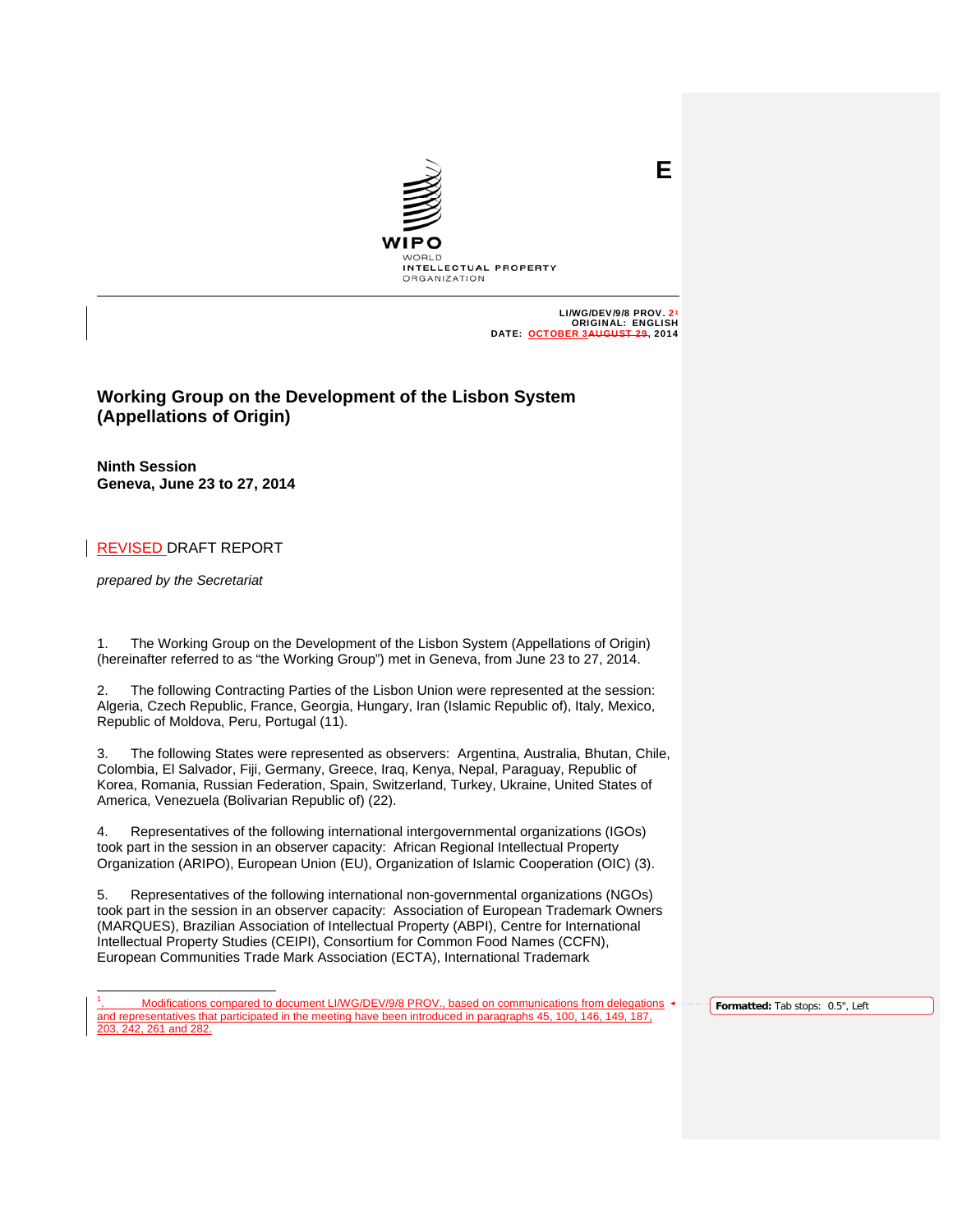Association (INTA), Knowledge Ecology International Inc. (KEI), Organization for an International Geographical Indications Network (oriGIn) (8).

6. The list of participants is contained in Annex II.

### **AGENDA ITEM 1: OPENING OF THE SESSION**

7. The Director General of the World Intellectual Property Organization (WIPO), Mr. Francis Gurry, opened the session, recalled the mandate of the Working Group and introduced the draft agenda, as contained in document LI/WG/DEV/9/1 Prov. 2.

8. He started the meeting by pointing out that, since the previous session in December 2013, the International Bureau had received 26 new applications for registration under the Lisbon system - 25 from Italy and one from Iran (Islamic Republic of). By way of comparison, he indicated that 13 new Lisbon registrations had been received in 2013, which in turn amounted to a 100 per cent increase in demand in the course of the present year.

The Director General also indicated that further progress had been made with the streamlining of notifications under the Lisbon system, in particular with the development of the electronic environment.

10. Referring to the agenda for the present session, he underlined that in addition to the text of the draft Revised Lisbon Agreement and the corresponding Regulations, a draft proposal for updating the fee schedule of Rule 23 of the current Lisbon Regulations had been submitted for further consideration by the Working Group. He recalled in particular that the extremely good progress made by the Working Group with respect to the draft Revised Lisbon Agreement and the Regulations had resulted in the decision taken by the Assembly of the Lisbon Union in September 2013 to convene a diplomatic conference in 2015. In that regard, he pointed out that the preparatory committee for the diplomatic conference would be held in October 2014.

11. The Director General further indicated that in the revised texts under consideration, the International Bureau had put forward suggestions that were based on the proposals that had been made at the previous session, both by Lisbon member States and non-member States. He invited the members of the Working Group to provide their feedback in that regard bearing in mind that the objective was to help the Lisbon system develop internationally in the fullest possible manner.

12. Referring to the draft proposal for updating the fee schedule, the Director General first recalled that for most of the registration systems administered by WIPO the aim was for those systems to be self-sustaining. He went on to say that the Organization's objective was to run its registration systems on the basis of the public broadcasting model for example– which in turn implied that the fees had to be sufficient to cover costs as well as to allow investments in the next quality production or, in WIPO's terms, in the next enhancements to the electronic environment in the information technology systems. In the case of the Lisbon system, the Director General recalled that the registration activity was by its very nature limited. In other words, the number of applications that would be submitted by any given country would be limited by the geography of that particular country. He further indicated that the proposal for updating the fee schedule was a very modest one and that even though it would represent a 100 per cent rise in the amount of the fee - from 500 Swiss francs to 1,000 Swiss francs per application - it would be difficult to achieve sustainability in the Lisbon system, since registration activity was limited. The Director General was of the view that, when establishing the level of the fee, it should be taken into account that the value of the title usually benefitted a considerable number of producers located in a well-defined geographical area. Although no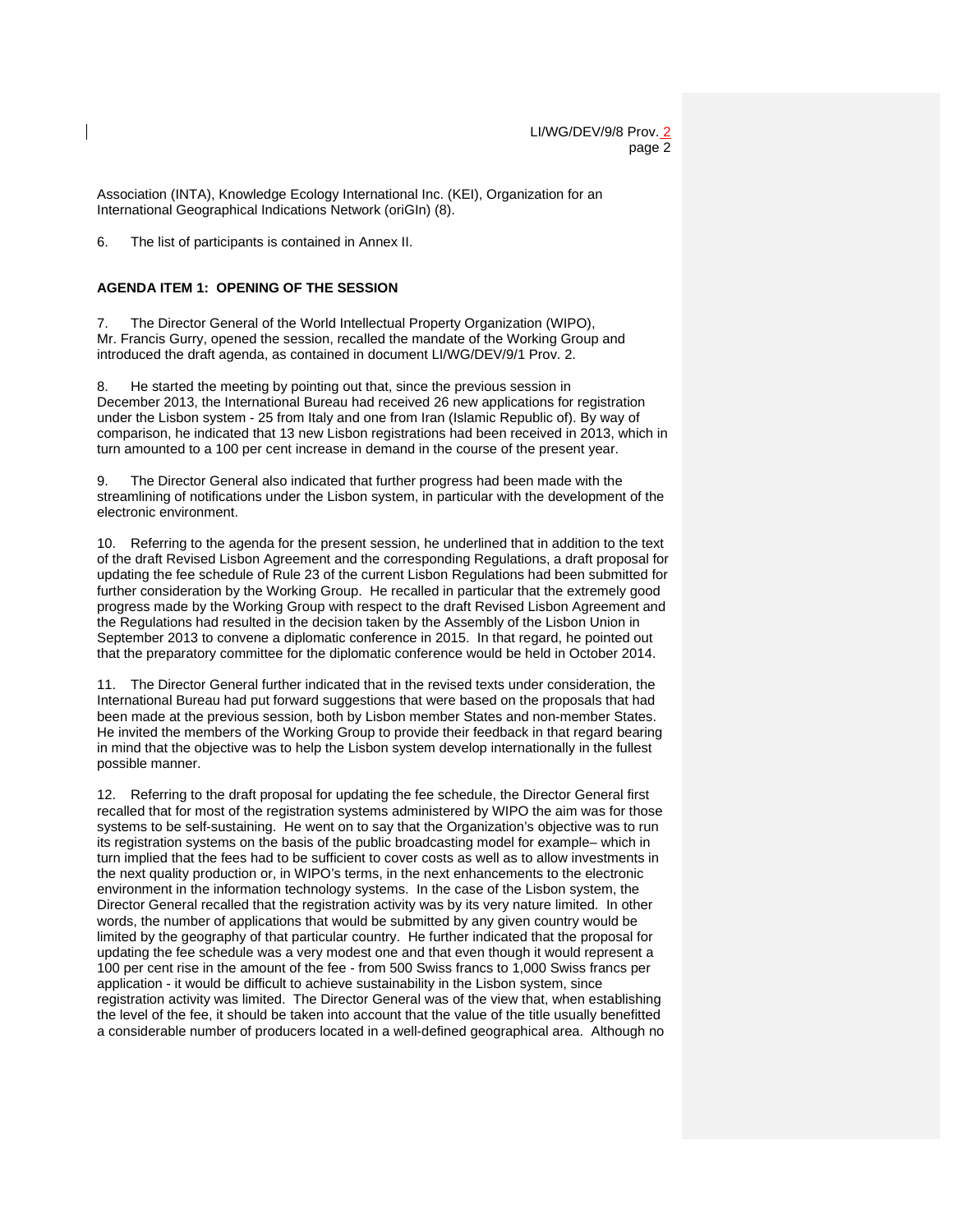proposal had been made regarding renewal fees, the question as to whether such fees should be introduced in the Lisbon system also had to be discussed at the present session. He concluded by saying that the main purpose of initiating a discussion on fees was to ensure a sound financial basis to the Lisbon system, which he hoped would increase in importance with a successful revision of the Agreement in 2015.

### **AGENDA ITEM 2: ELECTION OF A CHAIR AND TWO VICE-CHAIRS**

13. Mr. Mihály Ficsor (Hungary) was unanimously elected as Chair of the Working Group, Mr. Alfredo Rendón Algara (Mexico) and Mrs. Ketevan Kiladze (Georgia) were unanimously elected as Vice-Chairs.

14. Mr. Matthijs Geuze (WIPO) acted as Secretary to the Working Group.

### **AGENDA ITEM 3: ADOPTION OF THE AGENDA**

15. The Working Group adopted the draft agenda (document LI/WG/DEV/9/1 Prov. 2.) without modification.

#### **AGENDA ITEM 4: REPORT OF THE EIGHTH SESSION OF THE WORKING GROUP ON THE DEVELOPMENT OF THE LISBON SYSTEM (APPELLATIONS OF ORIGIN)**

16. The Working Group took note of the adoption, on June 12, 2014, of the report of the eighth session of the Working Group, as contained in document LI/WG/DEV/8/7, in accordance with the procedure established at the fifth session of the Working Group.

### **AGENDA ITEM 5: DRAFT REVISED LISBON AGREEMENT ON APPELLATIONS OF ORIGIN AND GEOGRAPHICAL INDICATIONS AND DRAFT REGULATIONS UNDER THE DRAFT REVISED LISBON AGREEMENT**

17. Discussions were based on documents LI/WG/DEV/9/2, LI/WG/DEV/9/3, LI/WG/DEV/9/4 and LI/WG/DEV/9/5.

18. Referring both to the decision of the Lisbon Union Assembly to convene a Diplomatic Conference for the Adoption of a Revised Lisbon Agreement on Appellations of Origin and Geographical Indications in 2015 and to the road map that would lead up to that conference, the Chair indicated that the activities of the Working Group had obviously reached a new crucial stage as there now was a clear mandate to fulfill, namely, to prepare a Diplomatic Conference to revise the current Lisbon Agreement.

19. He recalled that, in accordance with the road map approved by the Lisbon Union Assembly at its last session, after the present session there would be another Working Group session in the second half of October, which would focus on technically preparing the texts of the draft Revised Lisbon Agreement and the draft Regulations for the Diplomatic Conference, as well as on reducing the number of pending issues. That tenth session of the Working Group would be held in conjunction with a preparatory committee meeting, at which the exact dates and the venue of the Diplomatic Conference would be determined.

20. The Chair reiterated that the revision of the Lisbon system would serve important goals, such as the refinement of the current legal framework, the accession of intergovernmental organizations and the extension of the International Register to geographical indications. He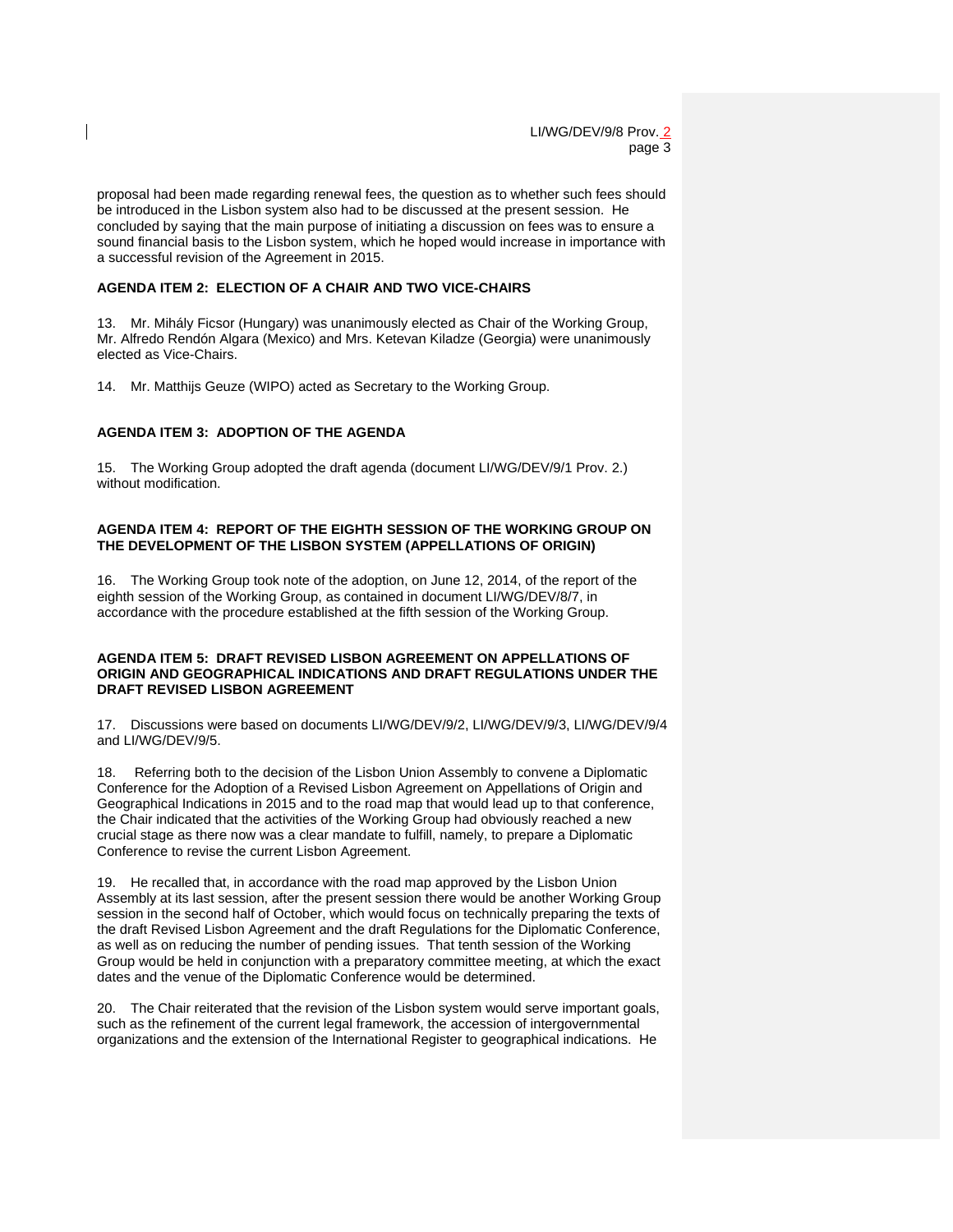further recalled that, at its sixth and seventh sessions, the Working Group had managed to reach agreement on the main directions in respect of the revision. He recalled in particular that it had been agreed that the revision of the Lisbon Agreement would result in a single instrument covering both appellations of origin and geographical indications and providing for a single and high level of protection for both while maintaining separate definitions, on the understanding that the same substantive provisions would apply to both. He went on to say that there had also been a broad agreement to the effect that the new instrument would establish a single International Register covering both appellations of origin and geographical indication, and also that competent intergovernmental organizations would be given the possibility of joining the Lisbon system.

21. He further indicated that his priority concern would be that the discussions would be as focused as possible and would concentrate on the most important aspects of the ongoing revision exercise and the main choices that still had to be made. In that context, he would do his best to assist the Working Group in identifying the issues that could already be regarded as resolved and those that would still be pending. In respect of those pending issues, he further indicated that his ambition was to clearly define them and, where possible, to reduce their number in the course of the present session.

22. He concluded by saying that since one of the main objectives of the review of the Lisbon system was to attract a much wider membership and to transform the system into a truly global one, he would make his best efforts to stimulate fruitful discussions between the current membership of the Lisbon Union and the other WIPO Member States.

23. Referring to the documents under consideration, the Chair recalled that the Working Group was invited: (i) to comment on the various provisions in the draft Revised Agreement and the draft Regulations, (ii) to make any suggestions concerning the preparation of the tenth session and the meeting of the preparatory committee and (iii) to comment on the issue raised in paragraph 4 of document LI/WG/DEV/9/2 which concerned the possibility and desirability of implementing certain new elements of the envisaged reform even earlier than the adoption of a Revised Lisbon Agreement through amendments to the Regulations under the current Lisbon Agreement or through interpretative statements to be adopted by the Lisbon Union Assembly.

24. Finally, the Chair indicated that he would consistently try to identify and check with the members of the Working Group which provisions of the draft Revised Lisbon Agreement and the draft Regulations could be considered acceptable, on the understanding that nothing would be agreed until everything was agreed. Obviously, consequential or editorial changes would not be excluded with respect to such provisions. He further indicated that, with regard to issues that were still regarded as pending, an attempt would be made to define them as clearly as possible with a view to efficiently preparing the tenth session of the Working Group, which would exclusively deal with those pending issues – with the aim of reducing their number to the extent possible in preparation for the Diplomatic Conference.

#### GENERAL STATEMENTS

25. The Delegation of Georgia expressed its full support for the concept of a single instrument covering geographical indications and appellations of origin with a high level of protection for both, as provided for under the draft Revised Lisbon Agreement.

26. Pointing out that geographical indications and appellations of origin concerned more than only economic aspects, as they also concerned aspects of tradition and cultural representations, the Delegation of Mexico said that it would closely follow and actively take part in the discussions at the present session.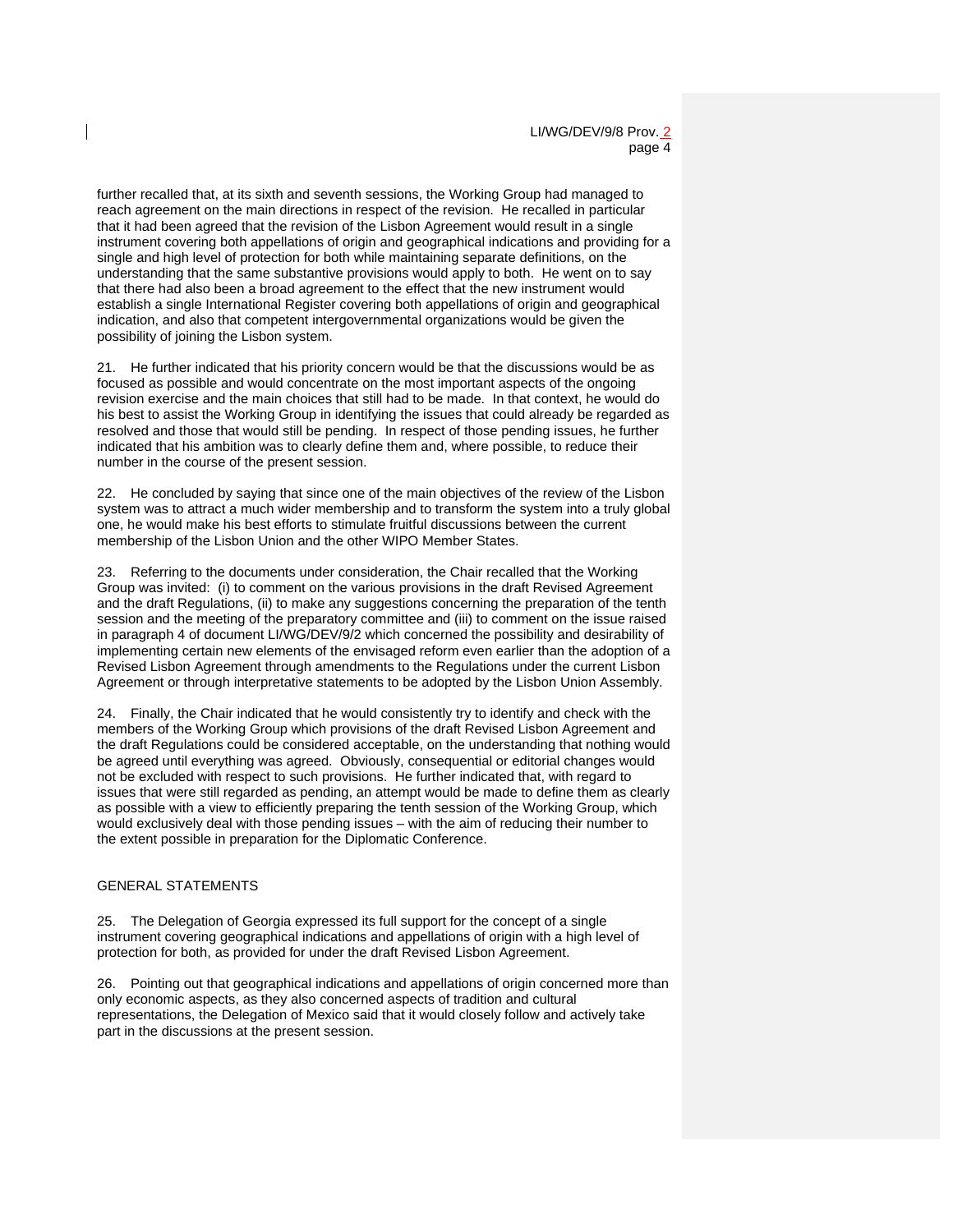27. Reiterating its firm commitment to the principles and objectives of the Lisbon Agreement, the Delegation of Peru attached the greatest importance to the protection of appellations of origin because of their contribution to economic development and more particularly because of their important role in alleviating poverty and improving the living conditions of the rural population. The Delegation said that Peru had adopted a very ambitious legislation in that regard and further pointed out that in the past few years the number of protected appellations of origin had increased in Peru. The Delegation renewed its support for the ongoing revision process to improve the Lisbon Agreement, not only because such revision would benefit all its members but also because it could make the system more attractive for potential new members and therefore more universal. The Delegation expressed the wish that the efforts of the Working Group would reach a successful conclusion at the Diplomatic Conference in 2015. The Delegation further expressed the view that the ongoing revision process, which appeared to be achieving its aims of complementing and improving the Lisbon system, should not be watered down through the addition of provisions which might compromise the very nature of the exclusive protection for appellations of origin and geographical indications.

28. The Delegation of the European Union, speaking on behalf of the European Union and its member States, reiterated its support in respect of the Secretariat's efforts to review the international registration system of the Lisbon Agreement with the objective of making the system more attractive for users and prospective new members, while preserving the principles and objectives of the current Lisbon Agreement. The Delegation stressed the importance of ensuring consistency of the draft Revised Lisbon Agreement and the draft Regulations with the TRIPS Agreement. Before coming up with more detailed comments on individual provisions of the draft new instrument and the draft regulations, the Delegation wished to welcome the progress made in the Working Group towards refining the current legal framework of the Lisbon system, including the provisions allowing the application of the Lisbon system in respect of geographical indications and those allowing accession by intergovernmental organizations. The Working Group should also make good use of the remaining time in view of the Diplomatic Conference in 2015 to settle as many pending issues as possible.

29. The Delegation of Iran (Islamic Republic of) cautioned that the improvement of the current legal framework and the establishment of an international system for the protection of geographical indications had to be in line with the general principles and objectives of the Lisbon Agreement. As regards the substance of the draft Revised Lisbon Agreement and the draft Regulations, the Delegation was of the view that there was hardly any difference between appellations of origin and geographical indications and that the sole difference was that the link between the characteristics of the product and its geographical origin was stronger in the case of an appellation of origin. Lastly, the Delegation supported the convening of the Diplomatic Conference in 2015, while also expressing its appreciation for the offer made by Portugal to host such Diplomatic Conference.

30. The Delegation of the United States of America welcomed with satisfaction the attempts that had been made towards increased financial responsibility for the Lisbon system in the working documents under consideration, although the Delegation would still like to see the relevant provisions go even further. While also expressing its appreciation towards the efforts of the Secretariat to attempt to create a more inclusive system in the draft Revised Lisbon Agreement and the draft Regulations, the Delegation was of the view that the proposed text failed to create a Madrid-type system in combination with the historical principles of the Lisbon system. More specifically, the Delegation pointed out that the Madrid concept of designations appeared to be in conflict with the notion of international registration under the Lisbon system. In particular, the underlying structure of the Lisbon system was that the international registration had a legal identity of its own that was simply given effect at the national level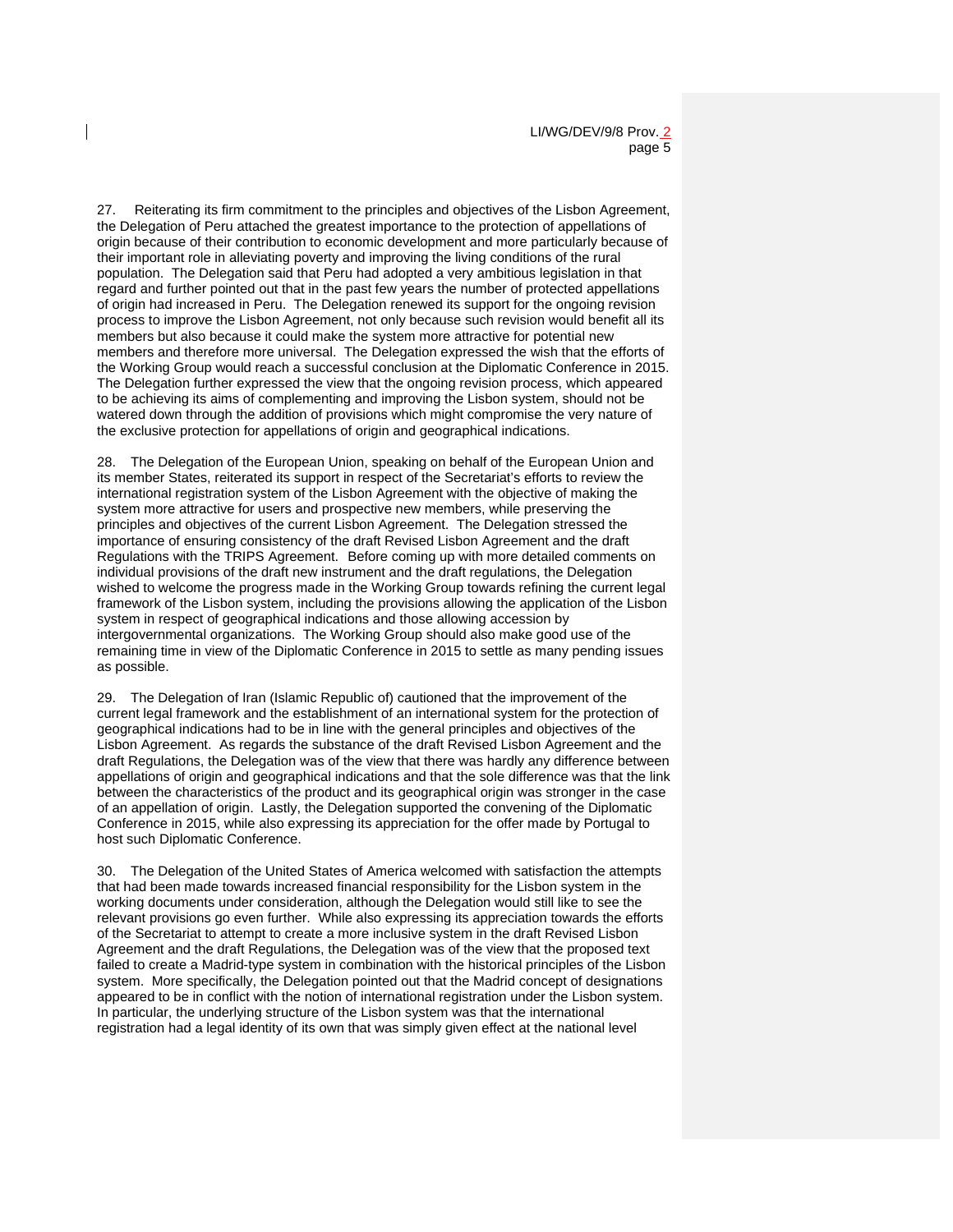LI/WG/DEV/9/8 Prov. 2 page 6

whereas, in contrast, designations under the Madrid system actually created a legal identity at the national level, separate and apart from the international registration. The Delegation went on to say that a model along the lines of the Madrid system would make it clear that national geographical indication regimes could operate independently of the international registration and the country of origin. Under a model along the lines of the historical Lisbon system national geographical indication regimes could neither operate independently of the international registration nor of the protection in the country of origin. The proposed text retained both concepts, even though they were in conflict. More particularly, the Delegation was concerned by the fact that the text and the corresponding Notes gave the wrong impression to prospective Contracting Parties that they would be free to apply their domestic law and their domestic processes when, on the contrary, they would be seriously constrained from doing so under the proposed text. The Delegation went on to say that the fact that such an important debate was happening within the Lisbon Working Group, without the participation of all WIPO Member States, perpetuated the confusion and the misunderstanding that tended to diminish the value of geographical indications, precisely when many delegations attending the present session of the Working Group were attempting to increase their value instead. The Delegation reiterated its view that the right forum for discussion of geographical indications was the Standing Committee on Trademarks, Industrial Designs and Geographical Indications, in which a full discussion could take place about the establishment of an international geographical indication system that would be transparent and fair for all WIPO Member States.

31. The Delegation of Australia, while expressing its appreciation for the very detailed and helpful working documents, reiterated its previously voiced concerns about particular aspects of the draft Revised Lisbon Agreement. The Delegation was of the view that the Revised Lisbon Agreement had to be as inclusive as possible and that this could be achieved through a proper accommodation of different specialized geographical indication regimes as well as trademark systems for the protection of geographical indications. Australia had two different registration regimes for geographical indications: one of them was specific for wine geographical indications and implemented the Australian European Community Agreement on trade in wine, while the other was a certification trademark system. The Delegation expressed the view that the draft Revised Lisbon Agreement had to provide fair treatment for terms which might be considered generic in some countries in the world. In other words, the Lisbon system should not dictate in detail how its members should deal with the issue of generic terms. The Delegation also believed that the Lisbon system had to be fair and consistent with other international agreements, such as the TRIPS Agreement, which would be achieved if the treatment of prior rights would be in line with international law. The Delegation indicated that the proposed co-existence of later claimed rights with earlier rights would be possible as long as the legitimate interests of the earlier right holder and third parties would be appropriately safeguarded. In that regard, the Delegation indicated that interested parties should also have a meaningful opportunity to object directly to the protection of terms in a particular market, as that was an essential safeguard for users of the intellectual property system as well as third parties. The ongoing revision of the Lisbon Agreement should also provide the opportunity to ensure adequate cost recovery so as to make the system sustainable rather than operating at a loss. Lastly, the Delegation stressed that the development of an inclusive system and the maximization of the value of the revision to the wider WIPO membership would require that the Diplomatic Conference be open to all WIPO Member States.

32. The Delegation of the Republic of Korea indicated that the protection of geographical indications was gaining global importance as a tool to enhance the competitiveness of producers, enterprises and nations. However, there were many elements in the draft Revised Lisbon Agreement that were the object of the TRIPS Agreement, while there were also elements which would incur costs or generate confusion with the trademark system. The Delegation was therefore of the opinion that a feasibility study on the benefits of establishing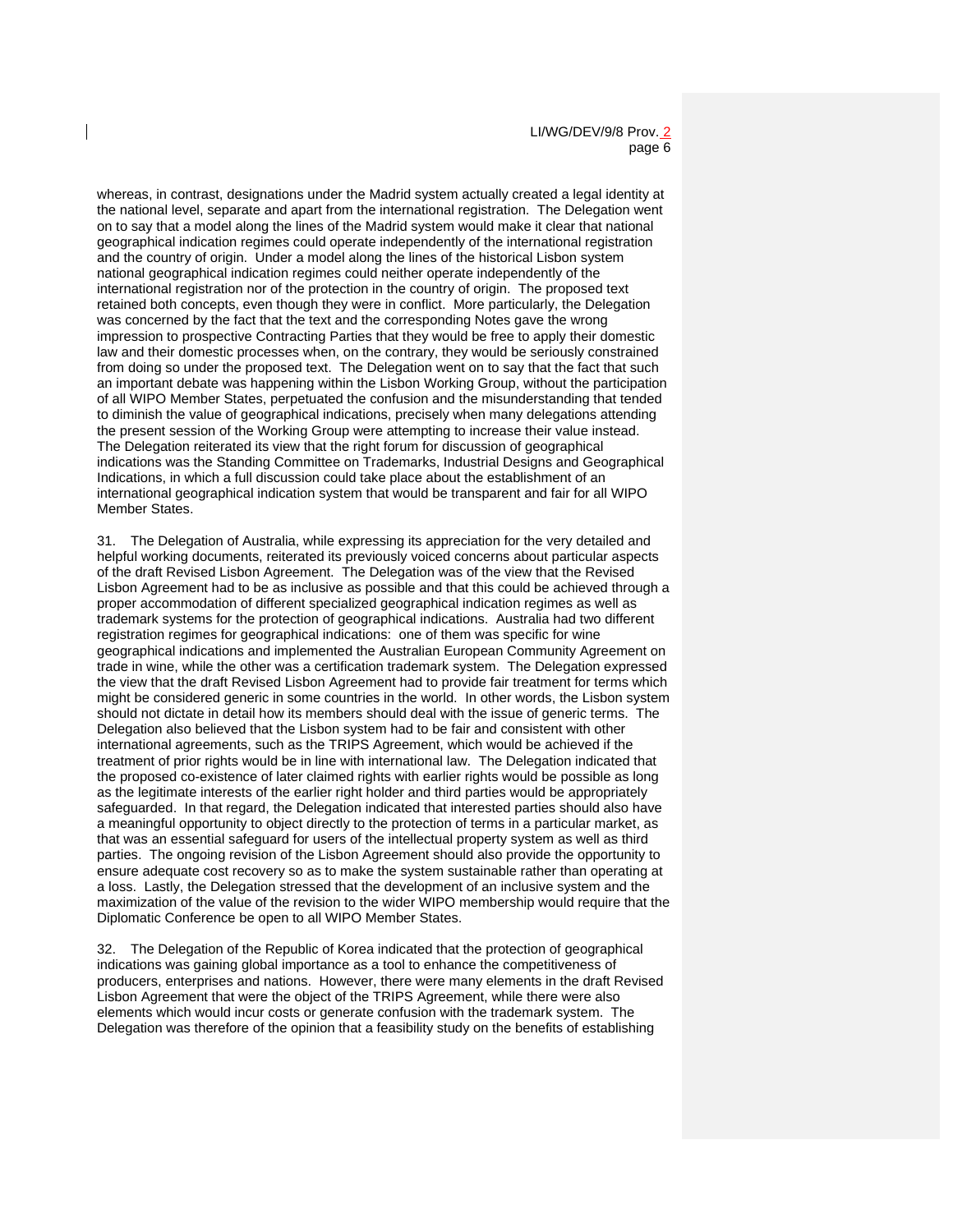an international geographical indication protection system, in combination with the input provided by the members of the international community at large, would be of great benefit in resolving those difficulties. In conclusion, the Delegation indicated that more extended and continued discussions were required to reach a consensus as regards the nature of the proposed revision of the Lisbon Agreement.

33. The Delegation of Chile underscored the paramount importance of the topics addressed by the Lisbon Working Group and shared the views expressed by the Delegations of the United States of America, Australia and the Republic of Korea. Overall, the Delegation expressed the view that the text of the draft Revised Lisbon Agreement required more in-depth work, while also making it clear that Chile was ready to actively and constructively participate in the present session with a view to arriving at a text that would benefit all WIPO Member **States** 

34. The Delegation of Switzerland was of the view that the proposed texts provided a good basis for purposes of reaching a more inclusive membership concerning the protection of geographical indications and appellations of origin. The Delegation further indicated that the proposed introduction of provisions concerning geographical indications combined with the preservation of the existing principles and objectives of the Lisbon Agreement already represented a major progress.

35. The Delegation of Colombia pointed out that Colombia had been protecting its appellations of origin and geographical indications in a very dynamic manner in the past two years. As a result, over 20 appellations of origins were currently protected in Colombia. The Delegation therefore welcomed the present discussions in the Lisbon Working Group with the objective of fostering a yet more inclusive system. In that regard, the Delegation was of the view that a system of appellations of origin and geographical indications could be made compatible with other intellectual property systems, such as the trademark system.

36. The Representative of CEIPI clarified that his intervention was motivated by the wish to achieve the broadest possible membership to the Lisbon system as it would be desirable to find a way of attracting those countries which protected geographical indications under trademark systems. In that regard, he suggested the introduction of a reservation possibility of which such countries could avail themselves in respect of Chapter III of the draft Revised Lisbon Agreement. Under such reservation possibility, those countries would be able to protect an international registration not on the basis of the provisions of Chapter III, but on the basis of their own trademark legislation. In addition, Contracting Parties that would not make use of the reservation possibility would be entitled to protect international registrations of those Contracting Parties, which were making use of the reservation possibility, also on the basis of their own trademark legislation. Another consequence of the proposed reservation system would be that Contracting Parties making use of the reservation possibility would not have a right to vote in the Lisbon Union Assembly on questions related to Chapter III. He concluded by saying that there were precedents for such a reservation possibility in other WIPO-administered treaties, such as the Patent Cooperation Treaty.

37. Upon thanking the Representative of CEIPI for putting forward his suggestion for a possible compromise based on the possibility of a reservation regarding Chapter III, the Chair noted with satisfaction that all participants were ready to embark on a constructive discussion on the basis of the documents that had been submitted by the International Bureau. As regards the critical remarks that had been made, in particular regarding the issue as to whether the revised instruments had achieved the goal of making the system more inclusive and more financially sustainable, the Chair said that the Working Group would revert to those comments when discussing the provisions in question. As regards the mandate of the Lisbon Working Group and the possibility of other WIPO Member States to participate in the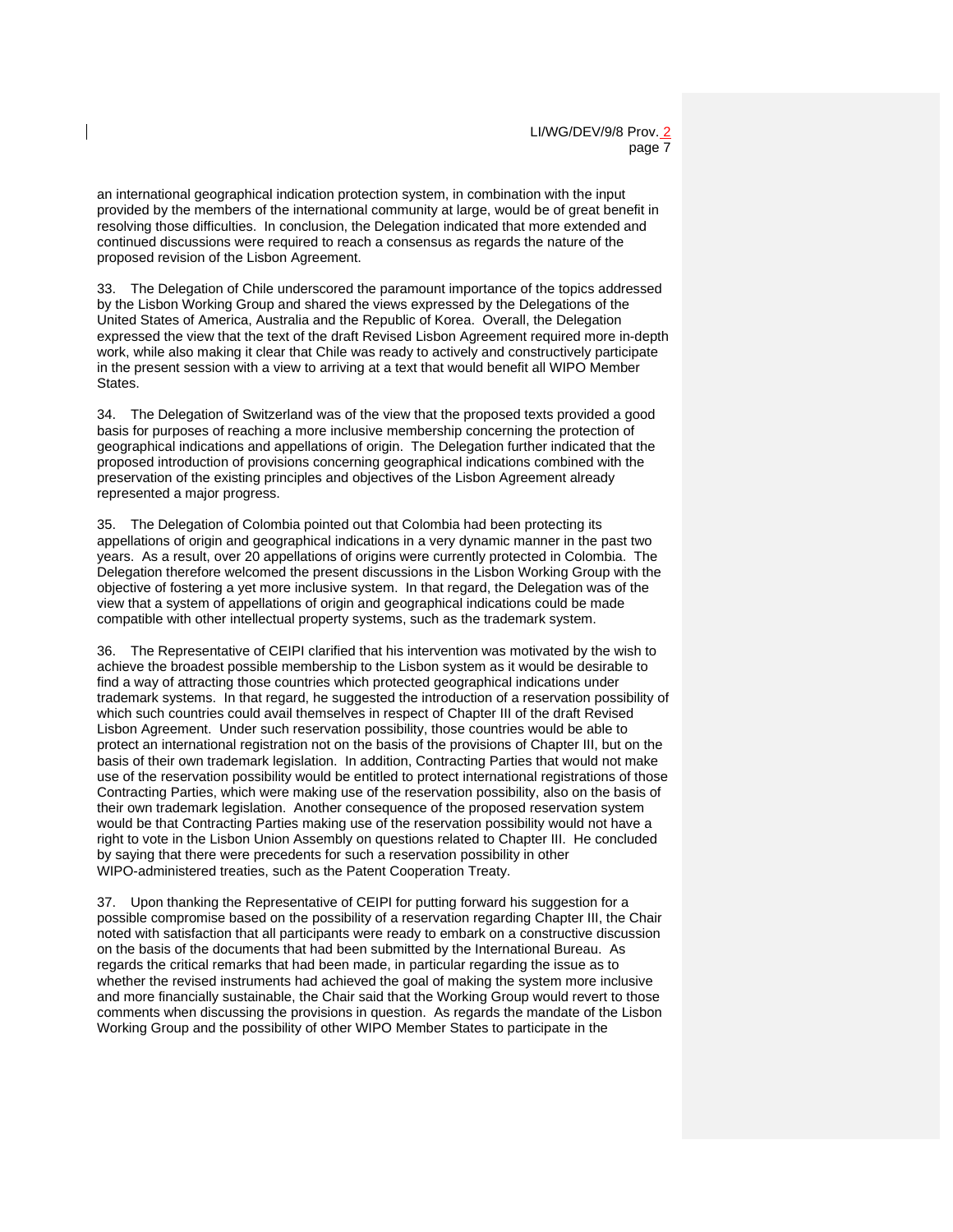deliberations of the Working Group, the Chair said that the Working Group had always been open to the participation of all WIPO Member States and that it was therefore up to such Member States to decide whether or not to engage in a constructive discussion with the current membership of the Lisbon Union. The Chair expressed its utmost satisfaction for the growing interest and increasing participation of those WIPO Member States that were not Contracting Parties of the Lisbon Union. He fully agreed that one of the main objectives of the ongoing review exercise was to expand the current membership of the Lisbon Union so as to make the Lisbon system a truly global one.

38. The Secretariat introduced documents LI/WG/DEV/9/2 to 5, indicating the modifications that had been made to the previous versions of the draft Revised Lisbon Agreement and the draft Regulations on the basis of the discussions at the eighth session of the Working Group.

DISCUSSION ON THE PREAMBLE AND CHAPTER I OF THE DRAFT REVISED LISBON AGREEMENT (ARTICLES 1 TO 4) TOGETHER WITH RULES 1, 4, 19 AND 20 OF THE DRAFT REGULATIONS

39. Referring to the proposed definition of appellation of origin under Article  $2(1)(a)(i)$ , the Delegation of France recalled that within the framework of the Working Group it had previously been decided to stick as closely as possible to the definition of appellation of origin under the current Lisbon Agreement, next to the introduction of the concept of geographical indication in the draft Revised Lisbon Agreement. The Delegation expressed reservations regarding the introduction of the notion of reputation as a constitutive element in Article  $2(1)(a)(i)$ , as this had the effect of bringing the definition of appellation of origin closer to the definition of geographical indication, thereby generating a certain level of confusion between those two definitions. The Delegation further sought clarification on the exact scope of footnote 2 to Article 2, in light of the fact that the proposed wording introduced a certain degree of flexibility with respect to the cumulative nature of the natural and human factors, notwithstanding the fact that those factors were clearly cumulative under the proposed definition of appellation of origin in Article 2(1)(a)(i). The Delegation also suggested that Article 2(1)(b) could be deleted, as the provision would not appear to add anything substantial.

40. The Delegation of Switzerland shared the concerns expressed by the Delegation of France regarding footnote 2 and questioned the utility of introducing such provision under Article 2, as it was quite clear that the natural and human factors were cumulative elements, irrespective of whether they would be predominantly natural or predominantly human. Referring to Article 2(1)(a)(i), the Delegation pointed out that the concept of reputation had been merely introduced as an alternative criterion in the proposed definition of appellation of origin, whereas it appeared as a supplementary criterion in Article 2(2) of the current Lisbon Agreement. The Delegation went on to say that the attempt to make the two definitions converge in the draft Revised Lisbon Agreement would not be desirable, in view of the consensus reached in the Working Group that there would be two separate definitions with a single and high level of protection for both. The Delegation agreed with the views expressed by the Delegation of France that Article 2(1)(b) should be deleted. Lastly, the Delegation questioned the utility of having a Preamble in the draft Revised Lisbon Agreement, all the more since the proposed text appeared to merely describe the nature of the ongoing work of the Lisbon Working Group.

41. As regards Article 1(xiv), the Delegation of Peru reiterated its concerns about the possibility for an intergovernmental organization to file applications for the international registration of an appellation of origin or a geographical indication. In that regard, the Delegation recalled that such possibility was not envisaged in the common legislation of the Andean Community and would, therefore, require an amendment of that legislation.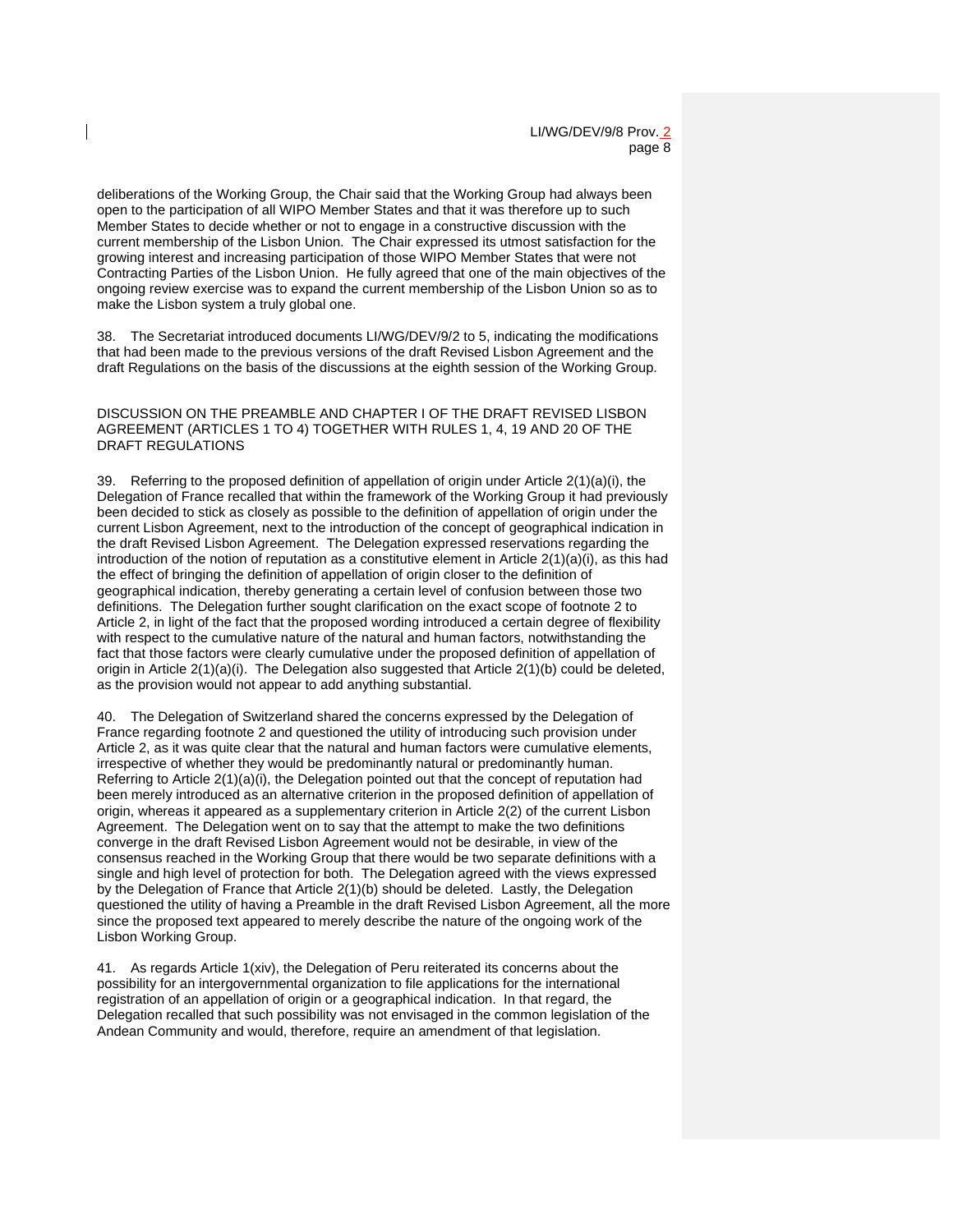42. The Delegation of Italy was of the view that the text of the Preamble had to be consistent with the mandate of the Working Group and therefore requested that the word "preserving" be brought back in the first sentence of the Preamble so that the text would read "while preserving and building on its principles and objectives…". Referring to Article 2(1)(a)(i), the Delegation indicated that the reference to reputation gave the false impression that "reputation" would be an additional requirement that would have to be fulfilled for purposes of registering an appellation of origin, contrary to what was provided for in the Lisbon Agreement. In respect of Article 4, the Delegation requested clarification of the meaning of the phrase "or under both".

43. With respect to Article 2, the Delegation of the Russian Federation failed to see the pertinence of bringing the definitions of appellation of origin and geographical indication closer to each other. Further, whenever reference was made to the place of origin of a given good, the reputation of the good also had to be taken into account. The Delegation failed to see the utility of footnote 2 under Article 2. Instead, the Delegation suggested rephrasing the text of Article 2(1)(a)(i), so that it would refer to "natural and/or human factors".

44. As regards Article  $2(1)(a)(i)$ , the Delegation of the European Union shared the views previously expressed by other delegations and agreed that the reference to reputation should be deleted from that paragraph as it constituted an additional requirement which also generated confusion between the appellation of origin and the geographical indication definitions. The Delegation welcomed the proposed definition of geographical indications, which was now in line with the definition of the TRIPS Agreement. The Delegation also welcomed the amendment in Rule 4 concerning the possibility of indicating several competent authorities.

45. The Representative of CEIPI sought further clarification regarding the reference to reputation in Article  $2(1)(a)(i)$ . He more specifically asked whether the word "and" in the sentence "and which has given the good its reputation" referred back to the geographical environment. As regards the drafting of Article 2(1)(a)(i), he pointed out that the first reference to the notion of reputation in the first bracket was not an essential element but only one of the elements of the definition of appellation of origin. However, Oon the contrary, if the second reference to reputation, appearing in the second bracket at the end of the sentence, were to be kept, in the second bracket at the end of the sentence then reputation would become an essential element of the definition, along the lines of Article 2(2) of the current Lisbon Agreement. He also cautioned that the proposal made by the Delegation of the European Union to remove any reference to reputation from the provision in question would also imply moving away from the current text of the Lisbon Agreement, which did require reputation. As regards Article 2(1)(b), even though he agreed with the proposals that were made to remove it altogether from Article 2, he was of the view that the definitions provided thereunder could be moved to Article 1. Lastly, he questioned the necessity of having a Preamble in the draft Revised Lisbon Agreement.

46. With respect to Article 2(1)(a)(i), the Delegation of Mexico supported the proposal made by the Delegation of the European Union to delete any reference to reputation.

47. Referring to Note 2.03 in the Notes in document LI/WG/DEV/9/4, the Delegation of the United States of America noted that a delegation had suggested the inclusion of a reference to reputation in the definition of both appellations of origin and geographical indications, arguing that without the reputation element the receiving Contracting Parties would have to exhaustively conduct fact-finding missions to investigate foreign soil or, in the alternative, would simply forego any examination of the application entirely and simply provide reciprocal right protection to the foreign Government's pronouncement of the soil quality. The Delegation expressed its agreement with that suggestion, as it shared the view that reputation was a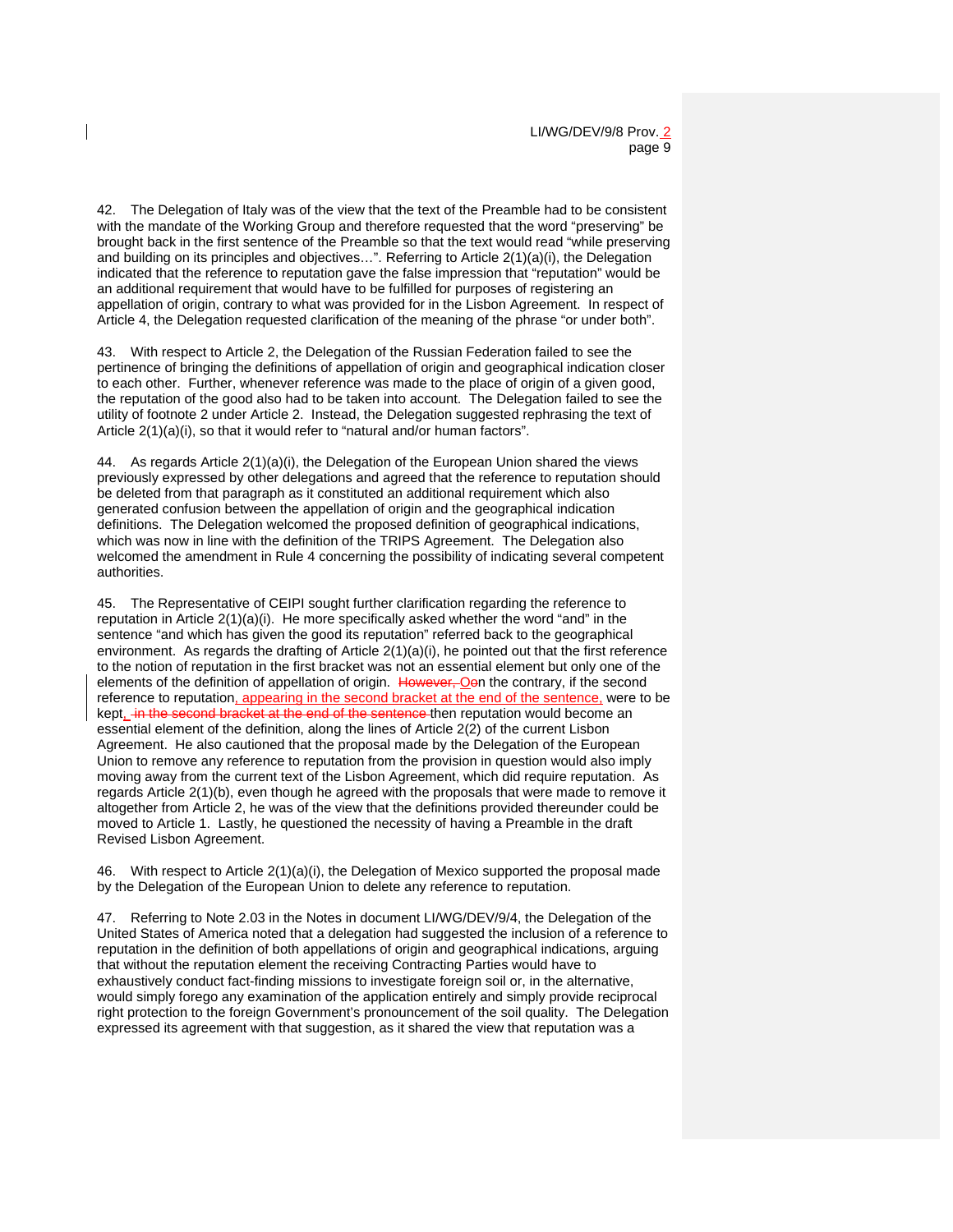critical element for both appellations of origin and geographical indications, bearing in mind that reputation was an element in the appellation of origin definition of the current Lisbon Agreement. The Delegation went on to say that from its perspective natural factors alone did not create a private property right and, regardless, it would be impossible for foreign receiving Offices to evaluate the value of natural factors during the examination process. The Delegation added that the insistence that the mere existence of natural factors had some inherent value, without any objective proof of that value, made the appellation of origin definition problematic from its perspective. In light of the fact that intellectual property rights usually rewarded some form of human intervention, the Delegation was of the view that reputation was a measurement of whether such human intervention had value and whether an intellectual property right had to reward it as an incentive to creative quality products and to protect consumer's expectations.

48. Referring back to the issue of reputation, the Delegation of the European Union clarified that its position was that an inclusion of the term "reputation" as an alternative to "quality" or "characteristics of the good" as currently drafted in Article  $2(1)(a)(i)$  would make it possible for an appellation of origin to be exclusively based on reputation. In that regard, the Delegation recalled that currently such possibility only existed in the case of geographical indications but not in the case of appellations of origin which, by essence, were required to have a much closer link between the characteristics of the good and the geographical environment. Hence, the Delegation's request for the deletion of the reference to reputation in sub-item (i) under Article 2(1)(a).

49. The Delegation of Colombia agreed that the word "reputation" had to be maintained in the definition of an appellation of origin. In that regard, the Delegation further indicated that in the case of Colombia the undue exploitation of the reputation fell under unfair competition law.

50. The Delegation of Portugal supported the comments made by the Delegation of the European Union and was of the view that any reference to reputation had to be deleted from the Article 2(1)(a)(i).

51. The Delegation of Peru shared the views expressed by the Delegation of Colombia and also considered that it would be appropriate to include the term "reputation" in the definition of an appellation of origin, at least in the first bracket where it appeared as an alternative to other criteria.

52. The Delegation of Switzerland noted that the issue regarding the inclusion or not of the notion of reputation in the definition of an appellation of origin led to very different positions within the Working Group. As an alternative solution, the Delegation suggested to remain as closely as possible to the current provision of Article 2(2) of the Lisbon Agreement and to reintroduce the concept of reputation under Article 1(xv) which defined the "Contracting Party of Origin".

53. The Chair pointed out that under the current draft Revised Lisbon Agreement the underlying principle was that, although the instrument covered both appellations of origin and geographical indications, the same level of protection would be provided in respect of both. Further, Article 9(1) made it clear that Contracting Parties would not be required to make a distinction between appellations of origin and geographical indications within their own legislation. In other words, while the proposed definitions in Article 2(1) would work for purposes of the international registration and for purposes of applying the Revised Lisbon Agreement in all Contracting Parties, under their national or regional legislation, the Contracting Parties would be allowed to treat registered appellations of origin as registered geographical indications.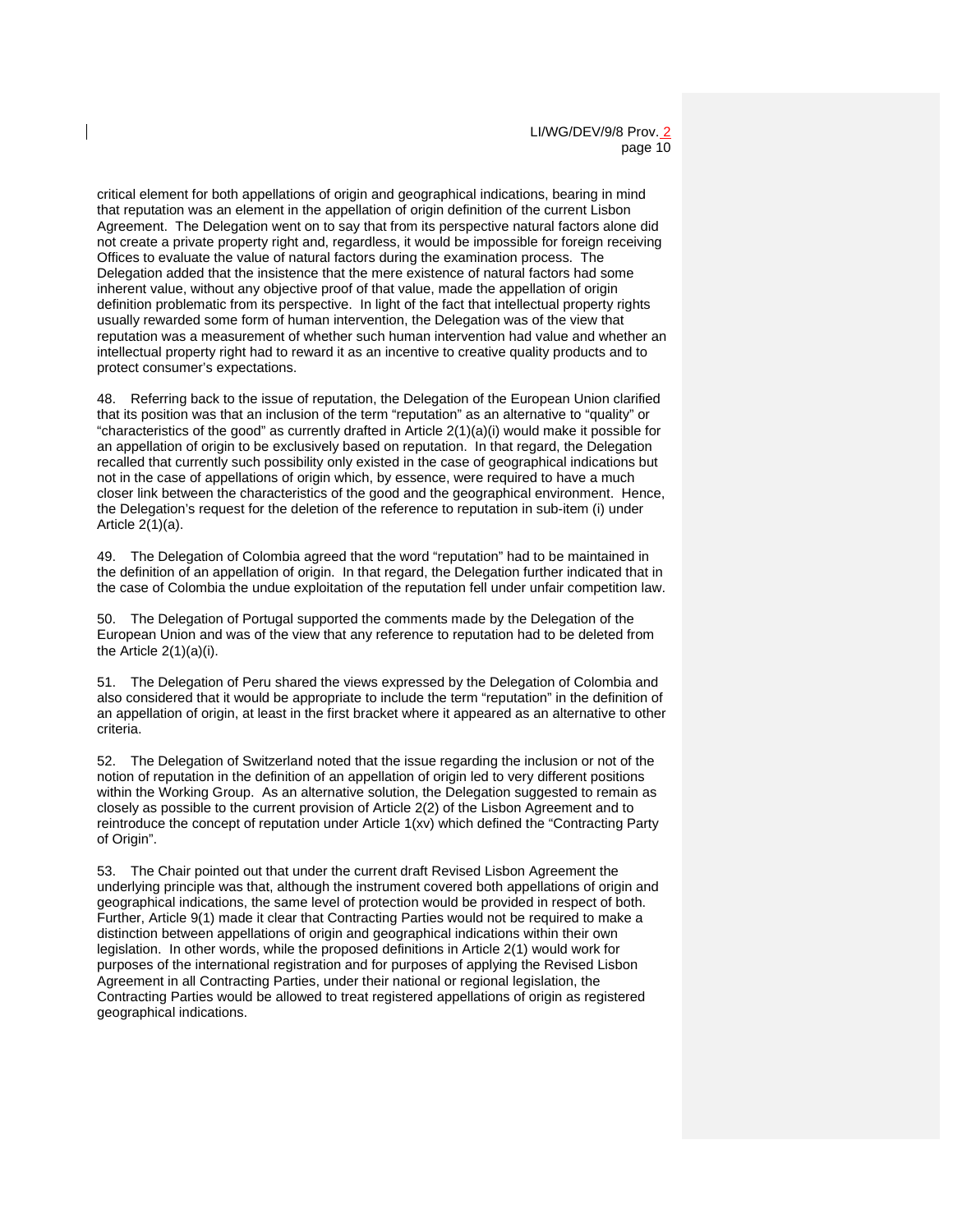54. Referring to the issue of reputation, the Chair recalled that the two pairs of square brackets in Article 2(1)(a)(i) represented two different options, which meant that it was either the first reference to reputation or the second reference to reputation that would be included in the text. He went on to say that, if the Working Group opted for the text in the first pair of square brackets, the element of reputation would be one of the alternative characteristics that would derive exclusively or essentially from the geographical environment. Instead, if the Working Group opted for the text in the second pair of square brackets at the end of the paragraph, the element of reputation would be made mandatory in the case of an appellation of origin, as was already the case under Article 2(2) of the current Lisbon Agreement. As regards the concern expressed by some delegations that, in the absence of any reference to reputation, fact finding missions might become necessary in order to assess whether the object for which an international registration as an appellation of origin was sought did indeed meet the definition requirements, especially in those countries which made a distinction between appellations of origin and geographical indications, the Chair said that it was his understanding that under the current text of the Lisbon Agreement, no such fact-finding missions had ever been undertaken and that the Contracting Parties to the Lisbon Agreement had nonetheless always been in a position to assess whether or not they would refuse to recognize the effect of an international registration.

55. The Chair noted that the prevailing view appeared to be to remove footnote 2 from Article 2 and to include its text in the Notes to the draft Revised Lisbon Agreement.

56. Referring to the request for clarification concerning the terms "or under both" in Article 4, the Secretariat indicated that there would be a period within which some Contracting Parties would have only acceded to the Revised Lisbon Agreement while others would only be party to the current Lisbon Agreement. In addition, there would also be a third set of Contracting Parties that would have acceded to both the Lisbon Agreement and the Revised Lisbon Agreement. In consequence, as there would be different relations between Contracting Parties within the same Lisbon Union, Article 4 aimed to make it clear that the International Register that would be kept by the International Bureau would record all the international registrations, whether they would have been applied for by countries that would only be party to the Lisbon Agreement, or by Contracting Parties that would have acceded only to the Revised Lisbon Agreement, or by countries that would be party to both international instruments. The Secretariat indicated that the complexity of Article 4 derived from the fact that, in addition to the Lisbon Agreement, there was also a reference to the 1967 Act of the Lisbon Agreement, to which all Contracting Parties of the current Lisbon Agreement were party with the exception of one Contracting Party, which was only party to the Lisbon Agreement as originally adopted in 1958. The Secretariat went on to say that those two instruments were nonetheless considered to be one entity, in view of Article 16 of the 1967 Act. Hence, the terms "under both" referred to both the Lisbon Agreement, whether the original Lisbon Agreement of 1958 or the 1967 Act, and the Revised Lisbon Agreement.

57. The Secretariat sought clarification from the Delegation of Peru as regards the fate of an international registration effected by an intergovernmental organization in the case of Peru.

58. As regards the Preamble, the Secretariat indicated that, if the Working Group would retain the Preamble, the text of its first sentence could perhaps stop after the words "Lisbon Agreement".

59. The Delegation of Peru said that its concerns referred specifically to the possibility that would be given to intergovernmental organizations to register appellations of origin or geographical indications. In that regard, the Delegation recalled that under the Andean Community legislation such registrations could only be effected by natural persons or legal entities directly interested in the production, the extraction and the processing of the product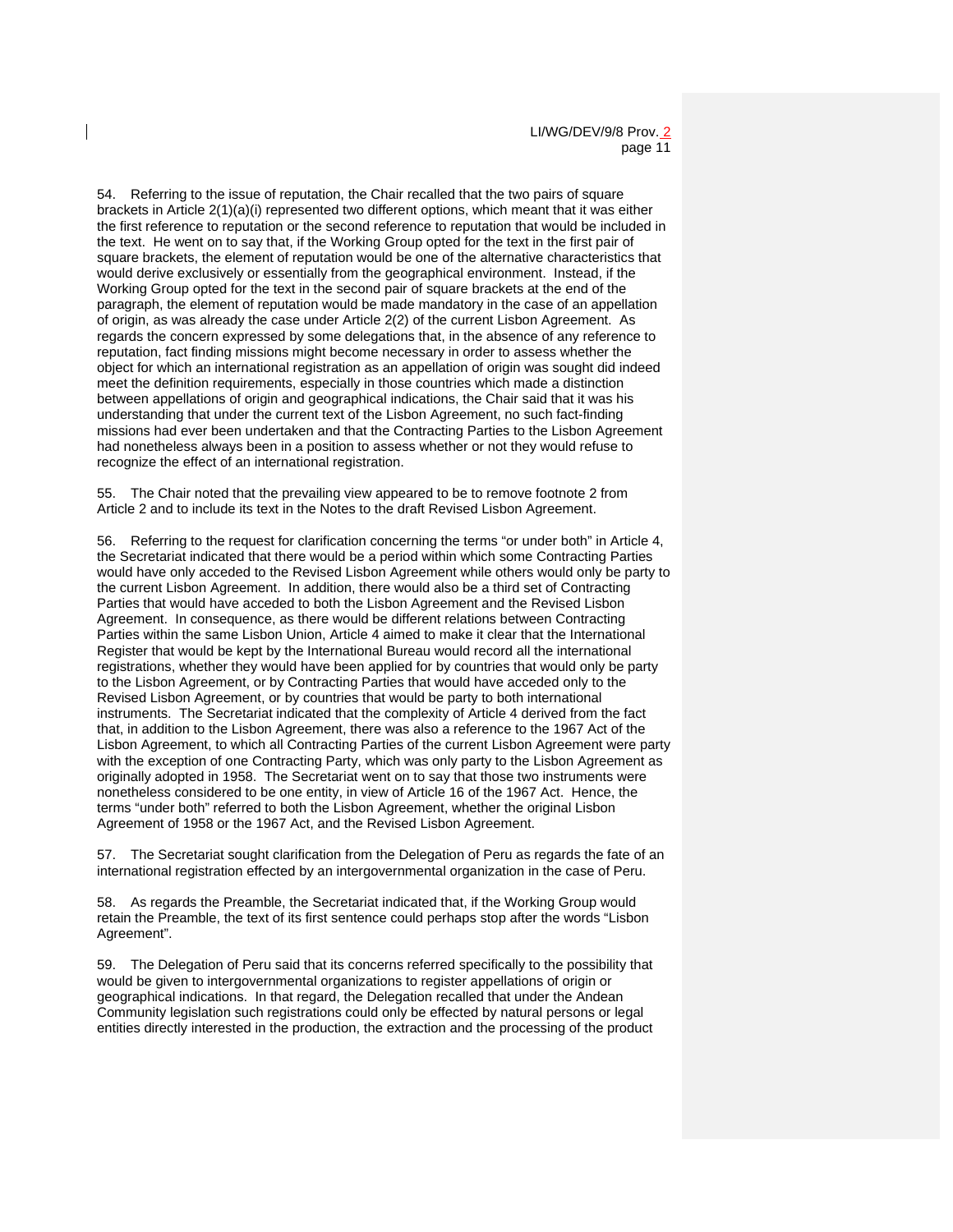for which registration was sought. The Andrean community legislation also stated that where the appellations of origin referred to their own jurisdictions, any state, departemental, provincial, or municipal authority should likewise be considered an interested party. As regards the Preamble, the Delegation was of the view that the proposed text should be maintained in the Revised Lisbon Agreement, as it clearly defined the framework for the ongoing revision process. Moreover, the Delegation supported the idea of reintroducing the term ''preserving'', so that the text would read ''while preserving and building on its principles and objectives".

60. The Chair agreed that preserving the principles and objectives of the current Lisbon system was part of the mandate of the Working Group, in addition to making the system more attractive so as to pave the way for a wider membership. The Chair further recalled that the mandate of the Working Group, at least since its second session, was also to give the possibility to intergovernmental organizations to accede to the Revised Lisbon Agreement. In that regard, the Chair welcomed with satisfaction the clarification made by the Delegation of Peru that it was not challenging that specific element of the mandate, but rather expressed concern about its application modalities under Peruvian legislation.

61. The Delegation of Peru confirmed that it was not opposed to the inclusion of intergovernmental organizations, but simply wished to leave on record the type of difficulties in implementation that would arise in respect of registrations effected by intergovernmental organizations, not only in Peru but also in the other members of the Andean community, i.e., Bolivia, Colombia and Ecuador, which might wish to accede to the Revised Lisbon Agreement at a given point in time.

62. The Delegation of Fiji shared the views expressed by the Delegation of Peru as regards the practical consequences of the accession of intergovernmental organizations in particular since its national industrial property legislation did not foresee the case of registrations effected by intergovernmental organizations. The Delegation further pointed out that the same applied to the other 14 countries in the region. The Delegation expressed the view that the Preamble had to be kept in the Revised Lisbon Agreement but that some amendments could be made so as to introduce, for example, an explicit reference to the principles and objectives of the TRIPS Agreement which constituted the basic intellectual property legal framework for many countries.

63. The Chair indicated that there appeared to be consensus that intergovernmental organizations should be allowed to become parties to the Revised Lisbon Agreement. On the basis of the comments made by some delegations, he indicated that there might be a need to look into the provisions which dealt with the application procedure to better address the practical implementation difficulties that might arise in some countries.

64. The Chair wondered whether the compromise solution proposed by the Secretariat in respect of the Preamble was acceptable.

65. The Delegations of Italy and Peru were in favor of retaining the second part of the first sentence and that this part should read: ''while preserving and building on its principles and objectives''.

66. The Delegation of Iran (Islamic Republic of) supported the drafting proposal made by Secretariat.

67. Upon a request for clarification from the Chair, the Delegation of Italy indicated that the phrase ''and in the light of the relevant provisions of the TRIPS Agreement" should be retained.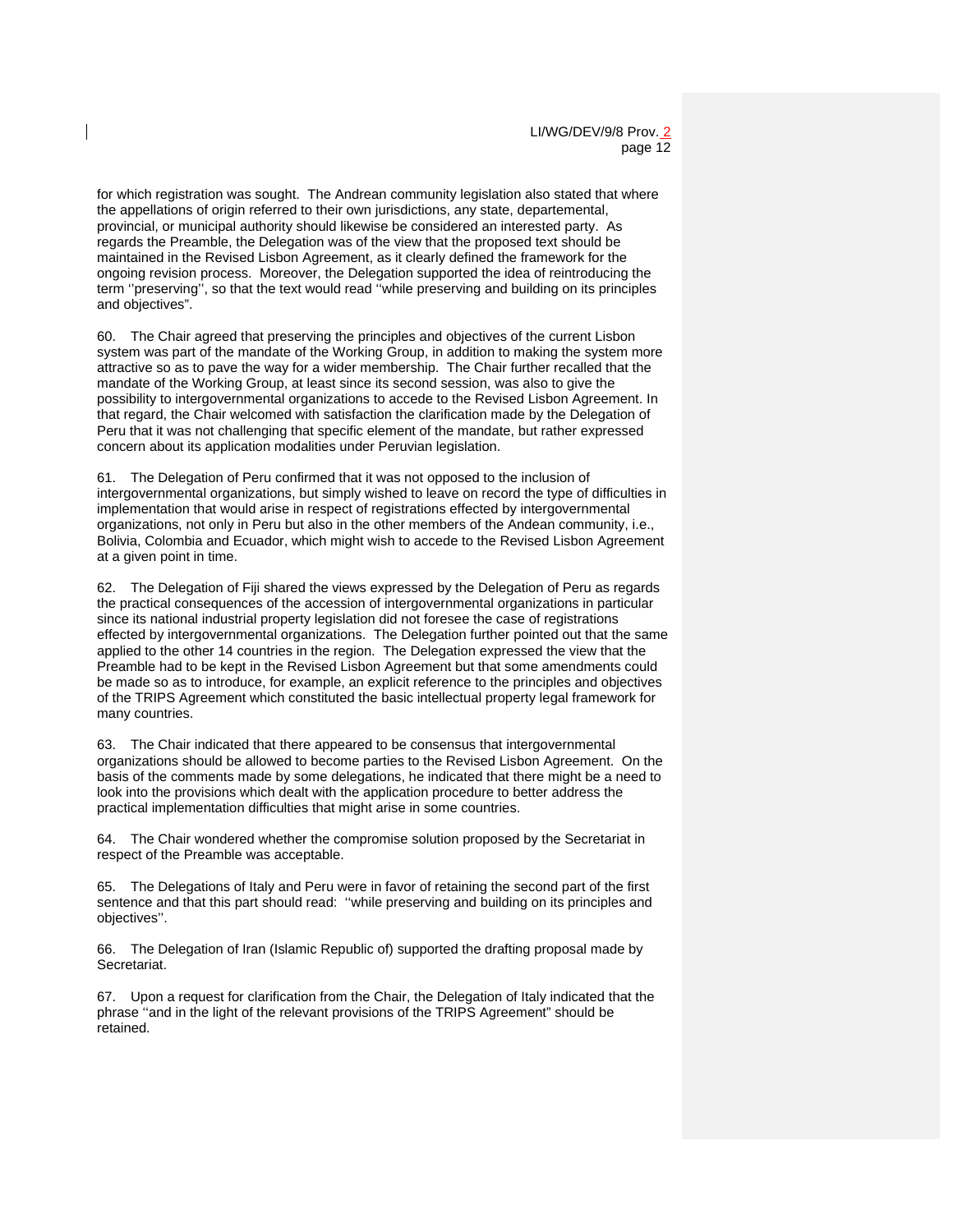68. The Delegation of Iran (Islamic Republic of) recalled that its country was not a member of the WTO and therefore requested that the reference to the TRIPS Agreement be removed from the Preamble.

69. The Chair concluded that the two sentences of the draft Preamble would then read: "Recognizing the need to refine and modernize the legal framework of the system established under the Lisbon Agreement, while preserving and building on its principles and objectives" and "Desiring to introduce provisions for the possible accession by intergovernmental organizations"

70. The Chair wondered whether the square brackets in Article 2(2) could be removed.

71. The Delegation of Algeria requested that the square brackets be maintained for the time being, as it had not yet adopted a definite position on the inclusion or not of the reference to trans-border geographical areas.

72. The Delegation of Hungary expressed its preference for having the square brackets removed in the second part of Article 2(2).

73. In light of the diverging views expressed, the Chair indicated that the brackets around the second sentence of Article 2(2) would be maintained for the time being.

74. As regards Article  $2(1)(a)(i)$ , the Chair wondered whether footnote 2 could be deleted as well as the first pair of square brackets together with the word ''reputation'' while retaining the phrase ''which has given the good its reputation'' without the square brackets.

75. The Delegation of Iran (Islamic Republic of) expressed its preference for retaining the first reference to reputation and for deleting the phrase ''and which has given the good its reputation''.

76. The Delegation of Chile was of the view that the proposed definition in Article 2(1)(a)(i) had to envisage the possibility for an appellation of origin to be also based on the reputation of the good. However, the Delegation would not deem it appropriate to require such reputation as a compulsory criterion for an appellation of origin to be protected under the provision in question, which would be the case if the final sentence within brackets were to be maintained without brackets. Hence, the Delegation's preference for keeping the first reference to reputation within square brackets for the time being, as well as for deleting the second reference to reputation at the end of the paragraph.

77. The Chair indicated that he had some difficulties in understanding the position of those delegations representing Contracting Parties to the Lisbon Agreement, which were against the use of the phrase already contained in Article 2(2) of the current Lisbon Agreement, namely ''which has given the good its reputation'', on the basis of fears about possible fact-finding missions. He went on to say that, as he had already underlined, even under the provisions of the current Lisbon Agreement, no such fact-finding missions had ever been undertaken either by the International Bureau or by Contracting Parties. Moreover, if a Contracting Party would not be able to satisfy the stricter requirements for an appellation of origin under Article 2(1)(a)(i), it would still be in a position to register denominations on the basis of the definition of a geographical indication under sub-item (ii) of Article 2(1)(a), which had been drafted along the lines of Article 22.1 of the TRIPS Agreement.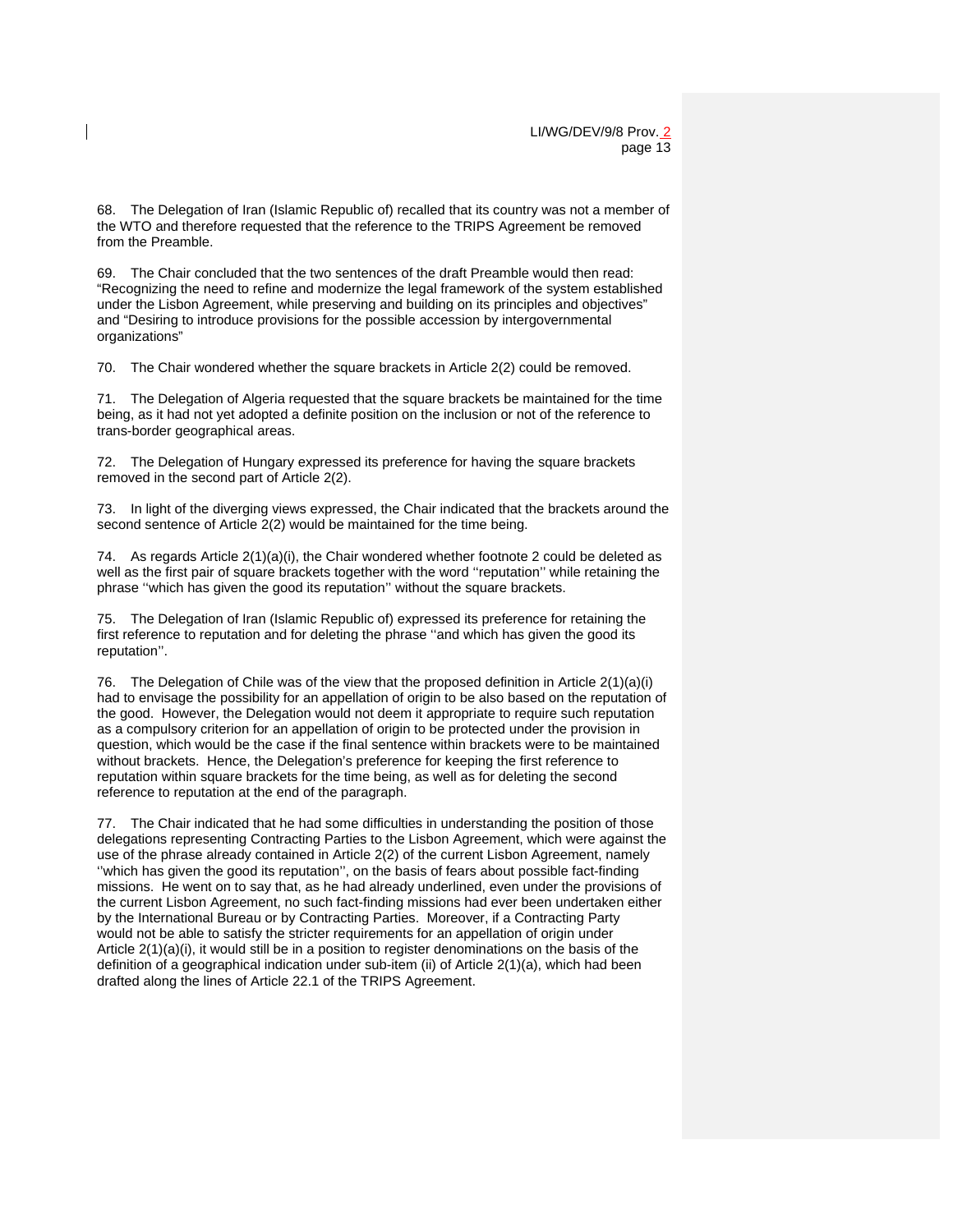78. As regards the issue of reputation, the representative of CEIPI pointed out that, if the text in the first pair of square brackets would be maintained while the text in the second pair of square brackets would be deleted, the principles of the Lisbon Agreement would not be preserved.

79. The Delegation of Kenya said that the geographical indication definition in Kenya's national legislation covered both geographical indications and appellations of origin, by stating: ''geographical indication means an indication which identifies a product as originating from a territory, or a region or locality where a given quality, reputation or other characteristics of the product are exclusively or essentially attributable to its geographical origin''.

80. Noting that the terms ''*reputación*" and "*notoriedad*'' and' "*réputation*" and "*notoriété*'' had been used indistinctly in the draft Revised Lisbon Agreement, the Delegation of Chile reiterated its request made at the previous session that an interpretative statement be introduced in the text to clarify that those terms would be considered as being synonymous for purposes of the Revised Lisbon Agreement.

81. In response to the comment made by the Delegation of Chile, the Secretariat pointed out that Note 2.07 already contained a statement along those lines.

82. In response to a comment made by the Delegation of France, the Chair suggested a slight amendment to the second part of Article 2(1)(b), so that the text after the comma would read: ''regardless of the term used to identify such denominations or indications in the Contracting Party of Origin or in other Contracting Parties''. The proposed amendment would be made with a view to further clarifying that the terminology used in that context would not matter as long as the substantive requirements of the Revised Lisbon Agreement would be met.

83. The Delegation of Switzerland expressed the view that the first part of Article 2(1)(b) could be moved to Article 2(1)(a) and that its second part could be deleted altogether, since its contents already appeared to be covered by Article 9(1).

84. The Delegation of the European Union shared the views expressed by the Delegation of Switzerland.

85. Following some further discussion, the Chair concluded that the Working Group could go along with the suggestion to delete Article 2(1)(b) altogether, on the understanding that its first part thereunder be replaced by the addition of two new abbreviated expressions in Article 1: one for appellation of origin and one for geographical indication, which would respectively refer to sub-items (i) and (ii) of Article 2(1)(a). The second part of Article 2(1)(b), which clarified that terminology would not be decisive in assessing whether the Contracting Party would be complying or not with the substantive requirements of the Agreement, would be reflected either in the Notes or in a footnote to Article 9(1) or Article 10(2). As a result, Article 2(1)(a) would become simply Article 2(1).

86. Finally, the Delegation of Iran (Islamic Republic of) agreed to the proposal for the deletion of the first reference to reputation in the definition of appellation of origin and the retention of the second reference, without square brackets.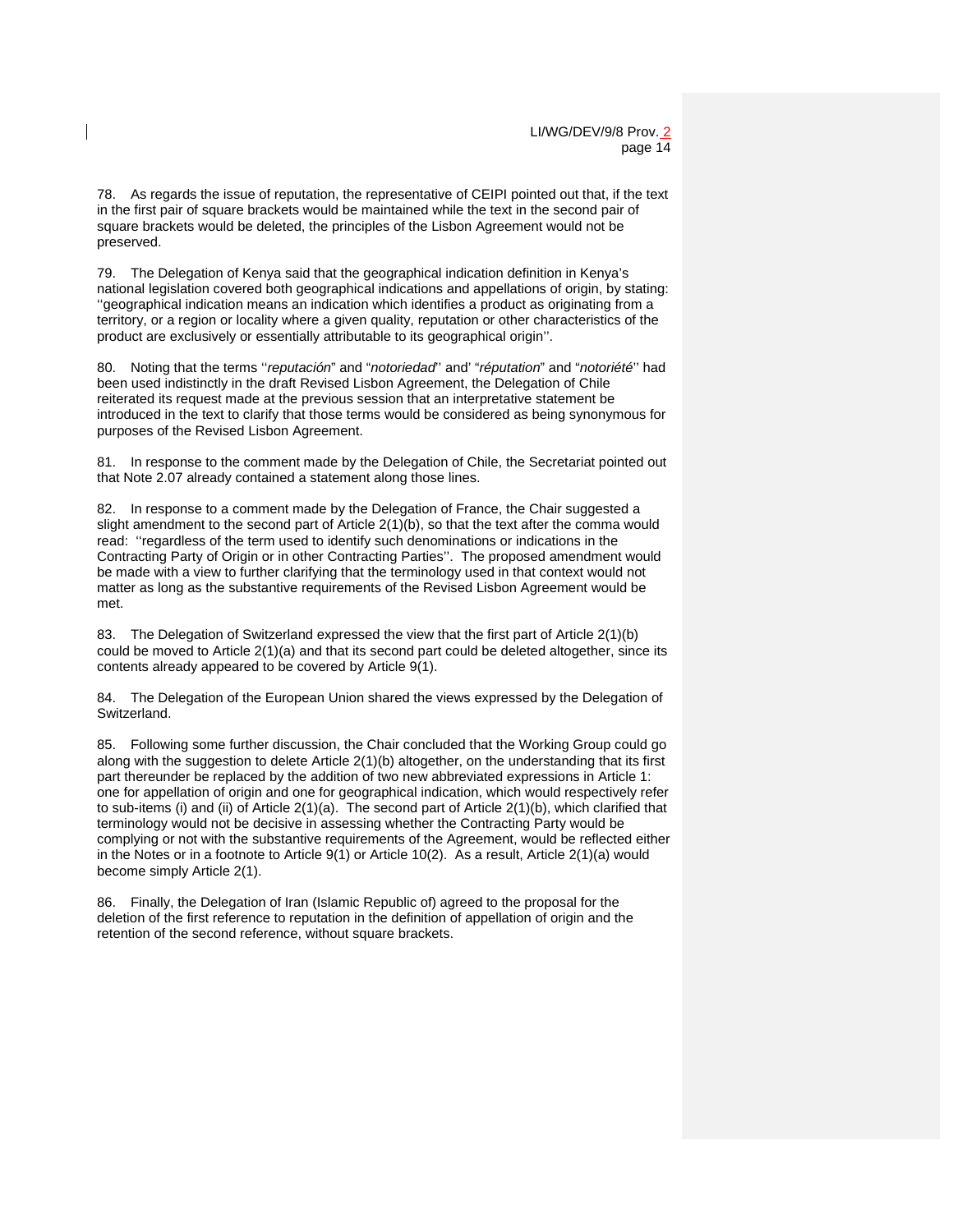DISCUSSION ON CHAPTER II OF THE DRAFT REVISED LISBON AGREEMENT (ARTICLES 5, 6 AND 8(1 AND 2)) TOGETHER WITH RULES 5, 6 AND 7 OF THE DRAFT REGULATIONS

87. Referring to Article 5(4), the Delegation of Algeria expressed its preference for maintaining the text within square brackets for the time being, as it was still in the process of assessing the possible impact of such provision.

88. The Delegation of Georgia said, while stressing the importance of Article 5(4), that it was its understanding that the proposed wording of Article 5(4) would require a bilateral or a multilateral agreement between the countries in which the trans-border area was situated. In that regard, the Delegation was of the view that since the signature of an agreement was an expression of a free will it would not be reasonable to make such agreement mandatory. However, in order to move forward, the Delegation could go along with the proposed version of Article 5(4) without the square brackets. Along the same lines, the Delegation was of the view that the square brackets in Art. 2(2) could also be removed.

89. The Delegations of Hungary and the Republic of Moldova agreed with the Delegation of Georgia on the deletion of the square brackets in Article 5(4). In addition, the Delegation of Hungary sought clarification about the necessity of making explicit reference to Art. 2(1)(a)(i) and (ii), in spite of the fact that a clear definition of the geographical area of origin would already be provided in Article 1(xii).

90. As regards Rule 5, the Delegation of the European Union welcomed the proposed drafting of Rule 5(2)(a)(vi) which referred to the geographical area of origin relevant for geographical indications as well as to the geographical area of production relevant for appellations of origin. Referring to Rule 5(3), the Delegation recalled that information about the link between a product and its geographical origin was crucial and therefore had to be made mandatory so that it would be possible to verify that all requirements of the definition of the geographical indication or appellation of origin were met. In addition, in light of the discussion concerning Article 2(1)(a)(i), the Delegation stated that it would be appropriate to delete the word reputation in Rule 5(3) as well. As regards Rule 5(4), which required use along the lines of the trademark system, the Delegation was of the view that such trademark logic should not apply in the context of the Lisbon system. The Delegation went on to say that each Contracting Party had of course the possibility to foresee use requirements for its own geographical indications or appellations of origin under its national legislation, but the validity of their protection should not be subject to any use requirements in the other Contracting Parties. Geographical indications and appellations of origin could have a very limited production, which would prevent them from meeting such use requirements in multiple countries.

91. The Delegation of Colombia sought clarification about the meaning of the word "jointly" in Article 5(4)(b), and in particular whether the term "jointly" meant that adjacent Contracting Parties had to submit a common declaration, signed by both parties, at the same time, or whether it would be possible for the declaration in question to be submitted separately by the adjacent Contracting Parties concerned. Also, it was not clear how the provision applied in case the trans-border area was partly situated in a country that was not a Contracting Party.

92. Referring to the contents of Rule 5(3), the Delegation of France expressed support for the mandatory character of the indication of particulars concerning quality or any other characteristic of the good. As regards Rule 5(4) concerning "a declaration of intention to use the registered appellation of origin or geographical indication", the Delegation pointed out that the proposed drafting brought the text very close to the applicable legislation in the area of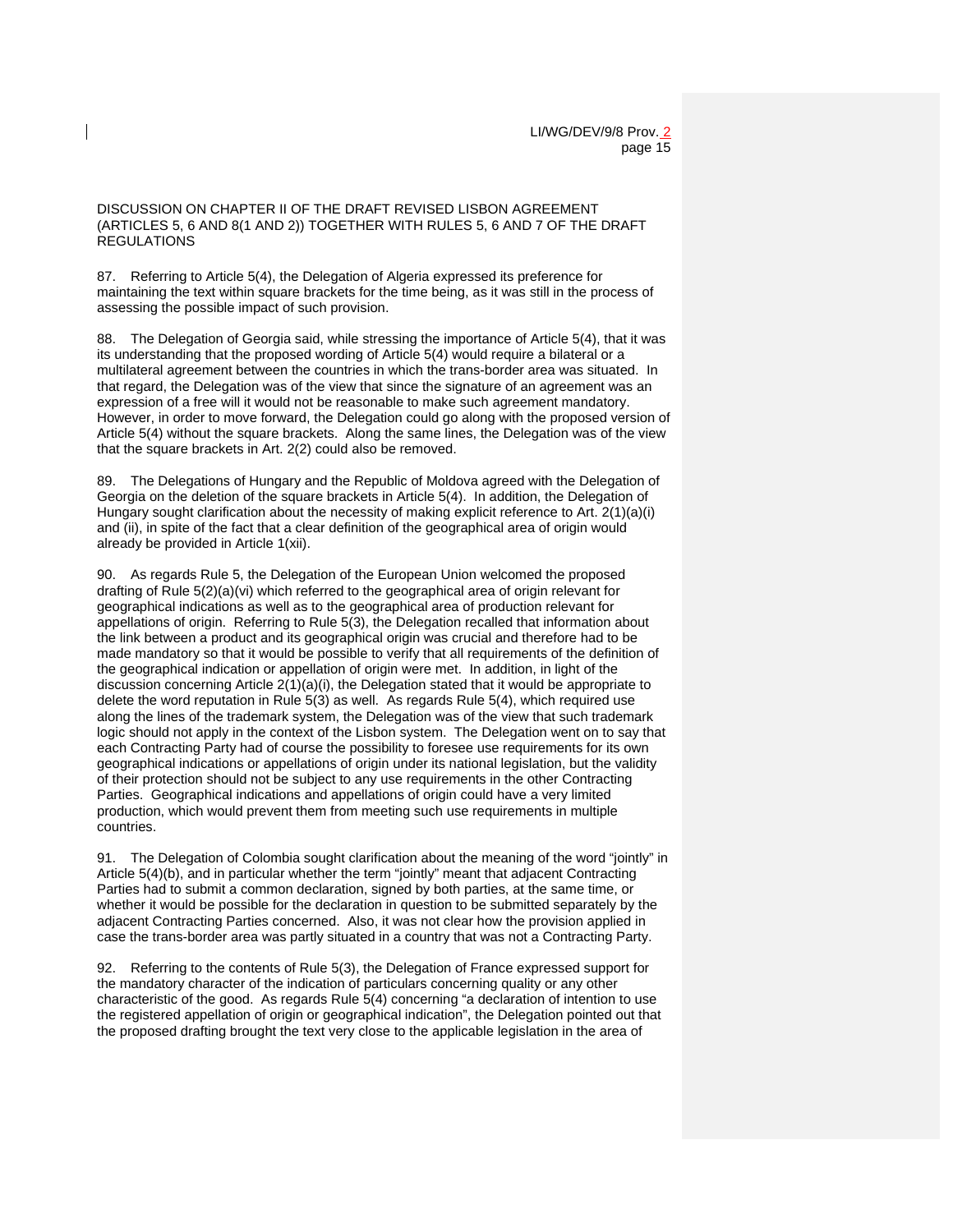trademarks which, in turn, constituted an entirely new approach with no relation whatsoever to the issue at stake, namely the establishment of individual fees. The Delegation concluded by saying that the proposed wording was not acceptable at this stage. Lastly, the Delegation inquired as to the necessity of maintaining square brackets in Article 6(3)(v).

93. The Delegation of the United States of America pointed out that Rule 5(5)(iii), which outlined as an optional element of the application "a statement concerning the scope of protection, for example to the effect that protection is not claimed for certain elements of the appellation of origin or the geographical indication", should be included as a mandatory element in Rule 5(2). The Delegation went on to say that such a disclaimer would need to be recorded in the International Register, in order to provide notice to third parties about the appropriate scope of protection to be given to the individual elements of a compound geographical indication. Such disclaimers might help stem the current trend whereby terms that had been in widespread and longstanding global use suddenly appeared to be the subject of geographical indication protection, either because of a misunderstanding regarding the scope of protection of individual terms within a compound geographical indication, or because the country of origin would all of a sudden decide that it would be useful for its national producers to attempt to obtain global exclusive rights in a common term. As indicated in footnote 5 under Article 11, generic terms within a compound geographical indication should not be protected in Contracting Parties to the extent that the country of origin would have clearly recognized such terms as being generic. The Delegation was of the view that such information should really pass through to the other Contracting Parties in the interest of transparency and fairness and that its inclusion in international registrations should therefore be made mandatory. For the sake of illustration, the Delegation referred to the example of "*Camembert de Normandie*" which had been registered as a geographical indication in France by the national Competent Authority, which had also issued at the same time a clarification that the protection for that geographical indication did not extend to the term "*Camembert*", a term widely regarded as the name for a type of cheese that could be produced anywhere. The Delegation was of the view that such model helpfully established clear guidance as to which portion of a geographical indication actually fell under the scope of protection in the country of origin.

94. The Delegation of the United States of America welcomed the inclusion in the draft Regulations of Rule 5(4) concerning an optional provision for Contracting Parties to require declarations of intention to use the geographical indication, in response to the concerns it had raised at the previous session. As the Delegation had indicated at the time, the United States Patent and Trademark Office (USPTO) did not have the authority to regulate commercial speech unless those terms were used in commerce in the United States of America. Therefore, without a declaration such as the one referred to in Rule 5(4), the United States of America would be unable to join the Revised Lisbon Agreement. However, Rule 5(4) would be meaningless in view of the provisions in the draft Revised Lisbon Agreement limiting the grounds upon which geographical indications could be cancelled or invalidated, which did not allow for cancellation or invalidation on the basis of failure to use the geographical indication. The Delegation clarified that, in the United States of America, a registered mark or a registered geographical indication could be cancelled ex officio by the USPTO for failure to show continued use in commerce; or at the request of a third party for lack of a *bona fide* intention to use, for non-use, or because the term had become generic through lack of enforcement. Referring to Article 9(1), which stated that Contracting Parties had to protect the registered geographical indication "subject to any refusal, invalidation or grounds for cancellation that may become effective with respect to its territory", the Delegation of the United States of America pointed out that the concepts of renunciation, invalidation or cancellation were not always available under national law. The Delegation further indicated that Article 8(1) provided that the term of protection was indefinite, which in turn meant that a cancellation for lack of maintenance, for lack of use or for no intention to use, could not occur. Along the same lines,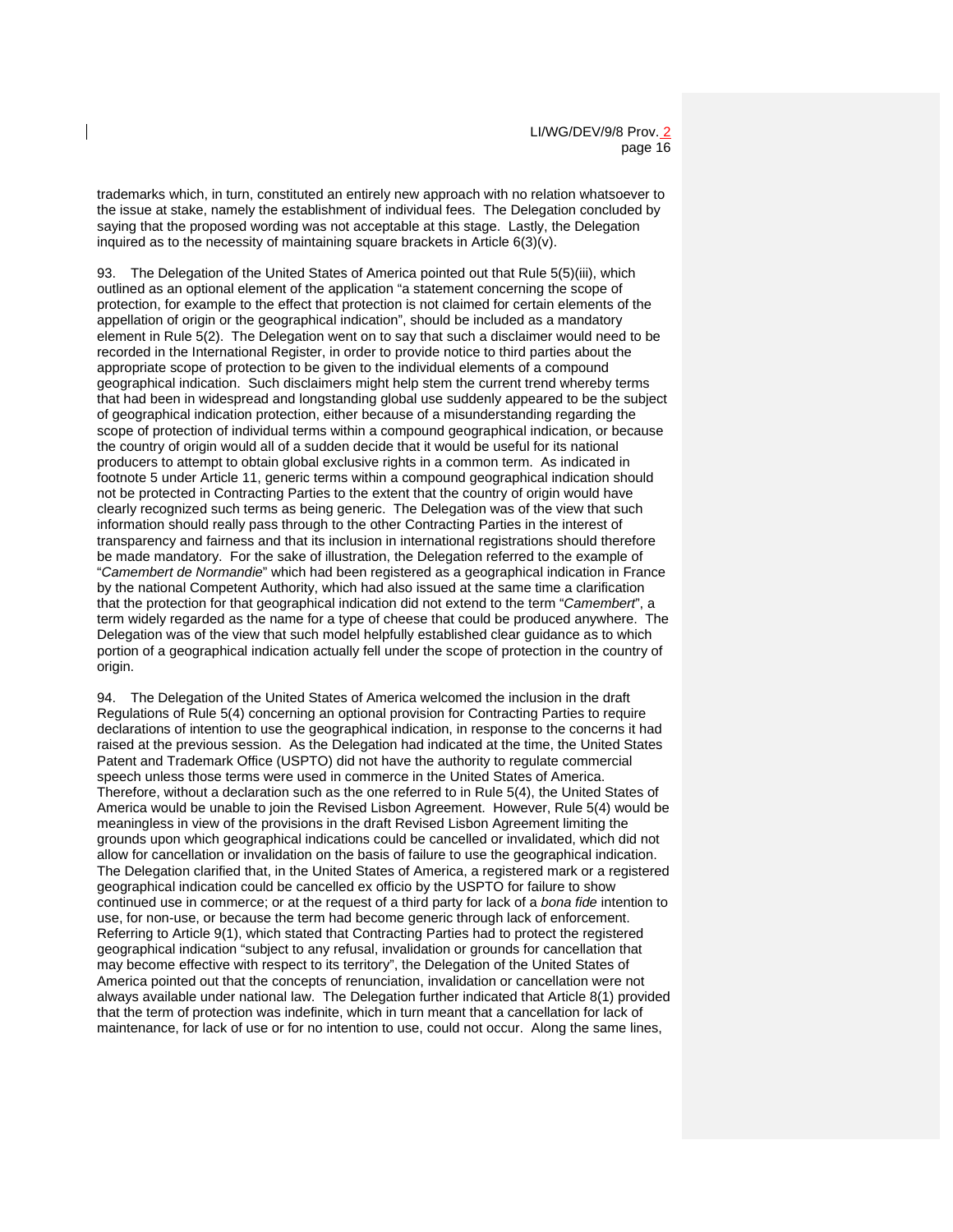Article 12 also provided that a registered geographical indication could not be cancelled for becoming generic through lack of enforcement. In that regard, the Delegation was of the view that, if a national office seriously took the declaration of intention to use as a mechanism to prevent bad faith applications or to ensure constitutional authority to regulate commercial speech, it should also have the ability to enforce the declaration of intention to use when it would not be respected. The Delegation concluded by saying that since neither Article 8 nor Article 12 of the draft Revised Lisbon Agreement gave a national Office the ability to take action to enforce such declaration, the provision of Rule 5(4) was meaningless to the United States of America. In that regard, the Delegation recalled that it had repeatedly made the point that the draft Revised Lisbon Agreement was fundamentally incompatible with trademark and unfair competition systems and further indicated that the point it had just made clearly demonstrated why that was so.

95. The Delegation of the United States of America suggested adding an additional paragraph under Rule 5 that would mirror the structure of the bracketed Rule 5(4) regarding the declaration of intention to use. The proposed provision would allow Contracting Parties to file a declaration together with their instrument of accession to the Revised Lisbon Agreement to preserve their ability to refuse those applications that would not emanate from the owner of the geographical indication. Referring to Article 5(2) which allowed the "beneficiaries" or the "legal entity with legal standing to assert the rights of the beneficiaries" to file the international application, the Delegation pointed out that those entities might not be the owner of the geographical indication, but might only be entitled to use the geographical indication under the legal systems of some countries. Therefore, the Delegation proposed to add the ability of a Contracting Party to file a declaration with the instrument of accession that would allow such Contracting Party to renounce protection in respect of an international registration, if the application for international registration was not filed by the owner of the geographical indication. The Delegation proposed the following text: "(a) Where a Contracting Party requires the owner or the one entitled to use the appellation of origin or geographical indication to file and sign the application as referred to in Rule  $5(2)(a)(viii)$ , it shall notify that requirement to the Director General; (b) an application that is not accompanied by a declaration signed by the owner or the one entitled to use the appellation of origin or the geographical indication shall have the effect that protection is renounced in respect of a Contracting Party having notified such a requirement".

96. Referring to Rule 5(5)(ii), the Delegation of the United States of America recalled that, at the previous session, it had sought clarification about the legal significance of such provision in relation to Article 10 of the previous version of the draft Revised Lisbon Agreement (i.e., Article 11 of the present draft) and that the response given by the Secretariat at the time had been that the purpose of Rule 5(5)(ii) was to allow the applicant to specify the way in which he or she considered that the denomination or indication would translate into another language. However, the Secretariat also made it clear at the time that, if the applicant did not mention any translation in the application itself, the translation of the appellation of origin or geographical indication would still be protected under Article 10. In that regard, the Delegation was of the view that it would be burdensome and misleading to allow, even as an optional content of the application, for the inclusion of the various and potentially random translations the applicant might be interested in. The Delegation therefore suggested deleting sub-item (ii) from the list of optional elements of the application in Rule 5(5) as the inclusion of any such translation would give the misleading impression to Contracting Parties that they would in fact be obliged to protect the translation that the applicant would include.

97. The Delegation of Colombia was of the view that the contents of the statement concerning the scope of protection in respect of certain elements of the appellation of origin or the geographical indication referred to in Rule 5(5)(iii) could not be different from the scope of protection granted in the country of origin. Consequently, if a term was considered to be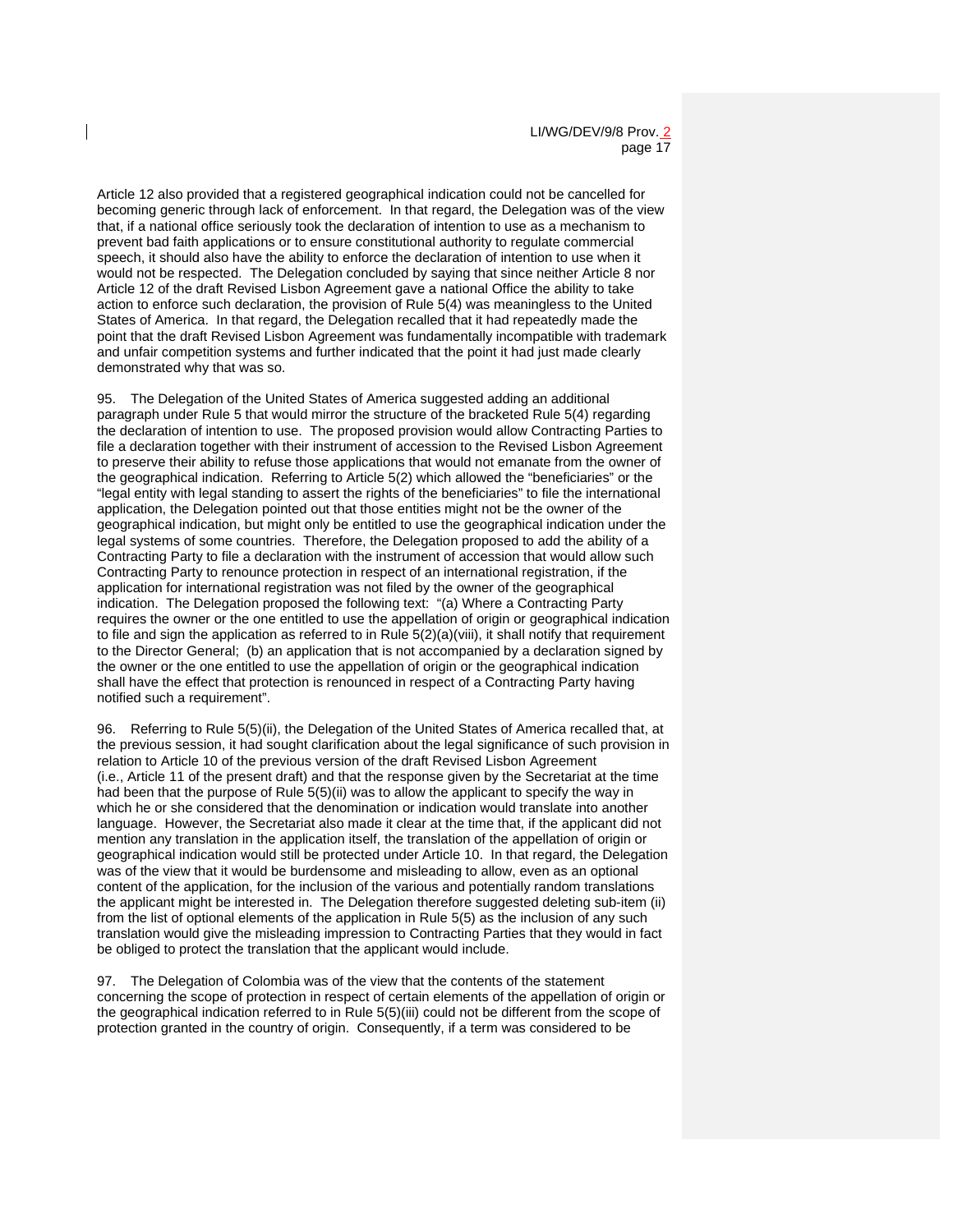generic in the Contracting Party of Origin, it should not be allowed to claim protection for such term in other Contracting Parties.

98. As regards Rule 5(3), the Delegation of Australia indicated that information on the quality, reputation or other characteristics of the goods and its connection with the geographical area of origin was not required under its trademark system, while appreciating that such information was required in some countries. The Delegation suggested a mechanism allowing Contracting Parties requiring such information to inform producers of goods protected by a geographical indication in a Contracting Party of Origin not requiring such information, for example by means of a declaration upon accession to the Revised Lisbon Agreement along the same lines as proposed in Rule 5(4). Producers of a protected geographical indication from a Contracting Party not requiring such information would, nevertheless, be able to provide the information when seeking protection in a Contracting Party that does require the information. Concerning Rule 5(4), the Delegation noted that the issue of use was very important in Australia, in relation to both its national systems, i.e., the one in respect of geographical indications for wines and the other one in respect of certification marks. While Australia did not require declarations of intention to use as envisaged by Rule 5(4), lack of use constituted a ground for opposition or cancellation under the Australian trademark system as well as its specialized system in respect of geographical indications for wines. The Delegation of Australia, therefore, supported the comments made by the Delegation of the United States of America on Article 12 and Rule 5(4).

99. The Delegation of Chile expressed the view that Article 6(3) should require the same information as Rule 5(2). For example, in the event that an application omitted the reference to a geographical area, the international registration date should not be the date on which the International Bureau had received the application, but the date on which the applicant had corrected the irregularity.

100. The Representative of INTA indicated that Article 8(1) would be clearer if it established that protection under this Act ceased to exist if there was no longer protection of the appellation of origin or of the geographical indication in the Contracting Party of Origin. Therefore, the Representative of INTA suggested deleting the words "on the understanding that" because they could raise doubts as regards the interpretation of this provision. An alternative could be to state that protection under the international registration might no longer be invoked if the denomination constituting the appellation of origin or the indication constituting the geographical indication was no longer protected in the Contracting Party of Origin. This should clearly reflect the dependency of the international registration on the protection in the ContractingCountry Party of Origin. The Representative of INTA suggested introducing in Article 8(2) a reference to the possibility for interested parties to promoteef promoting a request for cancellation, so that the provision would include language such asread: "[...] the Competent Authority of the Contracting Party of Oerigin shall, on its own motion or at the request of any private party, request cancellation of the international registration [...]". This should make the obligation to request a cancellation, which was already contained in Article 8(2), more effective. The Representative of INTA wondered why the initial words "notwithstanding paragraph (1)" in Article 8(3) were not contained in paragraph (2), which also provided for a ground of cancellation. Therefore, using the words "notwithstanding paragraph (1)" only for one of the grounds of cancellation could cause misunderstandings. Furthermore, the Representative of INTA indicated that in Article 8(3) it might be clearer to state directly that "the International Bureau shall, on its own motion, cancel an international registration if the fee referred to in Article 7(2)(b) is not paid". Finally, the Representative of INTA suggested that the ground for cancellation contained in Rule 17(1), namely the general ground of cancellation at the request of the Competent Authority or of the beneficiaries, should also be included in Article 8.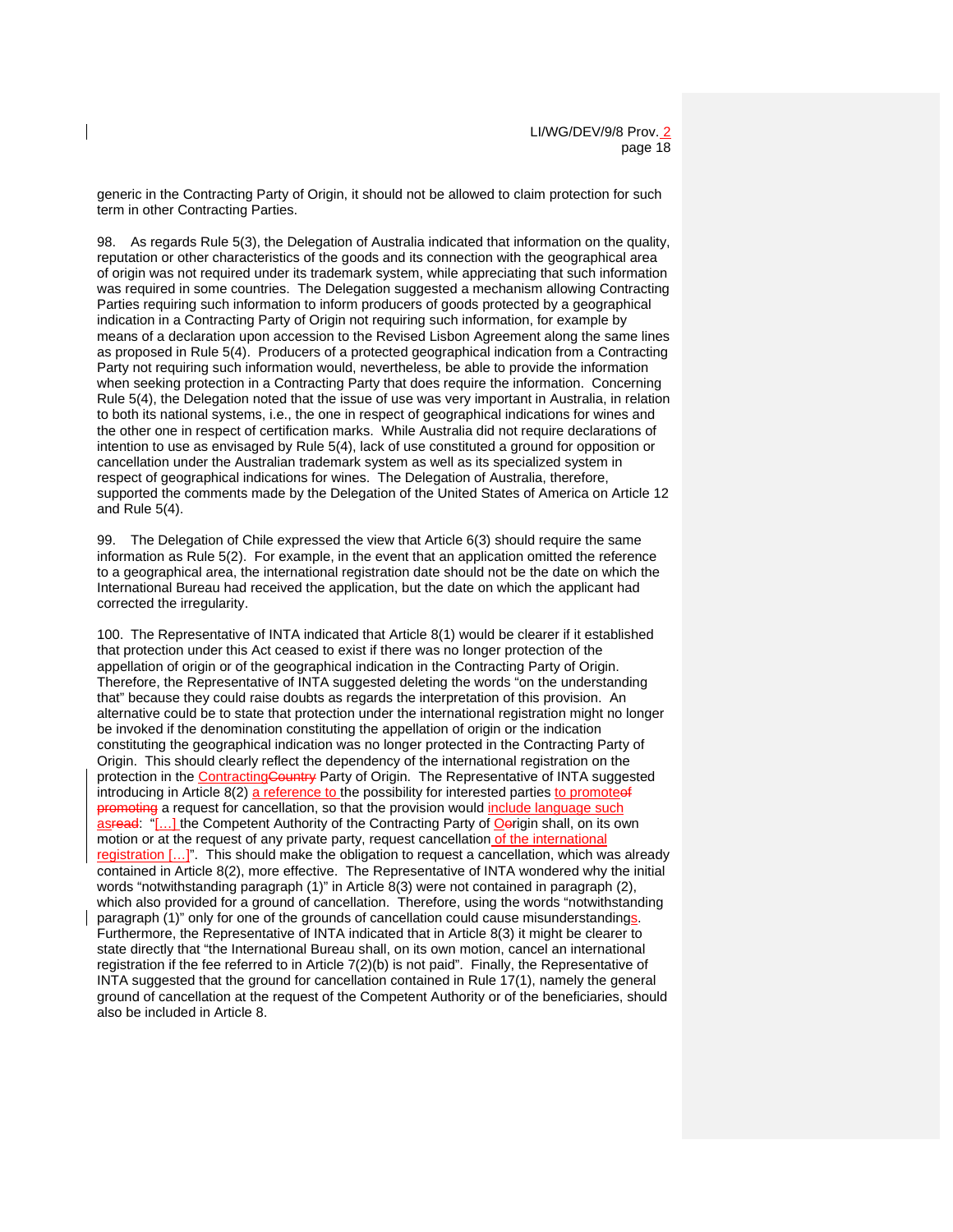101. The Delegation of Iran (Islamic Republic of) sought clarification about the text of Article 5(4). Article 5 indicated that application could be filed either by the Competent Authority, or by the beneficiaries or a legal entity, if the legislation of their Contracting Party of Origin so permitted, but Article 5(4) mentioned Contracting Parties filing applications. The Delegation of Iran (Islamic Republic of) also suggested that the division into two sections (a) and (b) in Article 5(4) should start from the beginning of the third line.

102. The Delegation of the European Union wondered what situation could be covered by Rule 5(5)(iii) other than the example contained therein. If there was no other possible type of declarations except the example given, the text could be simplified so as to read: "to the effect that protection is not claimed for certain elements of the appellation of origin or the geographical indication". In response to the proposal made by the Representative of INTA concerning Article 8(1), the Delegation of the European Union was of view that the current text was preferable because, at the beginning, it clearly established the principle of a registration valid indefinitely and, afterwards, it indicated the exception.

103. The Delegation of Chile considered that Article 8 should also specify that the validity of the international registration should cease when the geographical indication or the appellation of origin was no longer used in the Contracting Party of Origin, in accordance with Article 24.9 of the TRIPS Agreement.

104. The Chair referred to the mandatory disclaimer proposed by the Delegation of the United States of America and wondered how the International Bureau could assess whether an application contained a generic element for which a disclaimer should have been filed. Even when adding the words "where applicable", the question would arise who would be in a position to judge whether this provision was applicable and, in particular, whether the International Bureau would be in such a position. It seemed more appropriate to leave this matter to the Competent Authorities of the Contracting Parties that would be notified of the international registration. They should be in a position to decide whether they should refuse the effects of an international registration on the ground that it related to a generic denomination or indication. The Contracting Party of Origin might wish to avoid such a refusal by indicating in the international application that protection was not claimed for certain elements, in particular for those that are generic.

105. The Delegation of the United States of America confirmed that the mandatory disclaimer was only required "where applicable". In the Madrid system, it was the responsibility of the Office of Origin to certify that the protection in the basic application or the basic registration corresponded to the information contained in the international application. Taking this system as a model, the Delegation of the United States of America considered that, if the basic application or the basic registration had a limitation in scope, it would be up to the Office of Origin to make sure that this information was transmitted with the international application and reflected in the international registration. The Delegation of the United States of America recognized that the International Bureau might not be in a position to make this evaluation. However, the Office of Origin would be in this position and could ensure the communication of this information.

106. The Delegation of Colombia supported the statement made by the Delegation of the United States of America concerning Rule 5(5)(iii). In the context of the Lisbon system, it should be the responsibility of the Competent Authority of the Contracting Party of Origin to inform about the generic nature of terms contained in appellations of origin consisting of composed names, without the need of a substantive evaluation from the International Bureau. A box to be ticked should be included in the application form. The Delegation did not consider the Madrid system an appropriate model, as a trademark might contain elements that might be considered non-distinctive terms in the country of origin, but not in another country. Therefore,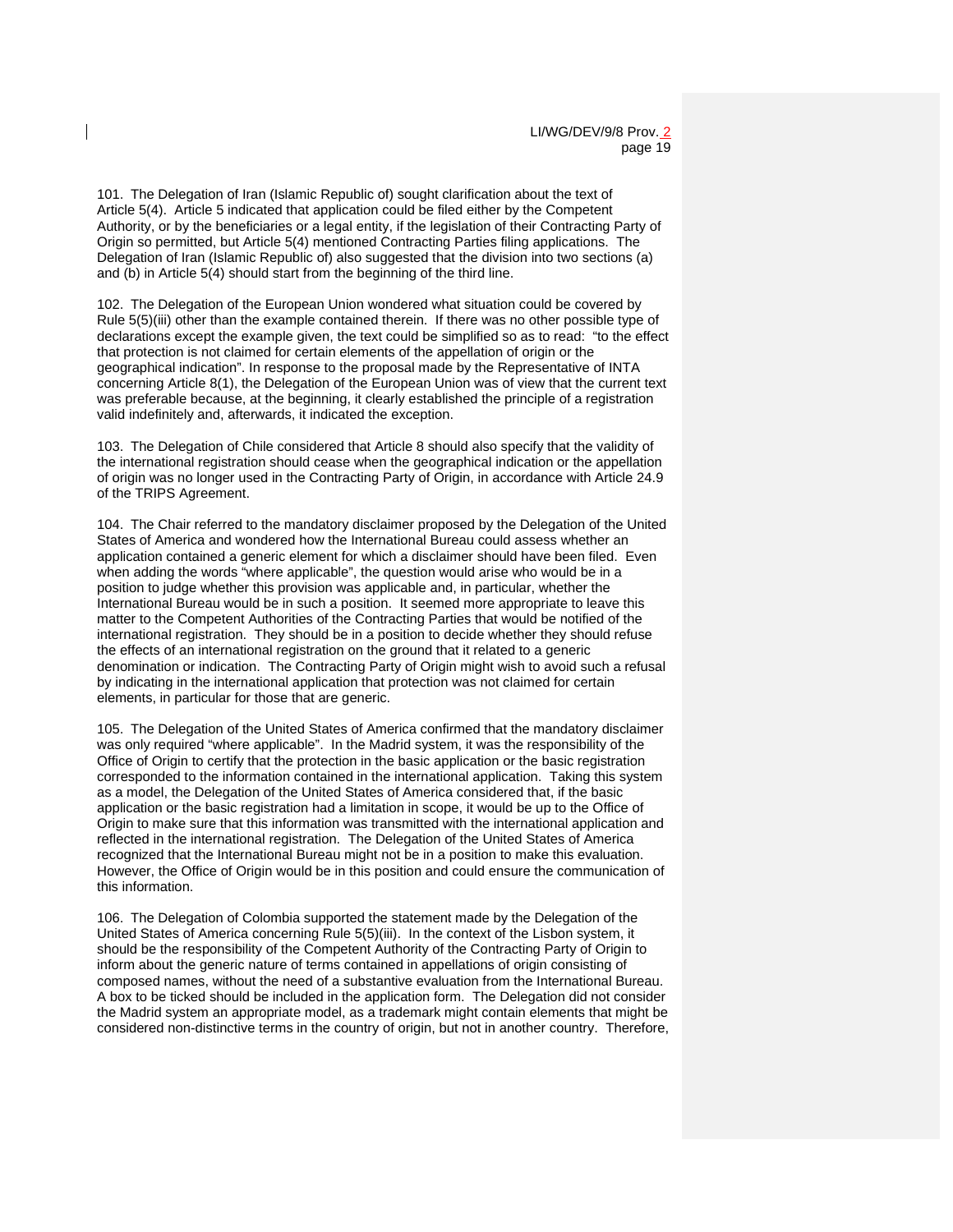the applicant could claim different rights depending on the situation in different countries. However, this was not the case with appellations of origin and geographical indications, for which the protection should be the same as in the Contracting Party of Origin.

107. The Delegation of the Republic of Moldova expressed its preference for keeping the information referred to in Rule 5(5)(iii) as optional content of the application.

108. The Chair noted that, if Rule 5(5)(iii) were mandatory, there should be a sanction when the requirement was not met. Under both the current Lisbon system and the envisaged one, the International Bureau should check whether a certain mandatory element was included or not. If not, then the deficiency would have to be remedied or, otherwise, the International Bureau should reject the application. The Chair recalled that a mandatory requirement inserted with the language "where applicable" would finally result in an optional element. He then suggested that it might be clearer to keep the information referred to in Rule 5(5)(iii) as optional content of the application. It was in the interest of the Contracting Party of Origin to clarify for which elements protection was not claimed, so that the legal effects of the international registration would not be refused on those grounds by other Contracting Parties. The Chair noted that Rule 5(5)(iii), compared to the current text of the Lisbon Regulations, was broader and suggested that the text might be brought back to that of Rule 5(3)(iii) of the current Lisbon Regulations.

109. The Representative of CEIPI agreed with the analysis made by the Chair and suggested to find a solution in Chapter III rather than in Rule 5(5)(iii). In this context, it should be clarified that a Contracting Party was not obliged to protect any element which was not protected in the Contracting Party of Origin.

110. The Delegation of Colombia was of the view that the Contracting Party of Origin should not only have an obligation to inform the International Bureau of the cancellation of the appellation of origin or the geographical indication in its country, but also of any partial cancellation.

111. The Delegation of the United States of America noted that the Contracting Party of Origin might have an interest in not communicating this information. Therefore, in the interest of transparency, the Delegation expressed its preference for having a mandatory element in Rule 5 to make sure that the information was available in the International Register, so that third parties could see what was claimed. If the issue would be dealt with merely in Chapter III, the information might not be fully and transparently communicated to third parties. However, understanding the constraints of the system, the Delegation of the United States of America could accept the suggestion made by the Chair or that proposed by the Delegation of Colombia.

112. The Chair noted that Rule 5(5)(iii) could only be made mandatory if the application form contained a box to be ticked with two options: one with a disclaimer that, for instance, could read: "for these elements, protection is not claimed"; the other option would be with no disclaimer at all.

113. The Secretariat said that the boxes should be more compelling in order to achieve what was suggested. For example, the application could contain a box requiring the Competent Authority to indicate whether the geographical indication or the appellation of origin contained any term which was generic in the Contracting Party of Origin. The Secretariat added that Rule 5(5)(iii) was not necessarily limited to elements of an appellation of origin or geographical indication which were generic in the Contracting Party of Origin. There could also be other statements concerning the scope of protection, for example regarding coexistence with a homonymous appellation of origin or geographical indication. The Secretariat recalled that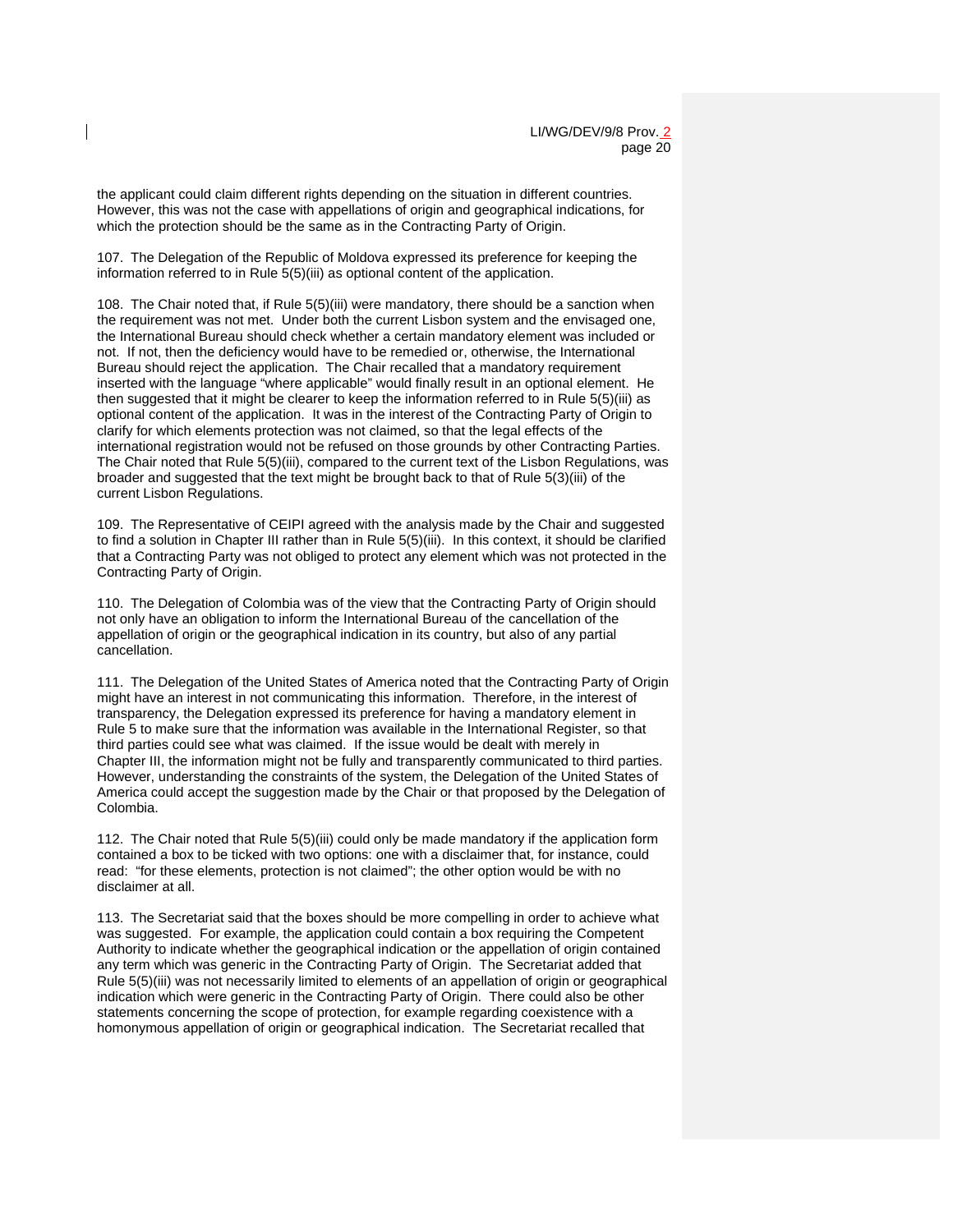Rule 5(3) of the current Lisbon Regulations already contained these elements in an optional manner. This provision originally referred only to terms of which the appellation of origin consisted. However, since the possibility of granting a partial statement of protection had been introduced in the Lisbon Regulations in 2010 to reflect that the protection of the appellation of origin did not relate to a particular term or to a particular use of it, this provision had acquired a broader sense than just referring to the generic use of certain terms.

114. The Delegation of Switzerland agreed with the analysis provided by the Secretariat. The Delegation also expressed its preference for maintaining Rule 5(5)(iii) as optional. In addition, the Delegation suggested that, in Rule  $5(2)(iv)$  and Rule  $5(5)(v)$ , "was granted" be replaced by "is granted", in view of the fact that, in certain countries, protection may be based on an unregistered right.

115. The Representative of CEIPI suggested that the proposed statement under Rule 5(5)(iii) could only be made where applicable, which meant that the absence of such a statement should not represent an irregularity of the application and could, therefore, not be sanctioned by the International Bureau. Thus, Rule 5(5)(iii) would amount to an encouragement for the Contracting Party of Origin or for the applicant to file such a statement.

116. The Chair said that, without the possibility of a sanction, Rule 5(5)(iii) would be *lex imperfecta*. Moreover, appellations of origin and geographical indications containing generic elements should not be the rule, but an exception to the rule. The International Bureau had to treat the lack of any mandatory element as an irregularity, with a specific procedure applicable to it. These irregularities could be checked by the International Bureau without going into the substance. In the Chair's view, the text proposed by the Delegation of the United States of America seemed to require a substantive consideration by the International Bureau. He wondered whether the International Bureau was in a position to check whether the application should contain a statement under Rule 5(5)(iii) and also whether Contracting Parties would want the International Bureau to do so. In fact, this issue related to the scope of protection (*i.e.* whether a Contracting Party of Origin could claim in the other Contracting Parties protection for those elements that were considered generic in its own jurisdiction). The Chair pointed out that this was a substantive issue, to which the Working Group should revert when discussing Chapter III. Finally, the Chair concluded that Rule 5(5)(iii) should, for the time being, be kept as an optional element, while suggesting that its text might be simplified, so as to read, as it does in Rule 5(3)(iii) of the current Lisbon Regulations: "a statement to the effect that protection is not claimed for certain elements of the appellation of origin or the geographical indication".

117. Turning to Rule 5(3) of the draft Regulations under the Revised Lisbon Agreement, the Chair noted that there continued to be conflicting views as to whether the information referred to in the provision should be mandatory or optional. A suggestion had been made that application of the provision might be subject to a declaration similar to the scheme envisaged in Rule 5(4). The Chair concluded that the square-brackets around the words "[shall]" and "[may]" represented a pending issue. In view of the discussion on Article 2, the square bracketed word "[reputation]" could be deleted.

118. Referring to Rule 5(4), the Chair pointed out the existing divergent views. A number of delegations had expressed their opposition to the inclusion of this provision, arguing that in the context of the Lisbon system there was no room for applying a requirement of intent to use. Other delegations had pointed out that, although they welcomed the effort made in this context, they found the provision meaningless within the system of the draft Revised Lisbon Agreement, unless the grounds for invalidation would be extended so as to include lack of use as a ground. The Chair, therefore, concluded to keep the text within square brackets.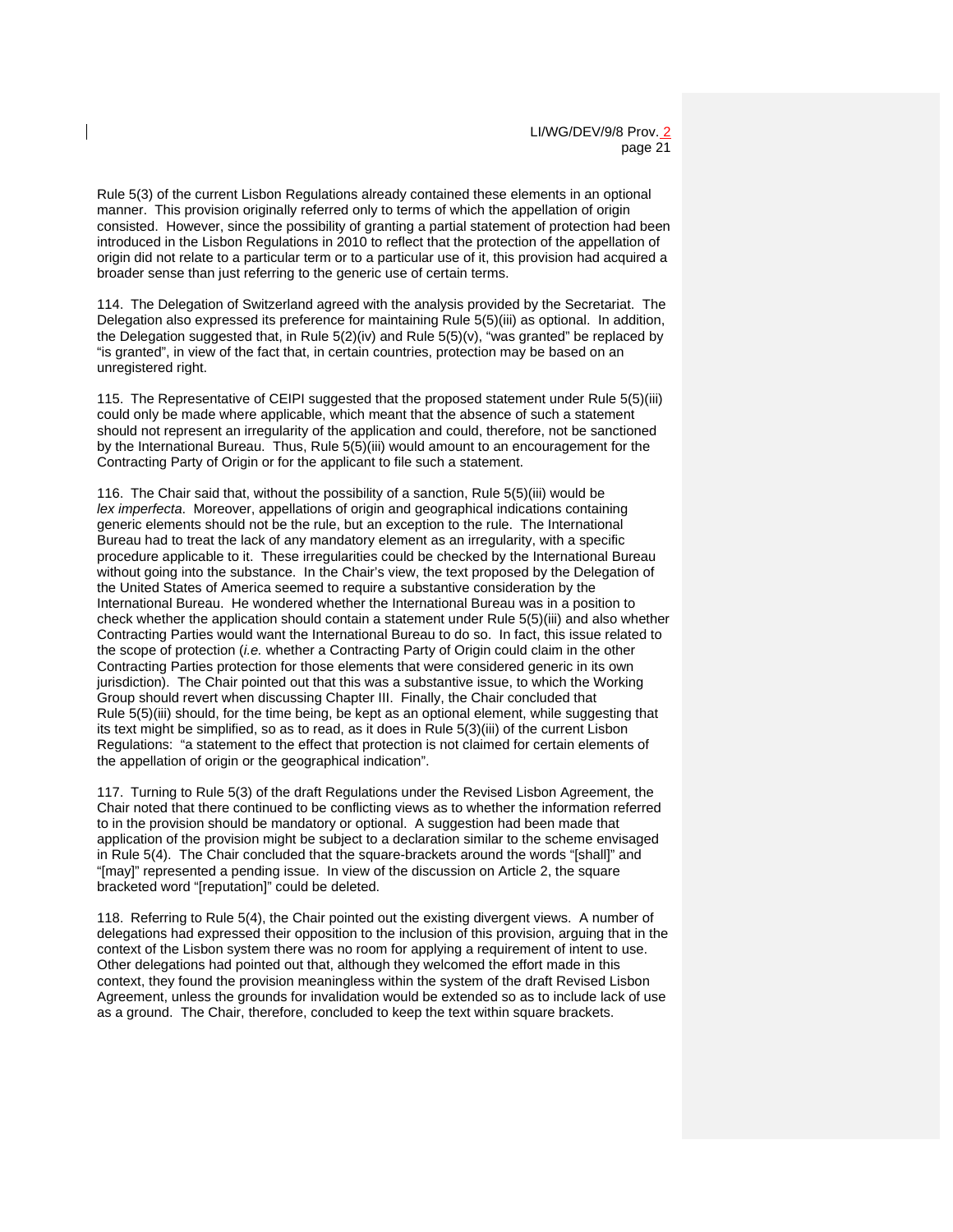119. As regards Article 6(3), the Chair recalled that Article 6(3) should only list the data required in order to determine the filing date of the application and, as a consequence, of the international registration. It would be in the interest of applicants to apply some flexibility in this regard, in the same way as this was the case in other registration systems for intellectual property rights, such as those in respect of patents or trademarks. Of course, an application could only lead to registration, if also the other requirements specified in Rule 5 had been met. The Chair concluded that the first four items in Article 6(3) should be sufficient for establishing the filing date.

120. The Chair then turned to Article 5(4) and concluded that, in view of the intervention of the Delegation of Iran (Islamic Republic of), the title of Article 5(4) should be modified, so as to read: "Possible Joint Application in the Case of a Trans-Border Area". Further simplifications of the text of Article 5(4)(a) that appeared to be acceptable to the Working Group were the deletion of the phrase "as referred to in Article  $2(1)(a)$ " – as "geographical area of origin" was an abbreviated expression under Article 1 – and the deletion of the phrase "on the basis of Article  $2(1)(a)(i)$  or Article  $2(1)(a)(ii)$ , depending upon the protection they have granted jointly" – as it was obvious that an agreement for filing such a joint application would also cover the option for a geographical indication or an appellation of origin. Furthermore, in response to the question raised by Colombia, enquiring about the meaning of the word "jointly" in Article 5(4)(b), the Chair said that there was no need for a joint declaration of Contracting Parties in a single document.

121. The Delegation of Mexico said that, considering the nature of an appellation of origin or a geographical indication, a joint application implied a previous consent, in whatever form, of the adjacent countries. For that reason, the Delegation supported the simplifications of Article 5(4) proposed by the Chair.

122. Referring to the proposed deletion of item (ii) of Rule 5(5), the Chair clarified that Rule 3(4) and Rule 5(2)(b) concerning transliterations would remain in the text, with the necessary consequential changes. The Chair also pointed out that Article 11(1) extended the content of the protection to the translated forms of the appellation of origin or the geographical indication. The Chair wondered whether the Working Group could accept the deletion of Rule 5(5)(ii).

123. As regards the proposal made by the Delegation of the United States of America, concerning the introduction in Rule 5 of a provision allowing a Contracting Party to require the application to be filed by the owner of the geographical indication, the Secretariat requested clarification as to why such a requirement would be necessary in the context of the Lisbon system, while it was not prescribed as such in the Madrid system.

124. The Delegation of the United States of America said that Rule 9 of the Common Regulations under the Madrid Agreement established that the international application shall be signed by the Office of origin and, where the Office of origin so requires, also by the applicant". The provision did not identify specific applicants nor did it define applicants in the way that the draft Revised Lisbon Agreement did. The Delegation had no problem with the fact that applications could be filed under the Revised Lisbon Agreement by a Competent Authority on behalf of the beneficiaries or by the beneficiaries themselves, but when the resulting registration would be notified to the Competent Authority of the United States of America, that Competent Authority would be required to check whether those beneficiaries were actually the legal owner of the geographical indication. In this connection, the Delegation underlined that, in the United States of America, a geographical indication was a private property right, not a public right, as the draft Revised Lisbon Agreement seemed to require. In the United States, there were three different mechanisms by which ownership could be structured: as a trademark, with a legal entity owning and licensing it; as a collective mark, with a group of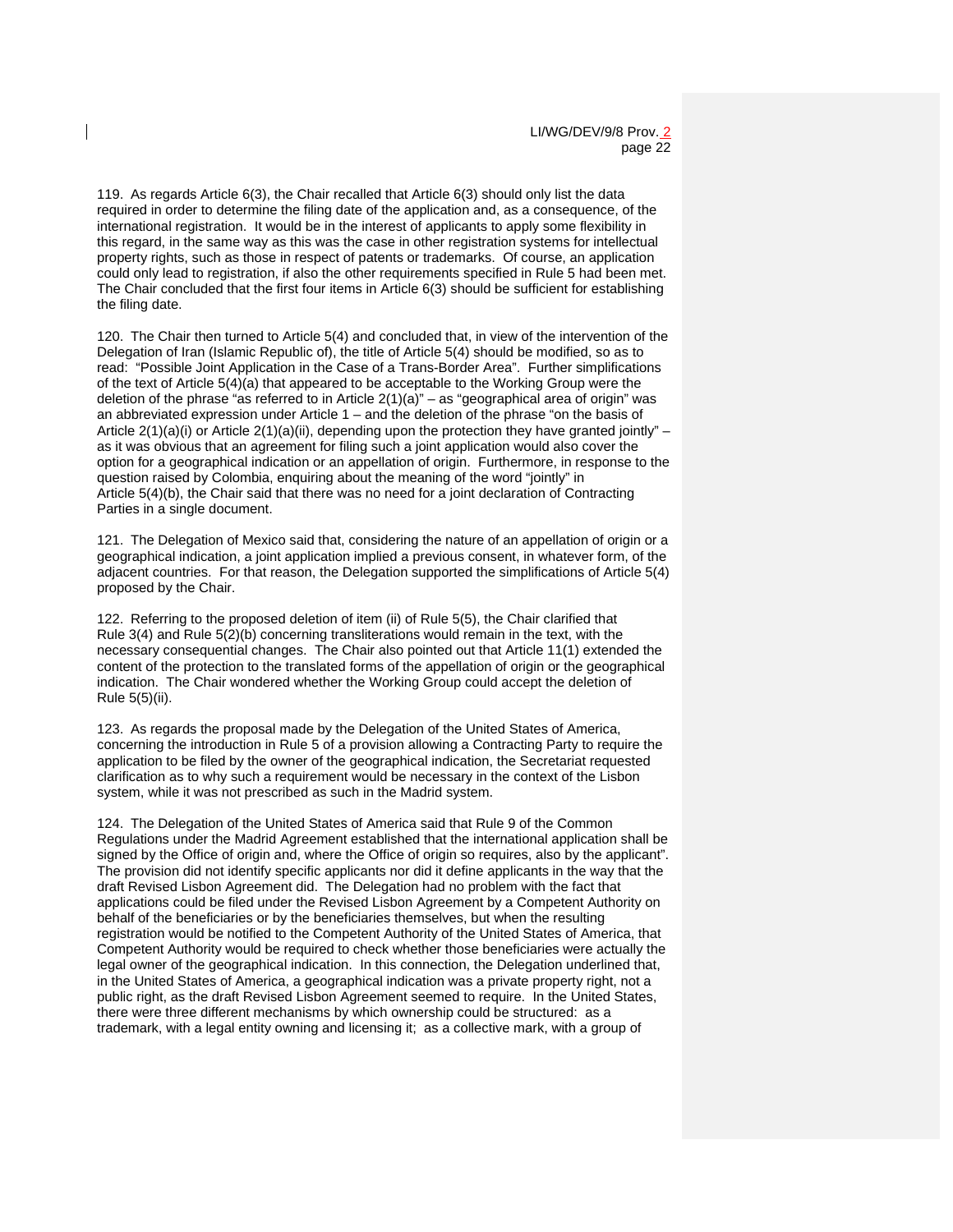producers owning it and, in many cases, collective beneficiaries; or as a certification mark, where the owner might be a different entity. The draft Revised Lisbon Agreement was limited to just one or two of these three different ownership structures, reducing the flexibility. Understanding that a requirement that the owner should file the application would not match with the national systems of Lisbon members, the Delegation had proposed the introduction of a declaration-based provision in Rule 5 permitting a Contracting Party to refuse or invalidate the effects of an international registration on its territory, if the application for international registration had not been filed by the owner of the geographical indication.

125. In response to a question from the Secretariat, the Delegation of the United States of America confirmed that the State could be the owner of a private right. However, when an application was filed by the Competent Authority under the Lisbon system, this did not necessarily imply that the Competent Authority was doing so on behalf of the owner of the geographical indication, be it the State or someone else.

126. The Delegation of Colombia suggested that an application filed by the beneficiaries or by the Competent Authority should be accompanied by a statement that they are entitled to submit the international application.

127. The Chair said that, although the Competent Authority might not necessarily represent the State as the owner of the geographical indication when filing an application, an application filed by the Competent Authority would imply that the Competent Authority was authorized to do so, or at least provide sufficient guarantee in that respect. In the case of direct filings by the beneficiaries or a legal entity on their behalf, there would appear to be an issue that required further consideration.

128. The Delegation of the United States of America said that its country's law required the applicant to sign the application as well as a use declaration, which had to include a statement that the applicant is the owner of the mark and entitled to use it in the United States of America and knows of no one with a better title. Such a statement was subject to challenge, if it was not accurate. Such a statement would in many cases be inaccurate, when signed by the Competent Authority. In case the application was filed by the beneficiaries of a certification mark, the statement would certainly be inaccurate, as the certifying authority would be the owner. In case the application was filed by a legal entity with the ability to assert the rights of the beneficiaries, the problem was that a certifying authority was not asserting the rights of the beneficiaries, but its own rights as the owner of the certification mark. The addition of another category to Article 5(2)(ii) would not help, because the Competent Authority of the United States of America would still be obliged to accept international registrations from other Contracting Parties in respect of which the application had been filed by the Competent Authority of such Contracting Party or by the beneficiaries of the geographical indication. For that reason, the Delegation had proposed the introduction of declaration-based option along the lines of Rule 5(4).

129. The Chair expressed his doubts as to whether it would be appropriate to entitle a Contracting Party to refuse all international registrations that had resulted from an application filed by the Competent Authority of a Contracting Party, i.e., not by the owner of the geographical indication. Further, he underlined that Article 5(2)(a)(ii) also intended to cover the case of certification marks and their owners, by virtue of the phrase "other rights in the geographical indication or the appellation of origin".

130. The Delegation of Colombia said that Article 10 of the Paris Convention would appear to imply that an applicant could be any producer, manufacturer, or merchant, whether a natural person or a legal entity, engaged in the production or manufacture or trade of goods.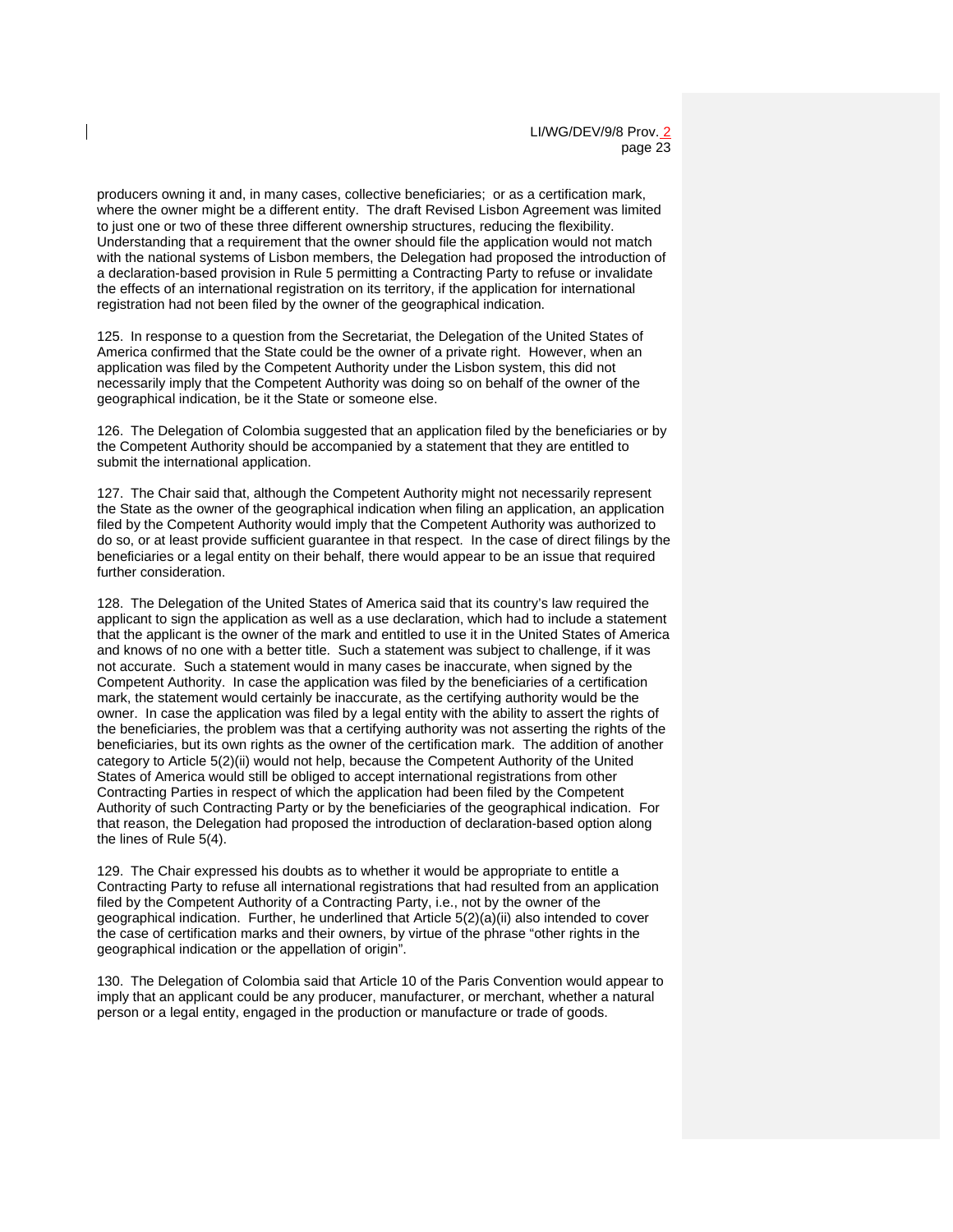131. The Delegation of the United States of America suggested that Rule 5(4) might be broadened so as to allow a declaration under that provision also to be made with regard to the signature of the owner. In response to a question raised by the Delegation of Iran (Islamic Republic of), the Delegation confirmed that a State or a Government could be the owner of a private property right and act in a private right capacity.

132. The Chair concluded that the issue of the entitlement to file an application under Article 5(2) would be dealt with as a pending issue.

133. In response to a query from the Delegation of the Republic of Korea, the Secretariat pointed out that Article 3 of the draft Revised Lisbon Agreement specified that a Contracting Party should designate a Competent Authority as responsible for the administration of the Act in its territory. Each Contracting Party should decide which entity or which entities should have that responsibility. However, each Contracting Party should also designate a Competent Authority for communicating with the International Bureau under the procedures of the Revised Lisbon Agreement and the Regulations. For that purpose, Article 3 specified that the Contracting Party had to notify the name of this entity to the International Bureau. Article 3 was accompanied by Rule 4 of the draft Regulations, establishing that it would be preferable that the Contracting Party indicates a single Competent Authority for communicating with the International Bureau. However, this provision left the flexibility to indicate more than one Competent Authority to communicate with the International Bureau. In that case, the Contracting Party should clearly indicate the competence of each of these Competent Authorities.

134. The Chair recalled that a non-governmental organization had suggested simplifying Article 8(1) by leaving out the first part of the sentence. On the other hand, at least one government delegation and a delegation of an intergovernmental organization had opposed this suggestion pointing out that it was important to clearly set out the basic principles in this provision. He then expressed doubts as regards the editorial drafting proposal that had been made, to include the phrase "notwithstanding paragraph (1)" also in Article 8(2), as Article 8(1) already referred to the case where a denomination or an indication was no longer protected in the Contracting Party and Article 8(2) only specified that, in such a case, the Contracting Party of Origin was required to request cancellation. Finally, he invited the Working Group to comment on the suggestion made by the Representative of INTA concerning Article 8(2) and Rule 17(1) as well as on the suggestion made by the Delegation of Chile concerning Article 24.9 of the TRIPS Agreement.

135. The Delegation of the Russian Federation said that there was an inconsistency between Article 8(2) and Rule 17(1) as to who was entitled to request cancellation. In the case of Article 8(2), it was only the Competent Authority while, in the case of Rule 17(1), it could also be the beneficiaries or the legal entity, in case the application for international registration had been filed by them.

136. The Delegation of Colombia sought clarification on the scope of Article 24.9 of the TRIPS Agreement, in particular as to whether that provision was conceived bearing in mind a trademark or a certification mark system with a requirement of use.

137. As regards the statement made by the Delegation of Russian Federation, the Representative of CEIPI proposed to move the first sentence of Rule 17(1) to Article 8(2), which could then be divided into two subparagraphs. The title of Article 8(2) could simply read: "Cancellation". Subparagraph (a) could reflect the current text of Rule 17(1), as follows: "The Competent Authority of the Contracting Party of Origin, or, in the case of Article 5(3), the beneficiaries or the legal entity referred to in Article 5(2)(ii) or the Competent Authority of the Contracting Party of Origin, may at any time request the International Bureau to cancel the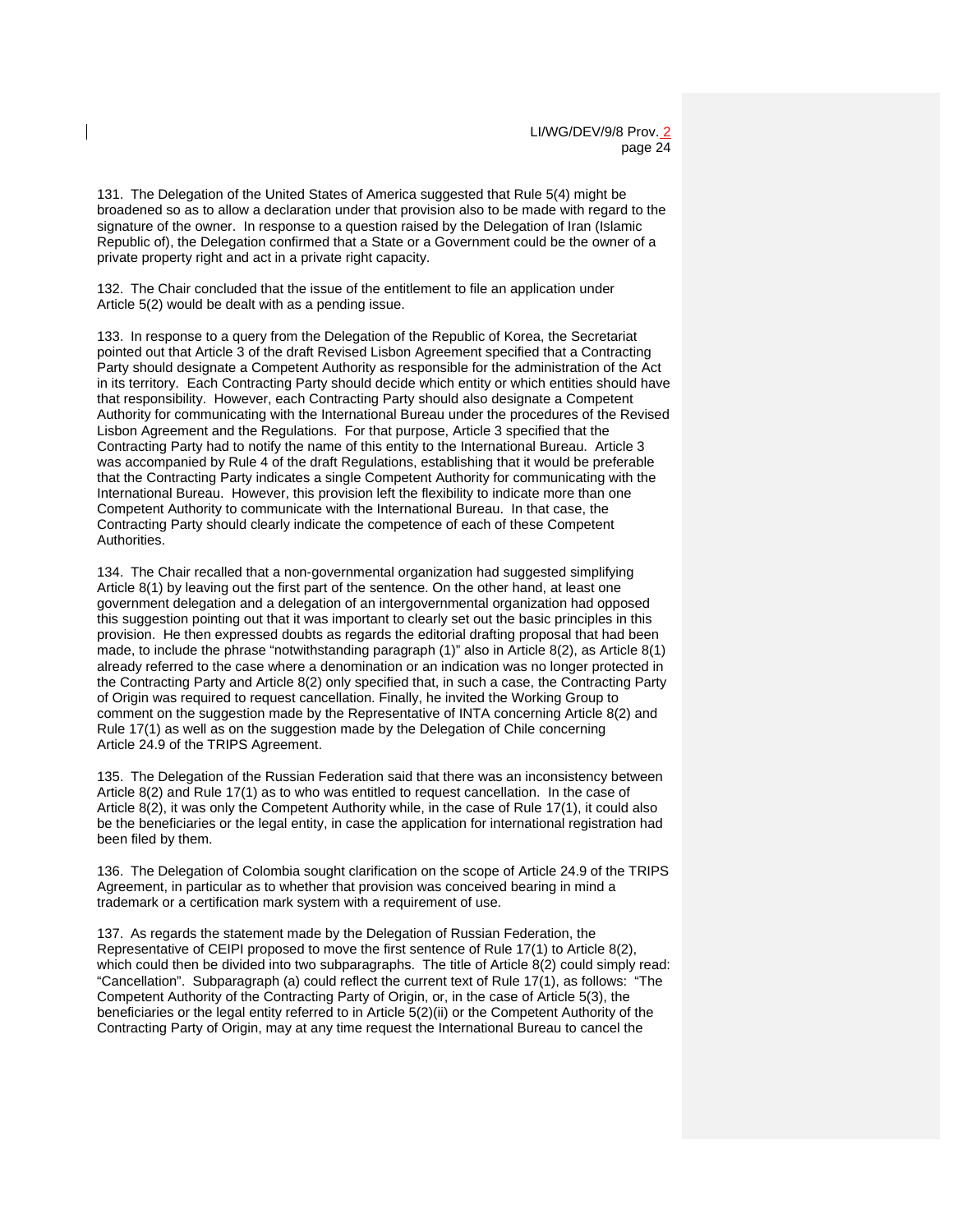international registration concerned". Subparagraph (b) would read as the current text of Article 8(2), as follows: "In case the denomination constituting a registered appellation of origin, or the indication constituting a registered geographical indication, is no longer protected in the Contracting Party of Origin, the Competent Authority of the Contracting Party of Origin shall request cancellation of the international registration". The final phrase "in accordance with the procedures specified in the Regulations" could be omitted, because the Regulations were, in any event, specifically conceived to provide for the necessary procedures to implement the Agreement itself. The title of Rule 17(1) could continue to be: "Request for Cancellation" and the text of the provision should be reduced to the second sentence.

138. In response to the question raised by the Delegation of Colombia, the Secretariat said that it was not aware of any authoritative interpretation of Article 24.9 of the TRIPS Agreement in the sense indicated by the Delegation of Colombia. The question was whether it was necessary to specify in Article 8(2) also that the Competent Authority of a Contracting Party of Origin, which was protecting geographical indications by means of collective or certification marks had to request cancellation of the international registration, in case the geographical indication had fallen into disuse in that Contracting Party of Origin.

139. The Delegation of the European Union said that, if a Contracting Party of Origin required use of the geographical indication to maintain its protection, such Contracting Party of Origin would need to request cancellation, if protection of the geographical indication had ceased because of disuse. However, when there was no requirement of use, the problem simply did not exist.

140. The Chair concluded that the text of Article 8(2) and Rule 17(1) would be modified as suggested by the Representative of CEIPI. The discussion on the issue of geographical indications and appellations of origin that had fallen into disuse in the Contracting Party of Origin would be duly reflected in the report.

DISCUSSION ON CHAPTER III OF THE DRAFT REVISED LISBON AGREEMENT (ARTICLES 9 TO 14)

#### Article 9: Commitment to Protect

141. The Delegations of France, the European Union and Switzerland expressed doubts about the title of Article 9 and the necessity of Article 9(1), which seemed redundant in view of the contents of Article 10.

142. The Delegation of the United States of America was of the view that Article 9 reflected the tension between the elements of the draft Revised Lisbon Agreement based on the Madrid system and those based on the current Lisbon system. The Delegation said that Article 9(1) suggested a designation system starting from the Madrid concept of extension of protection. The heading of Article 9(1) ("Effect as Grant of Protection Under Applicable Law") recalled the statement of grant of protection under the Madrid system. The Delegation interpreted this as meaning that, if a Contracting Party issued a statement of grant of protection, there would be a commitment under national law to protect the geographical indication. This could suggest that the national law could operate independently of the international registration. On this basis, the Delegation of the United States of America would be in favor of Article 9(1). However, there were other provisions in the draft Revised Lisbon Agreement that conflicted with Article 9(1), notably Article 8 and Article 12, which would not allow national law to operate independently of the international registration, because, if the international registration was valid indefinitely and a registered geographical indication could not be found to be generic, the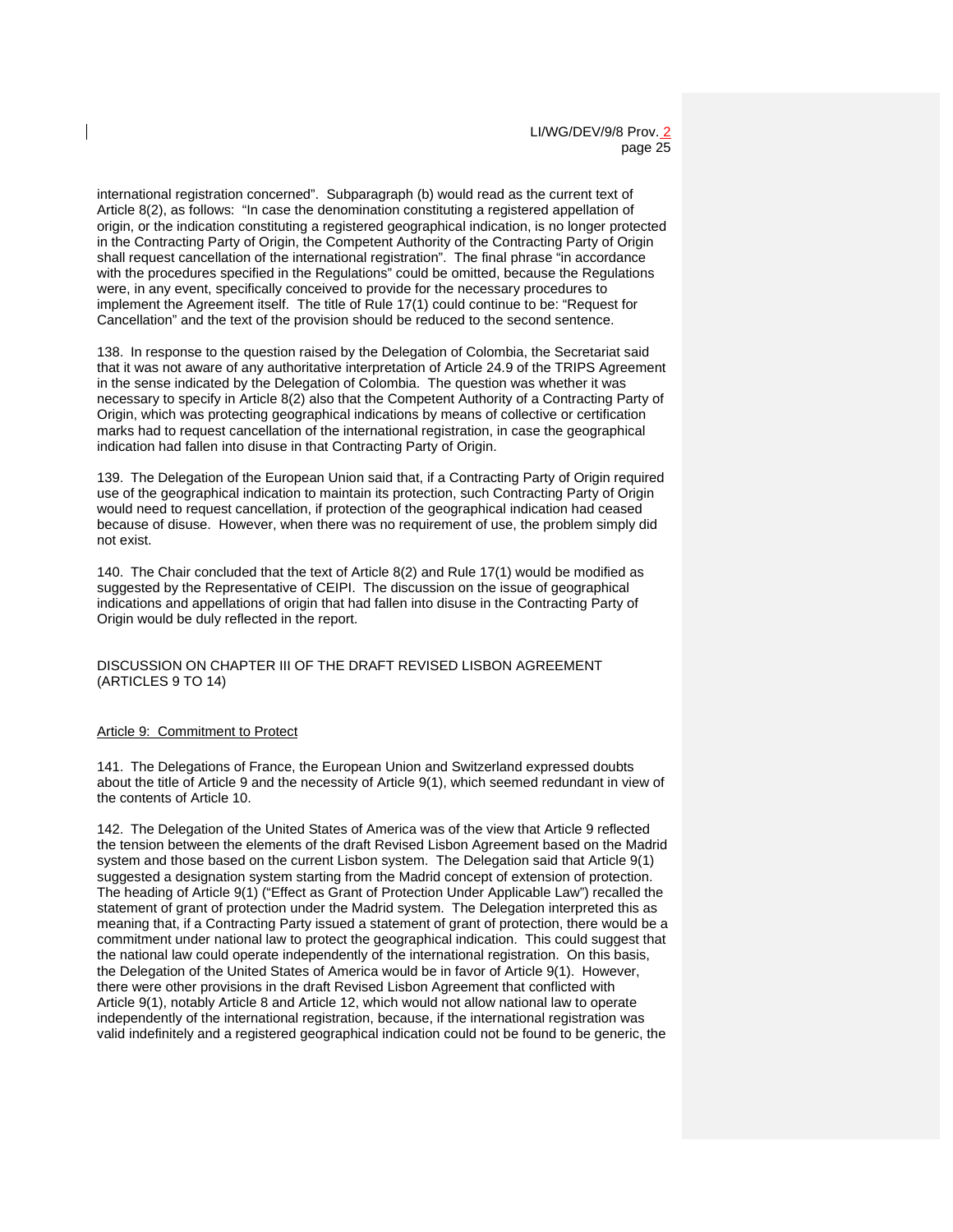national law could not operate to require use or intention of use, or to cancel or invalidate the effects of the international registration on the territory of a Contracting Party due to acquiescence or lack of enforcement. Stressing the importance of the phrase "within its own legal system and practice but in accordance with the terms of this Act" and the phrase "any possible limitation to the enforcement of rights in a geographical indication or appellation of origin due to acquiescence will be subject to the national or regional law of the Contracting Party concerned" in Note 9.04, the Delegation said that there was nothing in the draft Revised Lisbon Agreement to the effect that failure or delay in taking enforcement action could represent a ground for cancellation of the effects of an international registration in the Contracting Party concerned. Similar concerns applied with regard to Article 11 and Note 11.04.

143. The Delegation of Australia considered Article 9(1) useful for the reference to the international registration being "subject to any refusal, renunciation, invalidation or cancellation".

144. The Chair noted that a number of delegations had raised questions about the benefit of Article 9(1) and the utility of this provision. On the other hand, other delegations welcomed the current text of this provision. The Chair invited the Secretariat to clarify the purpose of Article 9(1).

145. The Secretariat said that the starting point for Article 9(1) was the current Lisbon Agreement, which in Article 1(2) established this commitment, by stipulating that the Lisbon countries undertook to protect on their territories the appellations of origin of the other Contracting Parties, under the terms of the Agreement. The different text of Article 9(1) of the draft Revised Lisbon Agreement reflected the discussions on this provision at previous sessions of the Working Group. The corresponding provisions of the Madrid Protocol and the Geneva Act of the Hague Agreement required international registrations to be protected in the same way as the Contracting Parties protected their national trademarks or industrial designs. Similarly, the current draft of Article 9(1) intended to reflect the different types of systems around the world by saying that: "Each Contracting Party shall protect registered appellations of origin and geographical indications on its territory, within its own legal system and practice". This text was modeled on Article 1 of the TRIPS Agreement. Another reason for having Article 9(1) was the phrase at the end of the provision, which recognized that there were countries that did not distinguish between appellations of origin and geographical indications. It had been a clear understanding in the Working Group since its second session, as also reflected in the Notes, that the Revised Lisbon Agreement would not require Contracting Parties to make such distinction. However, this required the inclusion of a provision in the draft Revised Lisbon Agreement specifying that appellations of origin should be protected as geographical indications by those countries that only defined geographical indications in their national law.

146. The Representative of CEIPI suggested that Article 9(1) be deleted, that the contents of the last part of that provision be clarified Article 9(1) be further clarified in the Notes and that Article 9(2) be transferred to Article 6, which dealt with the international registration date.

147. The Delegation of the United States of America said that the title of Article 9(2)(b) concerned the date of effect of an international registration at the national level, while Article 6 concerned the date of an international registration at the international level. The Delegation considered that it was appropriate to keep these concepts separated.

148. The Chair concluded that Article 9(1) would be put in square brackets, on the understanding that, should later on this paragraph be entirely deleted, consideration should be given to the idea of transferring the content of Article 9(2) to Article 6.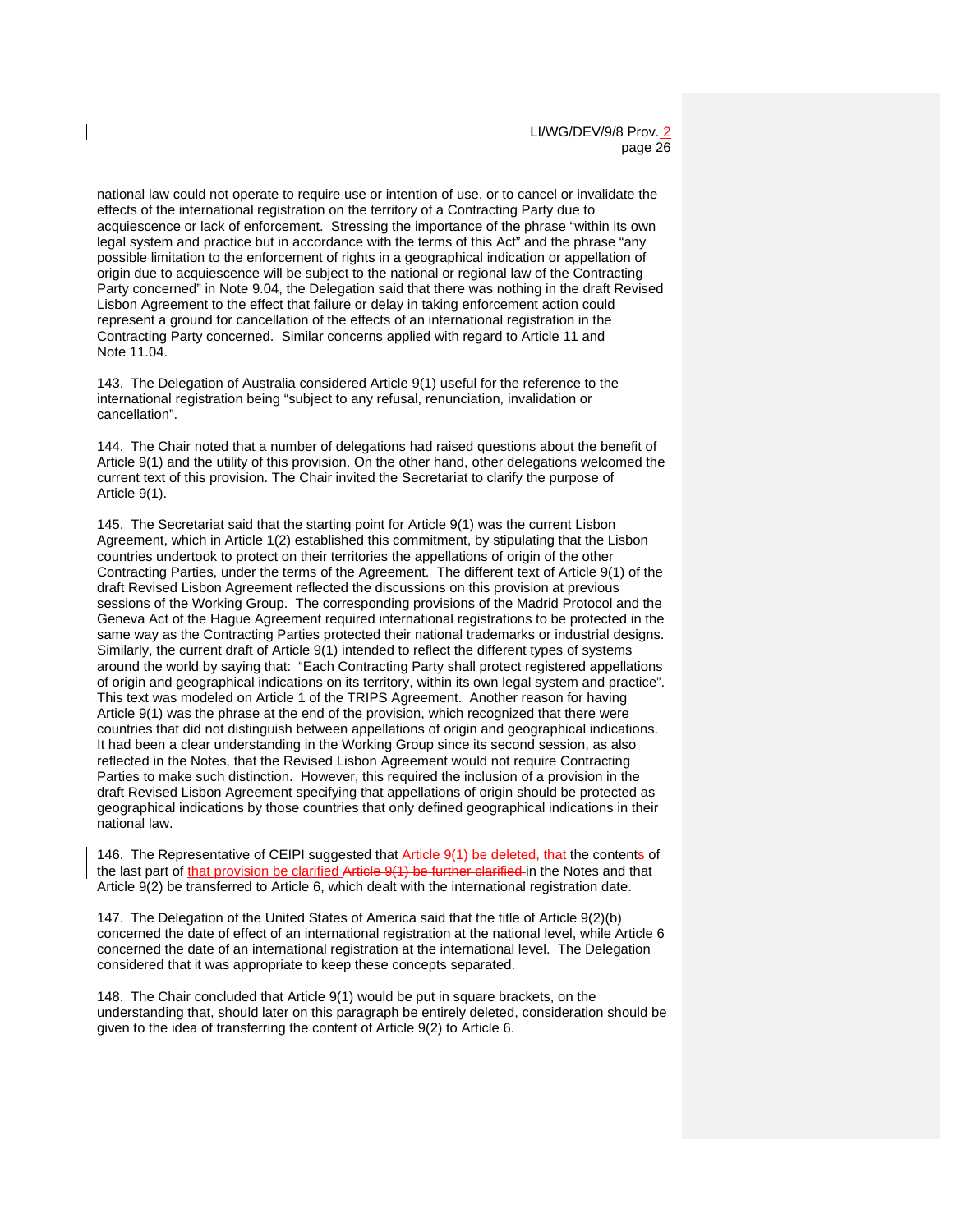#### Article 10: Protection Under Laws of Contracting Parties or Other Instruments

149. The Representative of INTA noted that the first two paragraphs of Article 10 largely mirrored Article 1.1 of the TRIPS Agreement. However, the Representative indicated that the words of Article 1.1 of the TRIPS Agreement "provided that such protection does not contravene the provisions of this Act" could be usefully inserted at the end of the sentence in paragraph (1). The draft Revised Lisbon Agreement was meant to establish a minimum level of protection for geographical indications and appellations of origin, but, at the same time, contained provisions for the the safeguarding of prior rights, specifically in Article 13 and, even more specifically, regarding trademarks.

150. The Delegation of Switzerland recalled that it had repeatedly proposed to delete Article 10(1), because the provision was not essential and under a minimum rights treaty Contracting Parties were always free to provide more extensive protection.

151. The Delegation of Colombia expressed support for the statement made by the Delegation of Switzerland, as the proposal from the Representative of INTA did not correspond to the spirit of the draft Revised Lisbon Agreement.

152. The Chair said that the draft Revised Lisbon Agreement contained provisions providing for mandatory exceptions to the protection enjoyed by registered geographical indications and appellations of origin. Consequently, the proposal put forward by the Represenattaive of INTA would make it clear that the freedom to provide more extensive protection did not apply in respect of these exceptions.

153. The Delegation of Italy said that Article 10(1) was excessive and overly prescriptive. Article 10(2) set out a general principle and was the core provision in Article 10. Regarding Article 10(3), the Delegation expressed its preference for the text contained in the previous version of the draft Revised Lisbon Agreement and wondered why the phrases "be without prejudice" and "has already granted" had been changed.

154. The Delegation of Georgia expressed its full support for the wording of Article 10(3). Even without its footnote, this provision would not create any obligation to accede to the TRIPS Agreement or to other international agreements.

155. The Secretariat recalled that Article 10(3) should be read in conjunction with Article 15(2). If a Contracting Party refused protection in respect of an appellation of origin or geographical indication as registered under the Revised Lisbon Agreement, but the appellation of origin or geographical indication met the conditions for another title of protection available in that Contracting Party, there would be an obligation to provide that protection. In this respect, the wording "shall not in any way affect" would seem to more appropriately reflect this aspect, rather than the earlier wording "has already granted". In fact, the wording "has already granted" could be interpreted to mean that the protection was already available in the country in question, for example by virtue of a prior bilateral agreement.

156. The Delegation of Switzerland proposed to amend Article 10(3), adding the words "more extensive than" after "any other protection".

157. The Delegation of Iran (Islamic Republic of) was in favor of deleting the names of the international legal instruments in Article 10(3), while underlining that this would not have any negative impact on the essence of the provision.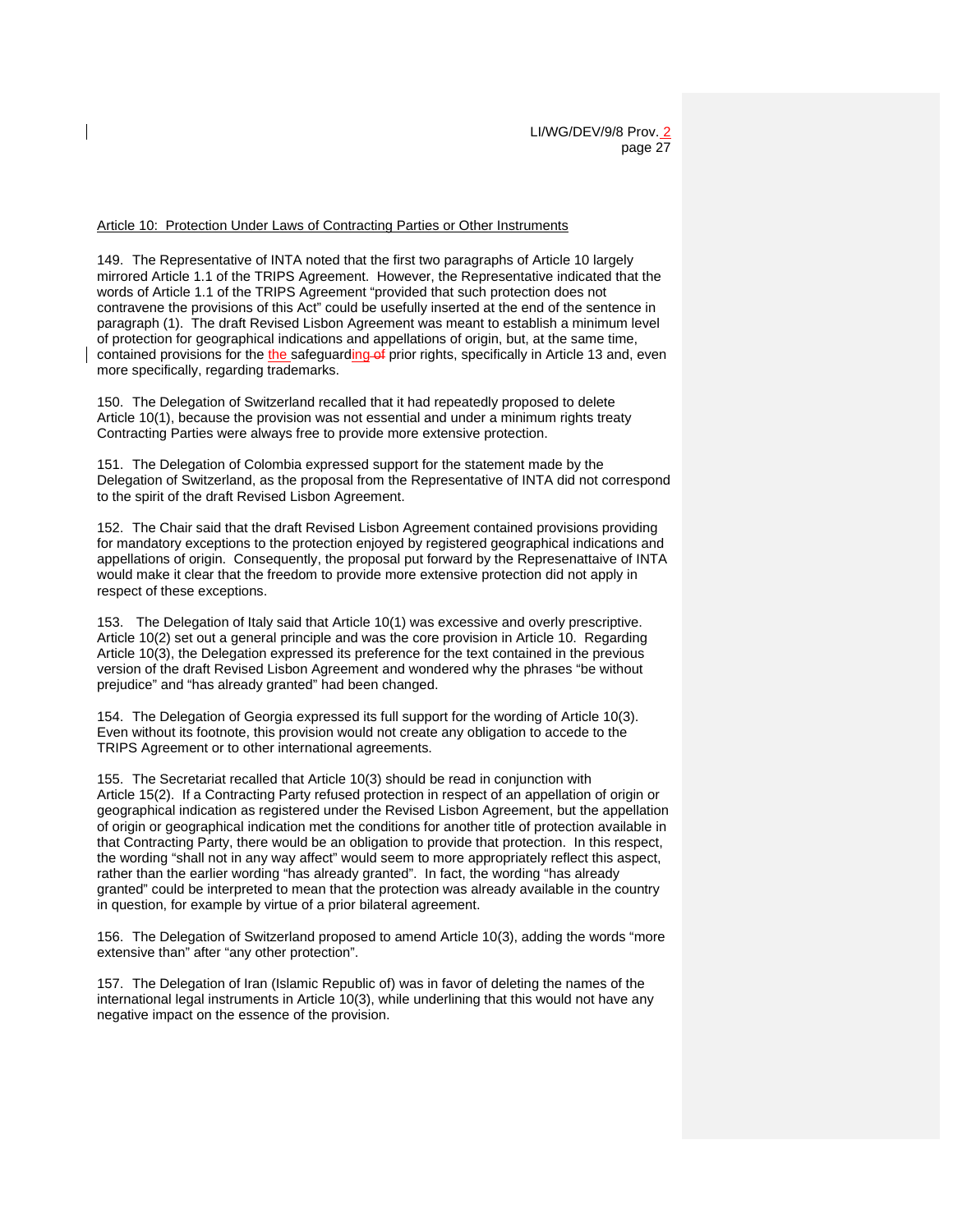158. The Representative of CEIPI agreed that all these examples could be deleted and that the provision could end after the phrase "under other international instruments". Proceeding in this manner would require consequential changes in Article 1.

159. The Chair sought clarification from the delegations that took the view that Article 10(1) was redundant. The Chair wondered which other provisions of the draft Revised Lisbon Agreement implied that Contracting Parties were free to provide more extensive protection. Moreover, it should also be clarified that there was a limit to this freedom, in view of the mandatory exceptions in the draft Revised Lisbon Agreement. He also indicated that similar provisions could be found in other international treaties providing for a minimum level of protection, such as the TRIPS Agreement.

160. The Delegation of Switzerland said that this type of provision did not exist in all the treaties that provided for a minimum level of protection. Moreover, Article 10(1) would prevent Contracting Parties from providing more extensive protection under their national law, if they did not include a similar provision in a future treaty.

161. The Chair recalled that there was a precedent in this regard, as Article 2(1) of the Geneva Act of the Hague Agreement provided as follows: "The provisions of this Act shall not affect the application of any greater protection which may be accorded by the law of a Contracting Party". The provision specifically referred to protection accorded under the TRIPS Agreement. Apparently, in respect of the Geneva Act, the concern had not arisen that such provision might create a precedent that would be relied upon as an *a contrario* argument in respect of other treaties.

162. The Delegation of the European Union said that it could accept the current text of Article 10(3) with the references to various international instruments and the footnote. However, the Delegation could also live with a text that would not mention any specific international instruments. As for the other issue raised by the Delegation of Switzerland, the Delegation of the European Union wondered whether Article 10(1) was redundant in view of Article 10(3), as more extensive protection could only derive from regional or national legislation or from another international instrument.

163. The Delegation of the Republic of Moldova supported deletion of the references to specific international instruments in Article 10(3), for reasons of clarity and because the list was not exhaustive.

164. The Chair said that the confusion in the relationship between Article 10(1) and Article 10(3) might be due to the changes that had been introduced to the text of Article 10(3). This provision previously mirrored the language of Article 4 of the current Lisbon Agreement, which provided a safeguard for protection that had already been granted.

165. The Delegation of the European Union suggested the deletion of Article 10(1) and an amendment of Article 10(3), which should cover past and future protection.

166. The Chair wondered whether this proposal should also take on board the suggestion made by the Delegation of Switzerland, so as to refer to "more extensive protection" rather than just "other protection".

167. The Representative of INTA could go along with the suggestion of deleting Article 10(1). However, in that case, the Representative suggested adding the phrase "provided that such protection does not contravene the provisions of this Act" at the end of Article 10(3).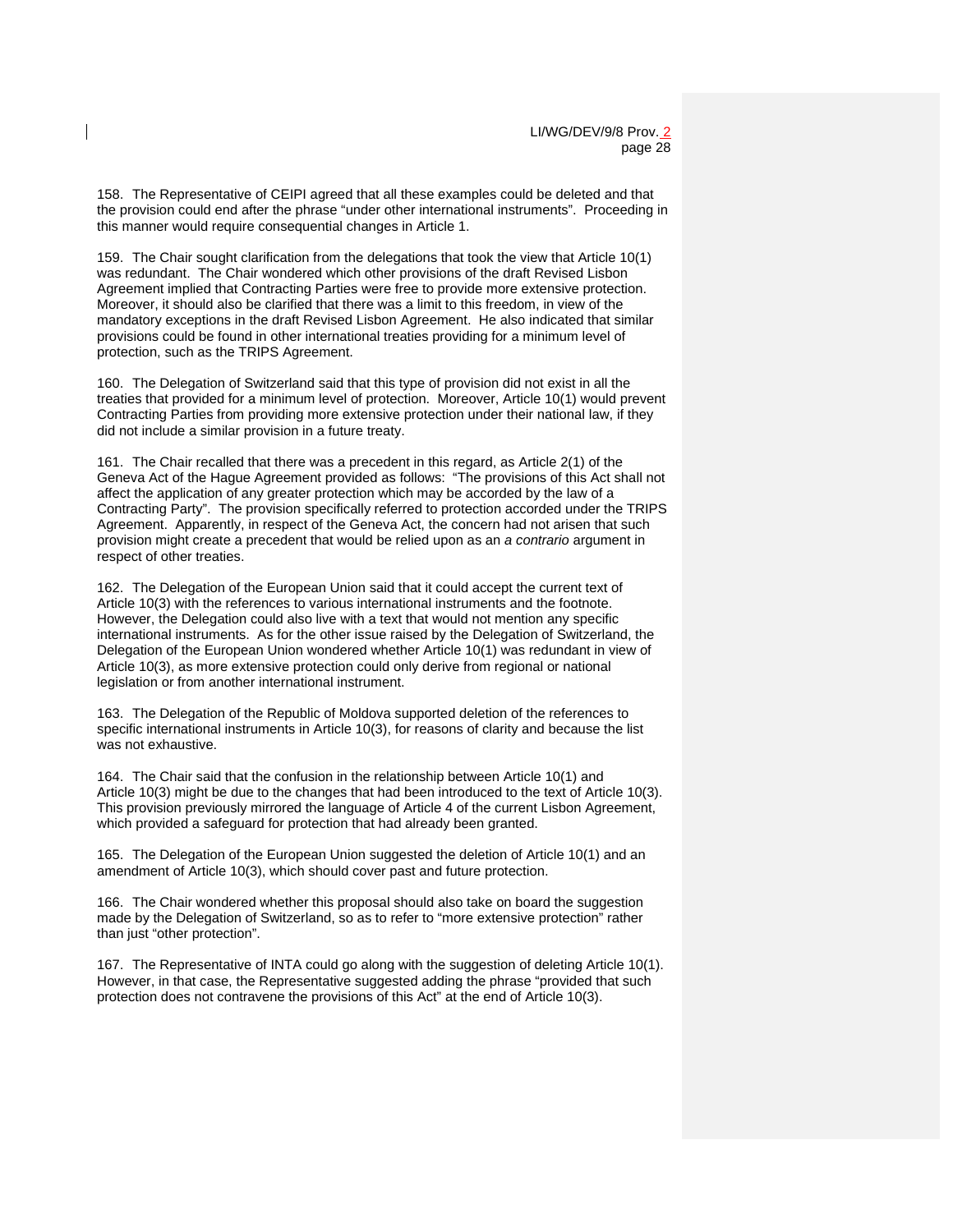168. The Delegations of the European Union and Italy could not accept the suggestion made the Representative of INTA, as this would contravene existing obligations of Contracting Parties.

169. The Chair suggested that Article 10(1) might be deleted, while Article 10(3) might be amended, by deleting the specific references to the Paris Convention, the Madrid Agreement, the TRIPS Agreement and bilateral agreements. As a consequence, footnote 3 would also disappear. The remaining text of Article 10(3) would then remain unchanged, unless there was support for the proposal put forward by Switzerland to include a reference to "more extensive protection" or, in the words of Article 2(1) of the Geneva Act, "greater protection".

170. The Delegation of Colombia supported the proposal made by Switzerland, to the extent that it clarified Article 10(3).

171. The Delegation of Fiji expressed its concerns about the relationship of its national regime with the draft Revised Lisbon Agreement, as its national law had been drafted on the basis of the TRIPS Agreement.

172. The Chair said that Article 10(1) would have mirrored the text of Article 1 of the TRIPS Agreement, while Article 10(3) reflected the logic of Article 4 of the current Lisbon Agreement and of the Geneva Act of The Hague Agreement. The Chair underlined that this provision would only confirm that Contracting Parties might accord, or might have accorded, more extensive protection. The provisions of the draft Revised Lisbon Agreement would not affect such more extensive protection and such more extensive protection would not lead to a breach of the Revised Lisbon Agreement.

173. The Delegation of the Republic of Korea requested that the text proposed by the Delegation of Switzerland be put within brackets.

174. The Chair concluded that Article 10(1) would be deleted and that Article 10(2) would remain unchanged. In Article 10(3), the specific references to the international instruments and footnote 3 would be deleted and square brackets would be put around the words "any other" and "more extensive" before the word "protection". These would basically represent two options to be considered as a pending issue at the next session of the Working Group.

175. The Delegation of Switzerland proposed deletion of the word "registered" in Article 10(3). Different types of protection systems existed at the national level, including systems that were not based on registration.

176. The Chair recalled that there was an abbreviated expression in Article 1 item (xi), specifying that "registered" meant "entered in the International Register in accordance with this Act". Consequently, Article 10(3) only referred to appellations of origin and geographical indications "registered" by the International Bureau and entered into the International Register.

#### Article 11: Protection in Respect of Registered Appellations of Origin and Geographical Indications

177. The Delegation of Peru said that its position concerning the possibility of regulating the co-existence of appellations of origin and geographical indications had remained the same throughout the entire revision process. The Delegation was of the view that such possibility was not foreseen in the current Lisbon Agreement. Neither Peruvian law nor the legislation of the Andean Community regulated the matter. Footnote 4 to Article 11 should be deleted, as it merely described the role played by the International Bureau in a specific type of situation.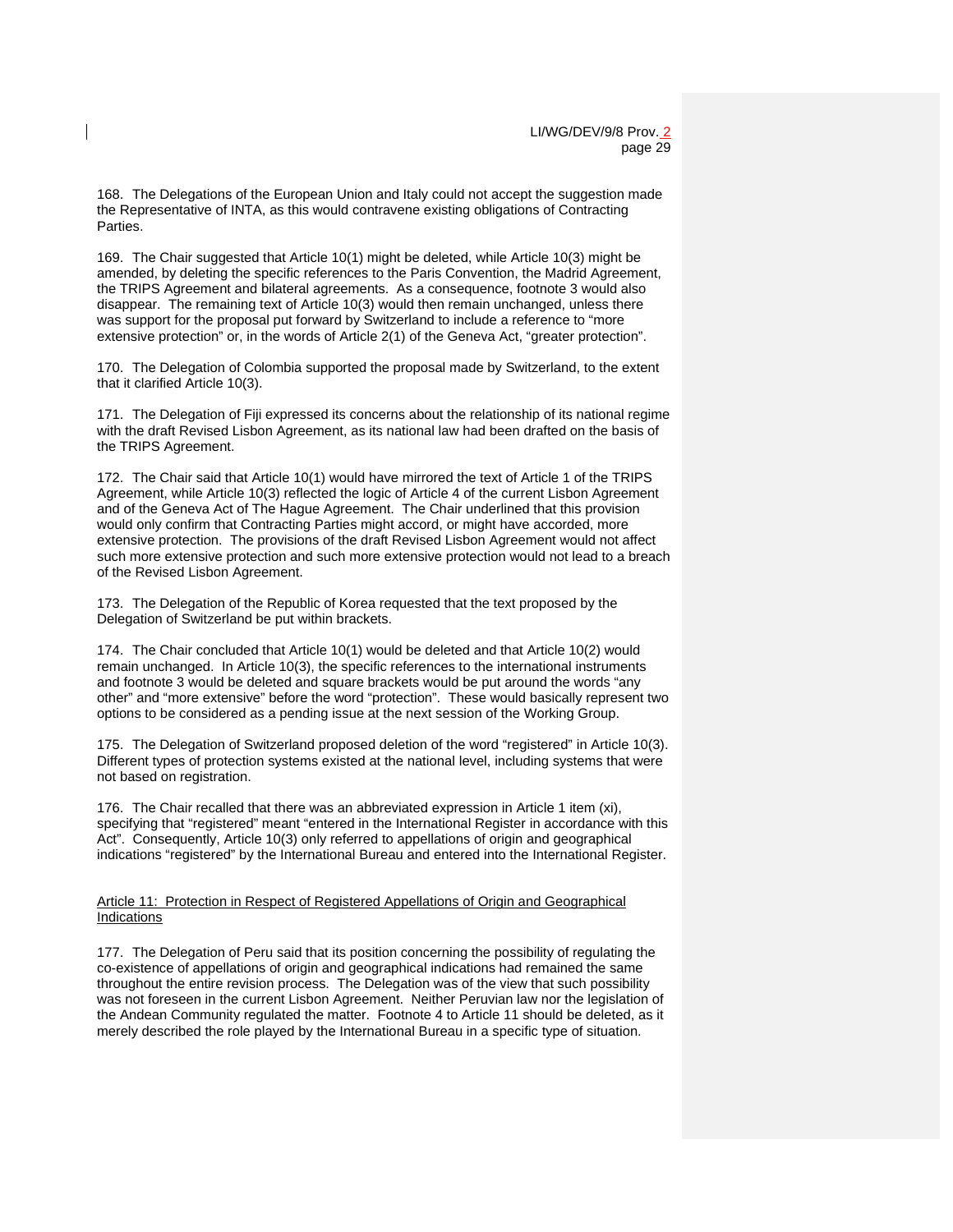Moreover, the provision was redundant next to Article 6, which described the role of the International Bureau upon receipt of an application for international registration.

178. Noting that Article 11(1)(a) appeared to confer the same level of protection as the one conferred in respect of geographical indications for wines and spirits under Article 23.1 of the TRIPS Agreement, the Delegation of Chile indicated that such provision would cause difficulties for countries that had not incorporated such level of protection in respect of geographical indications for goods other than wines and spirits in their national legislation. As regards sub-items (ii) and (iii) of Article 11(1)(a), the Delegation said that there seemed to be a difference between the Spanish and English versions of the draft Revised Lisbon Agreement and requested the Secretariat to make the necessary adjustments to align both versions. As regards footnote 5 to Article 11(1)(a), the Delegation expressed a preference for the expression "have a generic character" instead of "are generic", since an element of an appellation of origin or a geographical indication could have a generic character in a specific Contracting Party without necessarily being generic elsewhere. The Delegation was of the view that footnote 4 to Article 11 had to remain in the draft Revised Lisbon Agreement, as it explicitly acknowledged that homonymous geographical indications and appellations of origin could coexist in Contracting Parties that allowed for such coexistence in their national or regional legislation.

179. The Delegation of the United States of America noted that the infringement standard for the same type of goods in Article  $11(1)(a)(i)$  appeared to track the presumption of confusion concept mentioned in Article 16.1 of the TRIPS Agreement, which would apply whenever the same mark would be used in respect of the same kind of goods or services as those for which the mark was registered. However, usually, in trademark systems there was a requirement of use of the mark at some point during the life of the registration. In other words, if a third party using a registered mark would get sued for infringement by the holder of the trademark registration, the defendant would be able to present a counterclaim for lack of use of the trademark within three years from its registration and get the trademark registration cancelled. The Delegation went on to say that in that connection a presumption of confusion could be regarded as fair, because there was a mechanism for the defendant to counterclaim and attempt to cancel an unused registration. On the contrary, in the case of a geographical indication registered under the Lisbon system, where the geographical indication registration could not be cancelled for lack of use or for becoming generic through lack of enforcement, it seemed unjustified to analogize the same presumption of confusion in respect of a geographical indication. The Delegation was of the view that the introduction of the presumption of confusion concept in Art 11(1) would be overreaching, if there was no evidence that the consumer was actually harmed in some way by the use of the registered geographical indication by someone other than the holder of the registration. The Delegation suggested that the standard included in the text of Article 11(3) in respect of "goods that are not of the same kind" should also be applied as the standard for infringement in respect of goods of the same kind.

180. Further, the Delegation of the United States of America reiterated its objection to the indication in Note 11.04 that Article 24.5 and Article 24.7 of the TRIPS Agreement had anything to do with governing the on-going relationship between geographical indications and trademarks. The references to those provisions should be stricken from Note 11.04. The WTO Panel had clearly held in the dispute initiated by the United States of America and Australia against the European Union with regard to Regulation (EC) 2081/92 that Article 24.5 was limited to the implementation of Section 3 of Part II of the TRIPS Agreement, which dealt with geographical indications, and that it had nothing to do with limiting any trademark right granted under Section 2 of Part II of the TRIPS Agreement, which dealt with trademarks. The text of Article 24.5 itself limited its applicability to "measures adopted to implement this Section", namely Section 3 of Part II. In other words, the scope of Article 24.5 was strictly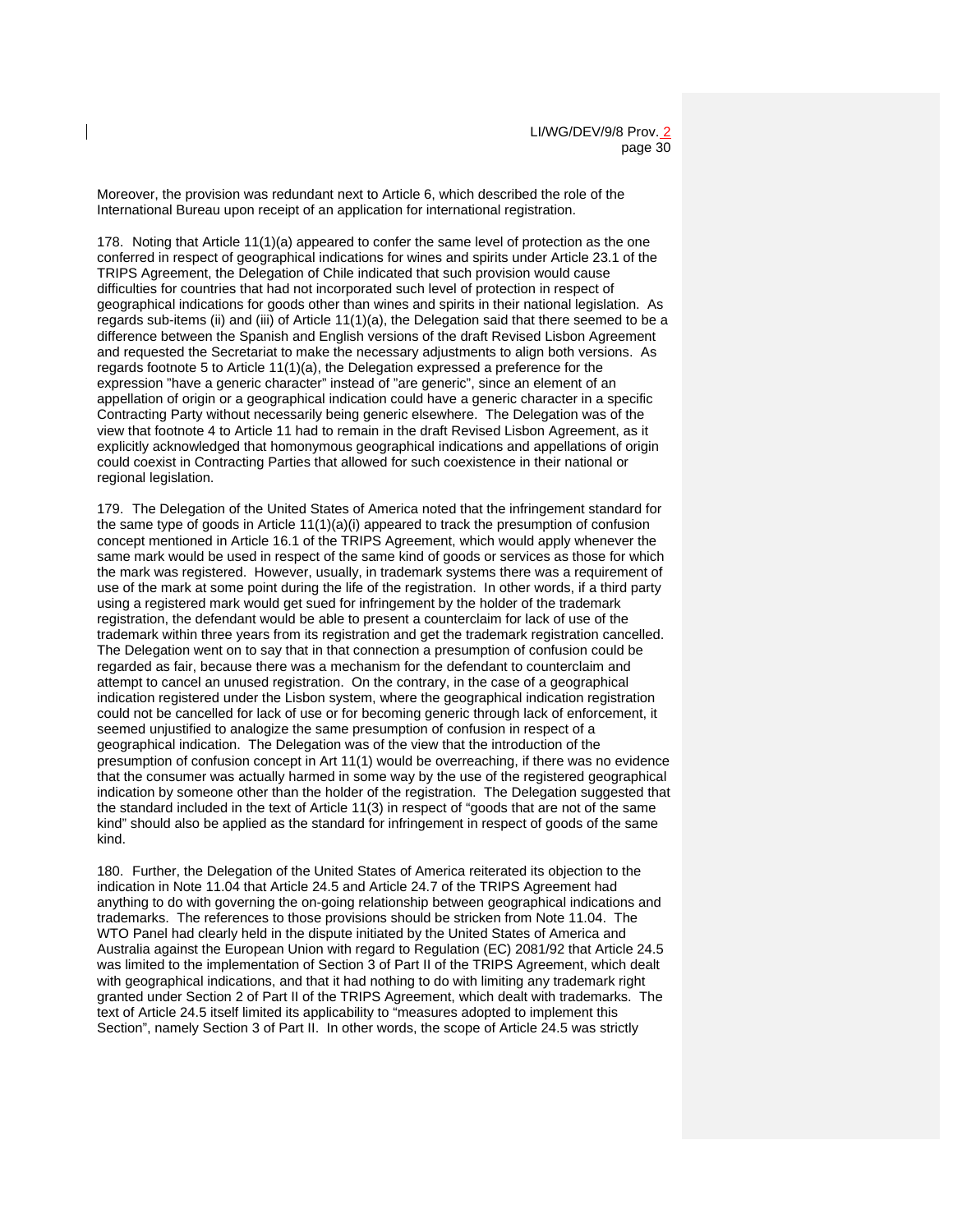limited to geographical indications and was entirely limited in time to measures that WTO members took when creating national laws in respect of geographical indication at the time of their implementation of the TRIPS Agreement. In that regard, the Delegation referred the Working Group to paragraphs 7.604 to 7.625 of the Panel Report, as contained in WTO document WT/DS174/R, and more particularly to the last paragraph which stated that Article 24.5 was inapplicable and did not provide authority to limit trademark rights. This interpretation had been adopted by the WTO Dispute Settlement Body.

181. Finally, the Delegation was of the view that the Notes to the draft Revised Lisbon Agreement also did not correctly reflect the interpretation of Article 24.7 of the TRIPS Agreement. Referring to Notes 11.04 and 9.04, the Delegation said that it was puzzling that one apparently had to read the concept of acquiescence into the text of the draft Lisbon Agreement. In the Delegation's view, acquiescence could not be considered an acceptable ground for cancellation of the effects of a trademark registration by virtue of its alleged incorporation into Article 24.7 of the TRIPS Agreement. If the Working Group wished to allow national regimes to impose national law requirements, such as a reasonable delay in bringing an infringement suit, under the equitable doctrine of latches, the Working Group needed to make that very clear in the draft Revised Lisbon Agreement. The Delegation added that the text would then need to include a designation and extension of protection system and would also have to make it clear that the national geographical indication extension of protection would be independent of the international registration, from a legal perspective. Furthermore, Articles 12 and 16(2) would have to be deleted.

182. The Delegation of Australia reiterated its preference for a more inclusive system for geographical indications than that contained in the draft Revised Lisbon Agreement. As regards the single and high level of protection for both appellations of origin and geographical indications sought by the current Lisbon membership, the Delegation of Australia agreed that protection similar to the one afforded by Article 23.1 of the TRIPS Agreement already existed in respect of trademark counterfeiting and applied in relation to any goods, i.e., not just wine and spirits. In cases of unauthorized use of the same sign on identical goods, a likelihood of confusion was presumed along the lines of Article 16.1 of the TRIPS Agreement. In relation to the issue of use, the Delegation agreed with the concerns expressed by the Delegation of the United States of America, while indicating that the same issue also arose in relation to Article 19(2) concerning the grounds for invalidation. The Delegation appreciated the addition of the alternative text presented in Article 11(3), which more closely resembled existing obligations in respect of geographical indications protected under the trademark system. However, the Delegation was of the view that the standard articulated in Article 11(3) should replace the text in sub-items (ii) and (iii) of Article 11(1)(a), as Article 11.(3) was more inclusive and consistent with existing international standards. Moreover, from a systemic point of view, it would be preferable to create universal standards rather than exceptions when dealing with such important substantive issues. Lastly, the Delegation supported the comments made by the Delegation of the United States of America in relation to the lack of impact of Article 24.5 and Article 24.7 of the TRIPS Agreement in relation to trademarks.

183. With respect to Article 11(2)(a), the Delegation of the European Union was of the view that the phrase "which contains or consists of a registered appellation of origin, or a registered geographical indication, if use of the trademark would result in one of the situations covered by paragraph (1)" should be deleted, in view of its reference to Article 11(1)(a). The Delegation further expressed the view that Article 11(2)(b) was superfluous, as it simply described a consequence of Article 11(2)(a). Finally, as regards Article 11(3), the Delegation had some difficulties in understanding the idea that the Revised Lisbon Agreement would establish two standards for the required level of protection and requested that the text remain in square brackets. Moreover, the reference to Article  $11(1)(a)(ii)$  should be deleted, because the provision contained the text of Article 3 of the current Lisbon Agreement.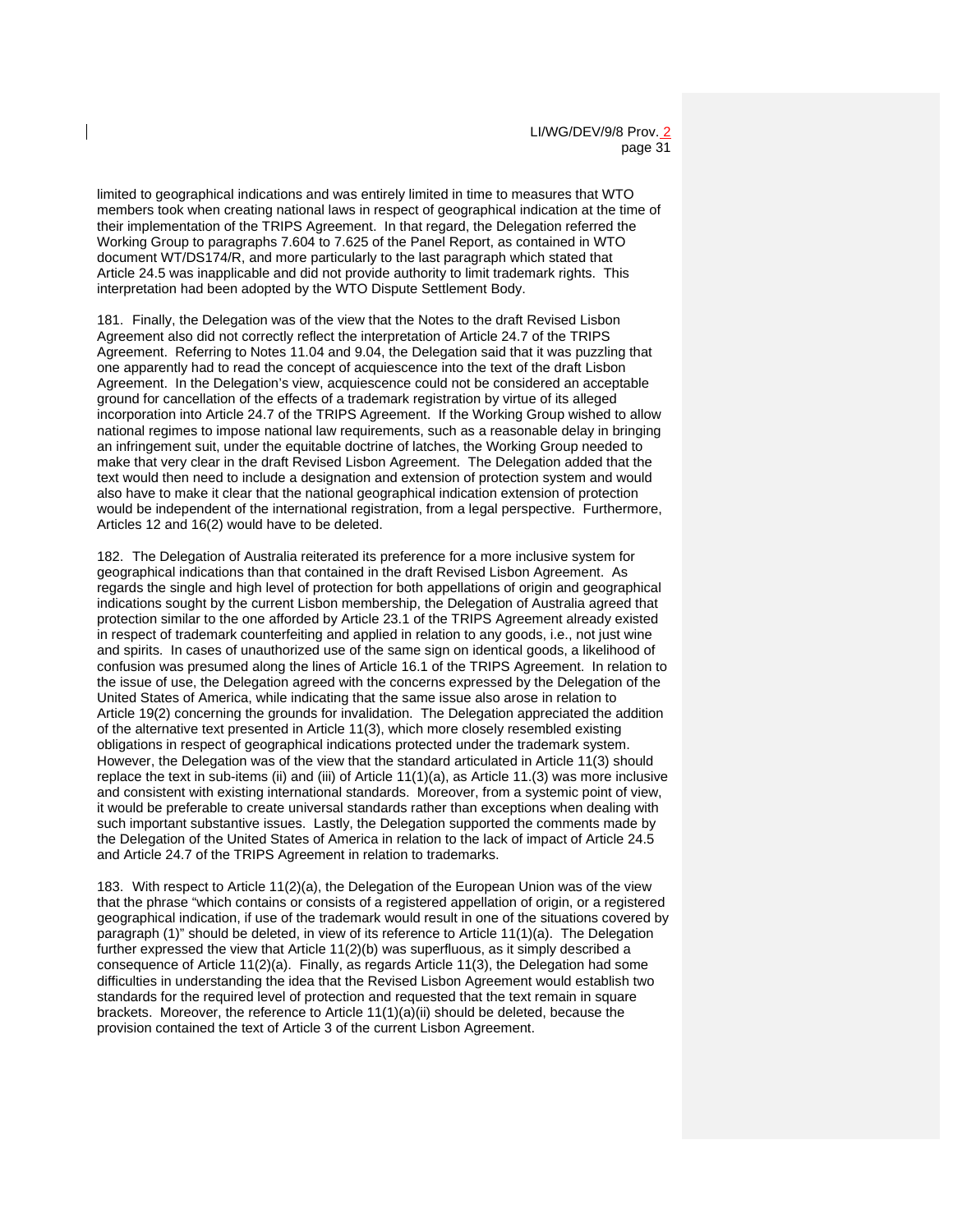184. As regards Article 11(2), the Delegation of France agreed with the statement made by the Delegation of the European Union. Further, Article 11(3) demonstrated the flexibility of the Working Group in responding to the requests made by a number of delegations. However, the Working Group would need to look further into the alternative for paragraphs (1)(a)(ii) and (iii), as mentioned in Article 11(3), as the terms of paragraph (1)(a)(ii) were contained in Article 3 of the current Lisbon Agreement. In that regard, the Delegation recalled that the objective of the revision exercise was to improve the current system of protection and not to reduce the current level of protection. Lastly, the Delegation sought clarification about the standard of Article 16.3 of the TRIPS Agreement, on which Article 11(3) was based.

185. The Delegation of Switzerland supported the proposed deletion of Article 11(2)(b) and sought clarification about the utility of footnote 5 under Article 11 next to Rule 5(5)(iii).

186. The Delegation of Portugal supported the comments made by the Delegation of the European Union in respect of Article 11.

187. The Representative of INTA reiterated INTA's concerns on the concept of evocation. In view of the broad scope of protection established in the remainder of Article 11, the additional concept of evocation would not be required and might even lead to greater uncertainty. The use of broad terminology would make it difficult to predict the precise scope of protection. She added that, for example, the use of notions such as 'usurpation' or 'use in translation' would likely broaden the possible areas of conflict between trademarks and geographical indications and would lead to greater uncertainty in practice. She further indicated that such uncertainty could be avoided through the use of wording that would be more in line with thethose concepts of trademark law which are already broadly tested in practice and globally recognized. Referring to Article 11(2)(a), she was of the view that an explicit reference to the priority principle, beyond the generic reference to Article 13, might be recommendable, so as to make it clear that the provision in question would apply only to trademarks with a later priority. Noting that Article 11(2)(b) appeared to refer to both applications and registrations, it would be preferable to redraft the second half of the provision, so that it would read: "'if the goods in respect of which the trademark is applied for or registered" instead of "if the goods in respect of which the trademark is registered". Lastly, she reiterated INTA's concerns in respect of the reference to the compliance with "any other applicable requirements for using the appellation of origin or the geographical indication", as such requirements were difficult to verify by national authorities of a Contracting Party other than the Contracting Party of Origin.

188. The Representative of oriGIn expressed discomfort with Article 11(3), as the proposed draft left room for a high degree of uncertainty and unpredictability which was contrary to the expectations of beneficiaries of geographical indications, who would prefer a clear understanding of the type of protection they would receive in export markets. The level of this protection should be high, be it under a *sui generis* system or under a trademark system. Allowing Contracting Parties to provide for a lower level of protection would not be conducive for meeting this objective. Along the same lines, he did not feel at ease with the reference to the incompatibility of national legal systems with the standards of Article 11(1)(a)(ii) and (iii).

189. The Delegation of Colombia was of the view that sub-items (ii) and (iii) of Article 11(1)(a) provided a good level of protection for all countries with regard to appellations of origin and geographical indications.

190. As regards the comment made by the Delegation of Switzerland regarding footnote 5 to Article 11, the Delegation of the United States of America said that the issue of the disclaimer under Rule 5(5)(iii) had not yet been settled. The Delegation further indicated that footnote 5 should not be deleted, as it made it clear to Contracting Parties that they were not obliged to protect certain elements of the appellation of origin or the geographical indication, if the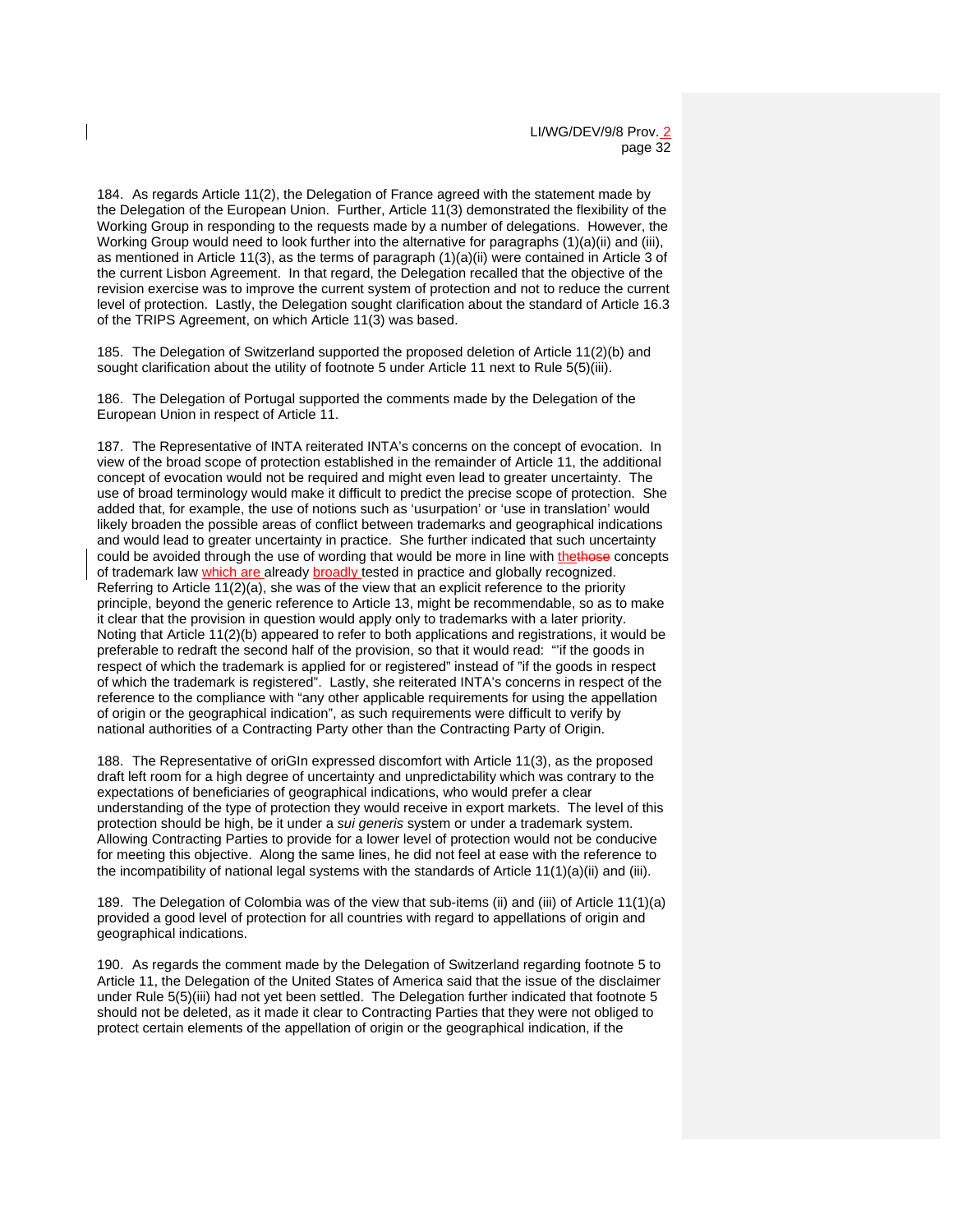Contracting Party of Origin did not protect them either. Furthermore, the Delegation supported the comments made by the Representative of INTA.

191. The Delegation of Italy expressed the view that the brackets should be removed from sub-items (ii) and (iii) of Article 11(1)(a) and that the term "evocation" should remain in the text of sub-item (ii), while the term "unduly" should be removed from the text of sub-item (iii). The Delegation further indicated that it shared the doubts expressed by the Delegation of the European Union with regard to Article 11(2) and preferred to reserve its position on Article 11(3), subject to the outcome of the discussions on Chapter IV, while suggesting that the title of the provision be reworded. As regards the complex issue of homonymy, the Delegation thanked the Secretariat for the text of footnote 4.

192. In an attempt to sum up what had emerged so far from the discussions on Article 11, the Chair said that footnote 4 to Article 11 would be put in square brackets, in view of the conflicting views expressed by delegations in that regard. He further indicated that it was his understanding that all the square brackets in Article 11(1)(a) should be kept for the time being. Then, referring to Article 11(2)(a), he indicated that the phrase "which contains or consists of a registered appellation of origin, or a registered geographical indication" would be deleted. Article 11(2)(b) would be deleted as well, on the understanding that the issue could perhaps be covered by the Notes. Footnote 5 to Article 11 would be put in square brackets and the option in square brackets for the words "are generic" would be removed from the text. Article 11(3) might serve as a basis for further talks on a possible alternative to the content of protection, but the Working Group still had to determine to which provisions Article 11(3) might serve as an alternative. In that regard, he pointed out that two options had been advocated and further specified that the proposed options would be either to apply Article 11(3) to Article 11(1)(a) as a whole, or to limit its application to Article 11(1)(a)(iii) only. Finally, the Chair noted the wish expressed for deleting Note 11.04 from the Notes attached to the draft Revised Lisbon Agreement.

193. The Delegation of Australia clarified that its proposal was that the standard of Article  $11(1)(a)(ii)$  and (iii) be deleted and replaced by the standard of Article 11(3). Terms such as "usurpation", "imitation" or "evocation" were unfamiliar concepts in trademark law and, without a definition of their meaning, difficult to apply with regard to geographical indications in some jurisdictions.

194. The Chair suggested that the proposal from the Delegation of Australia be presented as a possible alternative to Article  $11(1)(a)(i)$ , (ii) and (iii) rather than as a universal standard.

195. The Delegation of Australia said that its intention was not for one legal system to take precedence over the other. Instead, its proposal sought to avoid that situation by creating a standard that would be appropriate for all systems. Moreover, the Delegation did not object to the universal standard proposed in Article 11(1)(a)(i) in relation to goods of the same kind. It was only proposing a universal standard in relation to use of a geographical indication in respect of goods of a different kind. In that regard, the Delegation was of the view that the standard of Article 11(3) was more universal, modern and inclusive than the standard of Article  $11(1)(a)(ii)$  and (iii).

196. The Chair indicated that the revised version of the draft Revised Lisbon Agreement would then reflect the two options he had previously referred to. In addition, there would be a third option, as proposed by the Delegation of Australia, which would appear in square brackets in Article 11(1)(a), as a substitute for items (ii) and (iii).

197. The Delegation of the United States of America shared the view expressed by the Delegation of Australia that a single standard of protection would be much easier to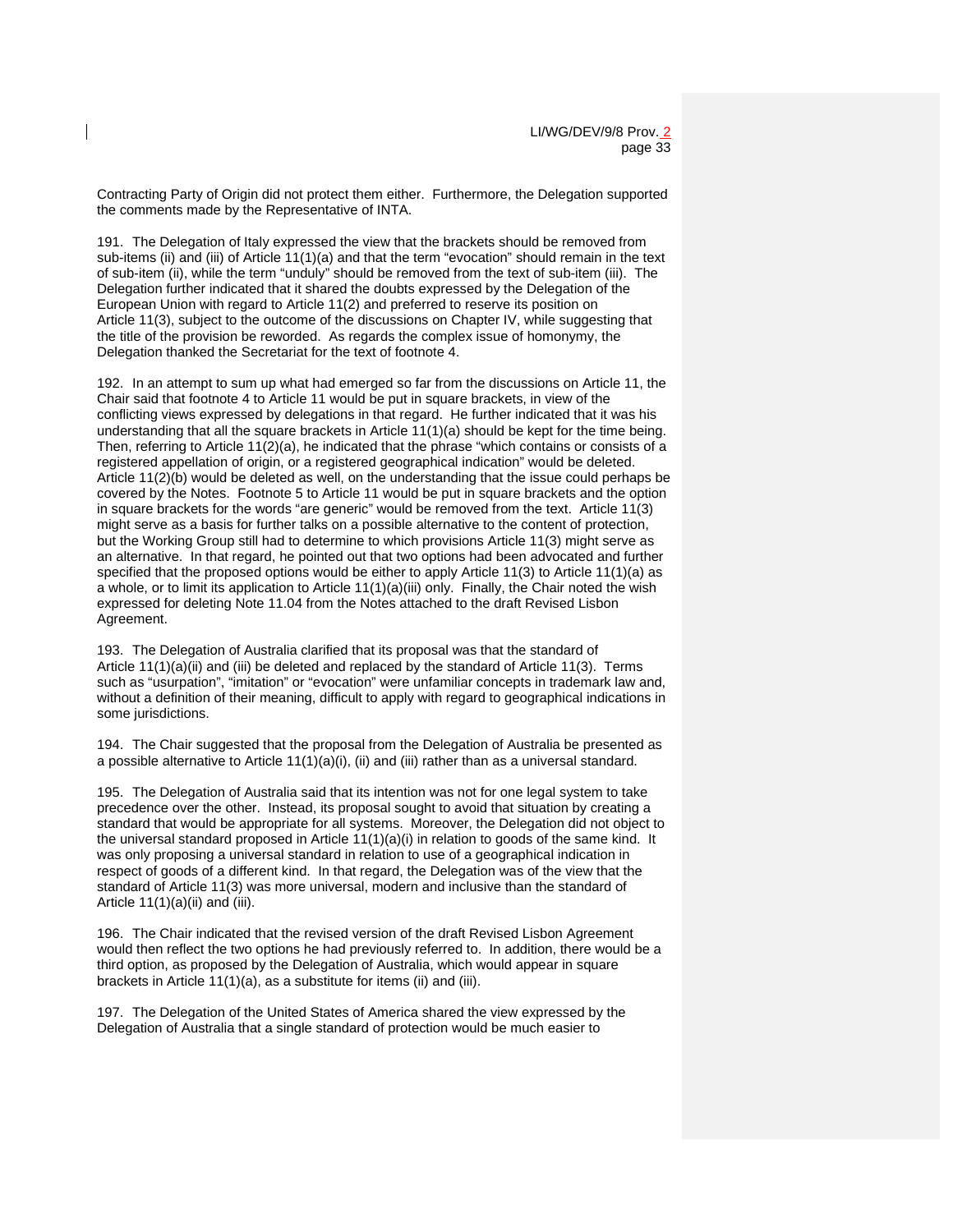understand for stakeholders and third parties. The Delegation went on to say that it also represented the interests of those stakeholders who were negatively impacted by the very broad use of the terms "evocation", "usurpation" and "imitation" as possible infringement standards. Further, the Delegation agreed with the suggestion from the Representative of INTA for the inclusion of a reference to the priority principle in Article  $11(2)(a)$ , so that the sentence would, for example, read: "[…] refuse or invalidate the registration of a later in time trademark […]".

198. The Chair referred to the proposal from the Delegation of the United States of America in respect of Article 11(2)(a) and said that it was his understanding that the phrase "Without prejudice to Article 13(1)" already addressed the concern expressed. Moreover, Article 11(2)(a) followed the same logic as Article 22.3 of the TRIPS Agreement, which did not specify that it only applied with regard to a later trademark either, as conflicts between geographical indications and prior trademarks were dealt with under other provisions of the TRIPS Agreement.

199. The Secretariat confirmed that the reference to Article 13(1) in Article 11(2)(a) was meant to deal with the issue of prior trademarks and included a reference to the priority principle by virtue of the word "prior" in Article 13(1).

200. The Delegation of Colombia suggested that Article 11(3) might be modeled on the corresponding provisions of the WIPO Joint Recommendation Concerning Provisions on the Protection of Well-Known Marks, in particular its Article 4. Further, the Delegation wondered whether the reference in Article 11(2)(a) to trademarks included collective and certification trademarks as well.

201. In response to the question raised by the Delegation of Colombia with regard to Article 11(2)(a), the Chair said that the text made reference to "trademarks" in the widest possible sense and should therefore be interpreted as also referring to collective and certification marks. As regards the proposal to add a reference to the priority principle, the Chair wondered whether inclusion of the word "later" in the third sentence of Article 11(2)(a) would help.

202. The Delegation of the European Union failed to understand, in view of Article 23.1 of the TRIPS Agreement, the argument that the current wording of Article  $11(1)(a)(i)$  might not be compatible with the legal system of a Contracting Party and that therefore an option should be provided allowing the text of Article 11(3) to be used instead.

203. The Delegation of Switzerland was of the view that the text of Article 11(3), as contained in document LI/WG/DEV/9/2, should also be kept as an option. The Delegation also expressed interestsupport in studying furtherfor the proposal made by the Delegation of Colombia with regard to the WIPO Joint Recommendation Concerning Provisions on the Protection of Well-Known Marks. The Delegation had some reservations as regards the proposal made by the Delegation of Australia in respect of Article 11(1)(a)(ii) and (iii), as such amendment would seem to go against the objective of preserving the principles and objectives of the current Lisbon Agreement.

204. The Delegation of Italy shared the doubts expressed by the Delegation of the European Union and also agreed with the Delegation of Switzerland that the current version of Article 11(3) should be kept as an option, for further discussion.

205. The Delegation of the United States of America said that the subject matter of the Revised Lisbon Agreement concerned geographical indications, i.e., not just appellations of origin. Therefore, there was an issue as to whether the current Lisbon standards should also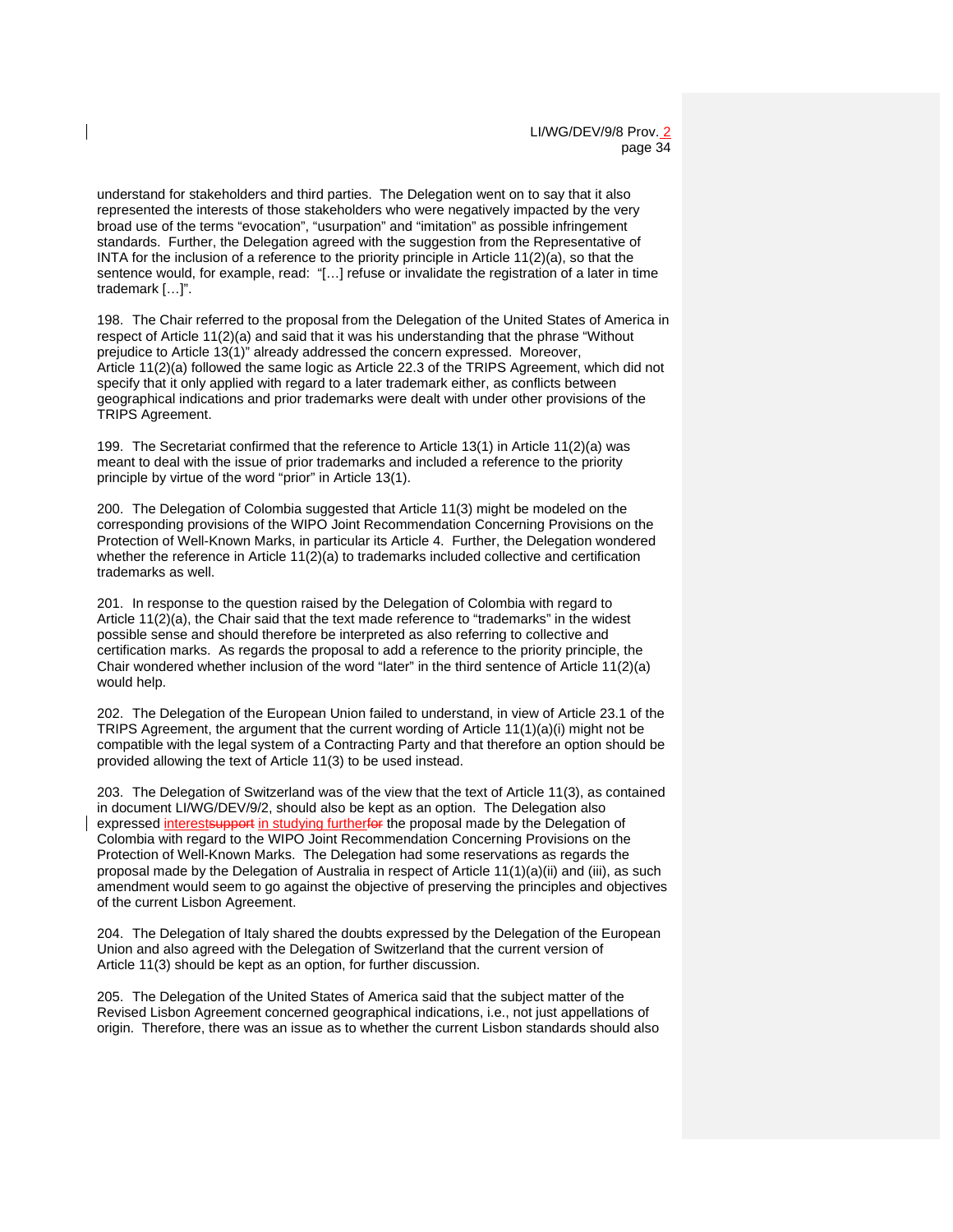be applied in respect of geographical indications, in view of the possible implications on the various economic interests concerned. After all, Article 23.1 of the TRIPS Agreement did not apply across the board, but only required its application in respect of geographical indications for wines and spirits.

206. The Delegation of the European Union said that it was difficult to understand that, if Article 23.1 of the TRIPS Agreement had been incorporated in a given country's legal system with regard to wines and spirits, the same provision would be "incompatible with its legal system and practice" with regard to other goods. Consequently, the Delegation could not agree that Article 11(3) would replace Article 11(1)(a) as a whole.

207. The Chair concluded that an amended version of Article 11(3) would reflect the various options that had been proposed: (1) Article 11(3) as contained in document LI/WG/DEV/9/2; (2) Article 11(3) drafted along the same lines, but providing an alternative in respect of Article 11(1)(a)(iii) only; (3) Article 11(3) drafted along the lines of the criteria contained in the WIPO Joint Recommendation Concerning Provisions on the Protection of Well-known Marks; and (4) an option drafted along the lines of Article 11(3), but proposing an alternative in respect of Article 11(1)(a) in its entirety. In addition, Article 11(1)(a) would reflect two options: (1) Article 11(1)(a) as contained in document LI/WG/DEV/9/2; and (2) an option drafted along the lines of Article 11(3) as contained in document LI/WG/DEV/9/2, but proposing to replace the provisions of Article 11(1)(a)(ii) and (iii) and to delete Article 11(3).

208. The Delegation of Australia confirmed that the alternative option it had proposed would entail that Article 11(3) would disappear from the text.

209. The Chair further concluded that footnotes 4 and 5 under Article 11 would be put in square brackets. In footnote 5, the option based on the words "are generic" would be removed from the text. Article 11(2)(b) would be deleted as well as the phrase "which contains or consists of a registered appellation of origin, or a registered geographical indication" in Article 11(2)(a). Lastly, Article 11(2)(a) would, in the third line, refer to "a later trademark" instead of "a trademark" , so as to better reflect the priority principle.

210. In response to a request for clarification from the Delegation of Moldova, the Chair said that the amended text of Article 11(2)(a) would read as follows: "Without prejudice to Article 13(1), a Contracting Party shall, *ex officio* if its legislation so permits or at the request of an interested party, refuse or invalidate the registration of a later trademark if use of the trademark would result in one of the situations covered by paragraph (1)".

211. The Delegation of Chile recalled its concerns with regard to Article 11(1)(a), which were based on the fact that the scope of protection under this provision went beyond what was required under the TRIPS Agreement in respect of geographical indications. As regards footnote 4, the Delegation was willing to work on a draft that would be acceptable to all delegations.

212. The Chair said that footnote 4 would be put in square brackets and thus allow for consultations among delegations having concerns with regard to its content. As regards Article 11(1)(a), the Chair noted that one of the options in respect of Article 11(3) reflected the view expressed by the Delegation of Chile.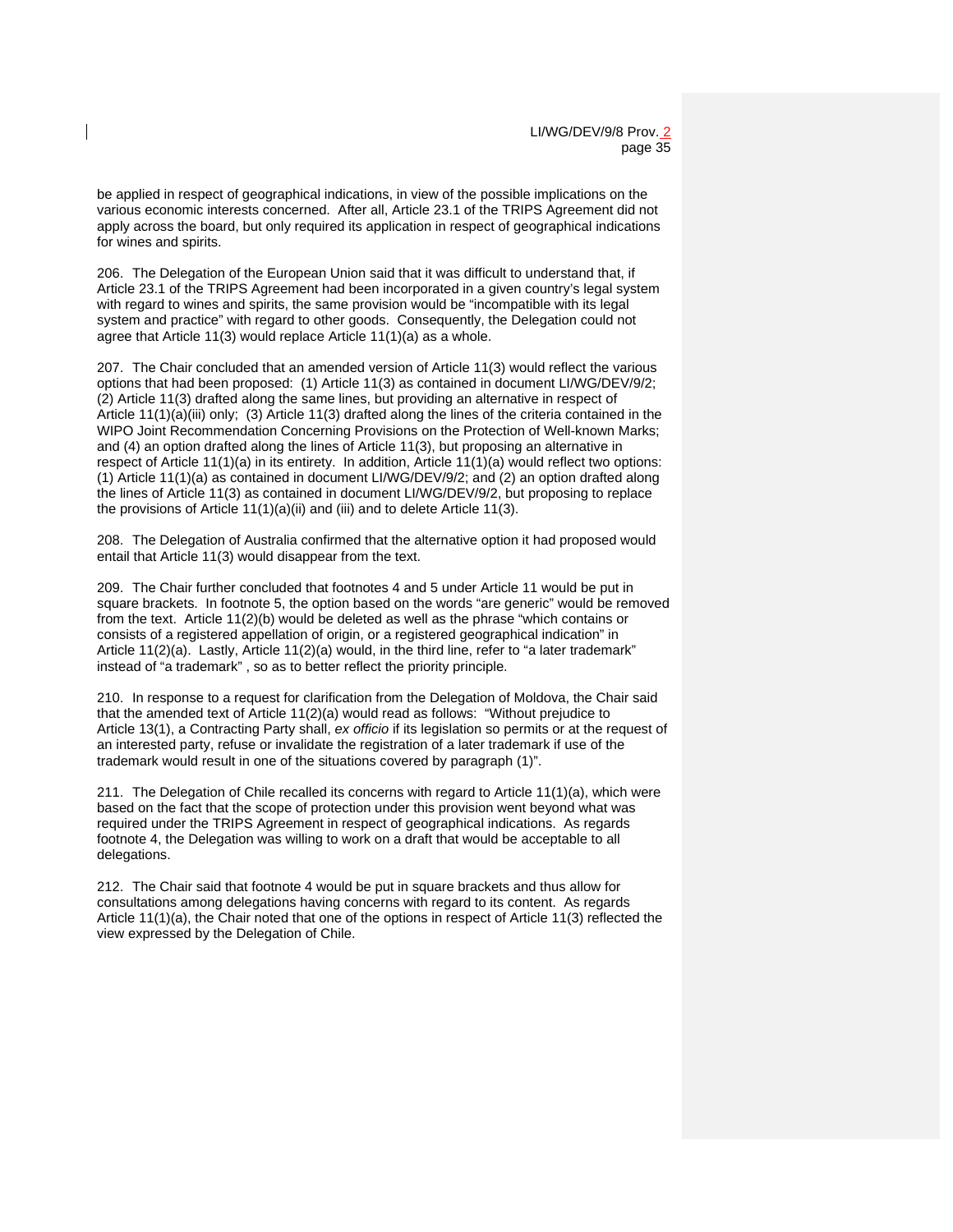Article 12: Protection Against [Acquiring a Generic Character] [Becoming Generic]

213. The Delegation of the United States of America reiterated its concerns about Article 12, which established that a geographical indication could never become generic in the Contracting Parties to which the international registration was extended. This provision contradicted the notion that a national geographical indication regime could operate autonomously according to its own national law and legal processes. The Delegation proposed to delete Article 12 or to add the following phrase at the end of the provision: "[…] and national law requirements in the designated contracting parties regarding use, maintenance and renewal are met".

214. The Chair said that the current structure of the system envisaged under the draft Revised Lisbon Agreement would not be based on designations of Contracting Parties. He also highlighted the need for a reference to regional laws. Thus, the proposal put forward by the Delegation of the United States of America might read as follows: "[…] and national or regional law requirements in the Contracting Party concerned regarding use, maintenance and renewal are met."

215. The Delegation of the United States of America agreed with the amendments proposed by the Chair.

216. The Delegation of Australia wondered whether the Lisbon system really needed such a provision and supported both the proposals of the Delegation of the United States of America regarding Article 12. The Delegation said that the proposed protection against becoming generic under Article 12 excluded from membership of the Revised Lisbon Agreement those countries which protected geographical indications under a trademark system. The question as to whether a term had a generic character should depend on the factual situation in the market place concerned. In Australia, such question was determined by the courts and only occurred occasionally. The Delegation suggested looking for an amendment of Article 12 along the lines of that proposed by the Delegation of United States of America, if this provision were to remain in the text at all.

217. The Delegation of France expressed its preference for maintaining the current text of Article 12 with the phrase "cannot become generic". The provision should not include any reference to national or regional legislation, because it should establish an international standard.

218. The Delegation of Switzerland said that Article 12 reflected one of the principles of the current Lisbon Agreement. The Delegation suggested to simply refer to "appellation of origin" and "geographical indication" rather than "the denomination constituting the appellation of origin" and "the indication constituting the geographical indication".

219. The Delegation of Chile expressed its preference for the first option in the text: "are protected against acquiring a generic character". The Delegation said that the second option ("becoming generic") would appear to imply an obligation for the Contracting Party to make sure that a given term would never become generic.

220. The Representative of the CCFN expressed concerns about the impact that the proposed revision and expansion of the Lisbon Agreement would have on those around the world relying on the use of common food names. The Representative indicated that CCFN supported the deletion of Article 12 because of the negative impacts that this would have on its membership. The main concerns referred to the fact that Article 12 would permit holders of geographical indications to permanently reserve the right to use these terms, even if they did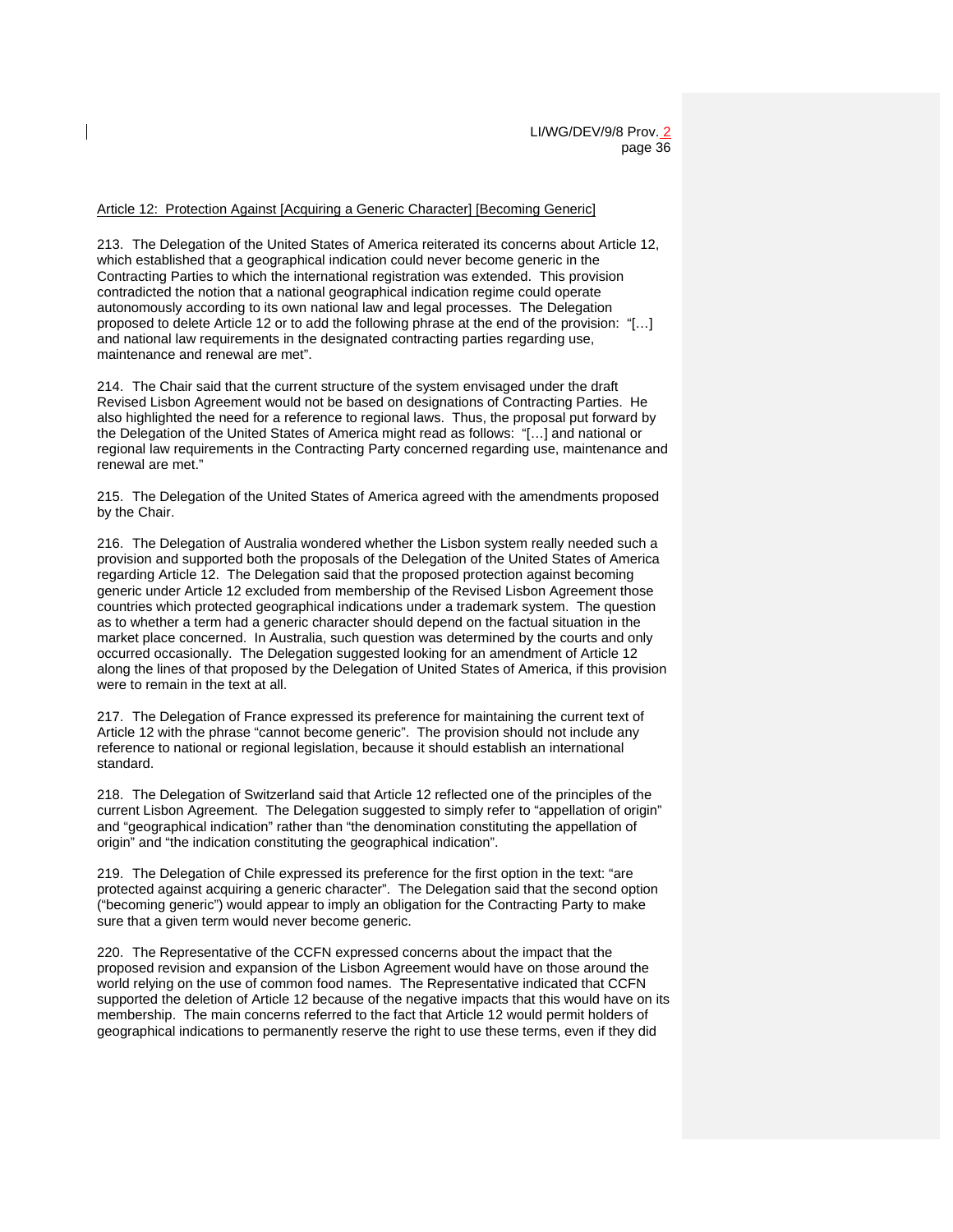LI/WG/DEV/9/8 Prov. 2 page 37

not educate the public or other companies in a given country about their exclusive right or they did not sell their product in that market. This situation created a serious risk for companies starting using a term without realizing it was a name owned by someone else. If the Lisbon system expanded to a large number of geographical indications, with an overly broad and nonspecific scope of protection, protecting terms in the absence of any enforcement efforts or sales by geographical indication owners could become quite onerous for many WIPO members. Furthermore, the Lisbon system provided an expedited and streamlined path for geographical indication holders to widely register their terms, while it did nothing to streamline the ability of users of food names to voice their concerns about these registrations or secure corresponding safeguards for the use ofterms that long ago entered into the global public domain. The Representative pointed out that commonly used food terms were extremely important to the domestic and international sales of the food sectors of many countries.

221. The Delegation of Italy indicated its preference for the first option in brackets: "are protected against acquiring a generic character". However, the Delegation said that it could also accept the second option if formulated without the expression "be considered to have".

222. The Chair noted that at least two delegations had expressed their preference for the first alternative option in the text, reading: "protection against acquiring a generic character" and the text: "are protected against acquiring a generic character" and wondered whether there was any opposition to limiting the text to this option and removing the square brackets.

223. The Delegation of Colombia expressed its concerns with regard to the phrase "acquiring a generic character" and suggested the following text: "Subject to the provisions of this Act, registered appellations of origin and registered geographical indications cannot be considered as generic, as long as the denomination constituting the appellation of origin, or the indication constituting the geographical indication, is protected in the Contracting Party of Origin".

224. The Chair said that the text proposed by the Delegation of Colombia would not reflect that, if the denomination constituting the appellation of origin or the indication constituting the geographical indication was considered generic in a given Contracting Party at the time of the notification of the international registration of the appellation of origin or the geographical indication to the Competent Authority of that Contracting Party, the generic character of the denomination or the indication constituted a possible ground for refusal.

225. The Delegation of Colombia withdrew its proposal and indicated its preference for the wording "become generic*".* 

226. The Chair concluded that the two alternative options would be kept in the text of Article 12. The proposed deletion of Article 12 would not be reflected in the next version of the draft Revised Lisbon Agreement, as part of the mandate of the Working Group was to preserve the principles and objectives of the current Lisbon Agreement. The phrase proposed by the Delegation of the United States of America and supported by the Delegation of Australia would be added at the end of Article 12, in square brackets, reading: "[…] and national or regional law requirements in the Contracting Party concerned regarding use, maintenance and renewal are met".

227. The Secretariat said that the reference to "the denomination constituting the appellation of origin, or the indication constituting the geographical indication" was consistent with the use of the terminology in footnote 6 and Article 2.

228. The Delegation of the European Union, supported by the Delegations of France, Italy and Switzerland, proposed to delete the words "the denomination constituting" and "the indication constituting", as they would not appear to be necessary.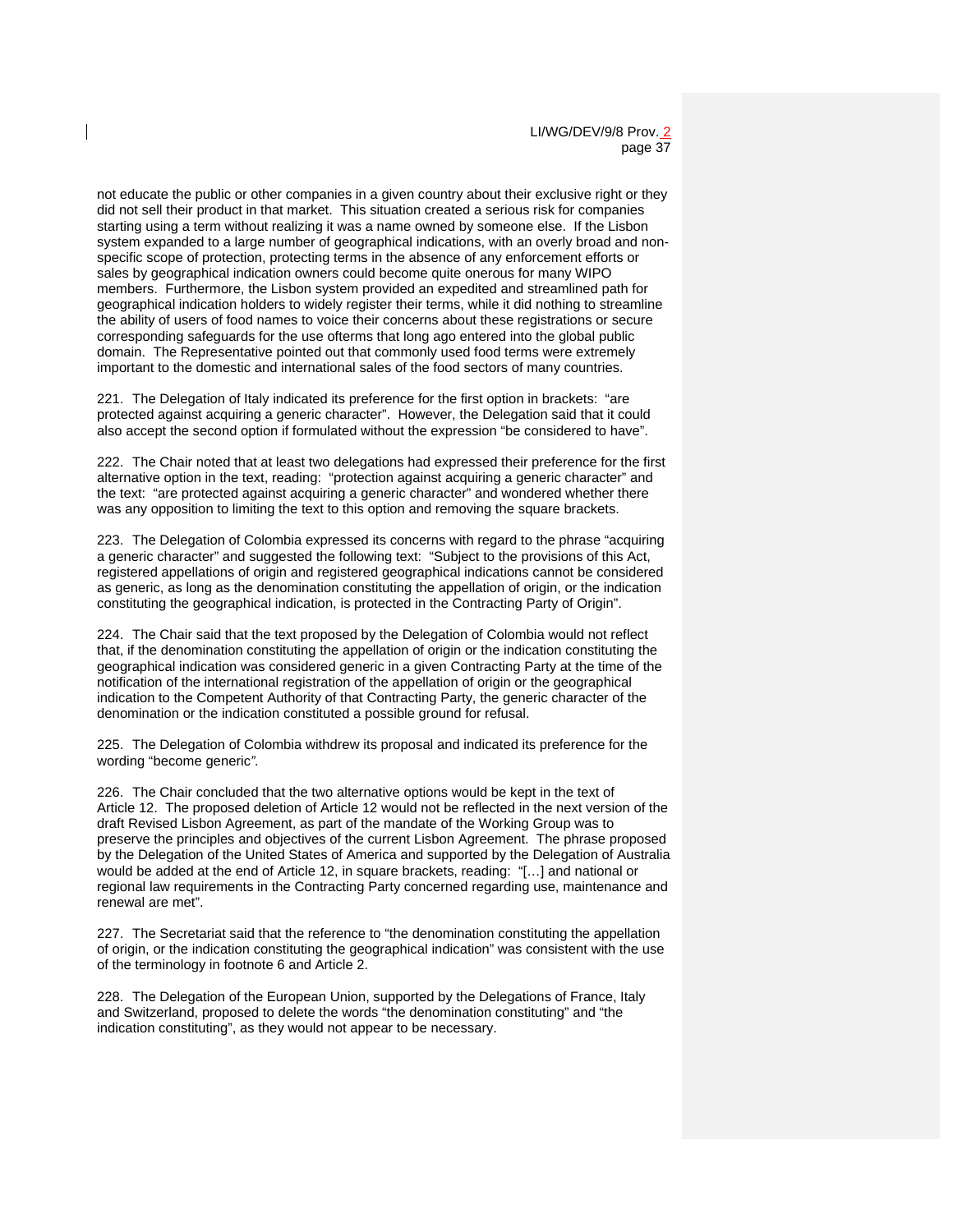229. The Chair said that Article 6 of the current Lisbon Agreement referred to "appellation" and not to "appellation of origin".

230. The Delegation of the United States of America expressed its preference for keeping the words "the denomination constituting" and "the indication constituting". As explained by the Secretariat, "appellation of origin" and "geographical indication" were legal terms, while Article 12 deals with the factual use of a denomination or indication.

231. The Chair concluded that the phrases "the denomination constituting" and "the indication constituting" would appear in square brackets in the next version of Article 12.

#### Article 13: Safeguards in Respect of Other Rights

232. The Delegation of the European Union expressed its support for Option A of Article 13(1). WTO jurisprudence clarified that coexistence was possible. Option A was entirely in line with the wording of Article 17 of the TRIPS Agreement: "Members may provide limited exceptions to the rights conferred by a trademark, such as fair use of descriptive terms, provided that such exceptions take account of the legitimate interests of the owner of the trademark and of third parties". At the same time, Option A allowed Contracting Parties to refuse protection of an appellation of origin or a geographical indication that would be in conflict with a prior trademark.

233. The Delegation of France expressed its preference for Option A. However, the provision would be appropriately balanced with the phrase "taking into account", if the brackets around the phrase "the owner of the trademark" were removed.

234. The Delegation of Italy indicated its preference for Option A.

235. The Delegations of Georgia, Hungary and Portugal expressed support for Option A and for the proposal from the Delegation of France regarding the removal of the brackets.

236. The Delegation of Australia said that it could not support Option A. The Delegation agreed that coexistence of a later claimed geographical indication with an earlier trademark right was possible. However, the legitimate interests of the earlier trademark holder and third parties must be taken into account. The Delegation of Australia pointed out that the outcome of the WTO dispute was confined to circumstances pertaining to a European Union Regulation which was not in place in the rest of the world. There should not be a default of coexistence across the international borders, where regulations and circumstances could differ from country to country. The Delegation said that the possibility of a later coexisting geographical indication with an earlier trademark should be an issue to be dealt with on a case-by-case basis under the laws existing in the territories concerned. Therefore, the Delegation supported the proposal from the United States of America, as reflected in Option B, which did not prevent coexistence of a geographical indication with an earlier trademark right, but showed that the earlier rights were appropriately respected.

237. The Delegation of Chile indicated its preference for Option B, which appropriately reflected Article 17 of the TRIPS Agreement and corresponded to a legal principle reflecting the position of the Delegation. Option A took into account Articles 17 and 24.5 of the TRIPS Agreement, but the wording was too vague, too flexible and unclear. Option C presented coexistence in a way that was too general in nature.

238. The Delegation of the United States of America was of the view that limitation of trademark rights was governed by Article 17 of the TRIPS Agreement and not by its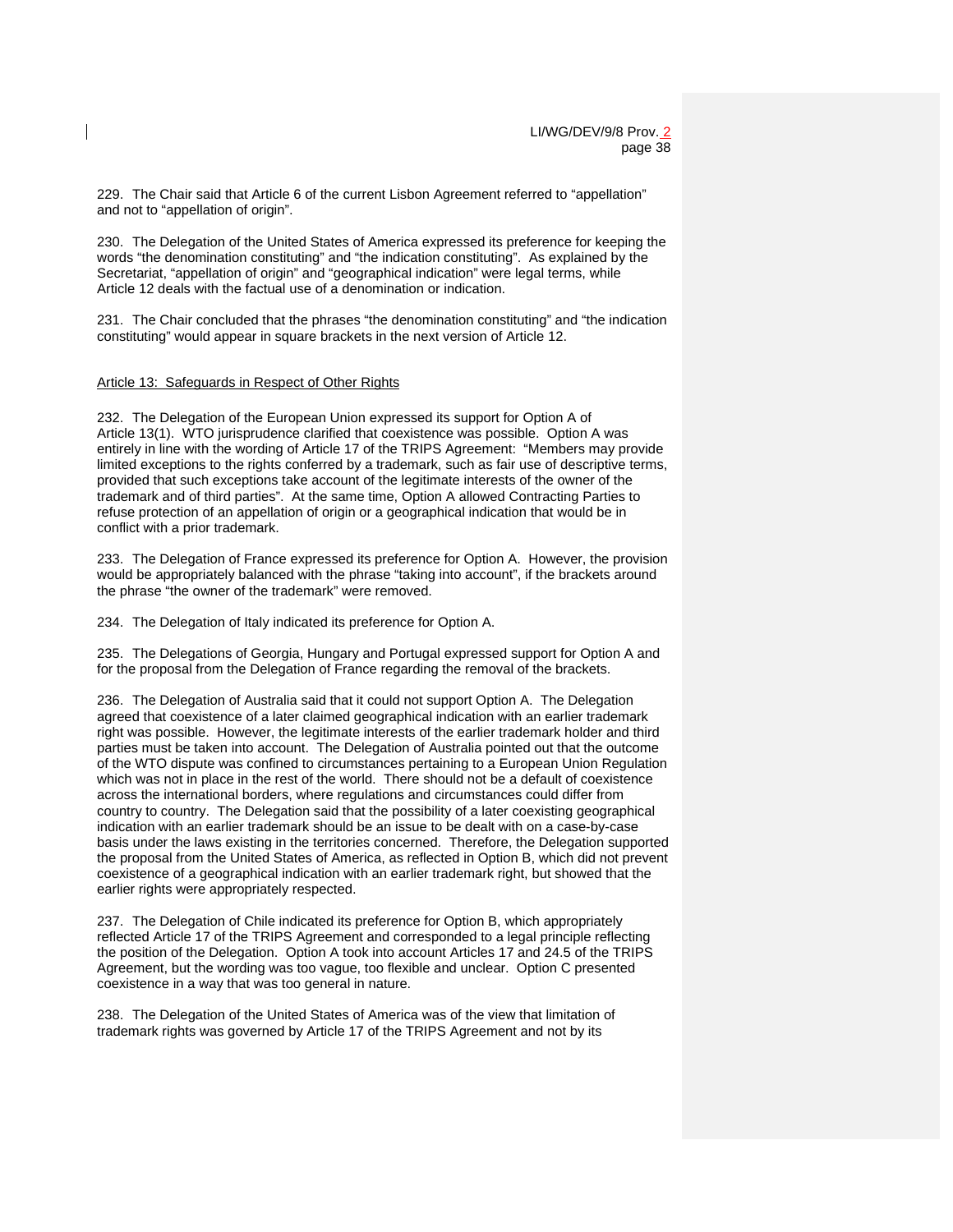Article 24.5. Option A continued to include text contained in Article 24.5, thus giving the impression that the concept of coexistence was somehow enshrined in this provision of the TRIPS Agreement. The text of Option A reflected the provision of Article 17 of the TRIPS Agreement in a specific way, by limiting third parties to the beneficiaries of rights in a geographical indication. Option A gave the misleading impression that the TRIPS Agreement allowed Contracting Parties to regulate coexistence as the default situation. Coexistence could only be provided if the conditions of Article 17 were met, i.e., under certain conditions and taking into account the legitimate interests of the owner of the trademark and those of third parties.

239. The Delegation of Mexico supported Option B, since it better reflected its national legislation.

240. The Delegation of Peru recalled the comment it had made during the previous session of the Working Group, requesting the inclusion of a reference to national legislation in Article 13(1), since in certain countries it was not possible to consider a sign as a mark just because it was used. This was the case of Peru. Therefore, the Delegation reiterated its request to add the phrase "according to its national legislation" at the end of the chapeau of Article 13(1), after the phrase "the prior trademark applied for or registered, or acquired through use, in good faith in a Contracting Party". The Delegation of Peru also sought clarification on the conditions to which the phrase "subject to" referred in Option B.

241. The Delegation of the Republic of Korea expressed its support for Option B, because it was in line with the TRIPS Agreement and protected prior trademark rights more effectively.

242. The Representative of INTA reiterated INTA's concerns about the text of Option A, in particular the second part of the sentence starting with "[taking into account] [provided that]". The reference to the legitimate interests of the beneficiaries was possibly misleading and therefore inappropriate. While Article 13(1) concerned the right of a prior trademark to continue to exist, the text of Option A could be interpreted as if the legitimate interests of holders of a right in a later geographical indication could provide a ground for denying a prior trademark the right to continue to exist. This would be incompatible with the priority principle and also raised questions as to the compatibility of the text with the TRIPS Agreement and with fundamental rights guarantees. Consequently, although Option A had been drafted with a view to reflecting the criteria of Article 17 of the TRIPS Agreement, its text did not do so in an appropriate manner, as indicated by the Delegation of the United States of America. Moreover, there was a fundamental difference between limited exceptions which a trademark owner had to tolerate, such as fair descriptive use under Article 17 of the TRIPS Agreement, and the very right of a prior trademark to continue to exist. The Representative of INTA also pointed out that the phrase "provided that the public is not misled", at the end of Option A, could cause misunderstandings and should be deleted, thus aligning the provision with Article 13(2) in that regard. If a trademark in itself was misleading, it could always be invalidated under the national law, even if Option A would not provide so. Further, if the misleading nature derived from the geographical indication, this should not be a possible ground for challenges to the continued existence of the trademark. In sum, the Representative of INTA suggested deleting the second part of Option A, starting from "[taking into account] [provided that]". As regards Option B, the Representative of INTA indicated a preference for stronger language. As Option B did not clearly spell out the right of a prior trademark to a continued existence, there was all the more reason for including in Article 11(2) a reference to the priority principle and in Article 17 that the phasing-out provisions would not apply in respect of prior trademarks. Finally, the Representative of INTA said that the concern with regard to Option C was that the provision appeared to suggest that coexistence was the rule and prevalence of prior trademarks the exception. The WTO Panel had not recognized coexistence as the general rule governing the relationship between geographical indications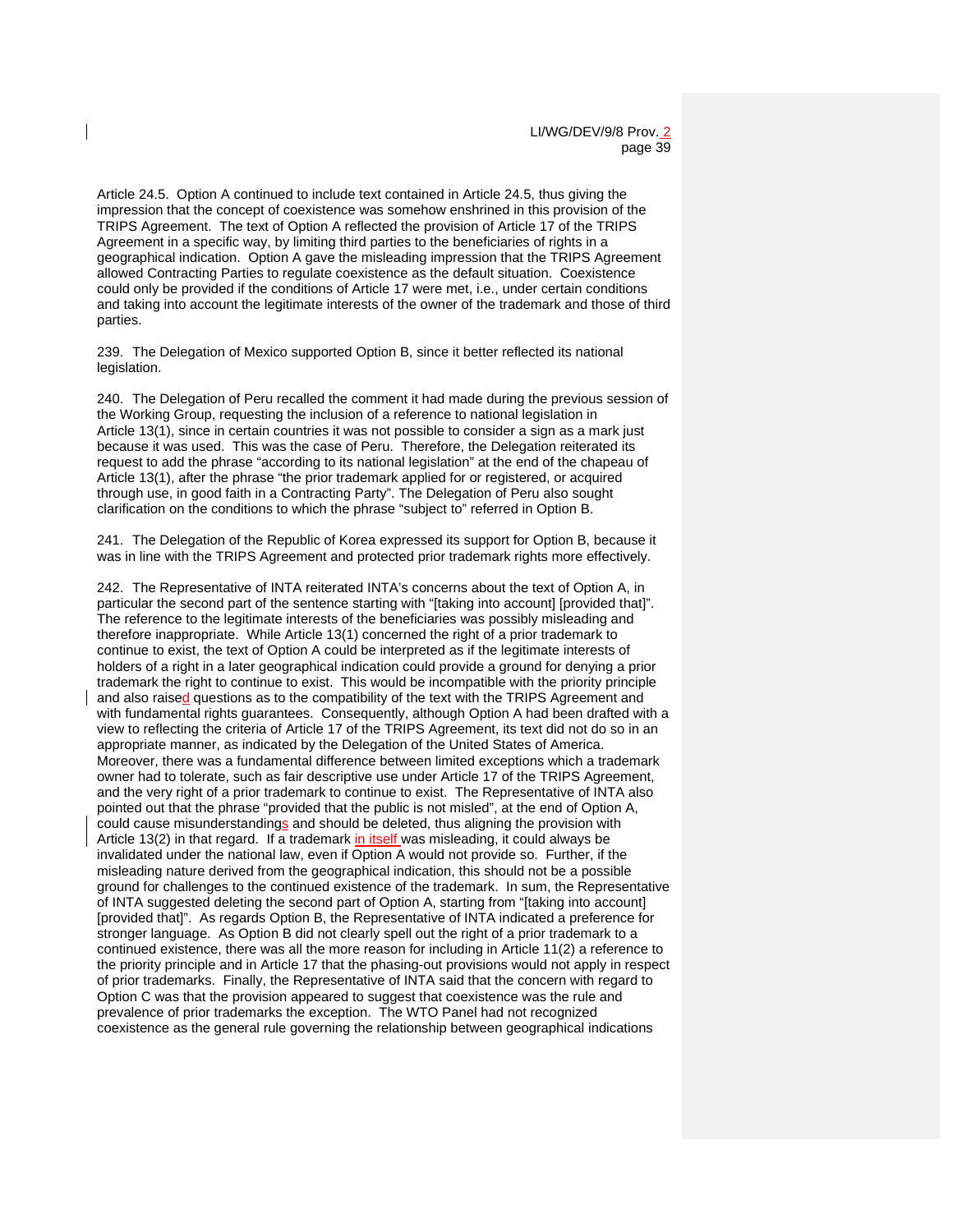and prior trademarks. The Panel only considered coexistence only as justified under Article 17 of the TRIPS Agreement under quite specific conditions, taking into account the specific features of the European Union regime for geographical indications. Consequently, Option C went beyond what the Panel considered justified in that case.

243. The Representative of oriGIn pointed out that Article 13 should be considered in conjunction with Article 15, under which a Contracting Party could refuse protection on any ground, i.e., also on the basis of a prior trademark. The Representative of OriGIn supported Option A as the one reflecting mostly the flexibility that the Working Group would like to achieve. The experience of both trademark owners and geographical indication beneficiaries showed that, in some cases, coexistence was the only solution, taking into account all the conditions specified in Option A.

244. The Representative of MARQUES was of the view that the question of coexistence should be assessed on a case-by-case basis and that the interests of all stakeholders should be addressed in a neutral way, without putting the burden of proof on one of the parties. The Representative of MARQUES supported Option A and the wording: "taking into account the legitimate interests of the owner of the trademark as well as those of the beneficiaries". The Representative of MARQUES also supported the suggestion made by the Representative of INTA to delete the phrase "and provided that the public is not misled", because in cases of coexistence between trademarks and geographical indications there would always remain a risk of confusion.

245. The Chair concluded that the Working Group was divided between Options A and B. No support had been expressed for Option C. Consequently, the next version of Article 13(1) would only reflect Options A and B. The square brackets around the phrase "the owner of the trademark as well as those of" would be removed. Then, there would be a reference to the legitimate interest of the owner of the trademark. The other square brackets in Option A would remain in the text. The Chair noted that the other paragraphs of Article 13 had not been addressed. As a result, these paragraphs would remain in the draft Revised Lisbon Agreement, within square brackets and without changes to the text.

246. The Chair underlined the point that had been made by the Representative of oriGIn, that Article 13(1) specified that the provision was without prejudice to Article 15 and Article 19. As under the current Lisbon Agreement, this meant that prior trademarks could serve as a ground for refusal. In this regard, the importance of Article 15(3) was that it would establish an obligation for each Contracting Party to provide a reasonable opportunity for owners of trademarks to request the notification of a refusal. Consequently, Article 13(1) did not establish a general rule, neither under Option A nor under Option B, as, in case of a prior conflicting trademark, Contracting Parties could, or should, at the request of a trademark owner, notify a refusal. The scope of application of Article 13(1) was limited to certain specific cases and both Option A and Option B provided criteria for carrying out a case-by-case assessment.

247. Finally, the Chair noted that the Delegation of Peru had made a suggestion for including a reference to national legislation in the chapeau of Article 13(1). The Chair invited the Delegation of Peru to further clarify this proposal.

248. The Delegation of Peru said that, under its national legislation, it was not possible to grant a trademark right simply on the basis of its use. For that reason, the Delegation proposed that the phrase "in conformity with national legislation" be added at the end of the chapeau of Article 13(1).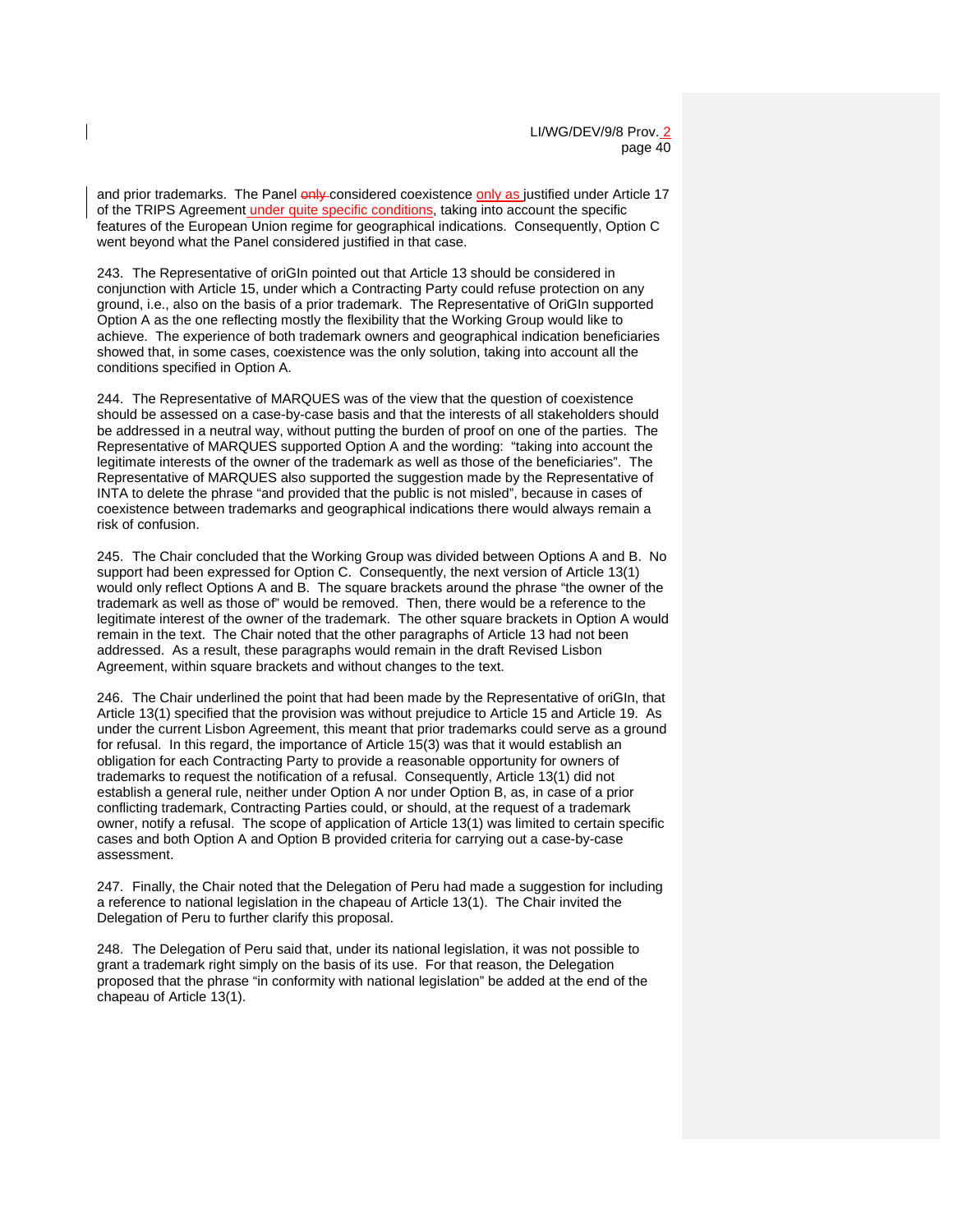249. The Chair said that Article 13(1) would not appear to create any obligation whatsoever on the part of Contracting Parties to provide for the possibility of acquiring trademark rights merely through use. The provision only stated that, irrespective of the way in which trademark rights could be acquired in a Contracting Party, there should be safeguards for these trademark rights, as specified in the provision.

250. The Delegation of France said that Article 24.5 of the TRIPS Agreement did not contain a specific reference to national legislation either. Consequently, it was clear that Article 13(1) dealt with national trademark rights granted in accordance with the law of the Contracting Party concerned.

251. The Delegation of Peru said that it would prefer a text which would not leave any room for different interpretations.

252. The Chair suggested that the concerns of the Delegation of Peru might be addressed by specifying its proposal in the chapeau of Article 13(1), either by a text reading: "[…] with a prior trademark applied for or registered or, where applicable, acquired through use in good faith in a Contracting Party […]"; or by a text reading: "[…] with a prior trademark applied for or registered or, if national or regional legislation so permits, acquired through use in good faith in a Contracting Party [...]".

253. The Delegation of Peru, while welcoming the proposal made by the Chair and the clarification provided by the Delegation of France, reserved its right to revert to the matter.

#### Article 14: Enforcement Procedure and Remedies

254. As suggested by the Representative of MARQUES, the Chair indicated that the word "registered" would be added before geographical indications.

### CHAPTER IV (ARTICLES 15 TO 20) OF THE DRAFT REVISED LISBON AGREEMENT AND TOGETHER WITH RULES 9 TO 18 OF THE DRAFT REGULATIONS

255. The Delegation of the United States of America said that Article 16(2) appeared to require negotiations between governments on a refusal issued by a national Office. This contradicted the notion of a national geographical indication regime operating independently of the international registration or of the protection in the Contracting Party of Origin. Article 16(2) seemed to require national tribunals and courts to communicate and negotiate the withdrawal of a refusal, if so requested by a foreign government. However, the dialogue should be between the national Office and the applicant, who in many cases would not be the foreign government. The Delegation said that Article 16(2) would have implications for its federal court system.

256. The Secretariat recalled that the possibility to negotiate the withdrawal of a refusal was explicitly referred to in the Acts of the Diplomatic Conference in 1958, when the Lisbon Agreement was concluded. In previous meetings of the Working Group the question had arisen as to whether it was necessary to explicitly mention this possibility in the Revised Lisbon Agreement. In practice, some Lisbon members did approach countries that had issued a refusal to discuss whether the refusal could be withdrawn. The Secretariat said that Article 24.1 of the TRIPS Agreement was also relevant in this regard, where it read as follows: "Members agree to enter into negotiations aimed at increasing the protection of individual geographical indications under Article 23". This provision referred to a negotiation on individual geographical indications and not on legal provisions of general application in respect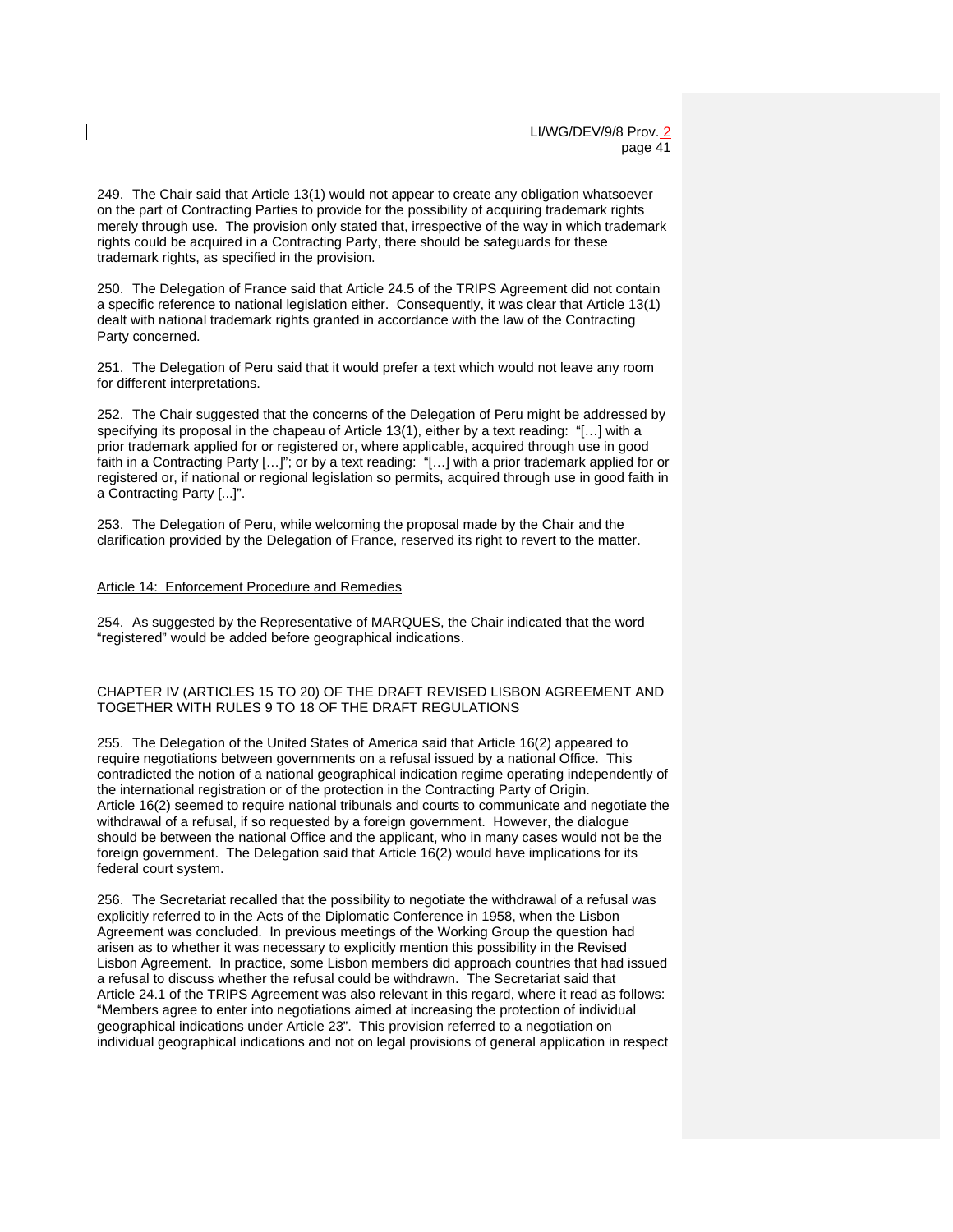of geographical indications. Article 24.1 of the TRIPS Agreement further referred to the possibility that a particular exception might apply in respect of a specific individual geographical indication, which included the possibility that a country had issued a refusal in respect of a given geographical indication. In the context of negotiations under Article 24.1 of the TRIPS Agreement, the continued applicability of such a refusal could be considered as well. Article 16(2) was only a mandatory provision in that it required Contracting Parties to allow interested parties to file a request, but a Contracting Party would remain free to decide whether it would enter into such negotiations or not.

257. The Chair said that, of course, Article 16(2) was not meant to require a government to enter into international negotiations with the government of another Contracting Party simply at the request of private parties. Therefore, as the mandatory nature of this provision seemed to create confusion, the Chair suggested the following redraft: "The Contracting Party of Origin may enter into negotiations with a Contracting Party in respect of which a refusal has been recorded, in order to have the refusal withdrawn, in particular at the request of interested parties affected by such a refusal."

258. The Delegation of the United States of America said that the text proposed by the Chair seemed to suggest that it was appropriate for a Contracting Party to communicate and negotiate with courts to address a refusal. The Delegation said that Article 16(2) if retained, should not interfere with national tribunals.

259. The Delegation of the European Union agreed that a provision requiring negotiations on the decision of a tribunal would indeed be problematic, but refusals were not always decisions by a tribunal. There would be no obstacle for a Contracting Party of Origin to negotiate the withdrawal of a refusal that had been issued on the basis of an administrative decision. The Delegation of the European Union considered the text proposed by the Chair acceptable, as it indicated that negotiations were possible but not mandatory.

260. The Representative of oriGIn expressed support for the statement made by the Delegation of the European Union.

261. The Representative of INTA supported the position taken by the Delegation of the United States of America. Contracting Parties would nevertheless be entitled to negotiate under the general rules of public international law. It would be inappropriate for the rights of private parties (in particular, trademarks) to become the subject of bilateral negotiations between the Contracting Party of Origin and another Contracting Party.

262. The Delegation of Australia supported the comments made by both the Delegation of the United States of America and the Representative of INTA.

263. The Chair wondered whether his proposal would be acceptable, if the phrase "where appropriate" would be added. Article 16(2) would convey the meaning that negotiations could only take place where possible, in view of the circumstances of the case and of the particular characteristics of the legal system of the Contracting Party that had issued the refusal.

264. The Delegation of Colombia supported the proposal made by the Chair on Article 16(2). The Delegation added that associations of beneficiaries might not always have the ability to engage in costly litigations in other Contracting Parties.

265. The Delegation of the United States of America said that the amended text proposed by the Chair was acceptable, if put within square brackets and provided that "may enter into" be replaced by "request", as the other side had to agree to enter into such negotiations.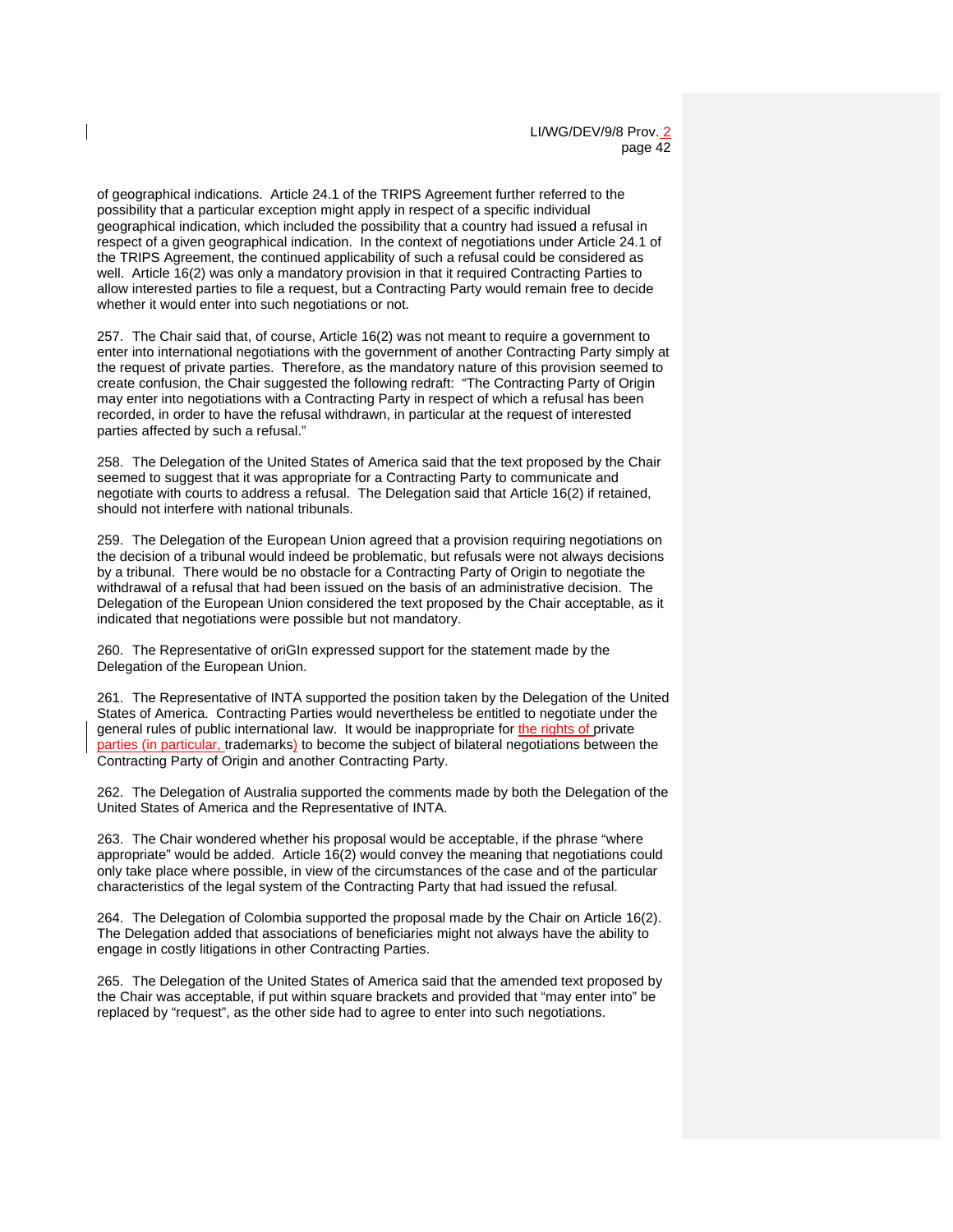266. Following some further discussion, the Chair concluded that the following text of Article 16(2), in square brackets, would feature in the next version of the draft Revised Lisbon Agreement: "Where appropriate, the Contracting Party of Origin may propose negotiations with a Contracting Party in respect of which a refusal has been recorded, in order to have the refusal withdrawn, in particular at the request of interested parties affected by such a refusal." 267. The Delegation of the Russian Federation sought clarification on Rule 9(2)(v), because in its legislation there was no procedure dealing with partial refusals concerning an appellation of origin. The Delegation also sought clarification on Rule 9(2)(vi), given that in its legislation there was no provision allowing for refusals of separate elements of the appellation of origin.

268. The Secretariat recalled that the Delegation of the Russian Federation had asked a similar question at the previous meeting of the Working Group. The response to that question could be found in paragraph 239 of document LI/WG/DEV/8/7. There had been situations under the current Lisbon Agreement on the basis of which some Contracting Parties had issued a refusal only in respect of certain uses of the appellation of origin. This could concern the use in respect of another product, which was on the market under the same name. In case of two homonymous appellations of origin, certain countries allowed for coexistence while other countries did not. Either situation could be recorded in the International Register. Further, Rule 9(2)(vi) concerned appellations of origin or geographical indications which were composed of more than one word, for example, "*Camembert de Normandie",* in respect of which a Contracting Party could issue a partial refusal if the word "*Camembert*" was considered a generic term. Rule 9(2)(vi) clarified that such partial refusals were possible and would be recorded in the International Register.

269. The Chair underlined that Rule 9(2)(v) and (vi) did not create any obligation for a Contracting Party to provide for the possibility of partial refusals. These provisions only applied where the Contracting Party was in a position to issue a partial refusal, either based on coexistence or only with respect to certain elements.

270. The Delegation of the Russian Federation sought further clarification on how to include the possibility of partial refusals in its national legislation.

271. The Chair reiterated that the Russian Federation would not be obliged to provide for the possibility of partial refusals.

272. In response to a question from the Delegation of Peru, the Chair said that Rule  $9(2)(v)$ would be kept in square brackets.

273. With regard to Article 19, the Delegation of the European Union recalled that, under the current Lisbon Agreement, a Contracting Party could not invalidate the protection of an appellation of origin, originating from another Contracting Party, once protection had been granted, despite the fact that this possibility was *de facto* open under the current Regulations. Opening now this possibility without any limitation would not be acceptable for the European Union, as it would be a source of major legal uncertainty. Therefore, the Delegation was of the view that the grounds for invalidation of protection should be enumerated in Article 19(2) and limited to two cases, as specified in Option B. First, when the granted protection had been successfully challenged by someone having a legitimate interest and the court decision was no longer open to appeal. Second, when compliance with the definition of an appellation of origin or geographical indication was no longer ensured. Regarding the second indent of paragraph (2) of Option B, the Delegation pointed out that a Contracting Party should not have the possibility to pronounce invalidation based on an unsubstantiated ground.

274. The Delegations of France, Italy and Portugal supported the intervention of the Delegation fo the European Union and expressed their preference for Option B of Article 19.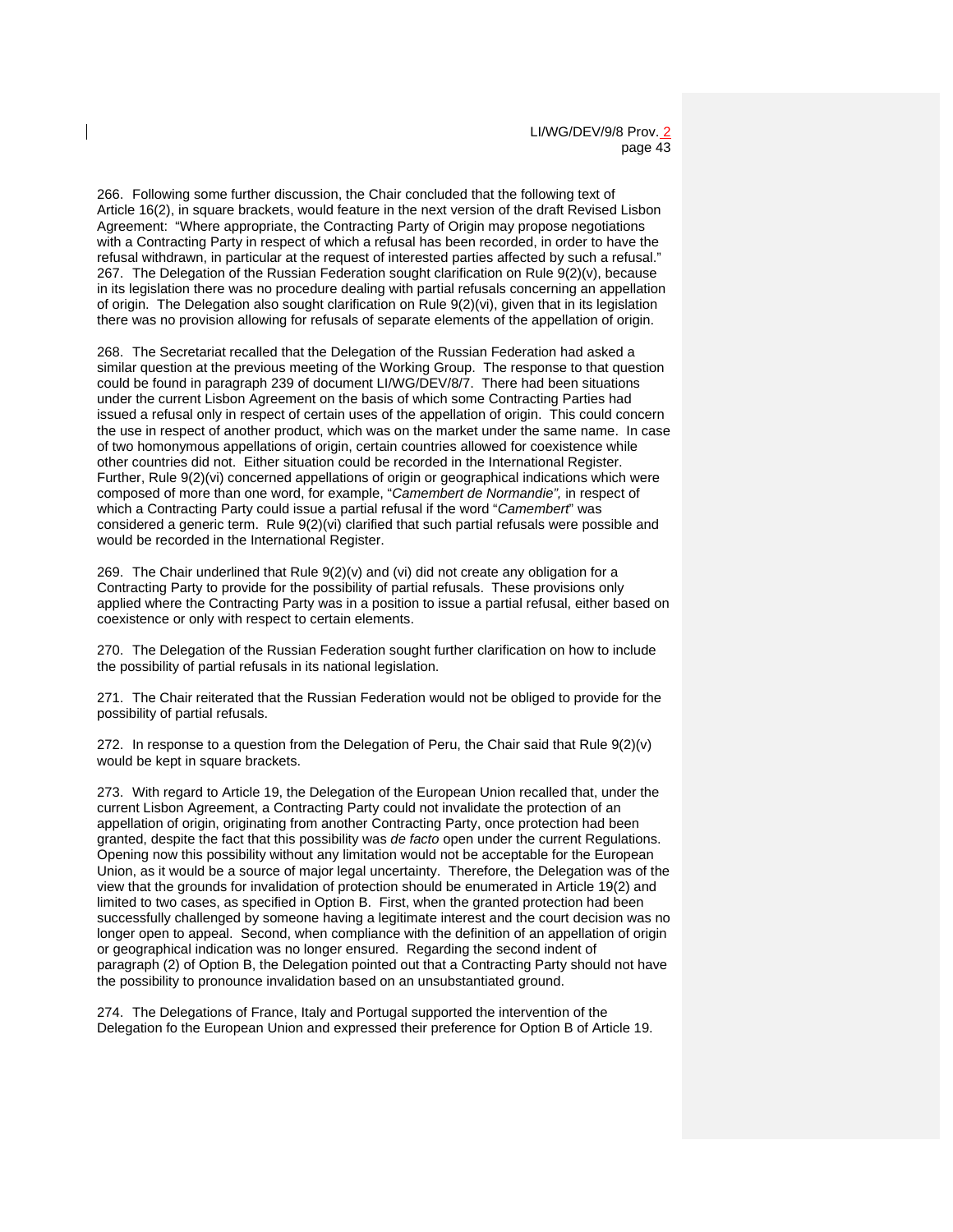In addition, the Delegation of France said that the French version of Article 17(1)(a) should rather use the term "*prévu*" instead of "*prescrit*". The Delegation of France further expressed its preference for the removal of the brackets in Rule 14(2).

275. The Delegation of Australia considered Article 17(1) overly prescriptive, intrusive and unnecessary. The Delegation pointed out that the geographical indication regime of most countries prohibited the protection as a geographical indication of a term that had been considered generic by the relevant courts. Under the current Lisbon system, a Contracting Party could refuse to protect an appellation of origin on this basis. However, Article 17(1) contemplated the possibility that the denomination might be registered in a Contracting Party, even if it constituted, rather than it just contained, a generic term. The Delegation considered it difficult to reconcile this possibility with the domestic regimes of most of the world. Article 17(2) was unnecessary for an International Register. Where a national decision to protect a later right was taken, despite of an earlier right, the action to be taken by the holder of the earlier right was regulated by the national law. The Delegation believed that Article 13 should provide for the possibility of coexistence in appropriate circumstances when the legitimate interests of the right holders and third parties had been taken into account. The Delegation of Australia further expressed its concerns regarding Option B of Article 19. The Delegation did not see any need for limiting the grounds for invalidation. Such a limitation might prevent accession by a large numbers of countries, not only countries protecting geographical indications as trademarks, but also those which had *sui generis* systems. The Delegation referred to the example of an appellation of origin which had fallen into disuse in its Contracting Party of Origin. In this respect, the Delegation considered it extremely relevant to have a ground for invalidation in order to deal with this situation.

276. The Chair pointed out that Article 17(1) was an optional provision.

277. The Delegation of Australia said that its main concern was that the draft Revised Lisbon Agreement would contemplate that a Contracting Party would protect as a geographical indication a term that constituted a generic term in its territory.

278. The Delegation of Chile expressed its preference for Option A of Article 19(2).

279. The Delegation of Iran (Islamic Republic of) supported the current text of Article 19(1). Regarding Article 19(2), the Delegation expressed its preference for Option A and footnote 8.

280. The Delegation of Switzerland agreed with the Chair that Article 17(1) should not cause problems to any country, in view of its optional nature. The Delegation further indicated its preference for Option B of Article 19(2).

281. The Delegation of the United States of America supported the comment made by the Delegation of Australia regarding Article 17(1). If a term was generic, it did not meet the definition of an appellation of origin or a geographical indication. Therefore, the Delegation failed to understand how a Contracting Party could declare a generic term to be a private property right. The Delegation further expressed its support for Option A of Article 19(2). The Delegation did not consider footnote 8 to represent an exhaustive list. The Delegation, nevertheless, acknowledged that footnote 8 might be useful for many delegations, as mentioned by the Delegation of Iran (Islamic Republic of). In this regard, the Delegation would propose to add two grounds to footnote 8 and to put the footnote within square brackets. A first additional ground for invalidation would refer to non-use, while the second would concern the fact that the term had become generic under international law.

282. The Representative of INTA reiterated its suggestion for stronger language in Article 15(3), since the text of the provision was still too vague. It would be helpful to provide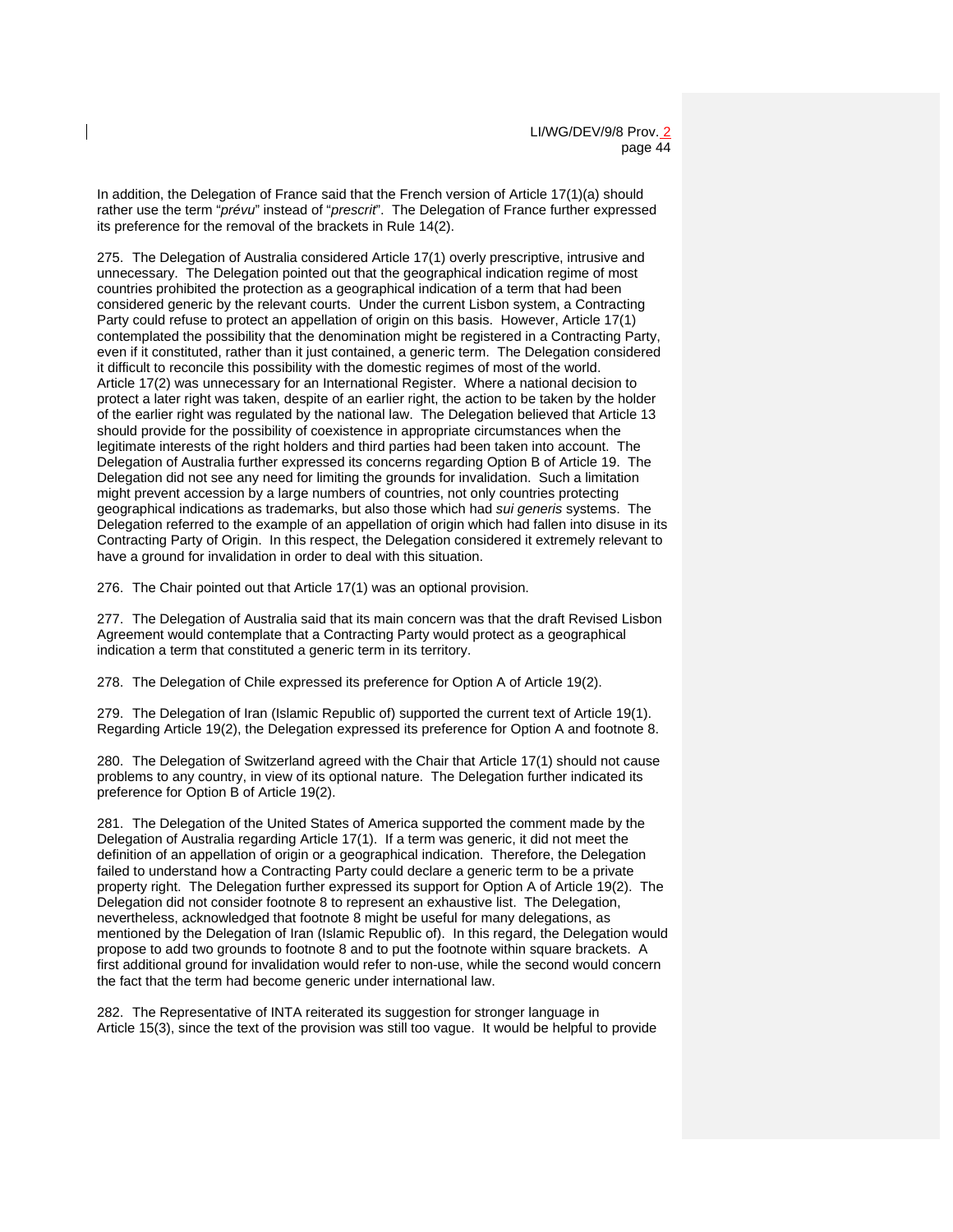explicitly that this procedure would be available for the owners of prior trademarks, for example by adding the following phrase: "[…] including in particular the owners of prior trademarks" prior to "to request the Competent Authority". It would also be useful to specify that Article 17 did not apply in respect of use based on a prior trademark. Referring to Article 19(2), the Representative of INTA shared the concerns of the Delegation of Australia about Option B. Invalidity procedures should remain generally available for any grounds foreseen under the national law of a Contracting Party. Option B might even raise constitutional law concerns in some countries. The consequences deriving from the failure of an administrative authority to notify a refusal within the one-year period could be excessive. The national authority might even have had wrong or insufficient information, which might become obvious only at a later stage. Option B did not appear to take into consideration such situations. The existing practice under the current Lisbon Agreement did not exclude invalidation. The Lisbon Union had decided expressly to include a provision in the Regulations allowing for the recordalacknowledgment of such invalidation. The Representative of INTA expressed its clear preference for Option A and suggested that footnote 8 should establish at most a non-exhaustive list.

283. The Delegation of Hungary, supported by the Delegation of Iran (Islamic Republic of) suggested a reformulation of Article 19(1), so as to start in a positive way by first providing for the possibility and only then mention the conditions.

284. The Chair recalled that, under the current Lisbon Agreement, Contracting Parties might invalidate in part or in whole the effects of an international registration. This had not been contested and, under the current system, the grounds for invalidation were not listed. Option B of Article 19(2) was an attempt to lay down an exhaustive list of grounds for invalidation. Option A would leave the grounds for invalidation to national law, as was the case in respect of the grounds for refusal. Following the logic of Option A, footnote 8 should not list the grounds for invalidation in an exhaustive manner. The Chair concluded that both Options should be retained in the text. Footnote 8 would be put within square brackets and would be rephrased so as to make it a non-exhaustive list and add the grounds mentioned by the Delegation of the United States of America. Option B would be kept with the current text. The Chair noted the suggestion for rephrasing Article 19(1) in a positive manner. He also noted the concerns expressed with regard to Article 17(1). As regards Rule 14(2), there had been no opposition to removing the square brackets. Finally, Article 17(2) would be put within square brackets, in view of the fact that there were square brackets in Article 13 to which this provision referred. Accordingly, footnote 7 would also appear within square brackets.

#### DISCUSSION ON FEE-RELATED PROVISIONS IN DOCUMENTS LI/WG/DEV/9/2 AND 3 AND THE FEE PROPOSAL CONTAINED IN DOCUMENT LI/WG/DEV/9/6

285. The Working Group took up the fee-related provisions of the draft Revised Lisbon Agreement and the draft Regulations (Agenda Item 5) together with the proposal to update the fee schedule under Rule 23 of the Regulations under the current Lisbon Agreement (Agenda Item 6).

286. The Chair invited the Secretariat to introduce document LI/WG/DEV/9/6, while indicating that the Secretariat had already introduced documents LI/WG/DEV/9/ 2 to 5.

287. The Secretariat said that document LI/WG/DEV/9/6 foreshadowed a proposal that the Director General was preparing for the upcoming session of the Lisbon Union Assembly, in September 2014, to increase the fees under the Lisbon Regulations. In accordance with good practice, a draft of this proposal, as contained in document LI/WG/DEV/9/6, had been submitted to the Working Group for comments. The document specified that a deficit had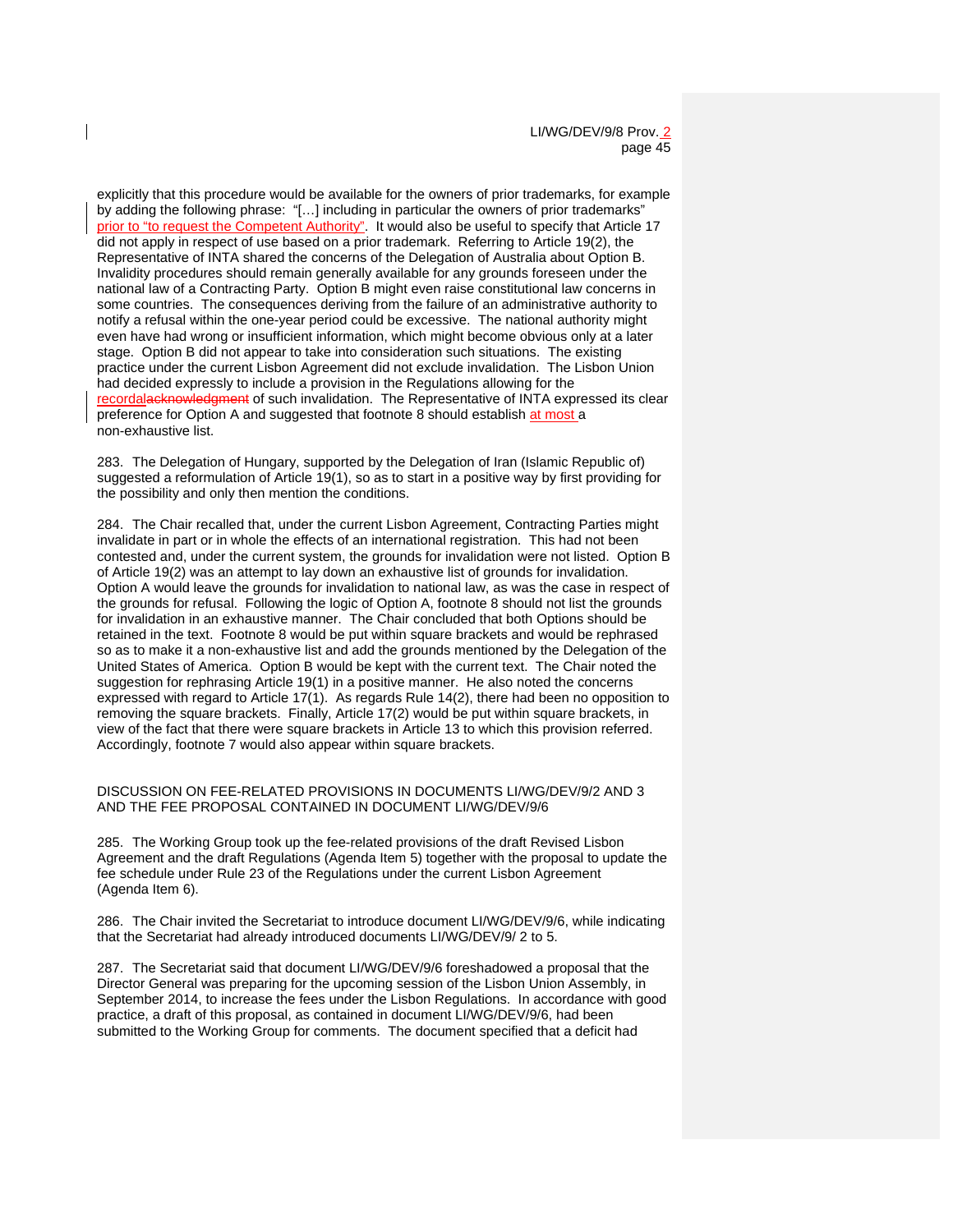occurred in respect of the Lisbon Union since 2009, which was mainly due to the expenses incurred by the International Bureau in respect of the review of the Lisbon system and related information and promotion activities. As indicated in paragraph 8 of the document, the fees to be established for Lisbon registrations should be sufficient to cover the expenses of the International Bureau "for maintaining the international registration service". Paragraph 6 of the document specified that, on the basis of the average number of transactions that the Lisbon Registry receives, as mentioned in paragraph 4 of the document, the processing of transactions – i.e., registration activity – represents about 30 per cent of the total work load of the Lisbon Registry. Obviously, an increase in the number of transactions would result in an increase of the cost of maintaining the international registration service. Consequently, information and promotion activities would have to be reduced or other ways would have to be found to cover these costs. In terms of the 70 per cent of the work load that concerns activities other than those for maintaining the international registration service, the Secretariat referred to the Convention Establishing the World Intellectual Property Organization, in particular the functions of the Organization relating to the promotion of intellectual property, as specified in Article 4 of that Convention. The Secretariat further highlighted the practical aspects relating to the Lisbon Union mentioned in paragraphs 10 and 11 of the document, regarding the sources of income of the Lisbon Union and the fact that, in respect of appellations of origin and geographical indications, there would never be a continuous and major flow of incoming applications. Finally, the Secretariat referred to the opening statement of the Director General, who had underlined that WIPO's international registration services should be self-sustaining. Consequently, not only an update of the current fee schedule of the Lisbon system, which had been in force for 20 years, was called for, but also the introduction of a maintenance fee in the context of the revision of the Lisbon Agreement.

#### Article 7(4) and Related Provisions Concerning the Possible Introduction of Individual Fees

288. The Delegation of France said that the proposed introduction of the possibility for a contracting party to establish an individual fee under Articles 7(4) and 29(4) in combination with the option for a contracting party to require that it had to be designated under Rule 5(2)(viii) and the option to require that a declaration of intent to use be filed under Rule 5(4) questioned the structure and philosophy of the current Lisbon system. The Delegation expressed a reservation in this regard.

289. The Delegation of the United States of America said that application fees alone often did not fully cover the cost of examination and proposed that an additional sentence be inserted in Article 7(4)(a), reading: "Additionally, the Contracting Party may notify the Director General in a declaration that protection resulting from the international registration shall be subject to maintenance and renewal requirements and fee payments". Article 7(4)(b) would then have to be amended accordingly, by insertion of the phrase "and any maintenance or renewal fees". Similar changes would also need to be made to Rule 8(2)(a). The Delegation was further of the view that clarity should also be added as to how these provisions would apply in respect of appellations of origin and geographical indications already in the Lisbon Register prior to accession by a new contracting party. It would be quite a burden for newly acceding contracting parties to have to examine hundreds or thousands of prior-registered appellations of origin and geographical indications without being allowed to require payment of an individual fee to fund the examination of all the international registrations concerned, in particular given the time frame within which such examination would have to be carried out. Moreover, the Delegation wondered how the proposed designation system under Rule 5(2)(viii) would work in connection with Article 29(4).

290. The Delegation of the Russian Federation expressed its satisfaction with Article 7(4). The Delegation underlined the importance of provisions addressing the situation that fee income does not cover the cost of examination.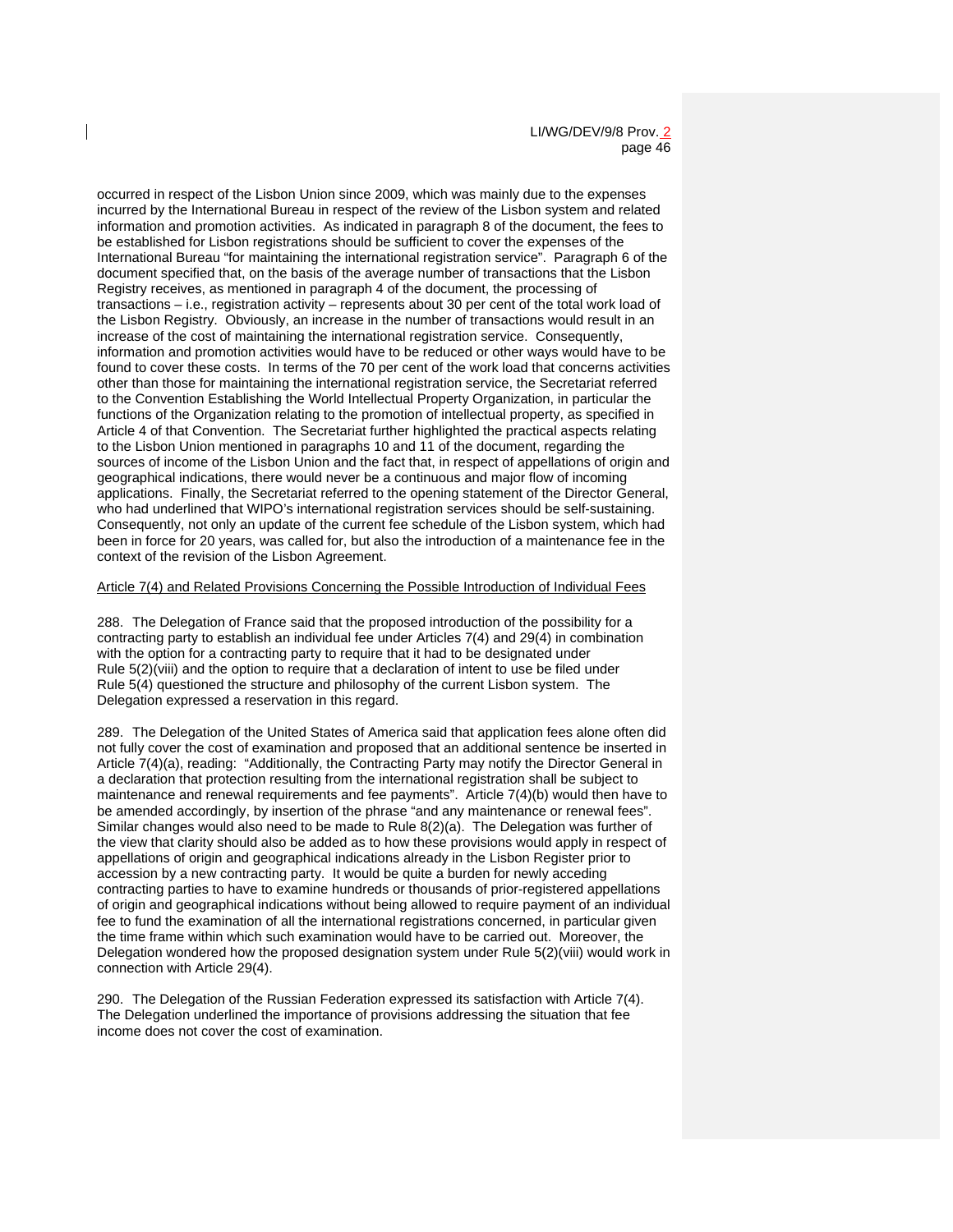291. The Delegation of Italy said that Italy is open to the idea of discussing the introduction of an option for contacting parties to require individual fees, in view of the importance expressed in this regard, for example by the Delegation of the Russian Federation and in the spirit of providing the right incentive for new accessions to the Lisbon system. However, the Delegation needed more time to reflect on it, in particular as there was also a proposal to introduce a maintenance fee. There is a risk that such additional financial obligations would have a deterrent effect on right holders, in particular small and medium-sized producers. In this regard, the Delegation suggested that a revised version of the Notes to Article 7 might indicate the average cost of an application under the Madrid system and what the ordinary amounts of individual fees were under the Madrid system. The Delegation was opposed to the introduction of a designation system, as proposed in Rule 5(2)(viii). This was not necessary and, more importantly, deprive the Lisbon system of one of its attractive features, i.e., the automatic extension of protection to all contracting parties. The Delegation preferred a system of automatic protection combined with an automatic renunciation in case an individual fee was not paid.

292. The Delegation of Mexico expressed the view that Article 7(4) should not be too open-ended as regards the amounts that a contracting party could establish in respect of such individual fees.

293. The Delegation of the European Union stressed the point made by the Delegation of Italy concerning the possible deterrent effect that the cost of an international registration could have on right holders. The Delegation, therefore, proposed a redraft of Article 7(4)(a) along the lines of Article 7(2)(b), reading: "The Assembly may establish the possibility for contracting parties to adopt individual complementary fees in order to cover the costs of substantive examination of international registrations". This would leave time for a proper examination of the pros and cons of providing an option to contacting parties of introducing individual fees. The remainder of Article 7(4)(a) could then be deleted as well as the corresponding provisions in Rule 8.

294. The Delegation of Colombia expressed its support for the possible introduction of individual fees in combination with an automatic effect of renunciation in case of non-payment of such an individual fee.

295. The Delegation of Kenya said that, in view of the aim of the revision exercise to attract a wider membership, a good number of new contracting parties would be developing and least-developed countries. The cumulative effect of the possible increase of the registration fee, the possible establishment of a maintenance fee and the possible introduction of individual fees might function as a deterrent for potential applicants from these countries.

296. The Chair referred to Article 7(3), which already envisaged the possibility of reduced fees for applicants form developing countries or least-developed countries.

297. The Delegation of Mexico pointed out that, for the attractiveness of the Lisbon system, one should rather look at its effectiveness than at its cost.

298. The Representative of ABPI requested clarification of the term "substantive examination" in Article 7(4).

299. The Delegation of the Republic of Moldova agreed with the Delegation of Mexico that Article 7(4) should not be too open-ended as regards the amounts that a contracting party could establish in respect of such individual fees. As regards the content of substantive examination, the Delegation indicated that, upon receipt of notifications of new international registrations under the Lisbon system, the Competent Authority of the Republic of Moldova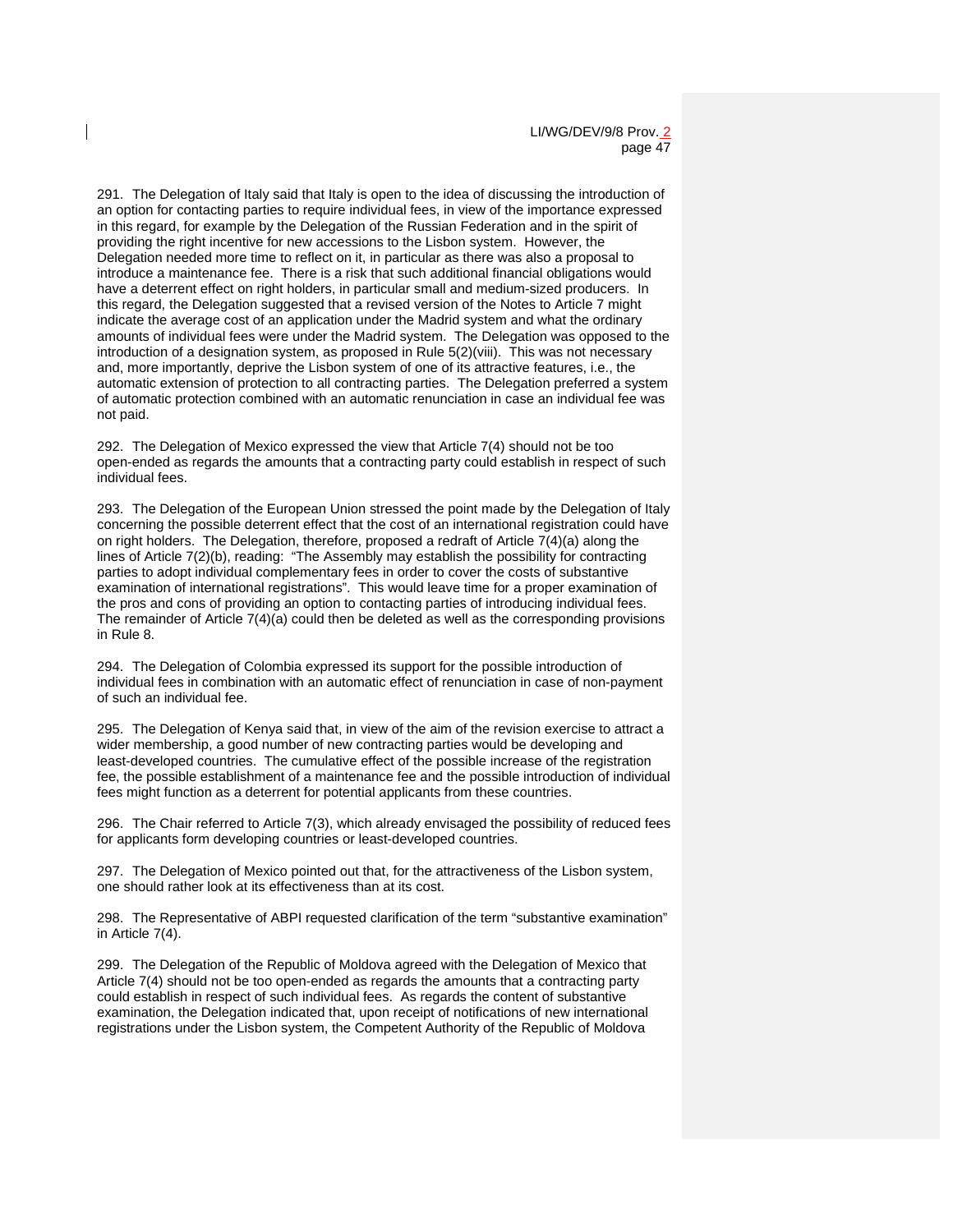carried out a substantive examination as to whether or not the appellation of origin conflicted with a prior trademark.

300. The Delegation of Australia welcomed the introduction of Article 7(4) and supported the proposal of the Delegation of the United States to extend the concept of individual complementary fees to maintenance and renewal fees in contracting parties. The ability for national Offices to recover the costs of substantive examination might make the revised Lisbon Agreement more attractive to potential new contracting parties. The Delegation expressed concerns about the effect of Article 29(4), which looked like a barrier to accession to aspiring members. If newly acceding contracting parties have to protect all appellations and geographical indications already protected under it, subject to the notification of a refusal, they would be required to examine or assess all existing registered appellations of origin and geographical indications and, consequently, need not only the time to conduct substantive examination, but also to receive a fee for carrying out this work. To mitigate this burden, the Delegation could consider either renunciation of protection due to non-payment of an individual complementary fee or, preferably, the introduction of a subsequent designation process involving fees, modeled on the Madrid system.

301. The Delegation of Hungary said that the introduction of individual complementary fees was worth considering, but agreed with Italy that this should not be done in combination with a designation system. The Delegation supported the statement made by the Delegation of the European Union.

302. The Delegation of Peru said that the issue of fees was a delicate and complex issue. In the Delegation's view, Article 7 provided a good basis for discussion, including the possible introduction of individual complementary fees. However, the Delegation felt that more information was needed.

303. The Delegation of Portugal supported the proposal made by the Delegation of the European Union and the request for more information made by the Delegation of Italy.

304. The Delegation of France said that the proposal from the Delegation of the European Union was worth considering, but should be looked into more carefully. In particular, the current members of the Lisbon Union had been able to deal with notifications of new international registrations under the current Lisbon Agreement without the need to require the payment of a fee. Consequently, Article 7(4) should only be looked at in connection with potential new members of the Lisbon Union.

305. The Delegation of Italy expressed support for the proposal from the Delegation of the European Union.

306. The Delegation of Switzerland said that in view of the issues referred to by several delegations it would appear to be advisable to follow the pragmatic approach suggested by the Delegation of the European Union. Thus, these issues could be studied carefully in the light of all the pros and cons of introducing individual complementary fees.

307. The Delegation of the United States of America said that the possibility for a contracting party to make a declaration to the effect that the protection of registered appellations of origin and geographical indications on their territory would be subject to payment of an individual fee was a matter to be dealt with in the revised Lisbon Agreement itself. Without clarity and legal certainty about this possibility and the effect of non-payment of such an individual fee, many potential contracting parties would not be in a position to accede to the revised Lisbon Agreement.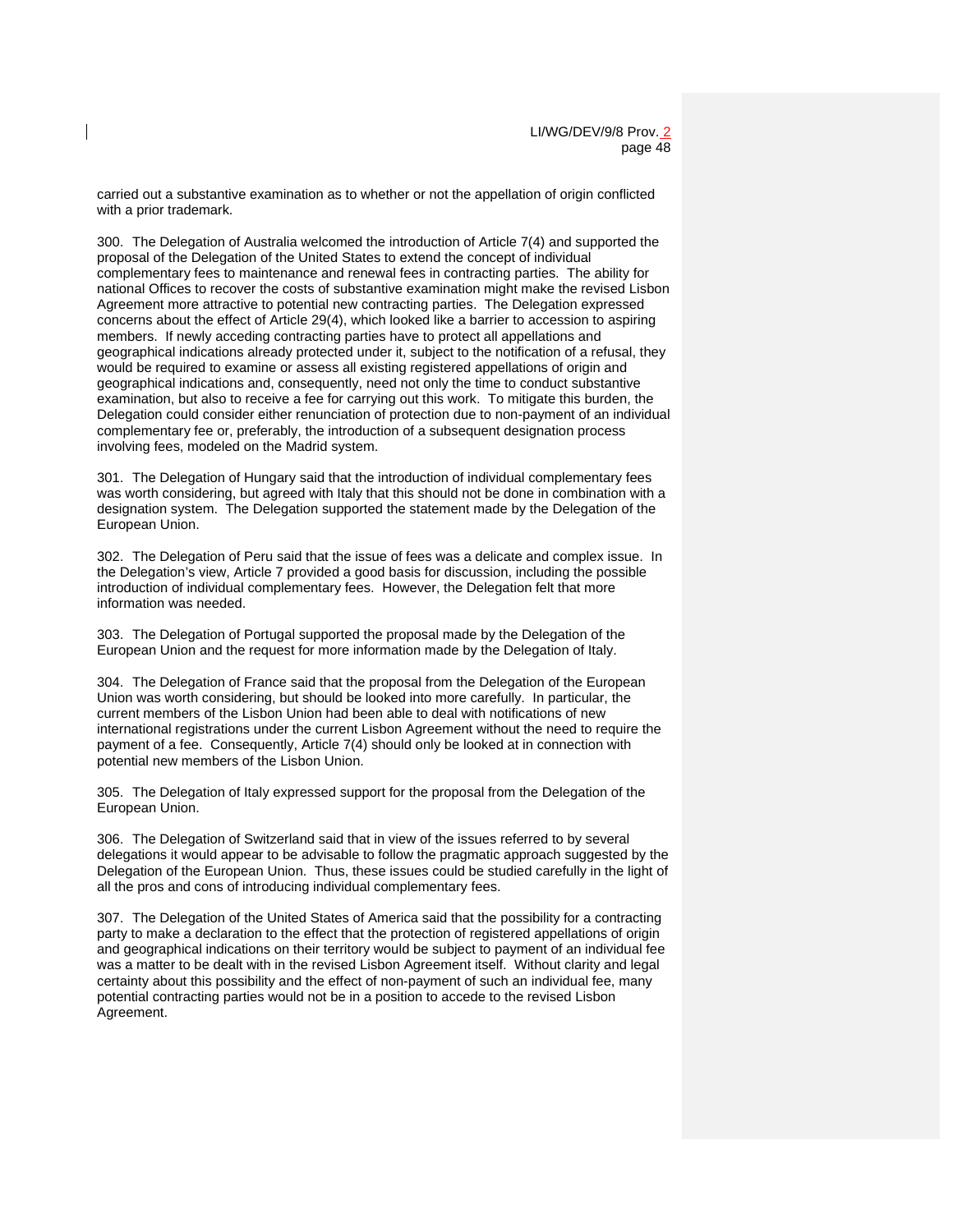308. The Chair concluded that there was a wish to receive more information from the Secretariat on the possible magnitude of the costs that should be covered by individual fees. The Notes to Article 7 could be amended so as to provide such information. Further, there was sufficient support for the proposal from the Delegation of the European Union. The Chair suggested that the Secretariat include the proposed text in the next version of the draft Revised Lisbon Agreement as an Option B for Article 7(4), together with all the consequential amendments that would be necessary. Article 7(4) would also be amended by the insertion of the possibility for contracting parties of requiring an individual fee for the renewal or maintenance of a registered appellation of origin or geographical indication. Finally, an individual fee system could be introduced without a requirement for the applicant to designate the contracting parties in respect of which protection is requested. It was sufficient to provide that non-payment of an individual fee would result in renunciation of protection under Rule 16 in respect of the contracting party requiring the fee. Thus, an applicant would have the option to renounce protection in respect of one, some or all contracting parties requiring an individual fee, by simply not paying the individual fee or fees concerned. Any such renunciation could also be withdrawn under Rule 16, subject to payment of the individual fee in addition to the fee for the modification of the entry of the international registration in the International Register. Under Rule 16(4), the period for a contracting party to refuse protection in respect of the appellation of origin or geographical indication concerned would of course start at the date the notification of the withdrawal of the renunciation is received.

309. The Delegation of the United States of America said that all that mattered was that an individual fee could be required, i.e., that a contracting party could require individual fees in order to finance the procedure for granting protection in respect of a registered appellation of origin or a registered geographical indication and the continuation of that protection at periodic intervals, whether this be called renewal or maintenance. If such contracting parties could be identified in a system operationalized in the context of Rule 16, this would be fine.

310. In response to a request for clarification from the Representative of CEIPI, the Delegation of the European Union indicated that its proposal in respect of Article 7(4) was meant to replace only the text of current Article 7(4)(a) and that Article 7(4)(b), which dealt with the legal consequence of non-payment of an individual fee, should be retained.

#### Other Fee-Related Provisions in the Draft Revised Lisbon Agreement and Draft Regulations

#### Proposal to Update the Fee Schedule under Rule 23 of the Current Lisbon Regulations

311. The Delegation of France gave its preliminary views regarding the proposal to update the fees under Rule 23 of the current Lisbon Regulations. Although the capital had not yet taken position on the proposal, the Delegation wished to convey the message that France was very much in favor of the reflection proposed by the Secretariat, with a view to allowing the Lisbon system to function in a financially sustainable way. The proposed fee increase made good sense, but stake holders had to be consulted first. As regards the proposal to consider the introduction of a maintenance fee, the Delegation expressed the view that caution was required, while underlining the differences between trademarks and geographical indications. Geographical indications were after all linked to a specific product from a particular geographical area. The Delegation was of the view that fee income might rise as a result of the revision of the Lisbon Agreement in view of registrations from newly acceding contracting parties. Moreover, as the Working Group would have finished its work, there would be less expenditure as well.

312. The Delegation of the United States of America expressed its satisfaction with the introduction of Article 7(2)(b) and the explanation in respect of this provision in the Notes. The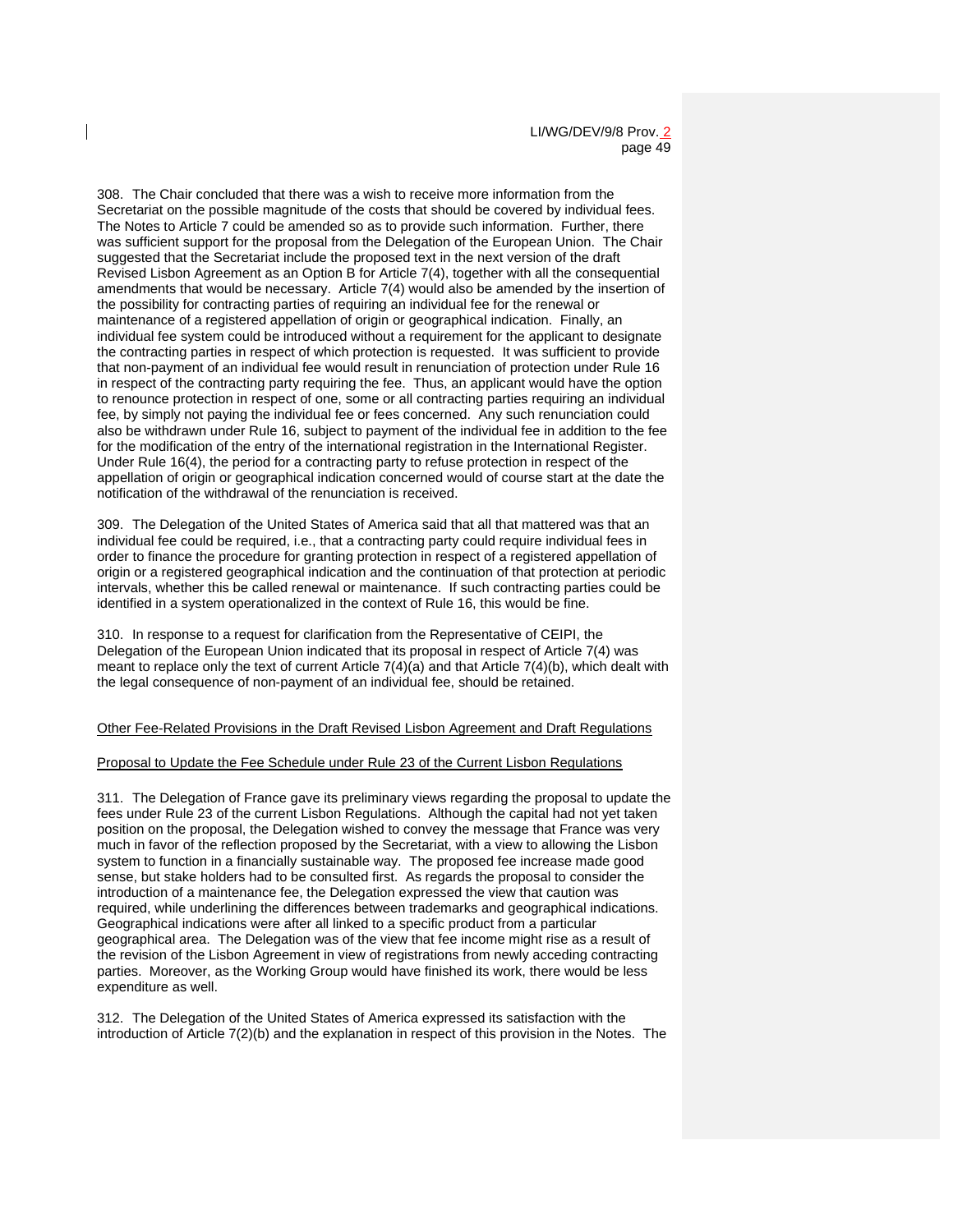Delegation had two concerns in respect of the proposed fee increase: (i) that the proposed amount was not sufficient to fund the Lisbon budget; and (ii) that there was no triggering mechanism for the Assembly to establish the maintenance fee proposed in Article 7(2)(b). As indicated in the Notes to Rule 8, 98 per cent of the income of the Lisbon Union is from other sources than fees. In this regard, the Delegation requested clarification of the source of the amount of some 700,000 Swiss francs that the Lisbon Union was estimated to receive from its share in general income features of WIPO. The Delegation agreed with the view expressed that international application fees were very unlikely ever to be sufficient to fund the Lisbon budget. Consequently, the introduction of a maintenance fee, as proposed in Article 7(2)(b) was inevitable. This meant that Article 7(2)(b) should be made mandatory; that the proposed level of the fee should be proposed by the Director General to the Assembly; and that the issues of timing should also be resolved. In the alternative, the Delegation proposed an amendment of Article 7(2)(b) to the effect that the Assembly shall establish and set the maintenance fee for each international registration upon recommendation by the Program and Budget Committee. In addition, the Delegation suggested an amendment to Article 24(4), i.e., the addition of a requirement that the amounts of the fees referred to in Article 24(3)(i) and (v) shall fixed by the Assembly "at a level such that the revenue would cover the cost of the Lisbon Agreement". Finally, as regards the fee proposal in document LI/WG/DEV/9/6, the Delegation requested a revision of the document, which should contain information explaining the current sources of the revenues of the Lisbon system or the method for calculating the fees so as to ensure sustainability of the Lisbon system for its own activities.

313. The Delegation of Portugal could agree with an update of the fees in the terms proposed, in view of the deficit that the Lisbon system had been accumulating. This could be a way to mitigate the problem. However, caution was called for, so as to avoid the risk of making the Lisbon system too expensive. This might conflict with the goal of the planned revision of the Lisbon system, to create an attractive Lisbon system and increase its membership. Thus, an increased number of registrations could be expected. Moreover, the end of the revision process would result in a reduction of costs for the Lisbon system. Given the nature of geographical indications and appellations of origin, the Delegation had difficulties in accepting the introduction of a maintenance fee.

314. The Delegation of Italy said that a careful analysis of the financial situation of the Lisbon Union was required. It was reasonable to consider an update of the fee schedule, as the current fees had not been modified for 20 years. The introduction of a maintenance fee, however, was more problematic, as explained by the Delegation of Portugal. As in the case of the proposed introduction of individual fees, the Delegation requested the Secretariat to take up in the next version of the Notes to Article 7 information on the average cost of a renewal under the Madrid system. This would be important information for assessing the possible impact of individual fees and renewal fees on the use of the Lisbon system and the possible impact in terms of the number of accessions to the Revised Lisbon Agreement.

315. The Delegation of Mexico, while welcoming the proposed update of the fee schedule, requested the Secretariat to provide additional information on the parameters for calculating the amounts proposed in document LI/WG/DEV/9/6.

316. The Delegation of Georgia expressed support for the proposed fee increase. The Delegation was, however, concerned about the possible introduction of maintenance fees, which would appear to be contrary to the philosophy behind the protection of geographical indications and appellations of origin.

317. The Delegation of the Russian Federation suggested that the amounts of fees had rather be specified in a Schedule annexed to the Regulations – as is the case in the Madrid system – and not in the Regulations themselves.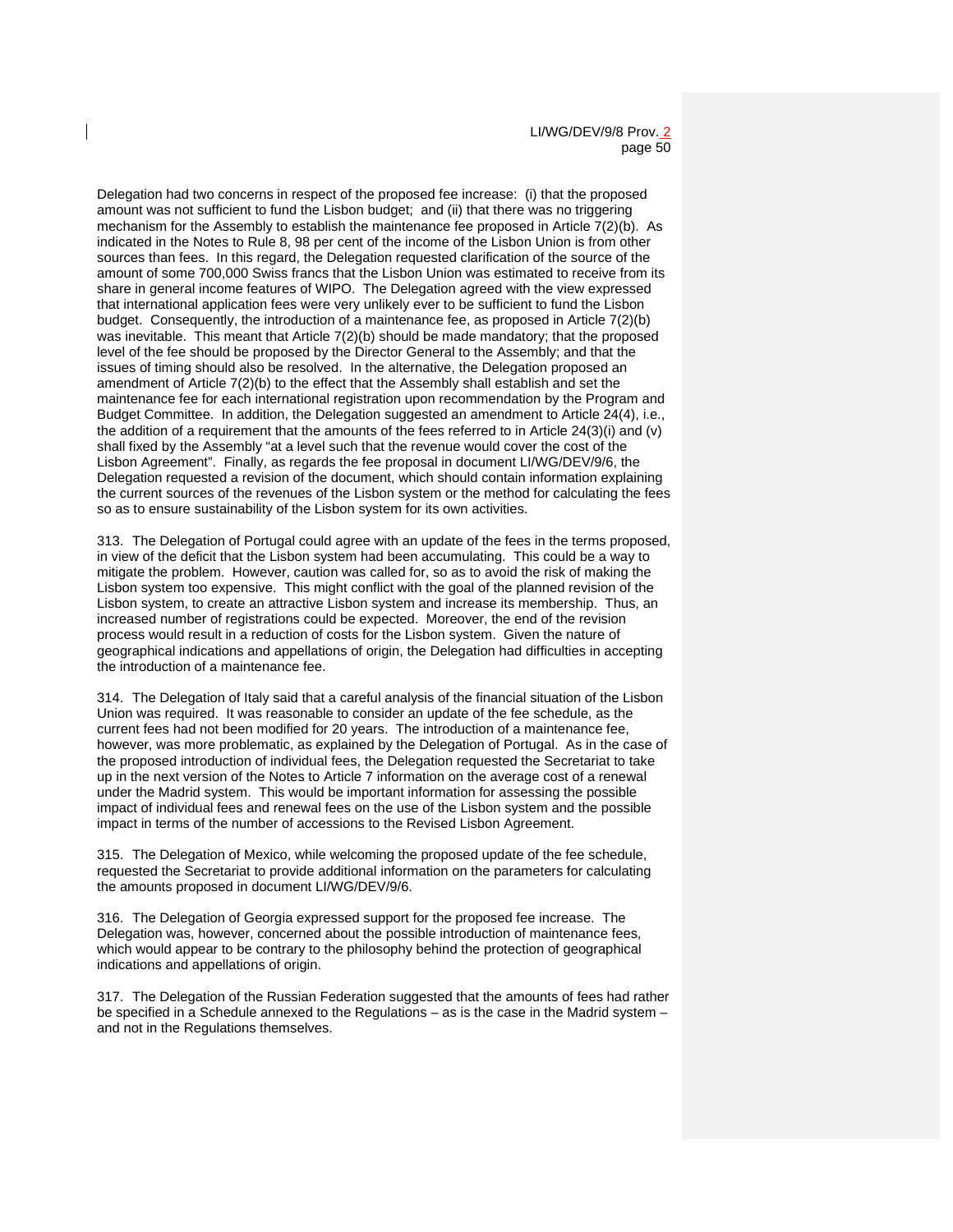318. The Chair said that there was no difference in the adoption procedure in respect of fees under the Madrid system – where they were contained in a Schedule of fees annexed to the Regulations – and under the Lisbon system – where they were contained in the Regulations themselves.

319. The Delegation of Colombia expressed the view that possible fee reductions under Article 7(3) should be based on financial criteria concerning the applicant, not the status of development of the Contracting Party of Origin. As regards Article 7(2)(b), the Delegation favored the term "maintenance fee", as the term "renewal fee" would run counter to Article 7(1) of the current Lisbon Agreement.

320. The Delegation of Chile considered a maintenance fee as proposed in Article 7(2)(b) a good alternative for dealing with the budget deficit and suggested that a maintenance fee might even be established independently from a deficit, as is the case under other international registration systems administered by WIPO.

321. The Delegation of the Republic of Korea said that many countries were in the process of developing geographical indications and appellations of origin. The ways in which countries were creating and protecting geographical indications and appellations of origin required changes to the Lisbon Agreement. As regards the financial basis of the Lisbon system, the two basic principles should be that the Lisbon system should be self-sustaining and that the operational cost of the Lisbon system should be borne by those who benefitted from the protection provided by the Lisbon system in respect of their geographical indications or appellations of origin. Consequently, Article 7(2)(b) should be mandatory and the maintenance fee should be set at a level sufficient to allow the Lisbon system to be self-sustaining. The Delegation strongly believed that without sustainable financing within the Lisbon system itself an effective and perpetual protection of appellations of origin and geographical indications could not be obtained.

322. The Delegation of the European Union said that most of the cost of the Lisbon Union, at present, was related to the revision of the Lisbon system and that there was no reason why only the current membership of the Lisbon Union should bear the burden of that expenditure. Of course, the long-term financing of the Lisbon system had to be secured, but this should be considered in the light of the improvements of the Lisbon system that would result from its revision. Maintenance fees or renewal seemed to be contrary to the logic of geographical indications. Such fees applied in respect of patents or trademarks in order to require their owners to decide whether they wanted to continue to protect them; however, geographical indications were, in principle, protected forever. Therefore, the Delegation suggested that Articles 7(2)(b) and 8(3) be deleted. Instead, the Delegation proposed the reintroduction of the provision of Article 11(3)(v) of the current Lisbon Agreement concerning the possibility of contributions by members of the Lisbon Union in case of a deficit.

323. The Delegation of the United States of America expressed support for the reintroduction of the provision of Article  $11(3)(v)$  of the current Lisbon Agreement, as proposed by the Delegation of the European Union. The Delegation was of the view that this provision should have come into play in order to deal with the current deficit of the Lisbon system and suggested that its application should be proposed to the Lisbon Union Assembly.

324. The Delegation of Hungary supported the points made by the Delegations of France, Georgia, Italy and Portugal with regard to maintenance fees. In this regard, a very cautious approach was needed and the results of the revision of the Lisbon system should be awaited first.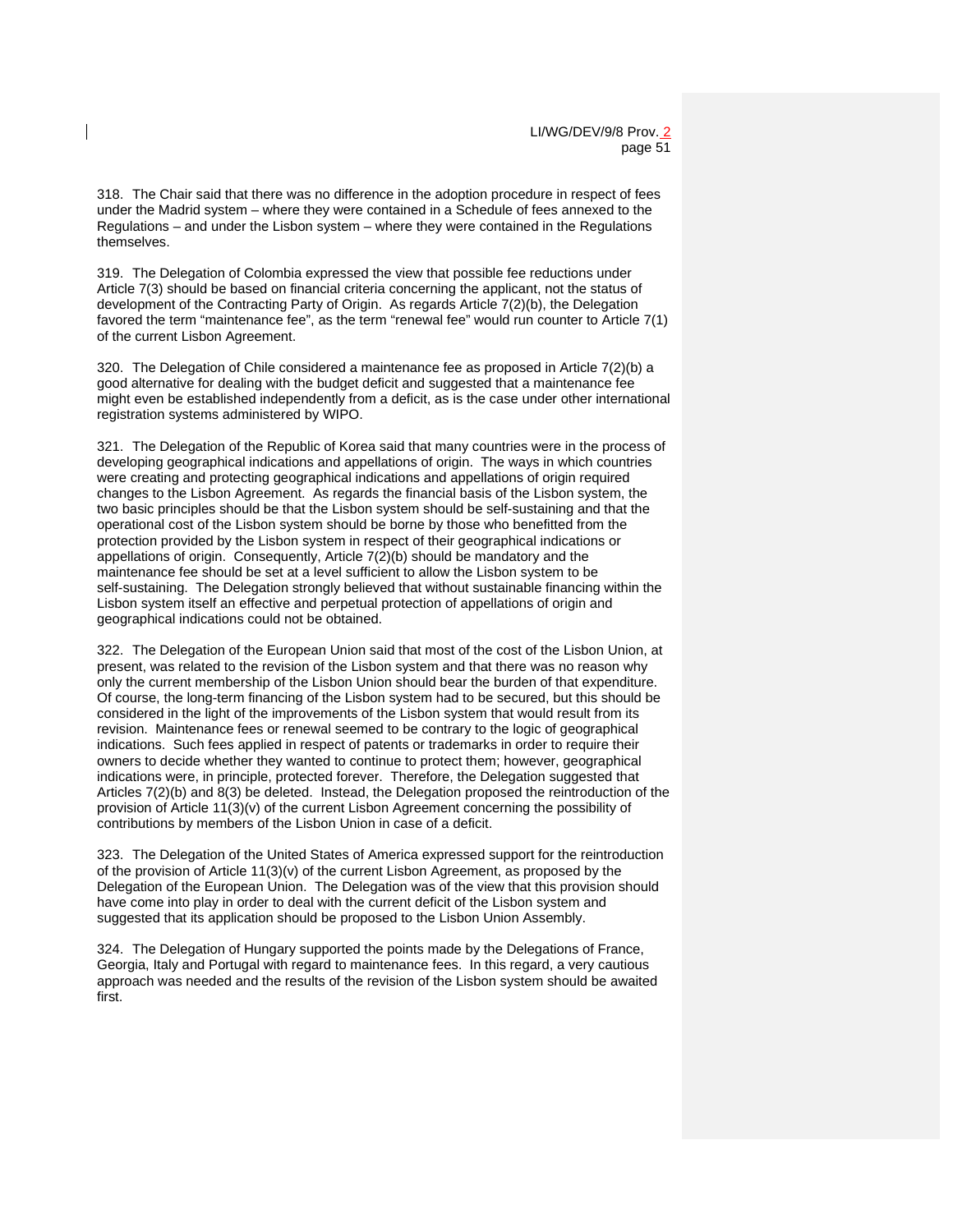325. In conclusion, the Chair first referred to the proposal to update the fee schedule of Rule 23 of the current Lisbon Regulations, as contained in document LI/WG/DEV/9/6. In this regard, the Chair noted that, while there appeared to be a need for more time to further consider the proposal, which should be revised to contain more information, the general sentiment towards an increase of the amounts of fees in Rule 23 was predominantly positive.

326. The Chair then turned to the other fee-related provisions in the draft Revised Lisbon Agreement and the draft Regulations, as contained in documents LI/WG/DEV/9/2 and 3. He said that a clear distinction should be made between short-term and long-term considerations. As far as the short-term was concerned, he said that the Program and Budget for the 2014/15 biennium had been adopted by the General Assembly and foresaw expenditure for the activities of the Working Group and for the holding of a diplomatic conference next year. As regards the long-term, a number of comments had been made that deserved proper consideration. It was important to note that 70 per cent of the current expenditure of the Lisbon Union related to the revision process in the Working Group and related promotion activities. It would be difficult to deny that this process did not only serve the interests of the current membership, but should be of interest to the entire membership of WIPO. As a result of the revision process, the membership of the Lisbon Union is expected to increase significantly. Consequently, many new international registrations could be expected. Although the Secretariat was right, when pointing out that because of the nature of geographical indications and appellations of origin there was an inherent limit to the number that would ever exist, the current number of international registrations under the Lisbon system was still far below that limit. Next to this increased income, there would be a gradual decrease of the expenditure related to the revision process and related promotion activities. All in all, there was not a sufficient basis at this stage for the introduction of a maintenance fee. Therefore, the text of Article 7(2)(b), as proposed by the Secretariat in document LI/WG/DEV/9/2, was worth considering. In view of the various comments and drafting suggestions made in respect of Articles 7(2)(b) and 8(3), these provisions should, however, both be put in square brackets. In addition, provisions along the lines of Article  $11(4)(b)$  and Article  $11(3)(v)$  of the current Lisbon Agreement should be taken up, also between square brackets, in the next version of the draft Revised Lisbon Agreement, to be prepared by the Secretariat for the tenth session of the Working Group.

#### DISCUSSION OF CHAPTERS V, VI AND VII (ARTICLES 21 TO 34) OF THE DRAFT REVISED LISBON AGREEMENT AND RULE 7(4) OF THE DRAFT REGULATIONS

327. The Delegation of the European Union reserved its position with regard to the voting procedures provided for.

#### DISCUSSION OF RULES 2, 3 AND 22 TO 24 OF THE DRAFT REGULATIONS

328. The Chair noted that no interventions were made on Rules 2 and 3, nor on Rules 22 to 24 of the draft Regulations.

#### **FUTURE WORK**

329. The Secretariat said that, in accordance with the agreed roadmap, the tenth session of the Working Group will be held from October 27 to 31, 2014, and that in the course of the same week the meeting of the Preparatory Committee for the Diplomatic Conference will also be held.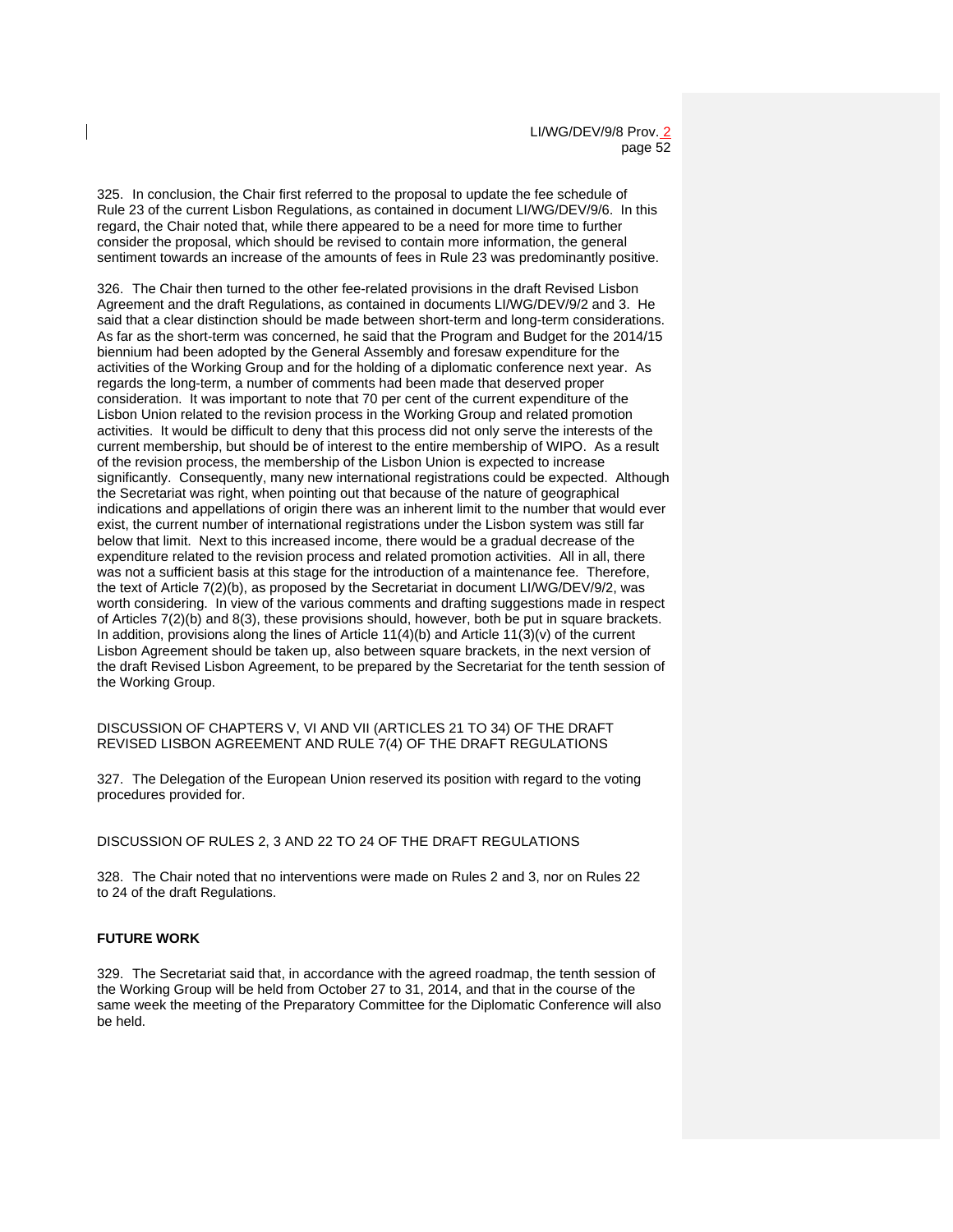330. The Chair recalled that the Lisbon Union Assembly had approved, in September 2014, the convening of a Diplomatic Conference in 2015 for the Adoption of a Revised Lisbon Agreement. The dates and venue would be decided by the Preparatory Committee for the Diplomatic Conference. In accordance with the agreed roadmap, the tenth session of the Working Group would focus on technically preparing the texts of the draft Revised Lisbon Agreement and the draft Regulations for the Diplomatic Conference and on reducing the number of pending issues, where possible. At that session, resolved issues would not be re-opened and proposals and discussions should be limited to the pending issues identified at the present session. In this regard, the Chair indicated that the Summary by the Chair would set out those pending issues, so that the tenth session would be in a position to address them in an efficient manner. He further recalled that the Lisbon Union Assembly would be in a position, at its session in September 2014, to note the progress made in preparation of the Diplomatic Conference.

331. In response to a comment from the representative of CEIPI, the Chair said that the title of the draft Revised Lisbon Agreement would feature in the list of pending issues.

332. Finally, the Chair referred to paragraph 5(iii) of document LI/WG/DEV/9/2 and noted, when no interventions were made concerning the possibility of implementing some of the planned changes to the Lisbon system also under the current Lisbon Agreement, that the question had better be addressed once it was clear how the Revised Lisbon Agreement and its Regulations would look like.

### **AGENDA ITEM 6: PROPOSAL TO UPDATE THE FEE SCHEDULE UNDER RULE 23 OF THE REGULATIONS UNDER THE LISBON AGREEMENT**

333. The Working Group discussed the proposal contained in document LI/WG/DEV/9/6 together with the fee-related provisions of the draft Revised Lisbon Agreement and the draft Regulations, as reflected under Agenda Item 5.

334. In conclusion, the Chair noted that, while there appeared to be a need for more time to further consider the proposal, which should be revised to contain more information, the general sentiment towards an increase of the amounts of fees in Rule 23 of the Regulations under the Lisbon Agreement was predominantly positive.

# **AGENDA ITEM 7: OTHER MATTERS**

335. No interventions were made under this Agenda Item.

### **AGENDA ITEM 8: ADOPTION OF THE SUMMARY BY THE CHAIR**

336. The Working Group considered a draft for the Summary by the Chair, as contained in document LI/WG/DEV/9/7 Prov.. As a result, paragraphs 2, 13 and 18 were modified while a new paragraph was inserted between paragraphs 14 and 15.

337. On the basis of the comments and suggestions made in respect of paragraph 13, the Chair proposed that the following pending issues would be submitted to the next session of the Working Group:

- (i) the title and the Preamble of the draft Revised Lisbon Agreement;
- (ii) implementation aspects of Article 1(xiv);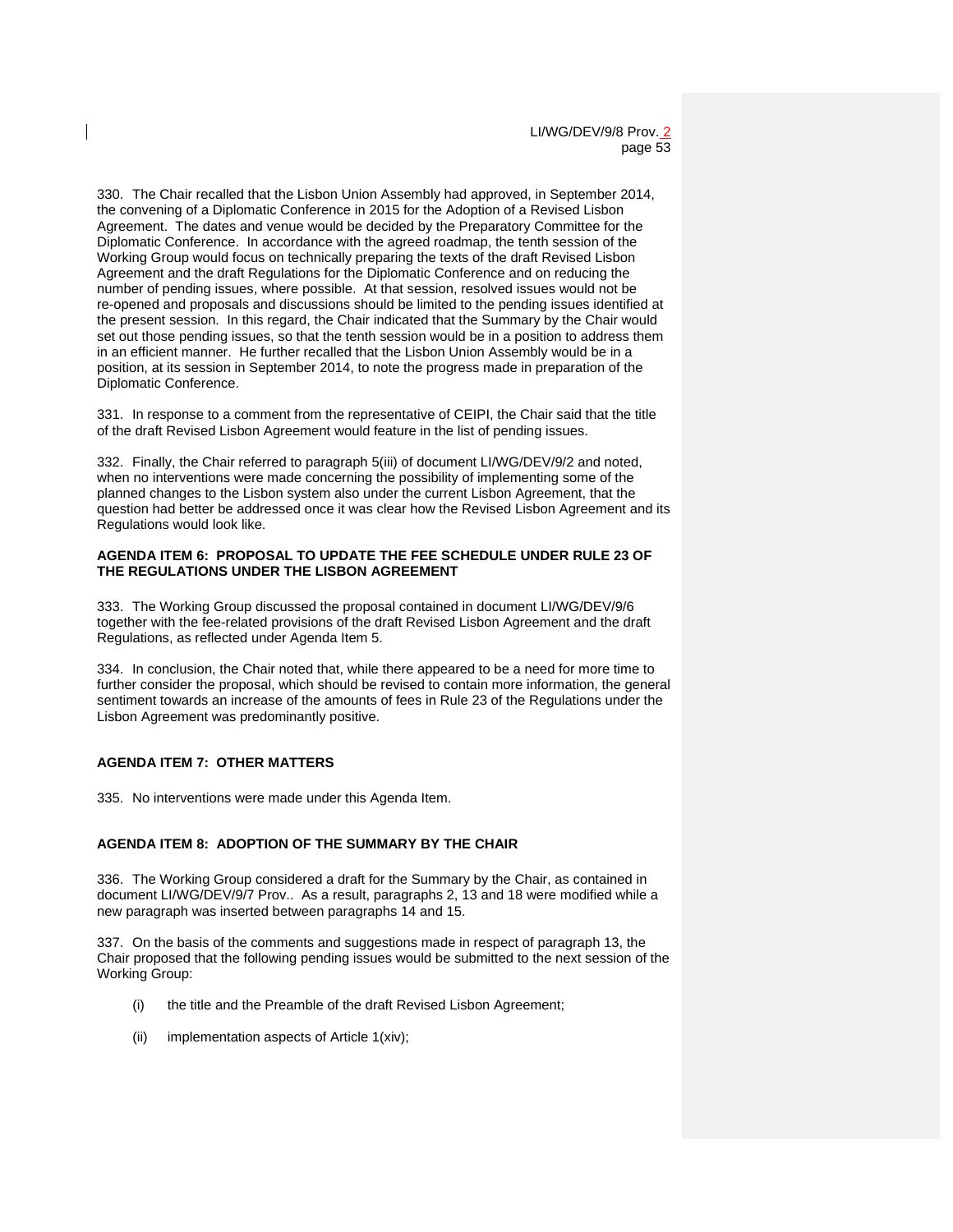(iii) the content of Article 2(2) and Article 5(4) concerning trans-border geographical areas of origin;

(iv) the issue of entitlement to file an application under Article  $5(2)$ ;

(v) Article 7(2)(b), Article 8(3), Article 24(3)(v) and related provisions concerning the possible introduction of maintenance fees;

(vi) the possible re-introduction of the provisions of the current Lisbon Agreement dealing with contributions by members of the Lisbon Union;

(vii) Article 7(4) and related provisions concerning the possible introduction of individual fees;

(viii) the question as to whether Article 9(1) should be kept and whether Article 9(2) should be moved to Article 6;

(ix) the issue as to whether Article 10(3), read in conjunction with Article 15(2), should refer to any other or to more extensive protection;

 $(x)$  the various options in respect of Article 11(1)(a) and Article 11(3);

(xi) the issue of the Draft Agreed Statement contained in footnote 4 to Article 11 and provisions relating to the same issue;

(xii) the content of Article 12 concerning protection against acquiring a generic character;

(xiii) the content of Article 13(1) concerning safeguards in respect of prior trademark rights;

(xiv) the issues as to whether Article 13(2) to (4) should be kept and whether consequential amendments should be made to Article 17(2) and to footnote 7 relating to that provision;

(xv) the content of Article 16(2) concerning negotiations following a refusal;

(xvi) the content of Article 17 concerning the necessity of a phasing out period;

(xvii) the issue as to whether Article 19(2) should establish an exhaustive or a nonexhaustive list of grounds for invalidation;

(xviii) the issue as to whether Rule 5(3) should be optional or mandatory;

(xix) the issue of the inclusion of Rule 5(4) permitting a Contracting Party to require a declaration of intention to use in respect of a registered appellation of origin or a registered geographical indication;

(xx) the issue of promoting transparency under Rule 5(5)(iii); and

(xxi) the amount of fees in Rule 8(1).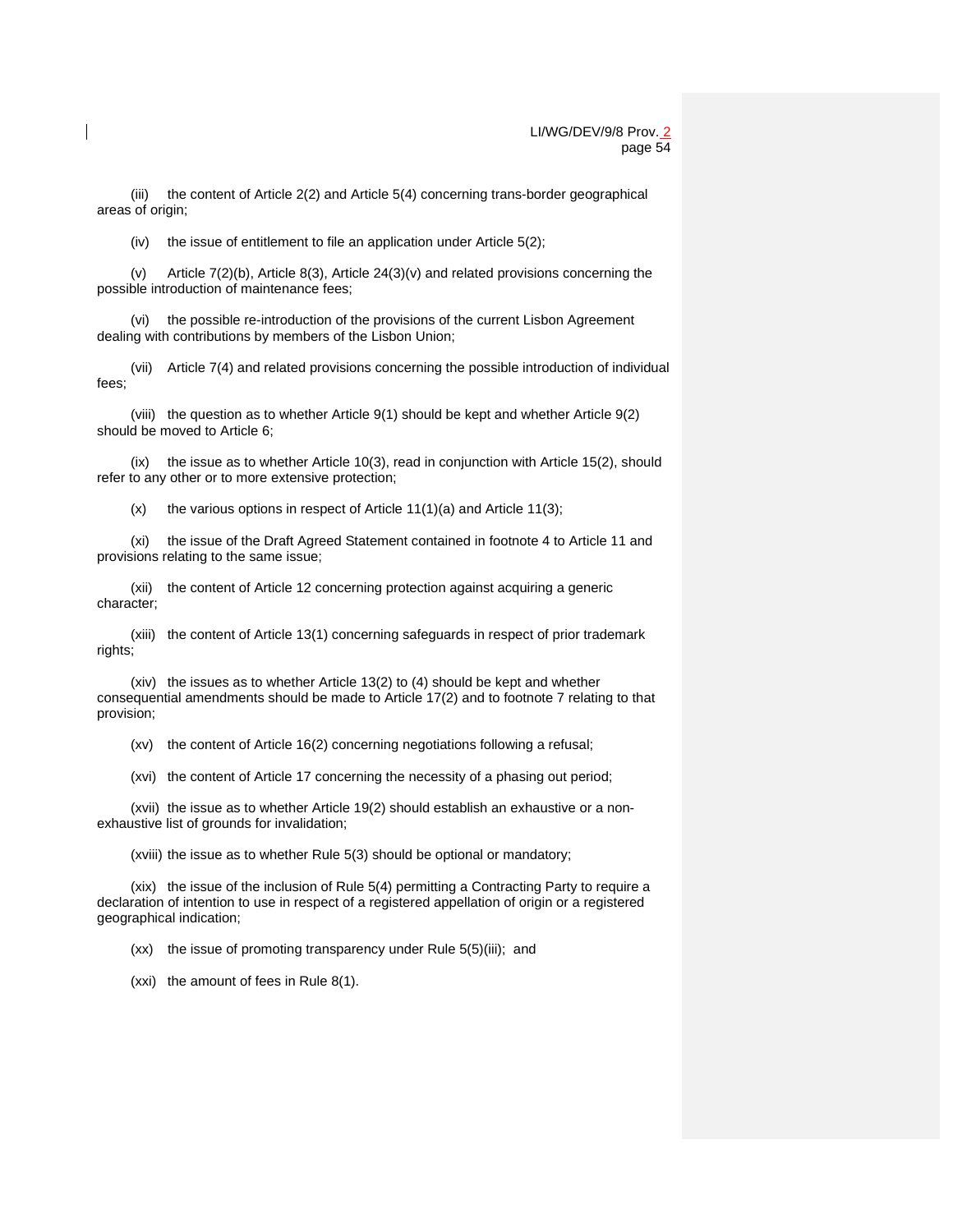338. In response to a comment from the Delegation of Turkey concerning item (ii), the Chair said that the issue raised by the Delegation of Peru does not concern the possible accession by intergovernmental organizations under Article 28 and 29 of the draft Revised Lisbon Agreement, but the fact that the legislation of the Andean Community would not allow Peru to recognize appellations of origin and geographical indications registered under the Revised Lisbon Agreement for which the applicant would be an intergovernmental organization.

339. The Chair said that item (iv) concerned the issue raised by the Delegation of the United States of America, that their trademark legislation requires applications to be filed by the owner of the trademark and that, in order to benefit from certification mark protection in the United States of America, international registrations under the Revised Lisbon Agreement would consequently also need to specify the owner of the mark.

340. In response to a question from the Delegation of Australia, the Chair said that Article 11(2) was not mentioned in item (x) because the issue concerning that provision had been solved by the addition of the word "later" before "trademark".

341. In response to a request for clarification from the Delegation of Peru concerning item (xi), the Chair said that the phrase "and provisions relating to the same issue" is meant to refer to any provision in the draft Revised Lisbon Agreement or the draft Regulations relating to the issue of footnote 4 to Article 11, such as, for example, Rule  $9(2)(v)$  and the footnote relating to that provision.

342. The Chair said that item (xx) concerned the issue raised by the Delegation of the United States of America that applicants should be required to mention in their application any disclaimers applying in respect of the appellation of origin or the geographical indication in the Contracting Party of Origin.

343. In response to a comment from the Delegation of Turkey, the Chair said that the Representative of CEIPI had indeed made a suggestion to open the possibility for reservations under Article 30 of the draft Revised Lisbon Agreement. However, none of the delegations representing a government had taken up this suggestion. Moreover, the provisions of the draft Revised Lisbon Agreement in respect of which the Representative of CEIPI had suggested the possibility for reservations under Article 30 are contained in the list of pending issues. As the outcome of further discussions on those provisions was open, any solution of those issues was still possible and an explicit reference to Article 30 was not necessary.

344. In response to a request for clarification from the Representative of CEIPI concerning the expression "in whole or in part" in Rule 16 of the draft Regulations, as contained in the Annex to document LI/WG/DEV/9/3, the Chair said that Rule 16 had been touched upon during the discussions on whether individual fees could be introduced into the Lisbon system. As a result, the square brackets in Rule 16 could be removed, as there had been no opposition to the idea of referring to renunciation as being possible not only with respect to all Contracting Parties, but also in respect of some of them.

345. The Working Group approved the Summary by the Chair as contained in Annex I to the present document.

346. A draft of the full report of the ninth session of the Working Group will be made available on the WIPO web site for comments by the delegations and representatives that participated in the meeting. Participants will be informed once the draft report is available on the WIPO web site. Participants can submit comments within one month from its publication date, after which a track-changes version of the document, taking into account all the comments received from participants, will be made available on the WIPO web site. The availability of the comments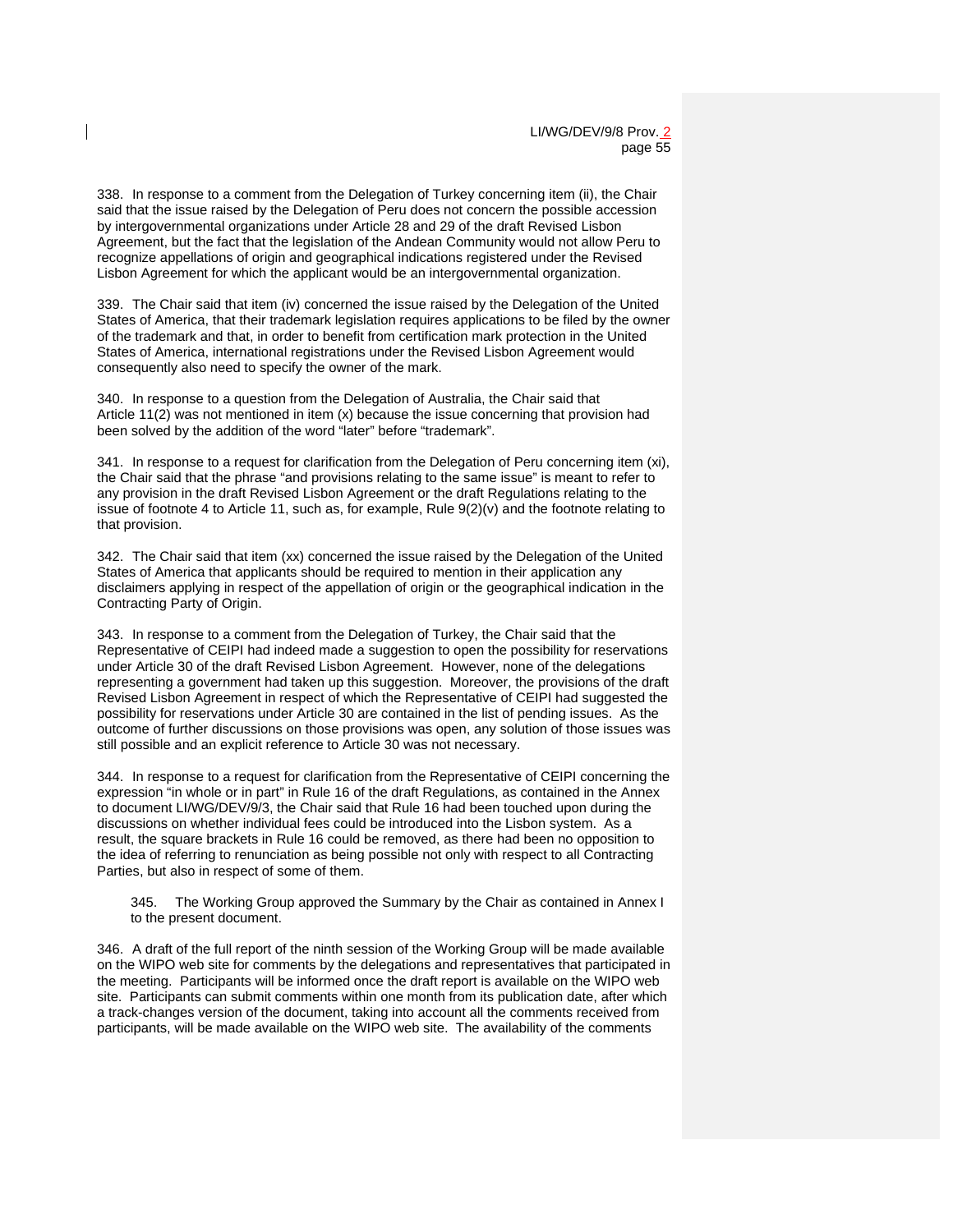LI/WG/DEV/9/8 Prov. 2 page 56

and the track-changes version will also be communicated to participants, together with a deadline for the submission of final comments on that track-changes version. Thereafter, the report, taking into account the final comments, as appropriate, will be published on the WIPO web site without track changes, indicating the date of such final publication. As of that date, the report will be deemed adopted and the Working Group will be invited to take note of such adoption at its next session.

# **AGENDA ITEM 9: CLOSING OF THE SESSION**

 $\overline{\phantom{a}}$ 

347. The Chair closed the session on June 27, 2014.

[Annexes follow]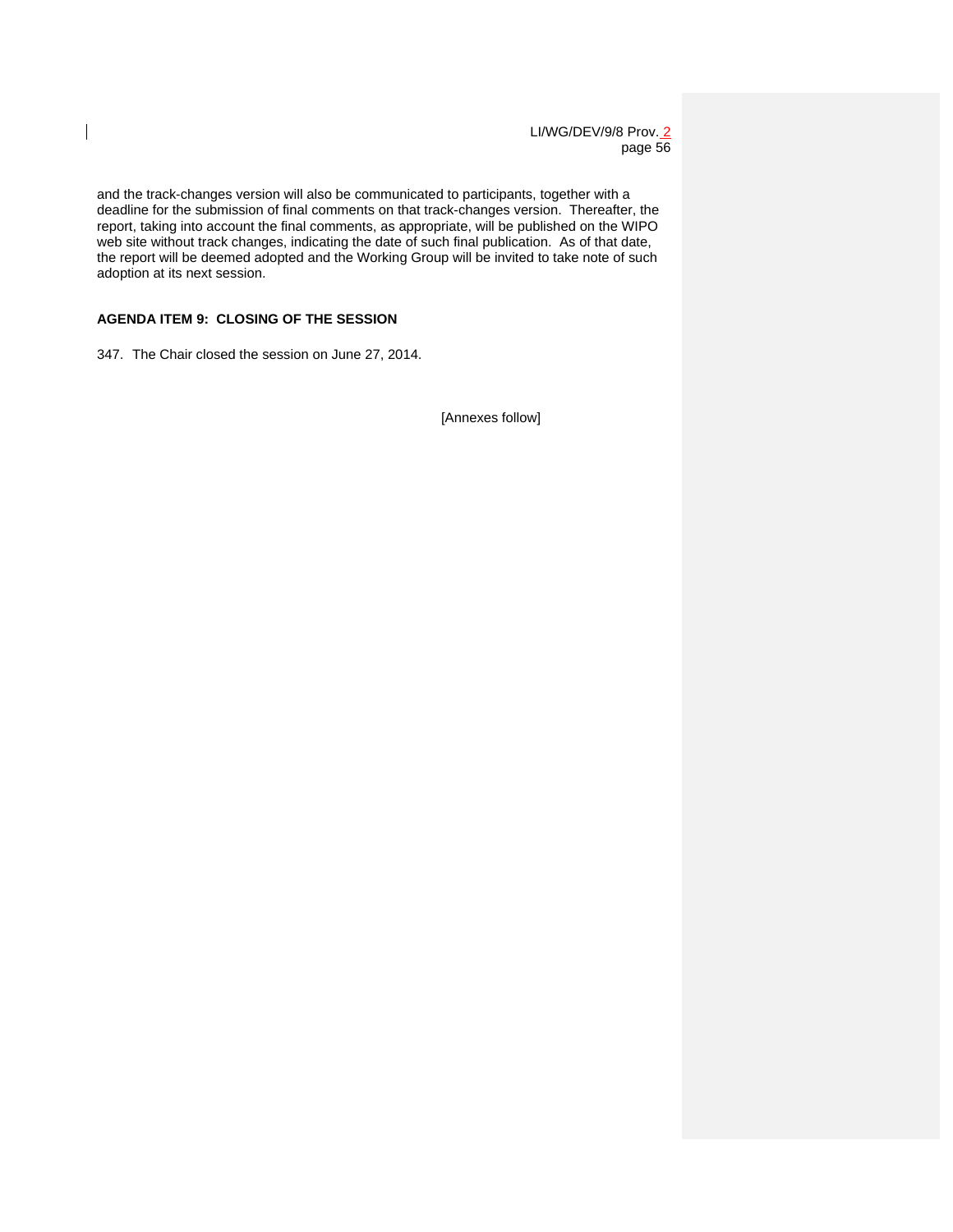LI/WG/DEV/9/8 Prov. 2 ANNEX I

**E**



LI/WG/DEV/9/7 ORIGINAL: ENGLISH DATE: JUNE 27, 2014

# **Working Group on the Development of the Lisbon System (Appellations of Origin)**

**Ninth Session Geneva, June 23 to 27, 2014** 

SUMMARY BY THE CHAIR

*adopted by the Working Group*

1. The Working Group on the Development of the Lisbon System (Appellations of Origin) (hereinafter referred to as "the Working Group") met in Geneva, from June 23 to 27, 2014.

2. The following Contracting Parties of the Lisbon Union were represented at the session: Algeria, Czech Republic, France, Georgia, Hungary, Iran (Islamic Republic of), Italy, Mexico, Peru, Portugal, Republic of Moldova (11).

3. The following States were represented as observers: Argentina, Australia, Bhutan, Chile, Colombia, El Salvador, Fiji, Germany, Greece, Iraq, Kenya, Nepal, Paraguay, Republic of Korea, Romania, Russian Federation, Spain, Switzerland, Turkey, Ukraine, United States of America, Venezuela (Bolivarian Republic of) (22).

4. Representatives of the following international intergovernmental organizations (IGOs) took part in the session in an observer capacity: African Regional Intellectual Property Organization (ARIPO), European Union (EU), Organization of Islamic Cooperation (OIC) (3).

5. Representatives of the following international non-governmental organizations (NGOs) took part in the session in an observer capacity: Association of European Trademark Owners (MARQUES), Brazilian Association of Intellectual Property (ABPI), Centre for International Intellectual Property Studies (CEIPI), Consortium for Common Food Names (CCFN), European Communities Trade Mark Association (ECTA), International Trademark Association (INTA), Knowledge Ecology International, Inc. (KEI), Organization for an International Geographical Indications Network (oriGIn) (8).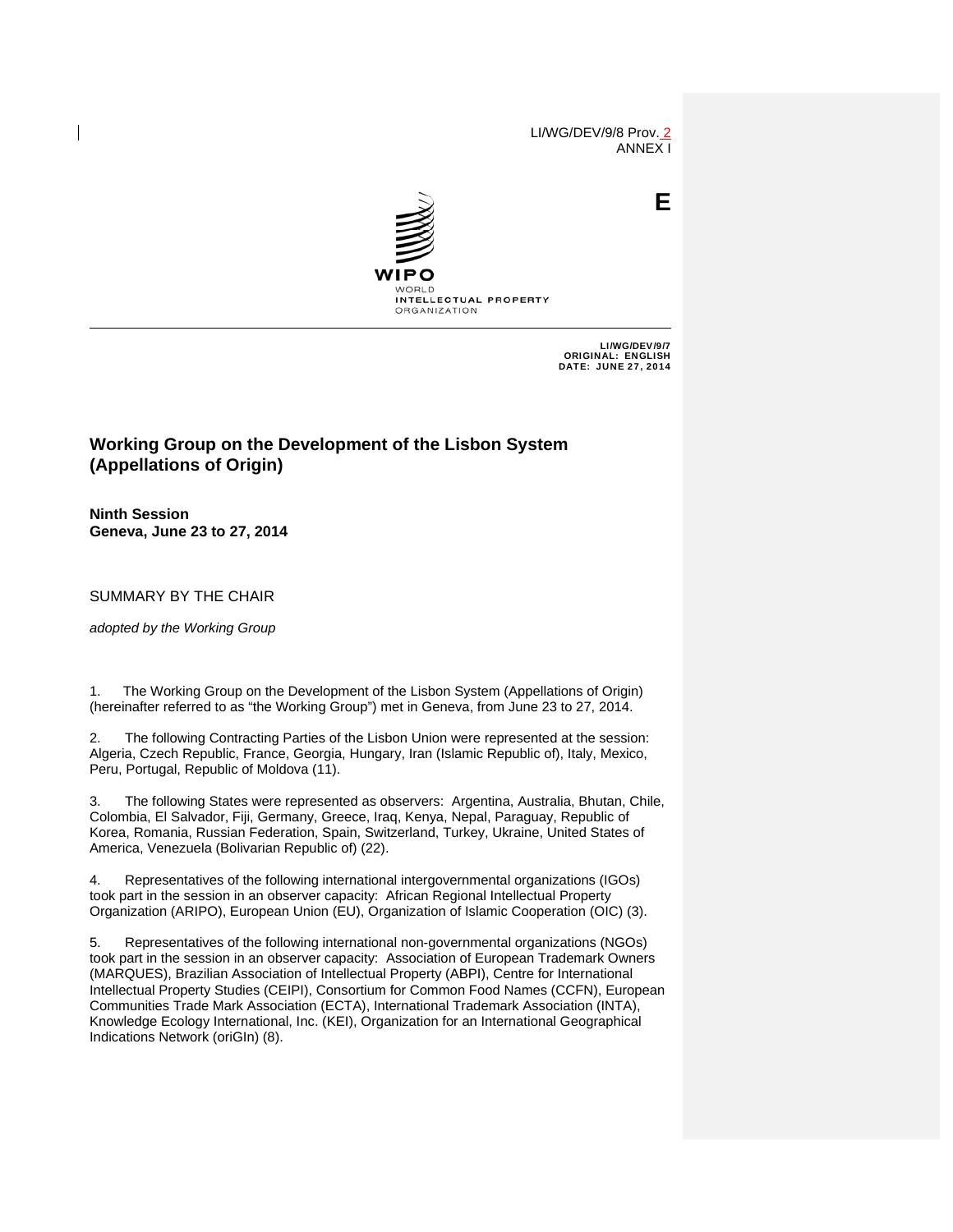6. The list of participants is contained in document LI/WG/DEV/9/INF/2 Prov. 2<sup>\*</sup>.

#### **AGENDA ITEM 1: OPENING OF THE SESSION**

7. The Director General of the World Intellectual Property Organization (WIPO), Mr. Francis Gurry, opened the session, recalled the mandate of the Working Group and introduced the draft agenda, as contained in document LI/WG/DEV/9/1 Prov. 2.

### **AGENDA ITEM 2: ELECTION OF A CHAIR AND TWO VICE-CHAIRS**

8. Mr. Mihály Ficsor (Hungary) was unanimously elected as Chair of the Working Group, Mr. Alfredo Rendón Algara (Mexico) and Mrs. Ketevan Kiladze (Georgia) were unanimously elected as Vice-Chairs.

9. Mr. Matthijs Geuze (WIPO) acted as Secretary to the Working Group.

## **AGENDA ITEM 3: ADOPTION OF THE AGENDA**

10. The Working Group adopted the draft agenda (document LI/WG/DEV/9/1 Prov. 2) without modification.

### **AGENDA ITEM 4: REPORT OF THE EIGHTH SESSION OF THE WORKING GROUP ON THE DEVELOPMENT OF THE LISBON SYSTEM (APPELLATIONS OF ORIGIN)**

11. The Working Group took note of the adoption, on June 12, 2014, of the Report of the eighth session of the Working Group, as contained in document LI/WG/DEV/8/7, in accordance with the procedure established at the fifth session of the Working Group.

### **AGENDA ITEM 5: DRAFT REVISED LISBON AGREEMENT ON APPELLATIONS OF ORIGIN AND GEOGRAPHICAL INDICATIONS AND DRAFT REGULATIONS UNDER THE DRAFT REVISED LISBON AGREEMENT**

12. Discussions were based on documents LI/WG/DEV/9/2, LI/WG/DEV/9/3, LI/WG/DEV/9/4 and LI/WG/DEV/9/5. The Working Group examined in detail all the provisions of the draft Revised Lisbon Agreement and the draft Regulations.

 13. The Chair concluded that the following pending issues would be submitted to the next session of the Working Group:

- (i) the title and the Preamble of the draft Revised Lisbon Agreement;
- (ii) implementation aspects of Article 1(xiv);

 $\overline{a}$ \*

(iii) the content of Article 2(2) and Article 5(4) concerning trans-border geographical areas of origin;

(iv) the issue of entitlement to file an application under Article 5(2);

The final list of participants will be made available as an Annex to the Report of the session.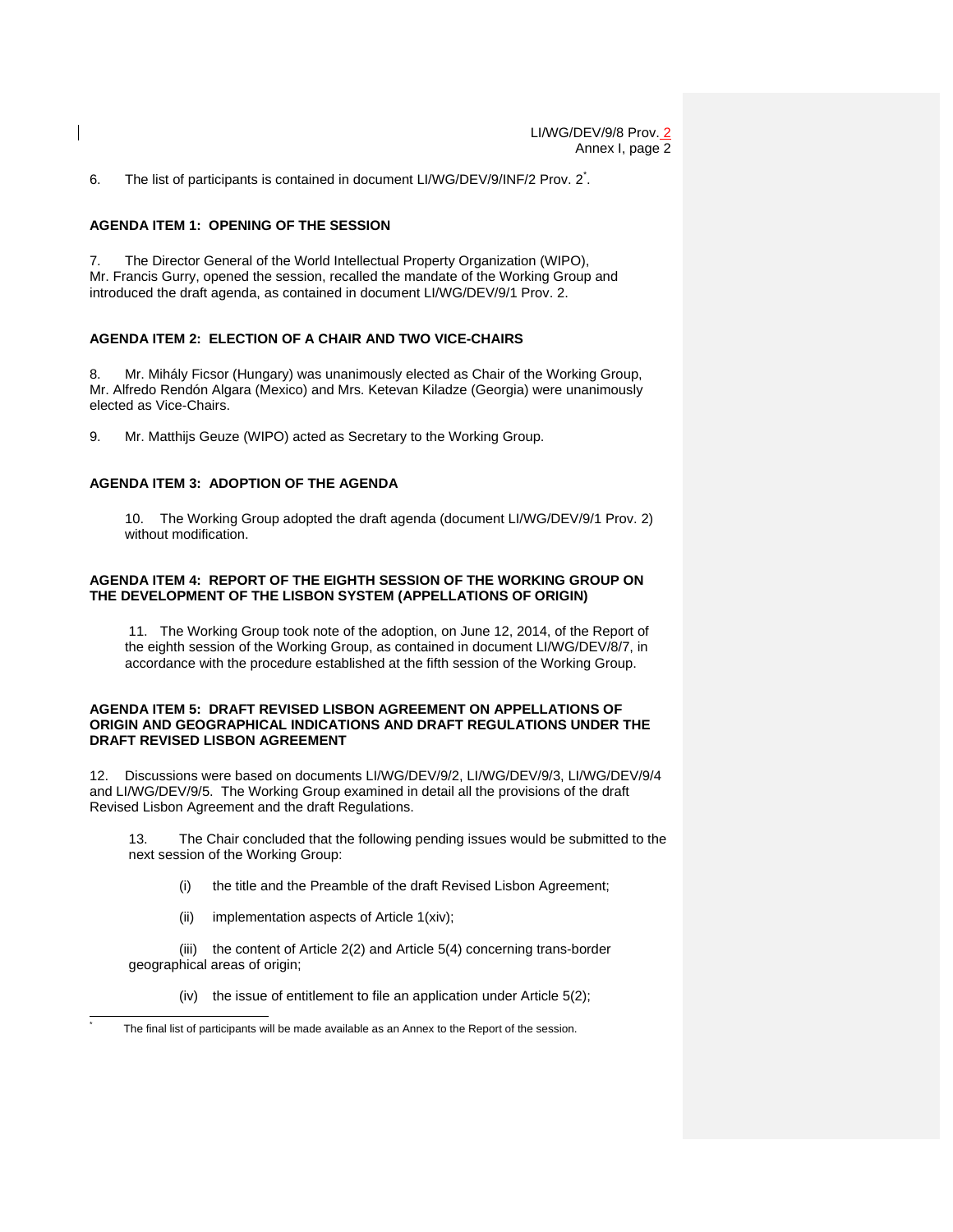(v) Article 7(2)(b), Article 8(3), Article 24(3)(v) and related provisions concerning the possible introduction of maintenance fees;

(vi) the possible re-introduction of the provisions of the current Lisbon Agreement dealing with contributions by members of the Lisbon Union;

(vii) Article 7(4) and related provisions concerning the possible introduction of individual fees;

(viii) the question as to whether Article 9(1) should be kept and whether Article 9(2) should be moved to Article 6;

(ix) the issue as to whether Article 10(3), read in conjunction with Article 15(2), should refer to any other or to more extensive protection;

(x) the various options in respect of Article 11(1)(a) and Article 11(3) (see the Annex to the present document);

(xi) the issue of the Draft Agreed Statement contained in footnote 4 to Article 11 and provisions relating to the same issue;

(xii) the content of Article 12 concerning protection against acquiring a generic character;

(xiii) the content of Article 13(1) concerning safeguards in respect of prior trademark rights;

(xiv) the issues as to whether Article 13(2) to (4) should be kept and whether consequential amendments should be made to Article 17(2) and to footnote 7 relating to that provision;

(xv) the content of Article 16(2) concerning negotiations following a refusal;

(xvi) the content of Article 17 concerning the necessity of a phasing out period;

(xvii) the issue as to whether Article 19(2) should establish an exhaustive or a non-exhaustive list of grounds for invalidation;

(xviii) the issue as to whether Rule 5(3) should be optional or mandatory;

(xix) the issue of the inclusion of Rule 5(4) permitting a Contracting Party to require a declaration of intention to use in respect of a registered appellation of origin or a registered geographical indication;

(xx) the issue of promoting transparency under Rule 5(5)(iii); and

(xxi) the amount of fees in Rule 8(1).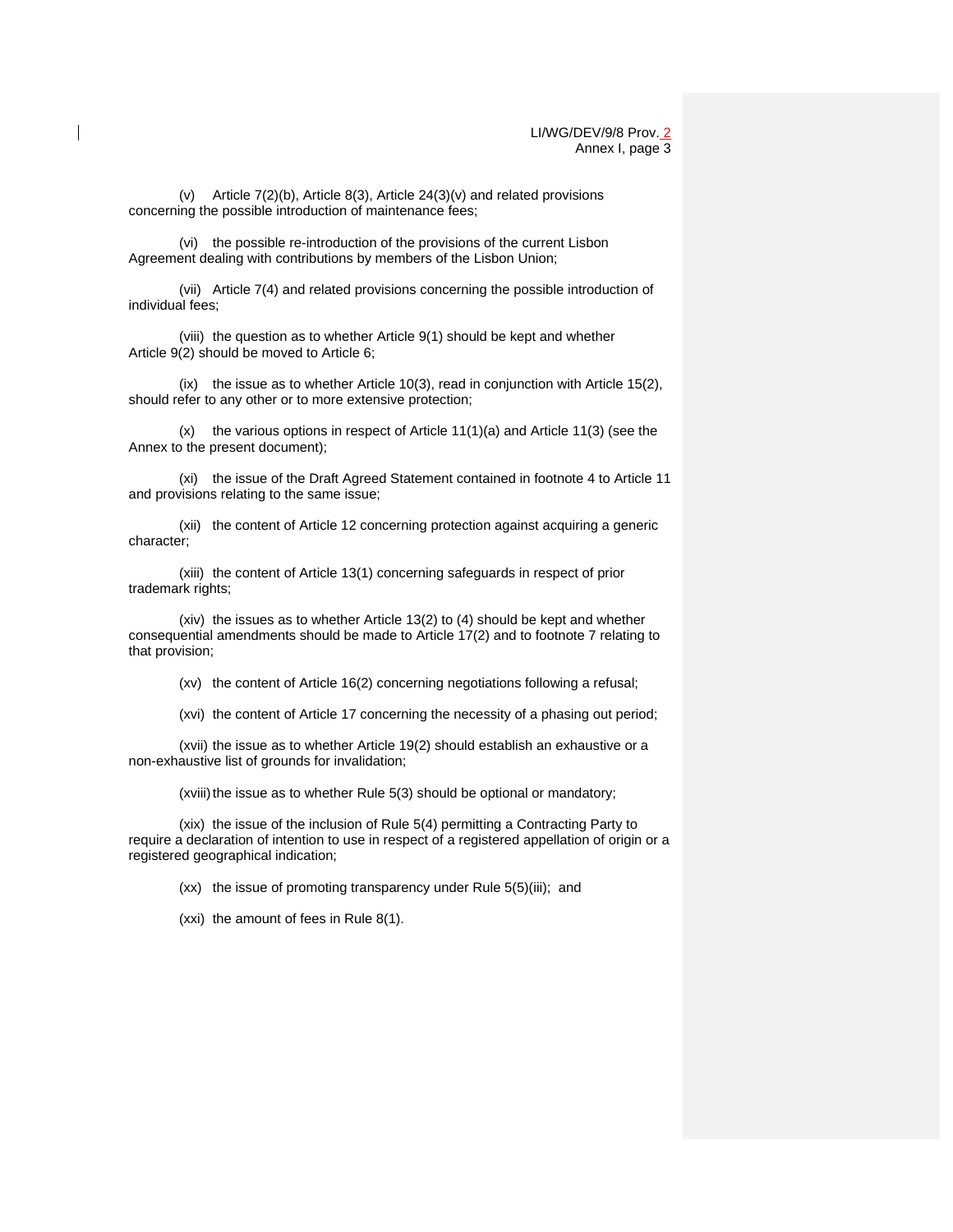#### Future work

14. The Chair recalled that the Lisbon Union Assembly had approved, at its ordinary session in 2013, the convening of a Diplomatic Conference for the Adoption of a Revised Lisbon Agreement on Appellations of Origin and Geographical Indications in 2015, with the exact dates and venue to be decided by a preparatory committee meeting to be held in conjunction with the tenth session of the Working Group in October 2014.

15. The Chair noted that the Secretariat would prepare newly revised versions of the draft Revised Lisbon Agreement and the draft Regulations for the tenth session. In particular, the Secretariat would work along the lines of the guidance provided by the Working Group at the present session and would make sure that all comments and suggestions be duly reflected in those revised versions.

16. He reiterated that, in accordance with paragraph 18 of the Summary by the Chair adopted at the eighth session, the tenth session of the Working Group would focus on technically preparing the texts of the draft Revised Lisbon Agreement and the draft Regulations for the Diplomatic Conference and on reducing the number of pending issues, where possible. At that session, resolved issues would not be re-opened and proposals and discussions should be limited to the pending issues listed in paragraph 13 of the present document.

17. The Chair further recalled that the Lisbon Union Assembly would be in a position to note the progress made in preparing the diplomatic conference at its next session in September 2014.

### **AGENDA ITEM 6: PROPOSAL TO UPDATE THE FEE SCHEDULE UNDER RULE 23 OF THE REGULATIONS UNDER THE LISBON AGREEMENT**

18. Discussions were based on document LI/WG/DEV/9/6.

19. The Chair noted that, while there appeared to be a need for more time to further consider the proposal, which should be revised to contain more information, the general sentiment towards an increase of the amounts of fees in Rule 23 of the Regulations under the Lisbon Agreement was predominantly positive.

### **AGENDA ITEM 7: OTHER MATTERS**

20. No interventions were made under this item.

### **AGENDA ITEM 8: ADOPTION OF THE SUMMARY BY THE CHAIR**

21. The Working Group approved the Summary by the Chair, as contained in the present document.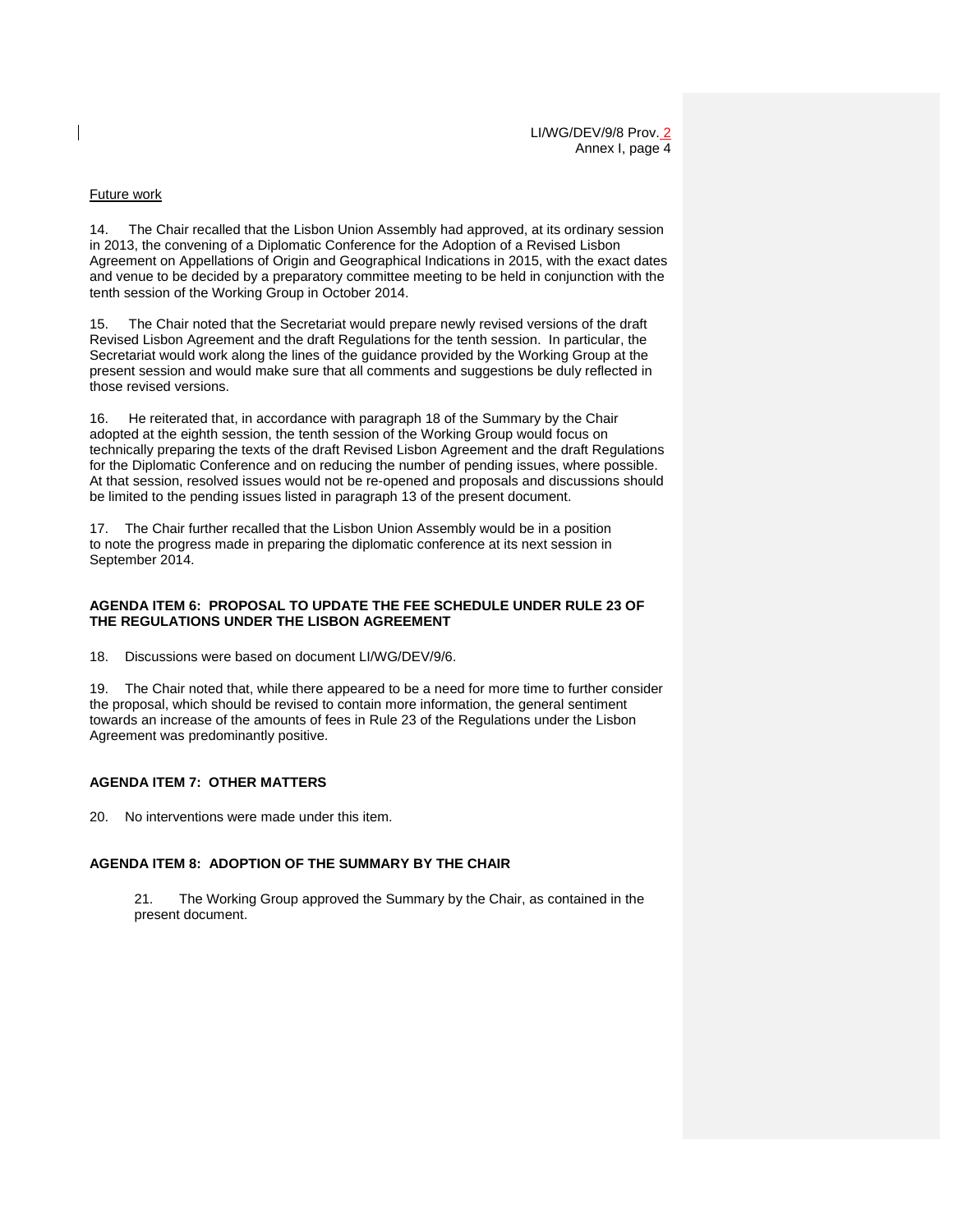LI/WG/DEV/9/8 Prov. 2 Annex I, page 5

22. A draft of the full Report of the session of the Working Group will be made available on the WIPO web site for comments by the delegations and representatives that participated in the meeting. Participants will be informed once the draft Report is available on the WIPO web site. Participants can submit comments within one month from its publication date, after which a track-changes version of the document, taking into account all the comments received from participants, will be made available on the WIPO web site. The availability of the comments and the track-changes version will also be communicated to participants, together with a deadline for the submission of final comments on that track-changes version. Thereafter, the Report, taking into account the final comments, as appropriate, will be published on the WIPO web site without track changes, indicating the date of such final publication. As of that date, the Report will be deemed adopted and the Working Group will be invited to take note of such adoption at its next session.

### **AGENDA ITEM 9: CLOSING OF THE SESSION**

23. The Chair closed the session on June 27, 2014.

[Annex follows]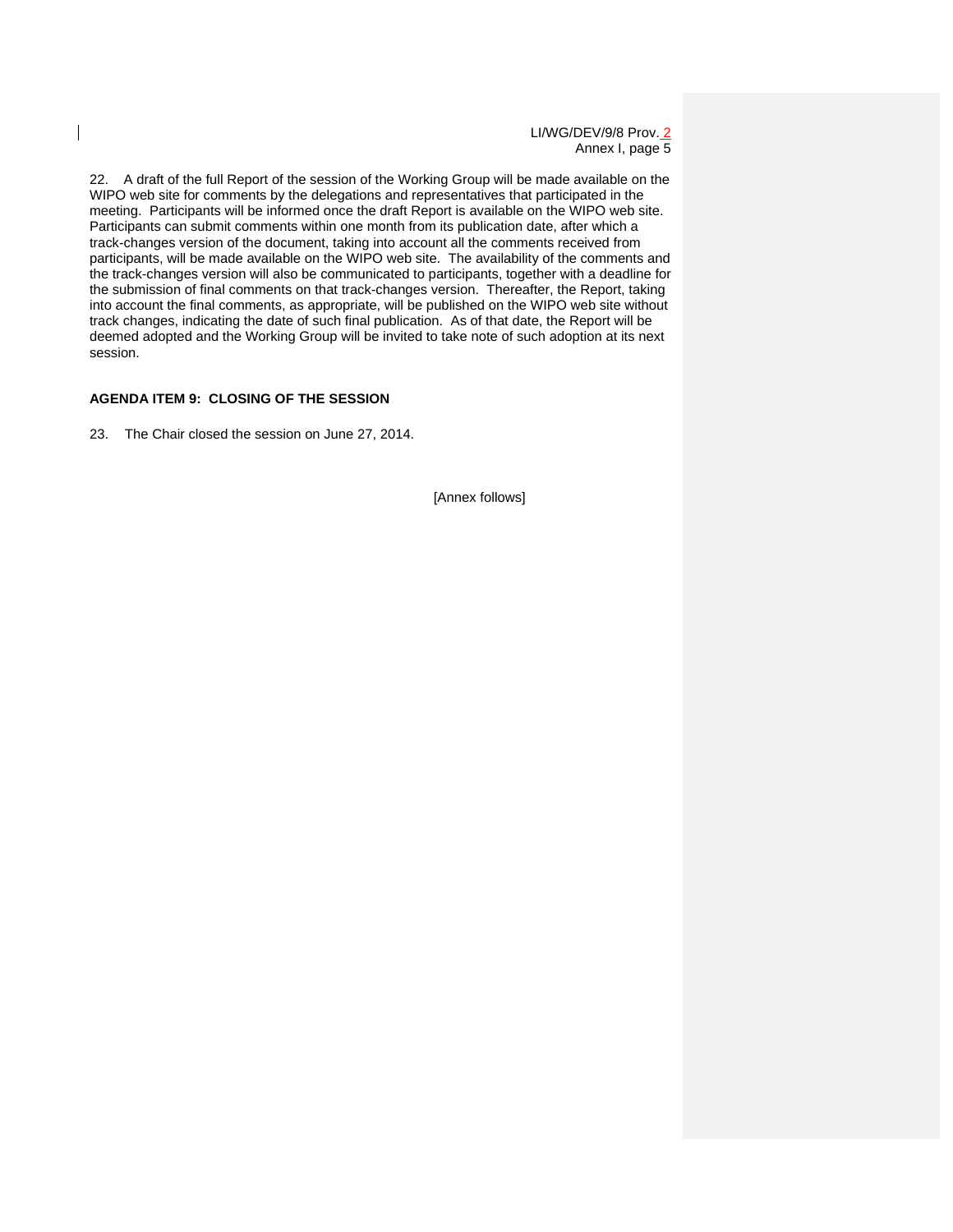# **Article 11<sup>4</sup>**

Protection in Respect of Registered Appellations of Origin and Geographical Indications

(1) *[Content of Protection]* Subject to the provisions of this Act, each Contracting Party shall extend to a registered appellation of origin, or a registered geographical indication, protection against:

(a) any use of the appellation of origin or the geographical indication (i) in respect of goods of the same kind as those to which the appellation of origin, or the geographical indication, applies not originating in the geographical area of origin or not complying with any other applicable requirements for using the appellation of origin, or the geographical indication; or

#### Option A

- (ii) which would amount to its usurpation or imitation [or evocation]; or
- (iii) which would be detrimental to, or exploit unduly, its reputation,

#### Option B

(ii) in respect of goods that are not of the same kind as those to which the appellation of origin or geographical indication applies, if such use would indicate or suggest a connection between those goods and the beneficiaries, and is likely to damage the interests of the beneficiaries,

even if the appellation of origin or the geographical indication is used with minor differences; if true origin of the goods is indicated; or if the appellation of origin, or the geographical indication, is used in translated form or accompanied by terms such as "style", "kind", "type", "make", "imitation", "method", "as produced in", "like", "similar", or the like<sup>5</sup>;

 (b) any other practice liable to mislead the consumer as to the true origin, provenance or nature of the goods.

(2) *[Use in a Trademark]* Without prejudice to Article 13(1), a Contracting Party shall, *ex officio* if its legislation so permits or at the request of an interested party, refuse or invalidate the registration of a later trademark if use of the trademark would result in one of the situations covered by paragraph (1).

<sup>-</sup> $[$ <sup>4</sup> Draft Agreed Statement by the Diplomatic Conference: "As the International Bureau is only authorized to refuse applications that do not meet the formal requirements of the Lisbon Agreement or the 1967 Act, or the applicable Regulations under these instruments, applications concerning appellations of origin consisting of or containing a term occurring in an appellation of origin already registered under the Agreement have not been refused by the International Bureau, and will not be refused by the International Bureau under this Act either, as this would amount to a refusal on a substantive ground. It is for each Contracting Party to decide, on the basis of its own legal system and practice, whether such appellations of origin or geographical indications may coexist on its territory or that one of them shall prevail."]

<sup>5</sup> Where certain elements of the denomination or indication constituting the appellation of origin or geographical indication have a generic character in the Contracting Party of Origin, their protection under this subparagraph shall not be required in the other Contracting Parties.]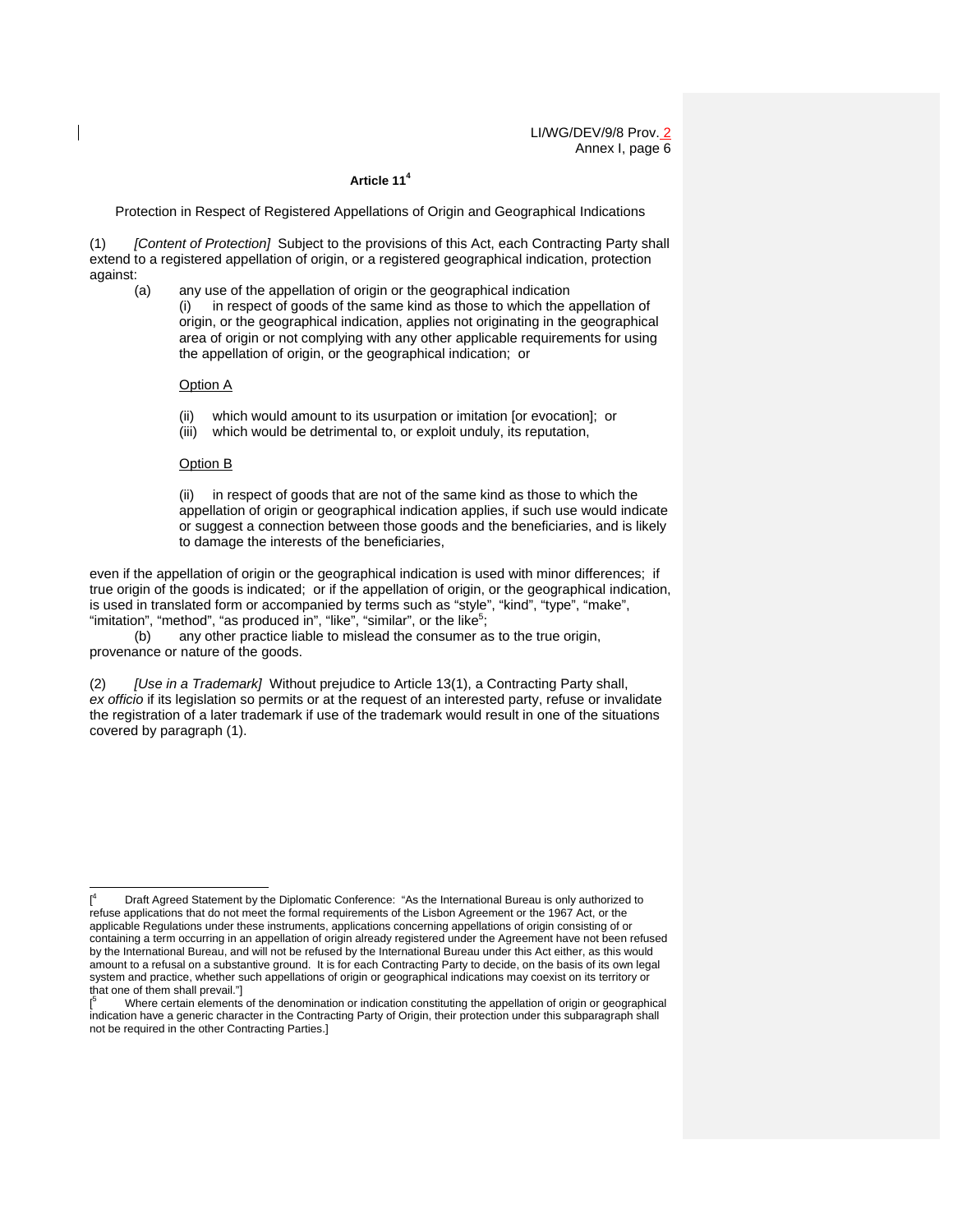### Option A

(3) *[Alternative for Paragraph (1)(a)(iii)]* Any State or intergovernmental organization may declare, when depositing its instrument of ratification or accession, that the provisions of paragraph (1)(a)(iii) are not compatible with its legal system and practice and that it shall, instead of the protection stipulated in this item, extend to the registered appellation of origin or the registered geographical indication protection against any use thereof in respect of goods that are not of the same kind as those to which the appellation of origin or geographical indication applies, if such use would indicate or suggest a connection between those goods and the beneficiaries, and is likely to damage the interests of the beneficiaries.

### Option B

(3) *[Alternative for Paragraph (1)(a) (ii) and (iii)]* Any State or intergovernmental organization may declare, when depositing its instrument of ratification or accession, that the provisions of paragraph (1)(a)(ii) and (iii) are not compatible with its legal system and practice and that it shall, instead of the protection stipulated in these items, extend to the registered appellation of origin or the registered geographical indication protection against any use thereof in respect of goods that are not of the same kind as those to which the appellation of origin or geographical indication applies, if such use would indicate or suggest a connection between those goods and the beneficiaries, and is likely to damage the interests of the beneficiaries.

### Option C

(3) *[Alternative for Paragraph (1)(a) (ii) and (iii)]* Any State or intergovernmental organization may declare, when depositing its instrument of ratification or accession, that the provisions of paragraph (1)(a)(ii) and (iii) are not compatible with its legal system and practice and that it shall, instead of the protection stipulated in these items, extend to the registered appellation of origin or the registered geographical indication protection against any use thereof in respect of goods that are not of the same kind as those to which the appellation of origin or geographical indication applies, if such use:

 (i) would indicate a connection between those goods and the beneficiaries of the appellation of origin or the geographical indication, and would be likely to damage their interests;

 (ii) would be likely to impair or dilute in an unfair manner the distinctive character of the appellation of origin or the geographical indication; or

 (iii) would take unfair advantage of the distinctive character of the appellation of origin or the geographical indication.

### Option D

(3) *[Alternative for Paragraph (1)(a)]* Any State or intergovernmental organization may declare, when depositing its instrument of ratification or accession, that the provisions of paragraph (1)(a) are not compatible with its legal system and practice and that it shall, instead of the protection stipulated in this subparagraph, extend to the registered appellation of origin or the registered geographical indication protection against any use thereof in respect of goods, if such use would indicate or suggest a connection between those goods and the beneficiaries, and is likely to damage the interests of the beneficiaries.

[Annex II follows]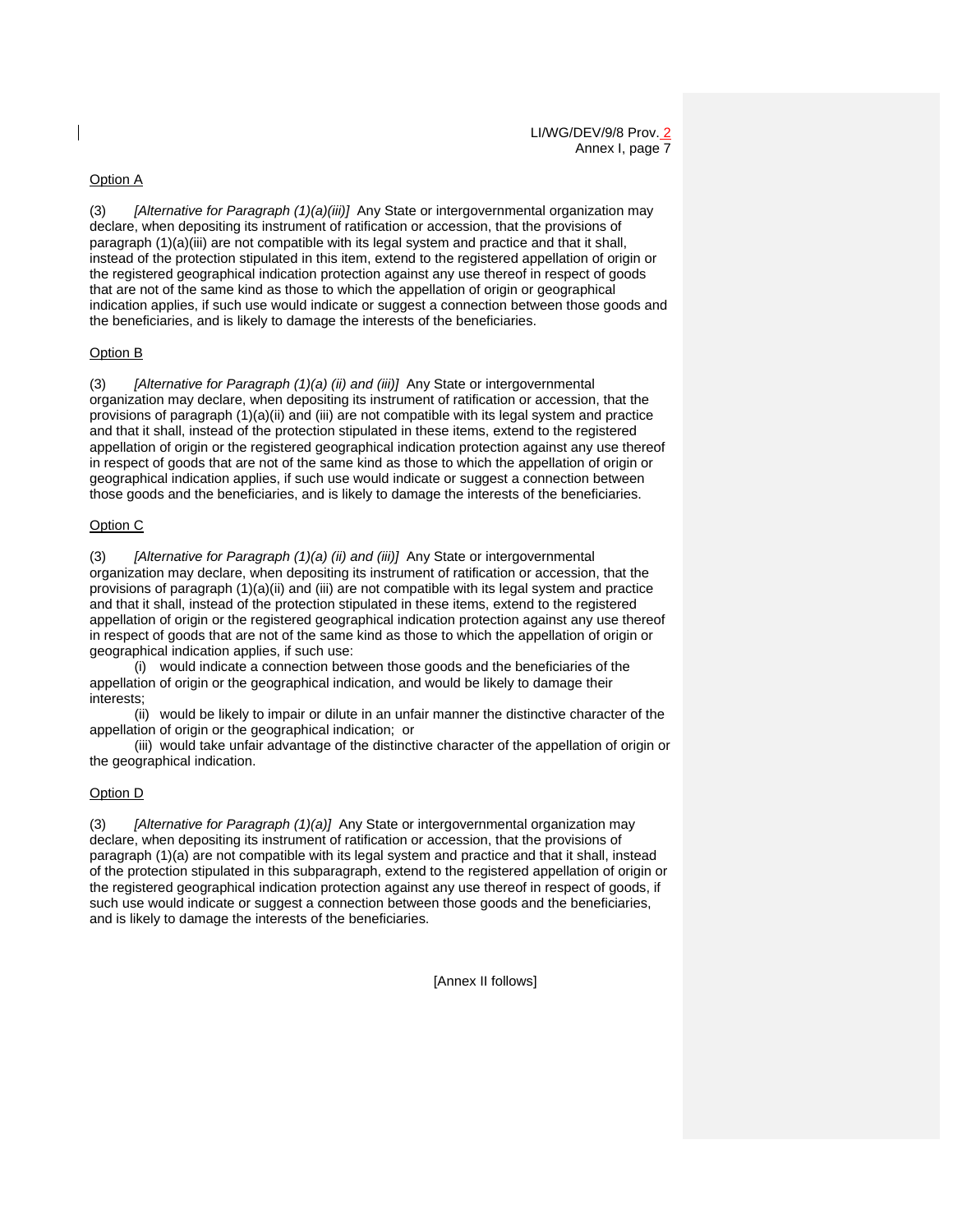LI/WG/DEV/9/8 Prov. 2 ANNEX II



LI/WG/DEV/9/INF/2 PROV. 2 ORIGINAL: FRANÇAIS/ENGLISH DATE: 27 JUIN 2014/JUNE 27, 2014

# **Groupe de travail sur le développement du système de Lisbonne (appellations d'origine)**

**Neuvième session Genève, 23 – 27 juin 2014**

**Working Group on the Development of the Lisbon System (Appellations of Origin)** 

**Ninth Session Geneva, June 23 to 27, 2014**

DEUXIÈME LISTE PROVISOIRE DES PARTICIPANTS§ SECOND PROVISIONAL LIST OF PARTICIPANTS\*

*établie par le Secrétariat prepared by the Secretariat* 

<sup>∫&</sup>lt;br>§ Les participants sont priés d'informer le Secrétariat, en modifiant la présente liste provisoire, des modifications qui devraient être prises en considération lors de l'établissement de la liste finale des participants.<br>Sur l'Octinizante ess requested to inform the Constantial of any observe which ebould be telen i

Participants are requested to inform the Secretariat of any changes which should be taken into account in preparing the final list of participants. Changes should be requested by making corrections on the present provisional list.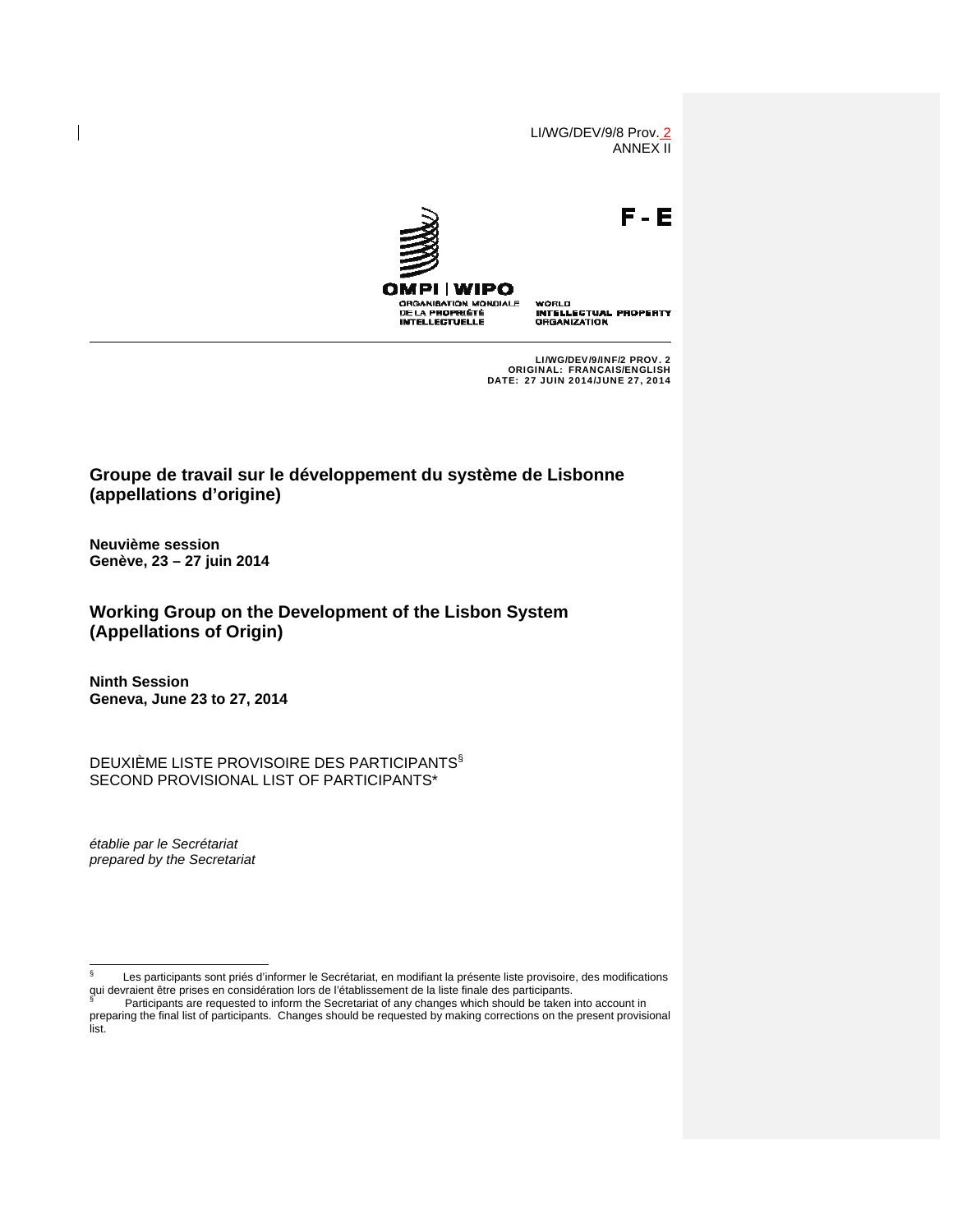#### I. MEMBRES/MEMBERS

(dans l'ordre alphabétique des noms français des États/in the alphabetical order of the names in French of the States)

# ALGÉRIE/ALGERIA

Malika HABTOUN (Mme), chef d'études, Ministère de l'industrie, de la petite et moyenne entreprise et de la promotion de l'investissement, Alger

Ahlem Sara CHARIKHI (Mlle), attachée, Mission permanente, Genève

### FRANCE

Véronique FOUKS (Mme), chef du Service juridique et international, Institut national de l'origine et de la qualité (INAO), Paris

### GÉORGIE/GEORGIA

Ketevan KILADZE (Mrs.), Senior Legal Officer, National Intellectual Property Center (SAKPATENTI), Tbilisi

### HONGRIE/HUNGARY

Mihály FICSOR, Vice-President, Legal Affairs, Hungarian Intellectual Property Office (HIPO), Budapest

Csaba BATICZ, Deputy Head, Industrial Property Law Section, Hungarian Intellectual Property Office (HIPO), Budapest

### IRAN (RÉPUBLIQUE ISLAMIQUE D')/IRAN (ISLAMIC REPUBLIC OF)

Mahmoud MOVAHED, Legal Expert, Private International Law Division, Ministry of Foreign Affairs, Tehran

Nabiollah AZAMI SARDOUEL, First Secretary, Permanent Mission, Geneva

## ITALIE/ITALY

Bruna GIOIA (Ms.), Senior Trademark Examiner, Italian Patent and Trademark Office, Directorate General of Combating Counterfeiting, Ministry of Economic Development (UIBM), Rome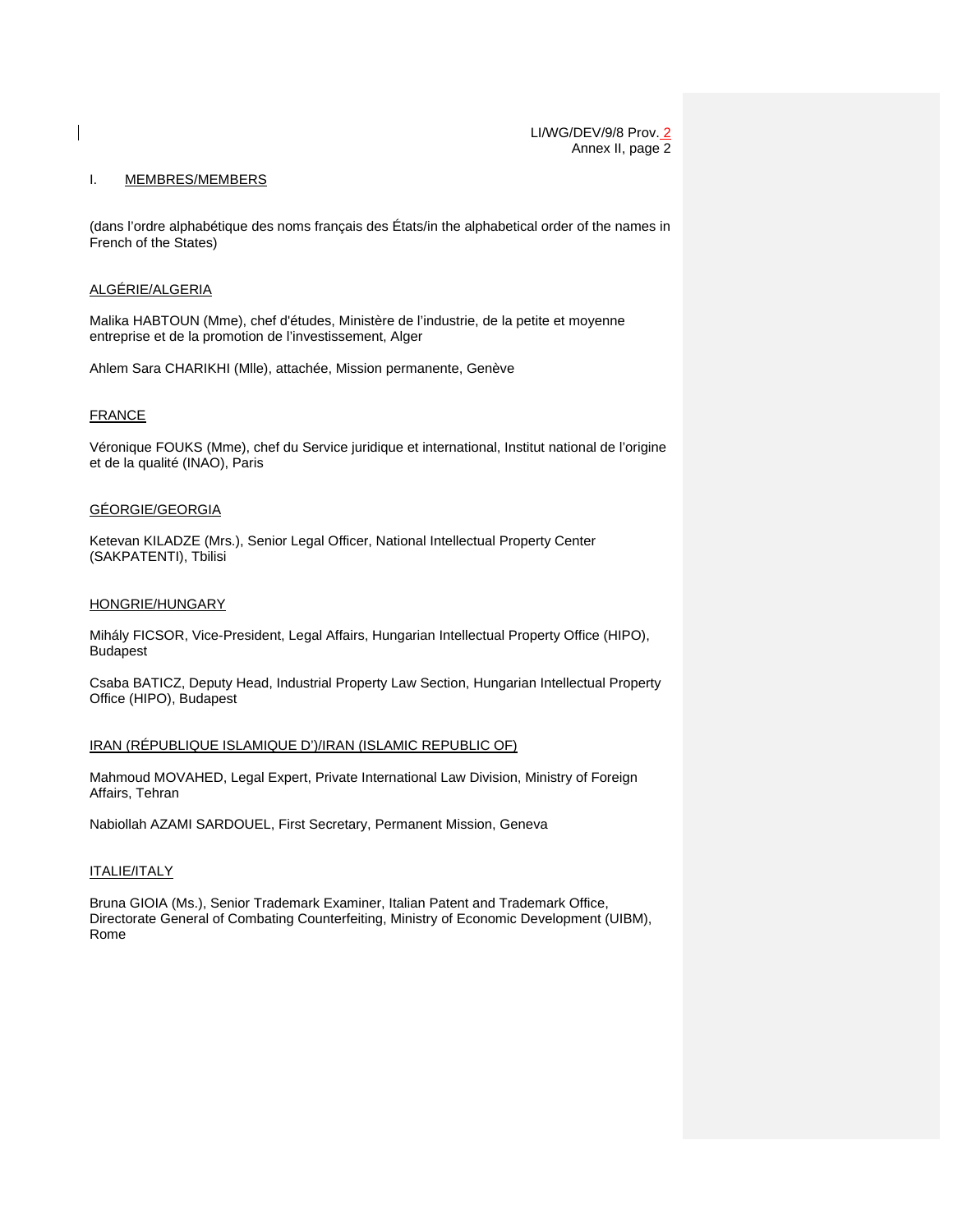#### MEXIQUE/MEXICO

Alfredo RENDÓN ALGARA, Director General Adjunto de Propiedad Industrial, Instituto Mexicano de la Propiedad Industrial (IMPI), Ciudad de México

Karla JUÁREZ BERMÚDEZ (Sra.), Especialista en Propiedad Industrial, Dirección de Relaciones Internacionales, Instituto Mexicano de la Propiedad Industrial (IMPI), Ciudad de México

Sara MANZANO MERINO (Sra.), Attaché, Misión Permanente, Ginebra

## PÉROU/PERU

Luz CABALLERO (Sra.), Ministra Consejera, Encargada de Negocios a.i., Representante Permanente Alterna, Misión Permanente, Ginebra

Sergio CHUEZ SALAZAR, Subdirector, Dirección de Marcas, Instituto Nacional de Defensa de la Competencia y de la Protección de la Propiedad Intelectual (INDECOPI), Lima

Luis MAYAUTE VARGAS, Consejero, Misión Permanente, Ginebra

Giancarlo LEÓN COLLAZOS, Primer Secretario, Ministerio de Relaciones Exteriores, Lima

### **PORTUGAL**

Margarida MATIAS (Ms.), Trademarks Examiner, National Institute of Industrial Property (INPI), Lisbon

### RÉPUBLIQUE DE MOLDOVA/REPUBLIC OF MOLDOVA

Simion LEVITCHI, Director, Trademarks and Industrial Designs and Models Department, State Agency on Intellectual Property (AGEPI), Chisinau

### RÉPUBLIQUE TCHÈQUE/CZECH REPUBLIC

Silvie GOTZOVÁ (Ms.), Board of Appeals, Industrial Property Office, Prague

#### II. ÉTATS OBSERVATEURS/OBSERVER STATES

#### ALLEMAGNE/GERMANY

Pamela WILLE (Ms.), Counsellor, Permanent Mission, Geneva

Stefan GEHRKE, Federal Ministry of Justice, Berlin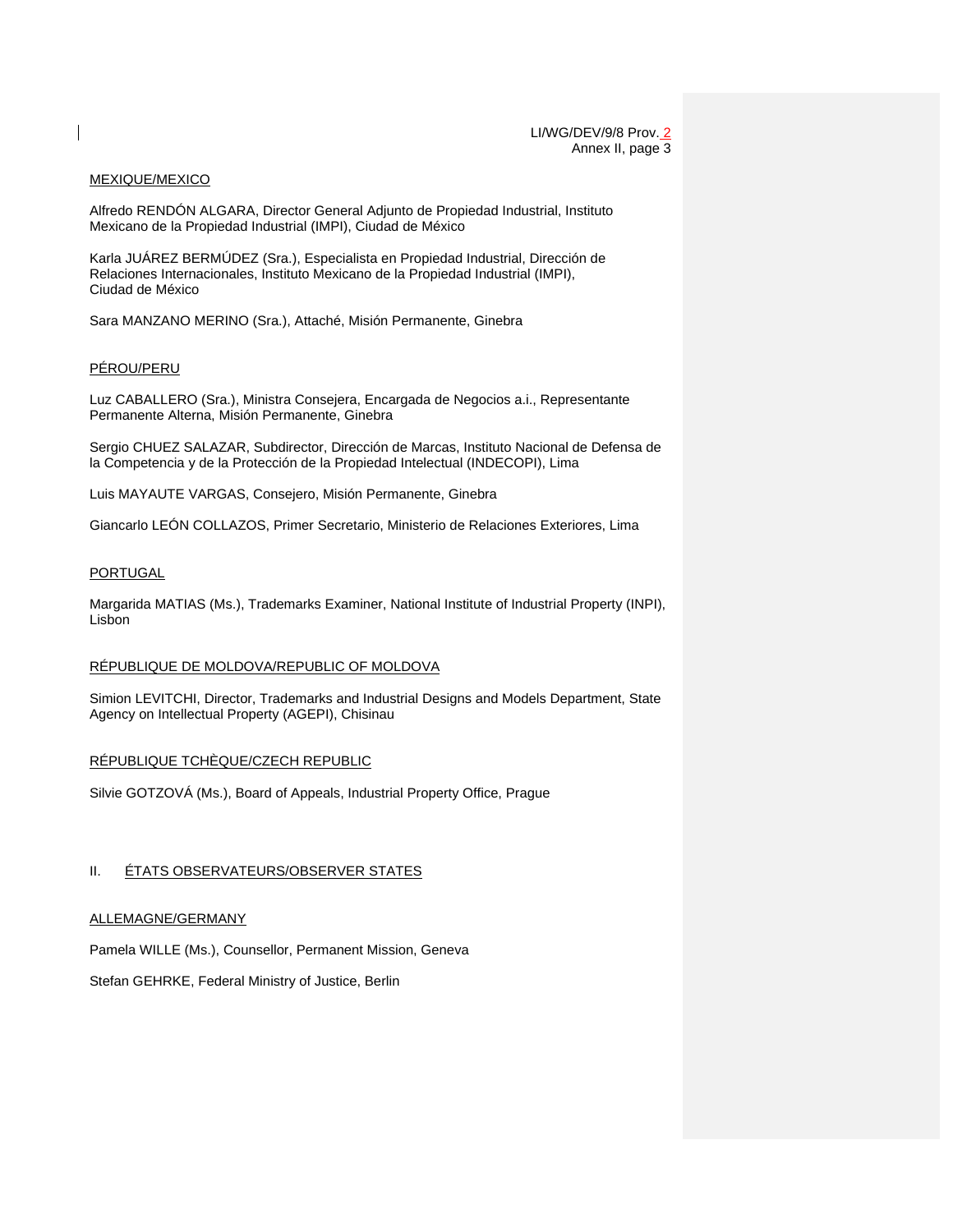#### AUSTRALIE/AUSTRALIA

Tanya DUTHIE (Ms.), Assistant Director, Business Development and Strategy, International Policy and Cooperation, IP Australia, Woden ACT

David KILHAM, First Secretary, Permanent Mission to the World Trade Organization (WTO), Geneva

#### BHOUTAN/BHUTAN

Dawa ZANGMO, Permanent Representative, Permanent Mission, Geneva

### CHILI/CHILE

Marcela PAIVA (Sra), Consejera, Misión Permanente ante la Organización Mundial del Comercio (OMC), Ginebra

#### COLOMBIE/COLOMBIA

José Luis LONDOÑO FERNÁNDEZ, Superintendente Delegado para la Propiedad Industrial, Superintendencia de Industria y Comercio, Ministerio de Comercio, Industria y Turismo, Bogotá, D.C.

### EL SALVADOR

Martha Evelyn MENJIVAR CORTEZ (Sra.), Consejera, Misión Permanente ante la Organización Mundial del Comercio (OMC), Ginebra

#### ESPAGNE/SPAIN

Elena Isabel OLIVARES BERLANGA (Sra.), Técnico Superior, Departamento de Coordinación Jurídica y Relaciones Internacionales, Oficina Española de Patentes y Marcas (OEPM), Ministerio de Industria, Turismo y Comercio, Madrid.

### ÉTATS-UNIS D'AMÉRIQUE/UNITED STATES OF AMERICA

Amy COTTON (Ms.), Attorney-Advisor, Office of Intellectual Property Policy and Enforcement, United States Patent and Trademark Office (USPTO), Department of Commerce, Alexandria

Karin L. FERRITER (Ms.), Intellectual Property Attaché, Permanent Mission, Geneva

Kristine SCHLEGELMILCH (Ms.), Intellectual Property Attaché, Economic and Science Affairs, Permanent Mission, Geneva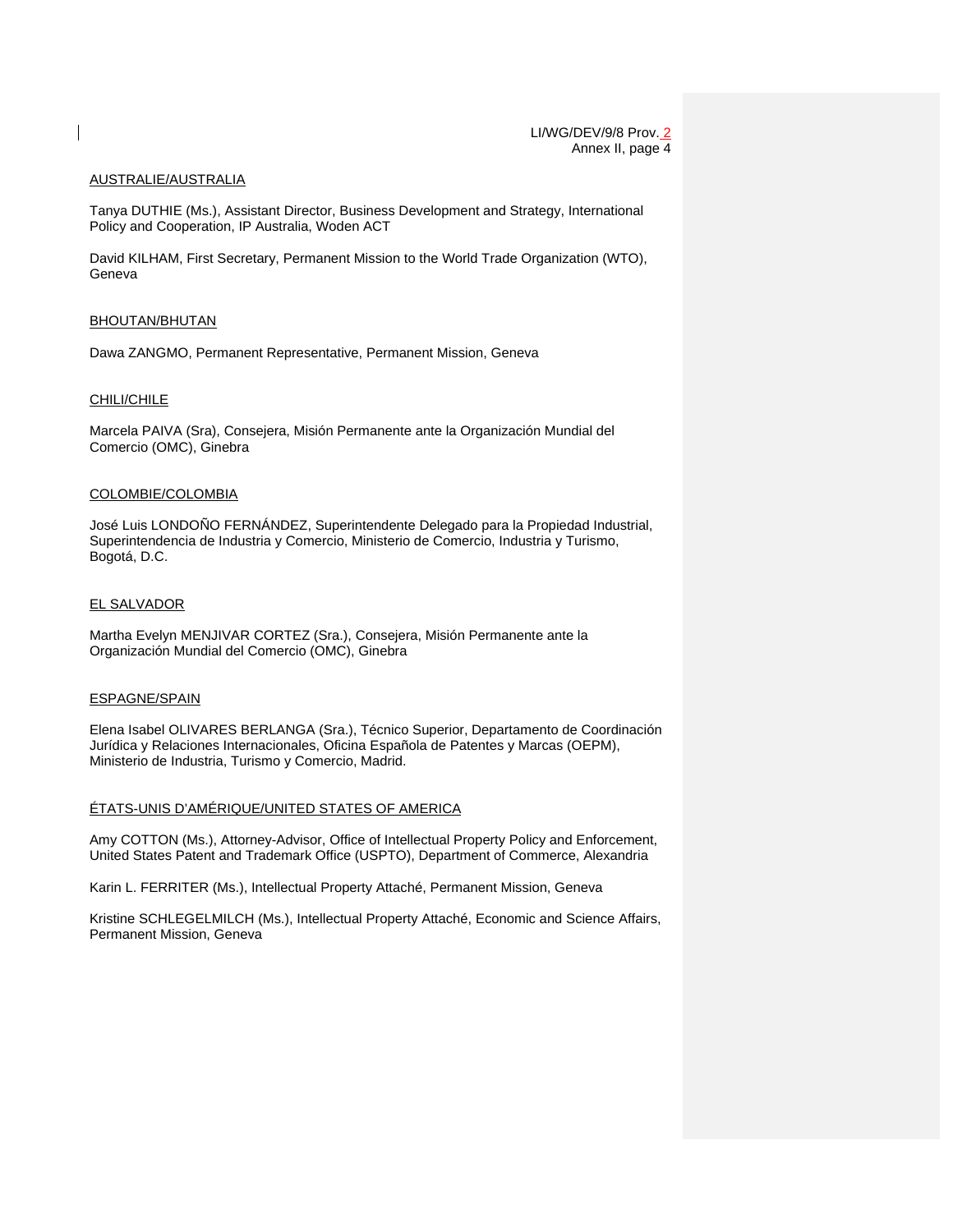### FÉDÉRATION DE RUSSIE/RUSSIAN FEDERATION

Liubov KIRIY (Mrs.), Deputy Director General, Federal Service for Intellectual Property (ROSPATENT), Moscow

Svetlana GORLENKO (Ms.), Senior Researcher, Federal Institute of Industrial Property (FIPS), Federal Service for Intellectual Property (ROSPATENT), Moscow

# FIJI

Eliesa TUILOMA, Counsellor, Permanent Mission, Geneva

# IRAQ

Sufyan AL-MALLAH, Director General, Industrial Regulatory and Development Directorate, Ministry of Industry and Minerals, Baghdad

### **KENYA**

Geoffrey RAMBA, Senior Examiner, Trademarks, Kenya Industrial Property Institute (KIPI), Ministry of Trade and Industry, Nairobi

### NÉPAL/NEPAL

Lalita SILWAL (Ms.), Second Secretary, Permanent Mission, Geneva

### PARAGUAY

Roberto RECALDE, Segundo Secretario, Misión Permanente, Ginebra

### RÉPUBLIQUE DE CORÉE/REPUBLIC OF KOREA

Shi-Hyeong KIM, IP Attaché, Permanent Mission, Geneva

#### ROUMANIE/ROMANIA

Liliana DRAGNEA (Ms.), Legal Advisor, Legal and International Affairs Department, State Office for Inventions and Trademarks (OSIM), Bucharest

Costache GRATIELA (Mrs.), Legal Advisor, Legal and International Affairs Department, State Office for Inventions and Trademarks (OSIM), Bucharest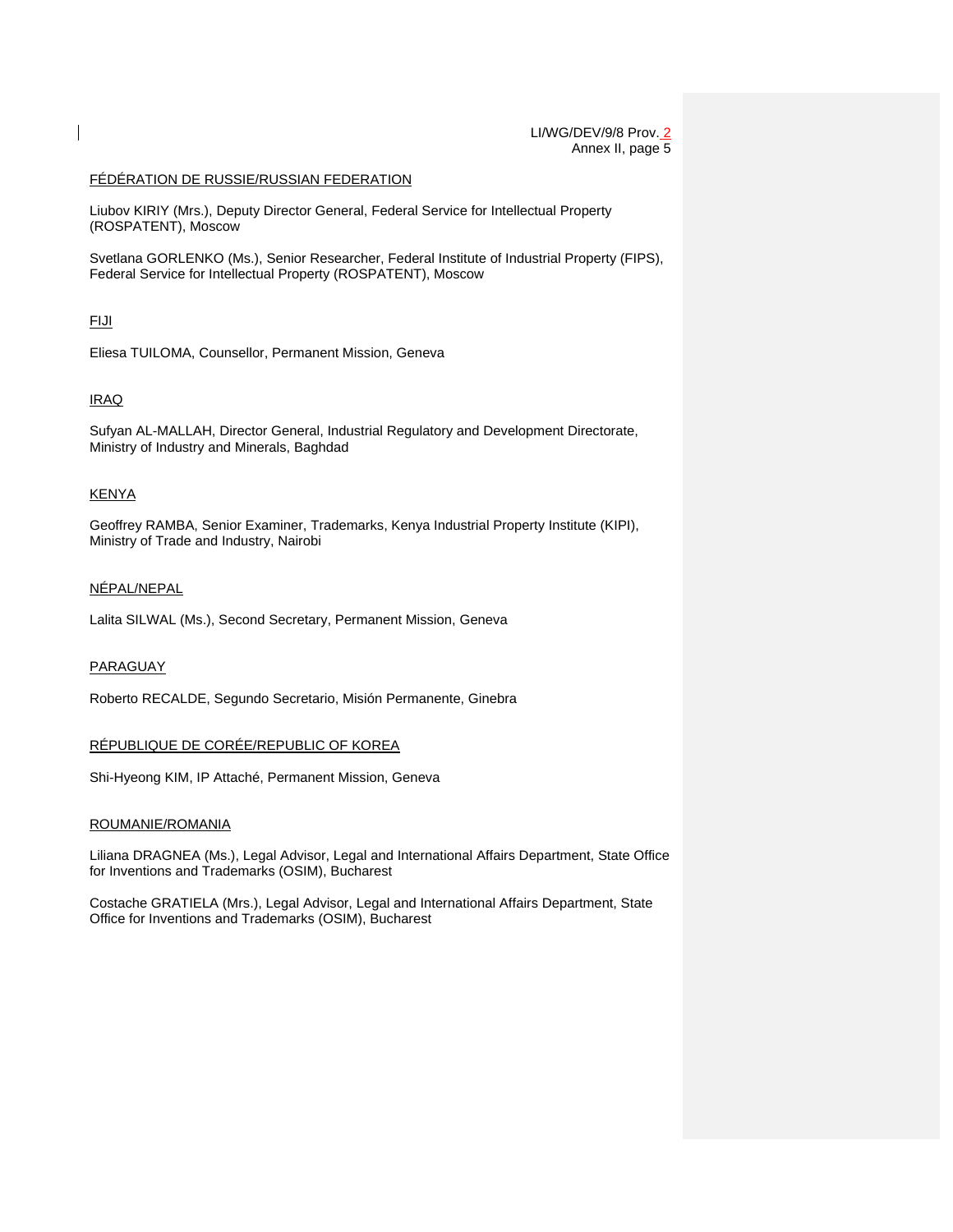#### SUISSE/SWITZERLAND

Alexandra GRAZIOLI (Mme), conseiller, Mission permanente, Genève

Erik THÉVENOD-MOTTET, expert en indications géographiques à la Division droit et affaires internationales, Institut fédéral de la propriété intellectuelle (IPI), Berne

#### UKRAINE

Olena ILIASCHUK (Ms.), Deputy Head, Examination of Applications and Industrial Designs, State Enterprise Ukrainian Industrial Property Institute, Kyiv

#### III. ORGANISATIONS INTERNATIONALES INTERGOUVERNEMENTALES/ INTERNATIONAL INTERGOVERNMENTAL ORGANIZATIONS

#### ORGANISATION RÉGIONALE AFRICAINE DE LA PROPRIÉTÉ INTELLECTUELLE (ARIPO)/AFRICAN REGIONAL INTELLECTUAL PROPERTY ORGANIZATION (ARIPO)

Kujo MCDAVE, Legal Counsel, Legal and International Cooperation Affairs, Harare

#### UNION EUROPÉENNE (UE)/EUROPEAN UNION (EU)

Dan ROTENBERG, Head, Unit European Neighbourhood Policy, EFTA, European Commission, DG Agriculture and Rural Development, Brussels

Klaus BLANK, International Relations Officer, DG AGRI, European Commission, Brussels

Nicolas VERLET, Deputy Head Unit, World Trade Organization (WTO), DG Agriculture and Rural Development, Brussels

#### IV. ORGANISATIONS INTERNATIONALES NON GOUVERNEMENTALES/ INTERNATIONAL NON-GOVERNMENTAL ORGANIZATIONS

Association brésilienne de la propriété intellectuelle (ABPI)/Brazilian Association of Intellectual Property (ABPI) Carlos Henrique de Carvalho FRÓES, Counsellor, Rio de Janeiro

Association communautaire du droit des marques (ECTA)/European Communities Trade Mark Association (ECTA)

Michele ELIO DE TULLIO, Member, ECTA Geographical Indications Committee, Rome

Association des propriétaires européens de marques de commerce (MARQUES)/Association of European Trademark Owners (MARQUES)

Miguel Ángel MEDINA, Chair, MARQUES Geographical Indications Team, Madrid Keri JOHNSTON (Ms.), Vice-Chair, MARQUES Geographical Indications Team, Toronto